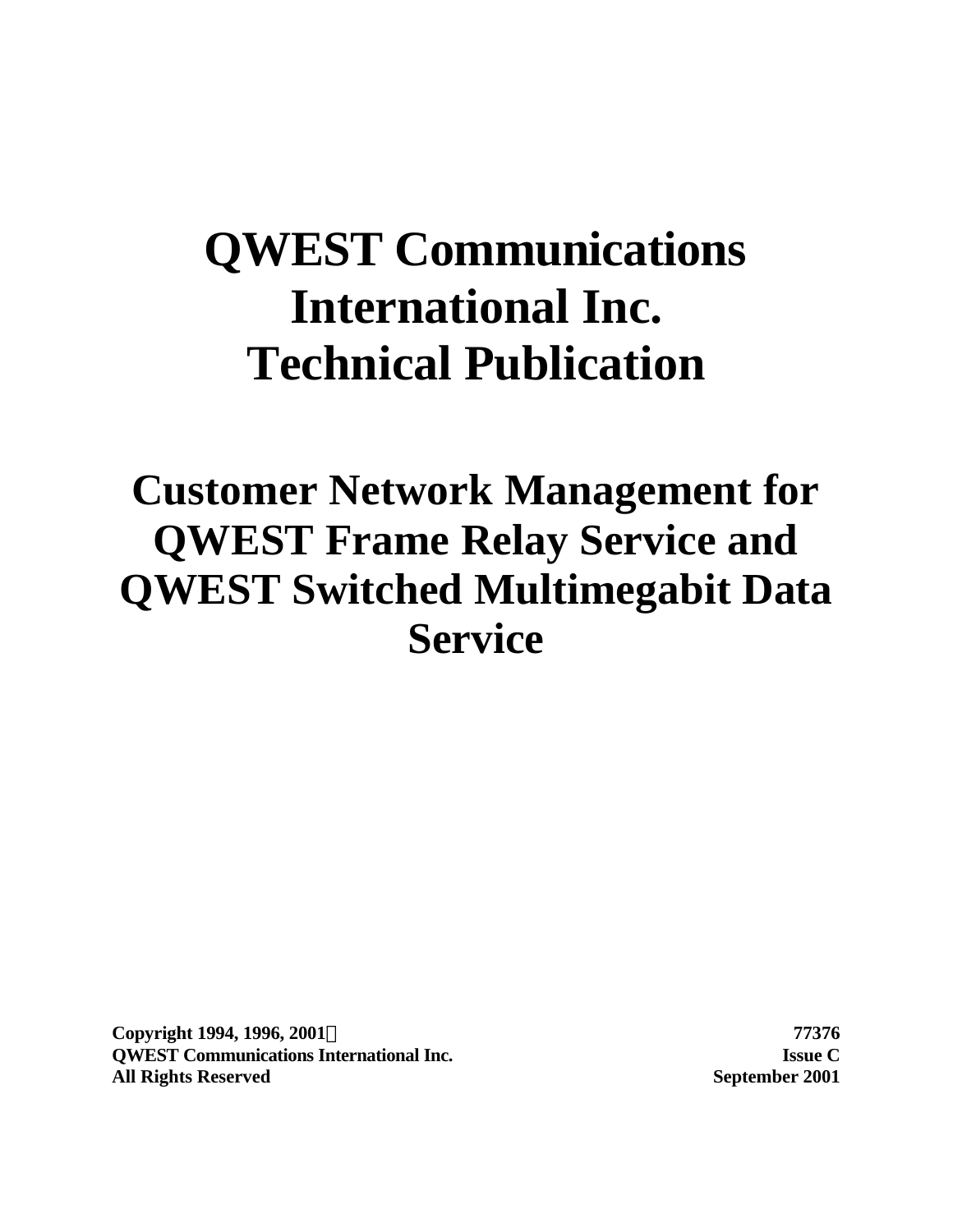#### **NOTICE**

This document describes the Customer Network Management (CNM) Option offered by QWEST to its customers. The Customer Network Management is a service option offered in conjunction with QWEST Frame Relay Service (FRS) and QWEST Switched Multimegabit Data Service (SMDS). The Customer Network Management Options allows a QWEST FRS and/or SMDS subscriber to access selected network management information pertinent to the customer's subscribed portions of the QWEST Frame Relay and SMDS Network.

SMDS service is no longer offered by QWEST. Existing SMDS customers have "grandfathered" service.

The information provided in this document includes a description of the QWEST CNM Option features, functions, technical specifications, performance objectives, and network interfaces. The CNM Option is offered by QWEST in selected areas of the intrastate jurisdictions.

QWEST Communications International Inc. reserves the right to revise this document for any reason, including but not limited to, conformity with standards promulgated by various governmental or regulatory agencies; utilization of advances in the state of the technical arts; or to reflect changes in the design of equipment, techniques, or procedures described or referred to herein.

Liability to anyone arising out of use or reliance upon any information set forth herein is expressly disclaimed, and no representation or warranties, expressed or implied, are made with respect to the accuracy or utility of any information set forth herein.

This document is not to be construed as a suggestion to any manufacturer to modify or change any of its products, nor does this publication represent any commitment by QWEST Communications International Inc. to purchase any specific products. Further, conformance to this publication does not constitute a guarantee of a given supplier's equipment and/or its associated documentation.

Future issues of Technical Publication 77376 will be announced to the industry at least 45 days prior to the issuance date. This notice, which will come through our standard customer notification channels, will allow the customer time to comment on the proposed revisions.

Ordering information for QWEST Technical Publications can be obtained from the Reference Section of this document.

If further information is required, please contact:

QWEST Communications International Inc. Manager – New Services Planning 700 W. Mineral Ave. MN-F15.15 Littleton, CO 80120 (303) 707-7107 (303) 707-9497 Fax # E-mail: jhsmit2@qwest.com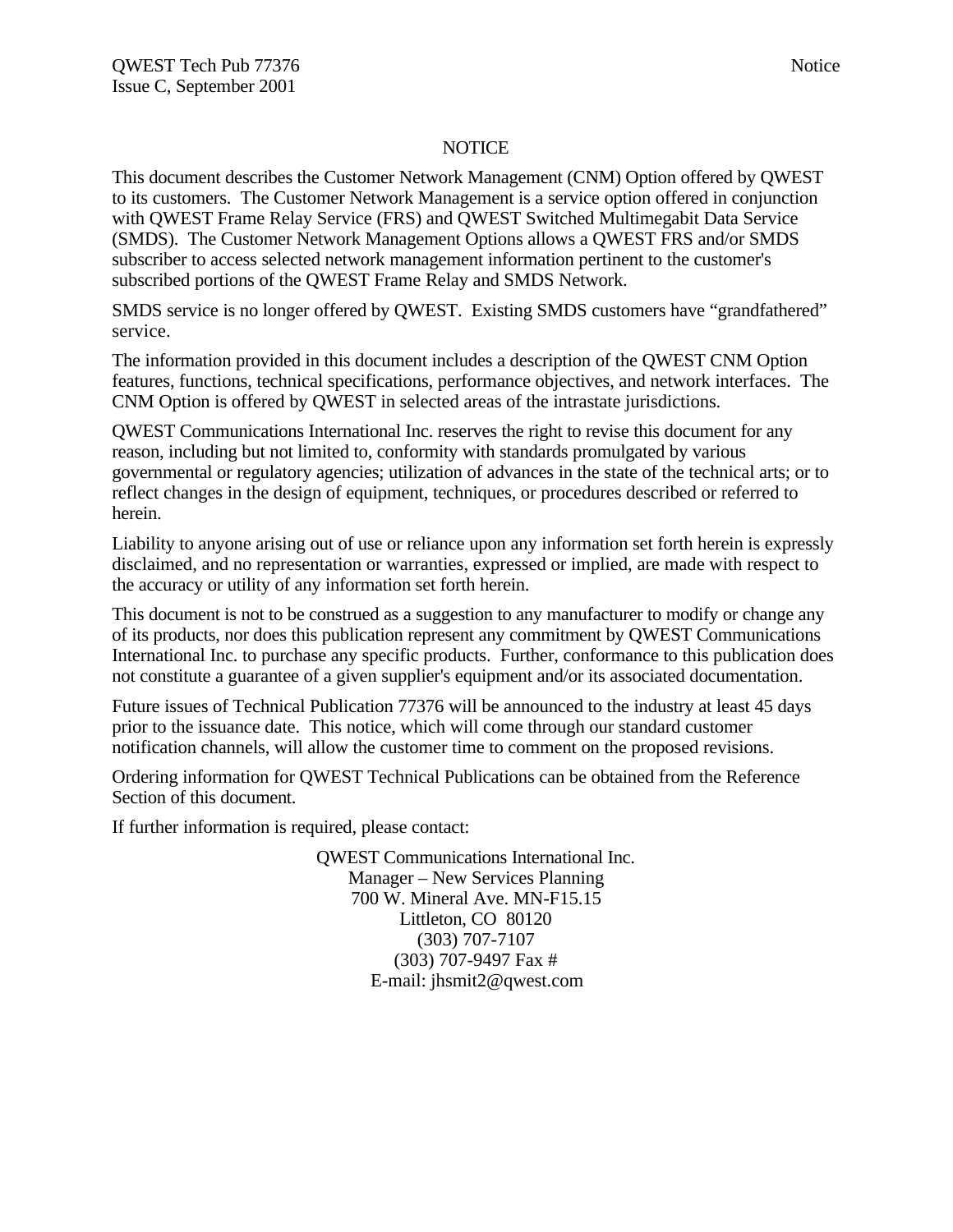#### COMMENTS on PUB 77376

#### PLEASE TEAR OUT AND SEND YOUR COMMENTS/SUGGESTIONS TO:

QWEST Corporation Manager – New Services Planning 700 W. Mineral Ave. MN-F15.15 Littleton, CO 80120 (303) 707-7107 (303) 707-9497 Fax # E-mail: jhsmit2@qwest.com

Information from you helps us to improve our Publications. Please take a few moments to answer the following questions and return to the above address.

| Was this Publication valuable to you in understanding  |        |      |
|--------------------------------------------------------|--------|------|
| The technical parameters of our service?               | YES    | NO - |
| Was the information accurate and up-to-date?           | YES    | NO   |
| Was the information easily understood?                 | YES NO |      |
| Were the contents logically sequenced?                 | YES NO |      |
| Were the tables and figures understandable and helpful | YES NO |      |
| Were the pages legible?                                | YES.   | NO.  |

If you answered NO to any of the questions and/or if you have any other comments or suggestions, please explain:

\_\_\_\_\_\_\_\_\_\_\_\_\_\_\_\_\_\_\_\_\_\_\_\_\_\_\_\_\_\_\_\_\_\_\_\_\_\_\_\_\_\_\_\_\_\_\_\_\_\_\_\_\_\_\_\_\_\_\_\_\_\_\_\_\_\_\_\_\_\_\_\_\_\_

|                         | (Attach additional sheet, if necessary) |
|-------------------------|-----------------------------------------|
| Name                    |                                         |
|                         |                                         |
|                         |                                         |
| <b>Telephone Number</b> |                                         |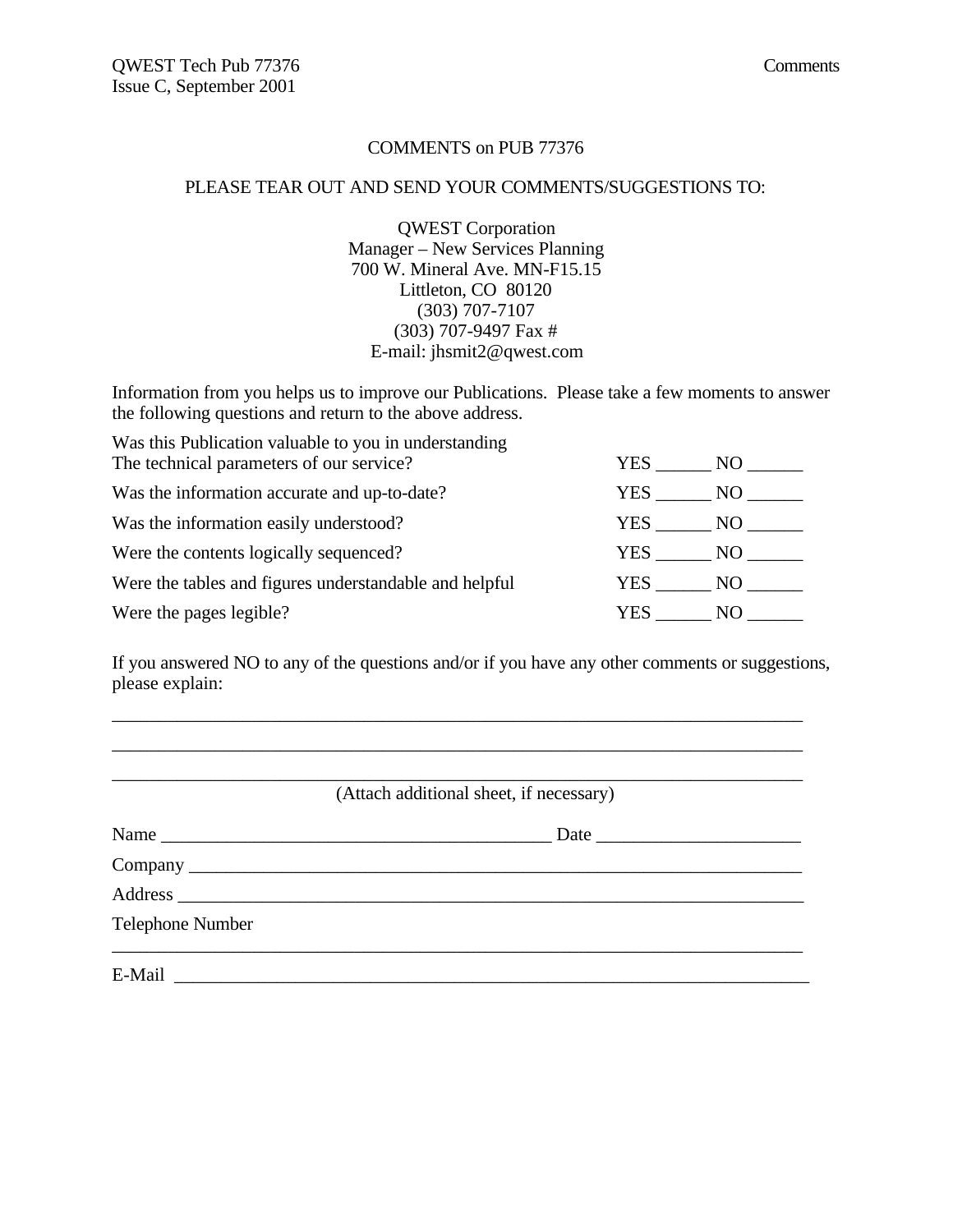# **CONTENTS**

|                  | <b>Chapter and Section</b> |       |                                                              | Page |
|------------------|----------------------------|-------|--------------------------------------------------------------|------|
| 1.               | 1.1                        |       |                                                              |      |
|                  | 1.2<br>1.3                 |       |                                                              |      |
| 2.               |                            |       |                                                              |      |
|                  | 2.1                        |       |                                                              |      |
|                  | 2.2                        |       |                                                              |      |
|                  | 2.3                        |       |                                                              |      |
|                  | 2.4                        |       | Industry Standards and Technical References Applicable to    |      |
|                  | 2.5                        |       |                                                              |      |
|                  |                            |       |                                                              |      |
| 3.               |                            |       |                                                              |      |
|                  | 3.1                        |       | QWEST CNM Upper and Lower Layer Protocol Requirements  3-1   |      |
|                  | 3.2                        |       |                                                              |      |
|                  | 3.3                        |       |                                                              |      |
|                  | 3.4                        |       | QWEST CNM Service Configuration and Associated NMS           |      |
|                  |                            |       |                                                              |      |
|                  |                            |       | 3.4.1 End User Customer NMS Access to the                    |      |
|                  |                            | 3.4.2 | Interconnection of Multiple Networks Supporting Customer     |      |
| $\overline{4}$ . |                            |       | QWEST Customer Network Management Protocol and Framework 4-1 |      |
|                  | 4.1                        |       |                                                              |      |
|                  | 4.2                        |       | Simple Network Management Protocol Version 1 (SNMPv1)        |      |
|                  |                            |       |                                                              |      |
|                  | 4.3                        |       |                                                              |      |
|                  | 4.4                        |       |                                                              |      |
|                  |                            | 4.4.1 |                                                              |      |
|                  |                            |       |                                                              |      |
|                  | 4.5                        |       | QWEST CNM Option Upper Layer Protocol Specifications 4-8     |      |
|                  |                            | 4.5.1 |                                                              |      |
|                  |                            | 4.5.2 |                                                              |      |
|                  |                            | 4.5.3 |                                                              |      |
|                  |                            | 4.5.4 |                                                              |      |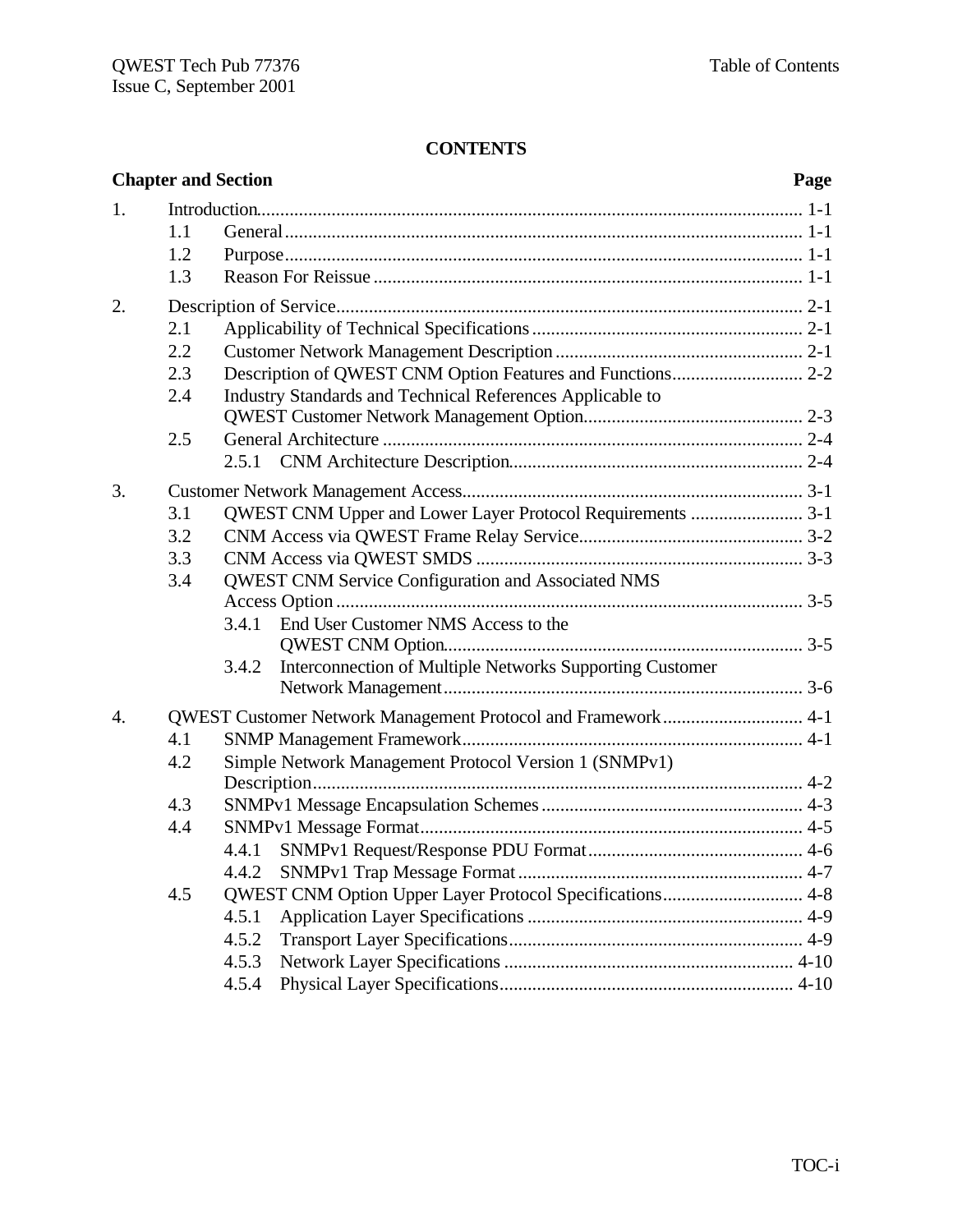# **CONTENTS** (Continued)

|    |     | <b>Chapter and Section</b> |                                                            | Page |
|----|-----|----------------------------|------------------------------------------------------------|------|
|    | 4.6 |                            | <b>OWEST CNM Platform Router and Customer Router</b>       |      |
|    |     |                            |                                                            |      |
|    |     | 4.6.1                      | CNM Platform Router General Configuration Information 4-11 |      |
|    |     | 4.6.2                      |                                                            |      |
|    | 4.7 |                            |                                                            |      |
|    | 4.8 |                            | QWEST CNM Security Mechanism via Mediated Access  4-13     |      |
|    |     | 4.8.1                      |                                                            |      |
|    |     | 4.8.2                      |                                                            |      |
|    |     | 4.8.3                      |                                                            |      |
| 5. |     |                            |                                                            |      |
|    | 5.1 |                            |                                                            |      |
|    | 5.2 |                            | Defining Managed Objects using Abstract Syntax             |      |
|    |     |                            |                                                            |      |
|    |     | 5.2.1                      |                                                            |      |
|    |     | 5.2.2                      |                                                            |      |
|    | 5.3 |                            |                                                            |      |
|    |     | 5.3.1                      | Macro Object Type Definitions and Syntax for MIBs          |      |
|    |     |                            |                                                            |      |
|    |     | 5.3.2                      | Data Types for MIBs Supported by QWEST CNM Option 5-6      |      |
|    | 5.4 |                            | Management Information Bases (MIBs) Supported by           |      |
|    |     |                            |                                                            |      |
|    |     | 5.4.1                      |                                                            |      |
|    |     | 5.4.2                      |                                                            |      |
|    |     | 5.4.3                      |                                                            |      |
|    |     | 5.4.4                      |                                                            |      |
|    |     | 5.4.5                      | AT&T SMDS Interface Protocol (SIP) MIB for Customer        |      |
|    |     |                            |                                                            |      |
|    |     | 5.4.6                      |                                                            |      |
|    |     | 5.4.7                      |                                                            |      |
|    |     | 5.4.8                      | AT&T Enhanced Frame Relay MIB for Customer Network         |      |
|    |     |                            |                                                            |      |
|    |     | 5.4.9                      |                                                            |      |
|    | 5.5 |                            |                                                            |      |
|    | 5.6 |                            |                                                            |      |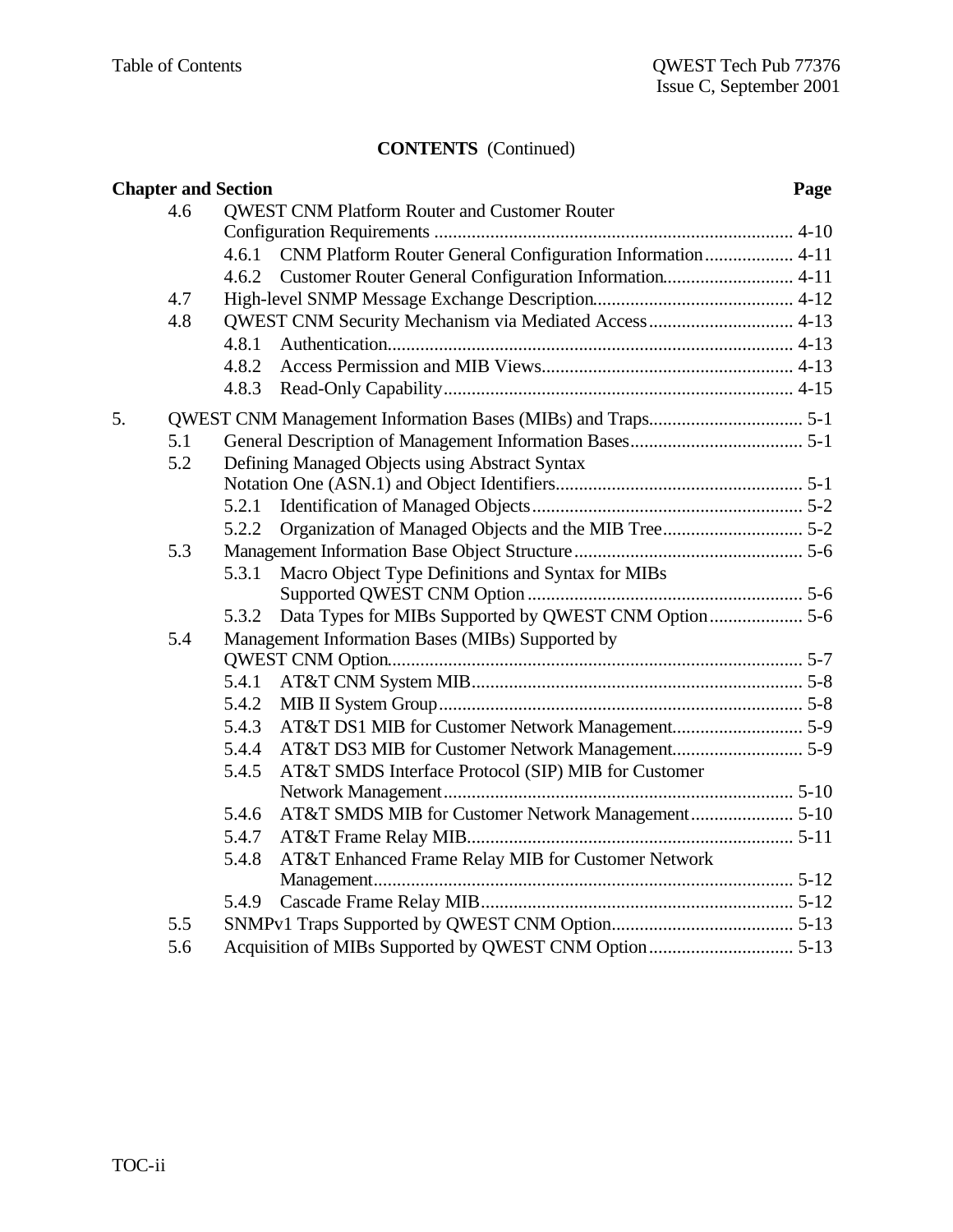# **CONTENTS** (Continued)

|                 |                          | <b>Chapter and Section</b>                                       | Page |
|-----------------|--------------------------|------------------------------------------------------------------|------|
| 6.              | 6.1<br>6.2               |                                                                  |      |
| 7.              | 7.1<br>7.2               |                                                                  |      |
| 8.              | 8.1<br>8.2               |                                                                  |      |
| 9.              | 9.1<br>9.2<br>9.3<br>9.4 | Internet Engineering Task Force (IETF) Request for Comment (RFC) |      |
|                 | 9.5<br>9.6               | International Telephone and Telegraph Consultative Committee     |      |
|                 | 9.7<br>9.8<br>9.9        |                                                                  |      |
| <b>Appendix</b> |                          |                                                                  |      |
| A.              |                          |                                                                  |      |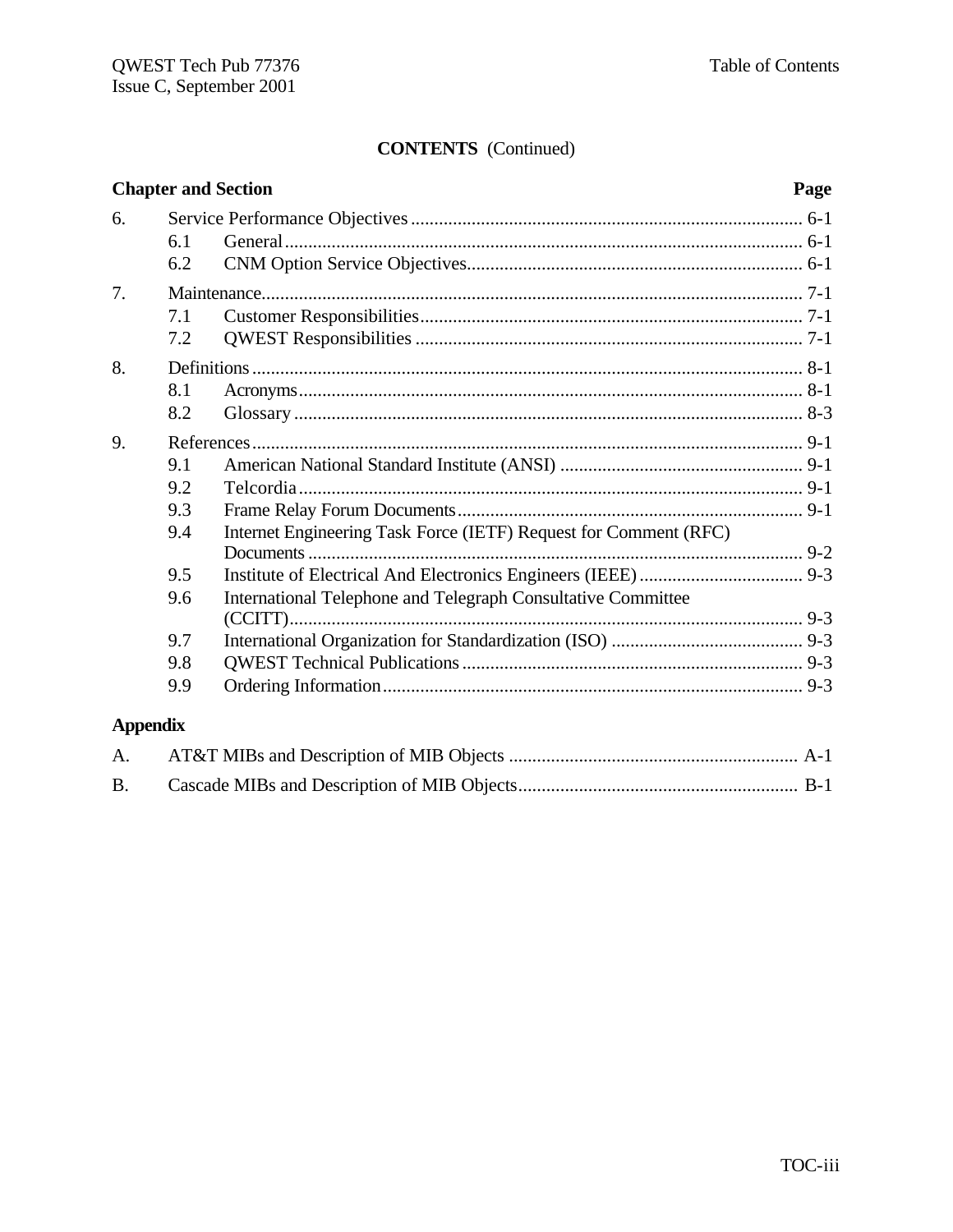# **CONTENTS** (Continued)

|         | <b>Figures</b><br>Page |  |
|---------|------------------------|--|
| $2 - 1$ |                        |  |
| $3-1$   |                        |  |
| $3 - 2$ |                        |  |
| $3 - 3$ |                        |  |
| $3 - 4$ |                        |  |
| $4 - 1$ |                        |  |
| $4 - 2$ |                        |  |
| $4 - 3$ |                        |  |
| $4 - 4$ |                        |  |
| $4 - 5$ |                        |  |
| $4 - 6$ |                        |  |
| $5 - 1$ |                        |  |
| $5 - 2$ |                        |  |

# **Tables**

| $4-1$ |  |
|-------|--|
| $6-1$ |  |
| $A-1$ |  |
| $A-2$ |  |
| $A-3$ |  |
| $A-4$ |  |
| $A-5$ |  |
| $A-6$ |  |
| $A-7$ |  |
| $A-8$ |  |
| $B-1$ |  |
| $B-2$ |  |
| $B-3$ |  |
| $B-4$ |  |
|       |  |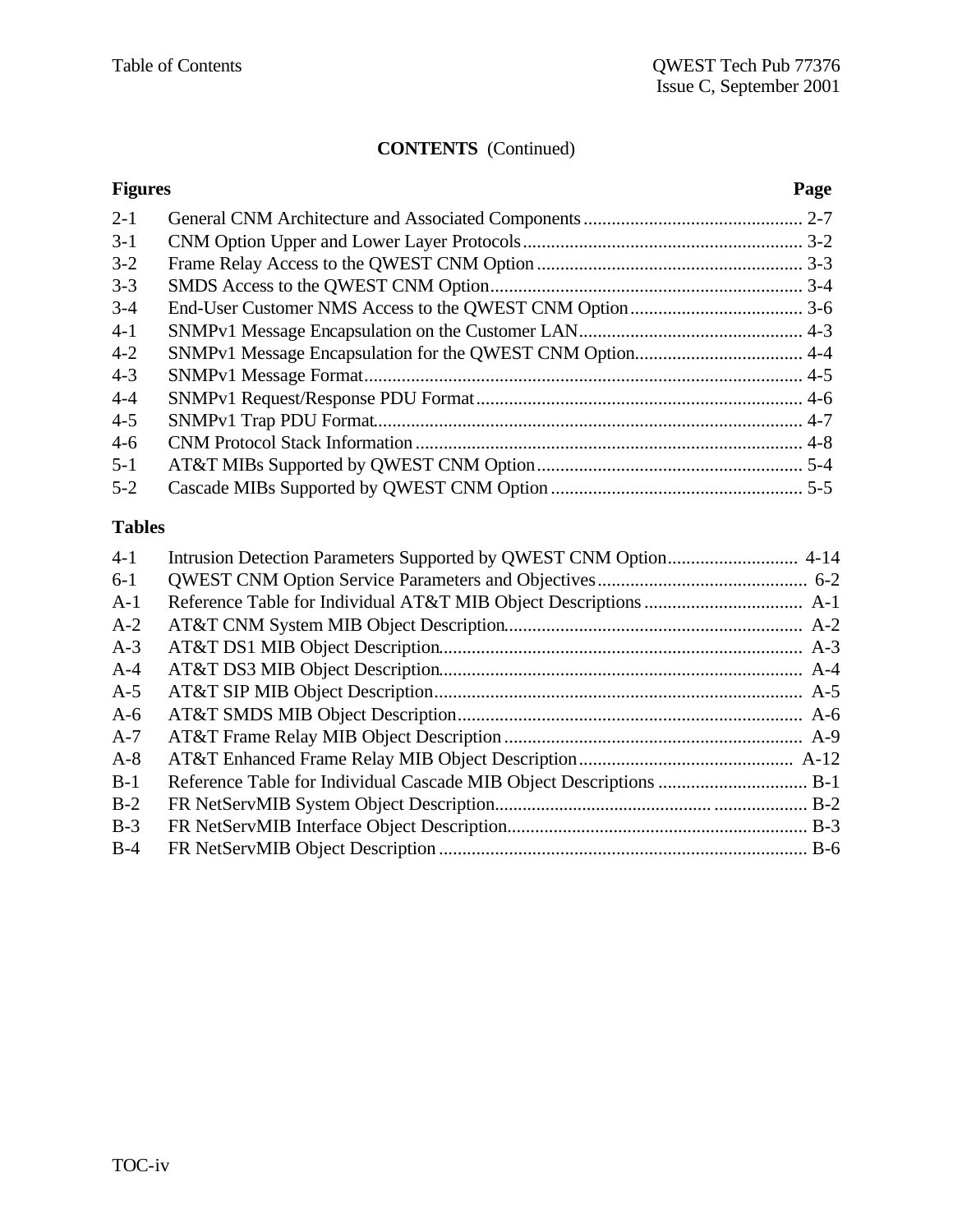# **CONTENTS**

#### **Chapter and Section**  $1.$  $1.1$ 1.2  $1.3$

#### Page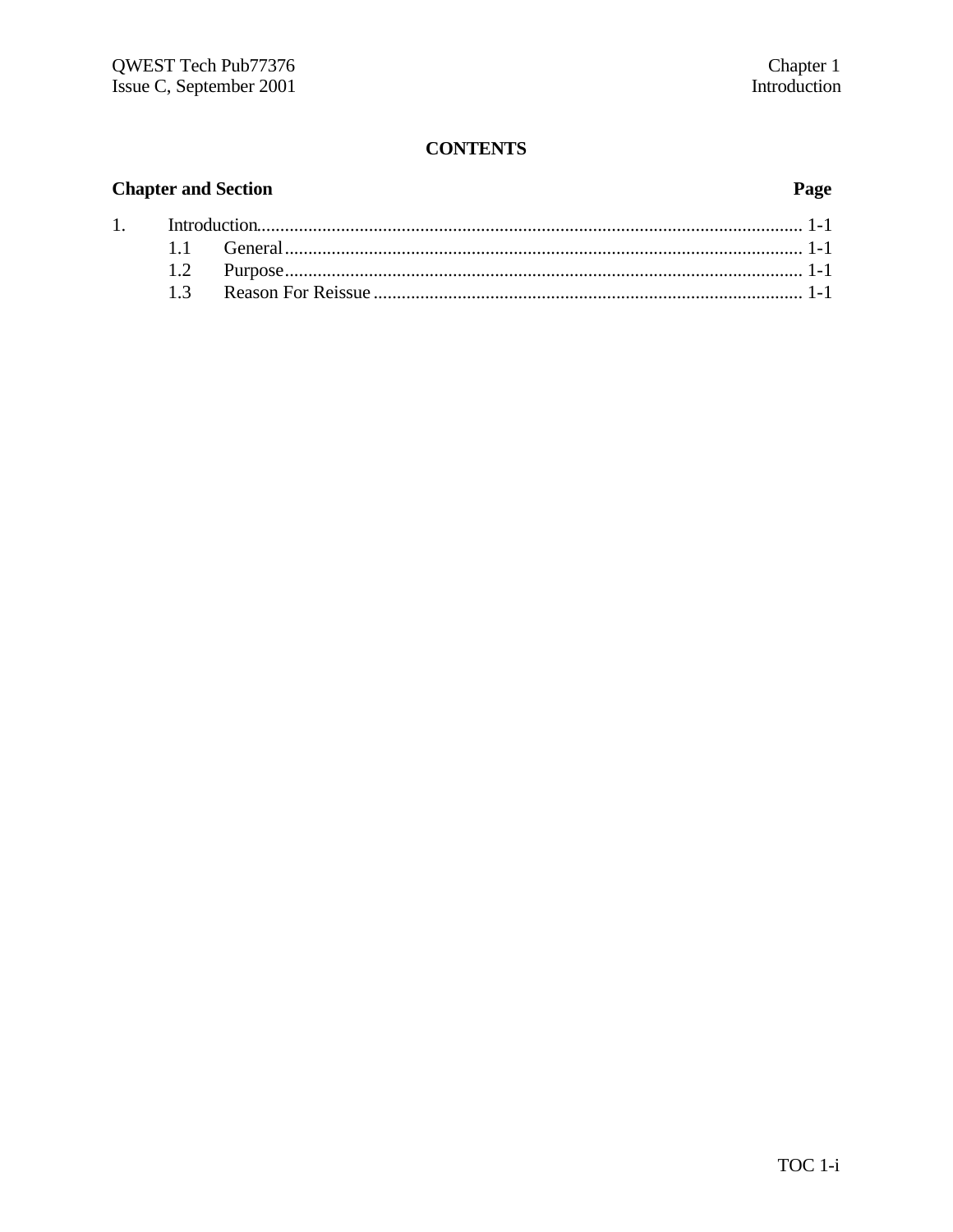# **1. Introduction**

### **1.1 General**

This document describes the Customer Network Management (CNM) Option offered by QWEST to its customers. The Customer Network Management Option is a service option offered in conjunction with QWEST Frame Relay Service (FRS) and QWEST Switched Multimegabit Data Service (SMDS). The Customer Network Management Option allows a QWEST FRS and/or SMDS subscriber to access selected network management information pertinent to the customer's subscribed portions of the QWEST Frame Relay and SMDS Network.

#### **QWEST no longer offers SMDS service. Existing SMDS customers have "grandfathered" service**

The information provided in this document includes a description of the QWEST CNM Option features, technical specifications, performance objectives, and network interfaces. The CNM Option is offered by QWEST in selected areas of the intrastate jurisdictions.

# **1.2 Purpose**

The purpose of this document is to describe the Customer Network Management Option supported by QWEST Frame Relay Service and QWEST Switched Multimegabit Data Service. Sufficient technical detail is furnished to allow a customer (e.g., Interexchange Carrier [IC] or an End-User [EU]) to select a Customer Network Management Service Option which may be incorporated into an end-to-end data communications service. It is not the intent of this document to provide specific ordering information, but to describe the technical features and functions of this particular service option.

A full description of the QWEST Frame Relay Service and QWEST SMDS is beyond the scope of this document. The QWEST Frame Relay Service and QWEST SMDS are described in QWEST Technical Publications 77372 and 77373, respectively.

### **1.3 Reason For Reissue**

To show QWEST Communications International Inc. as the owner of this publication and the one to contact concerning the content.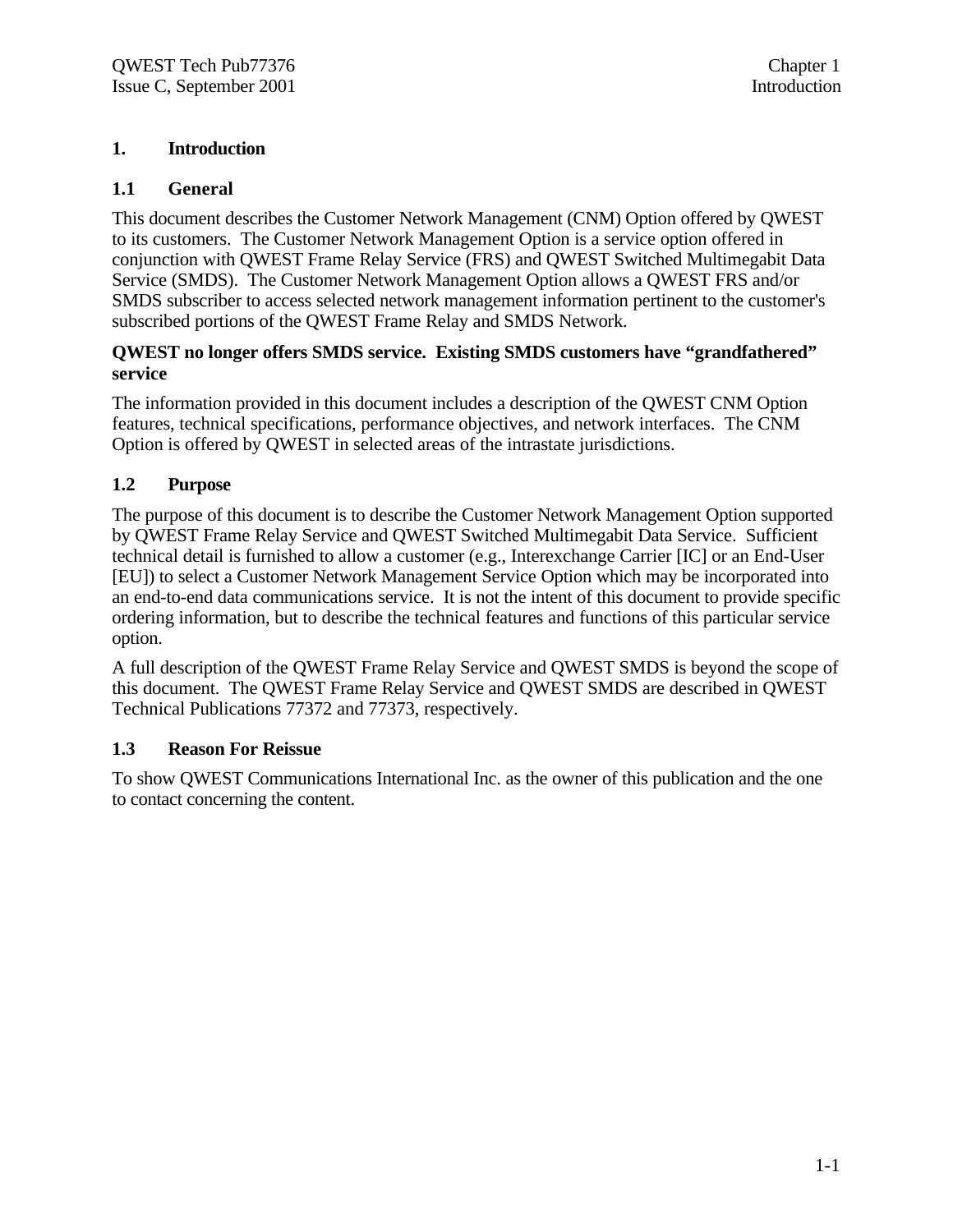# **CONTENTS**

|        | <b>Chapter and Section</b><br>Page |                                                           |  |
|--------|------------------------------------|-----------------------------------------------------------|--|
| 2.     |                                    |                                                           |  |
|        | 2.1                                |                                                           |  |
|        | 2.2                                |                                                           |  |
|        | 2.3                                |                                                           |  |
|        | 2.4                                | Industry Standards and Technical References Applicable to |  |
|        |                                    |                                                           |  |
|        | 2.5                                |                                                           |  |
|        |                                    |                                                           |  |
| Fimira |                                    |                                                           |  |

#### **Figure**

|--|--|--|--|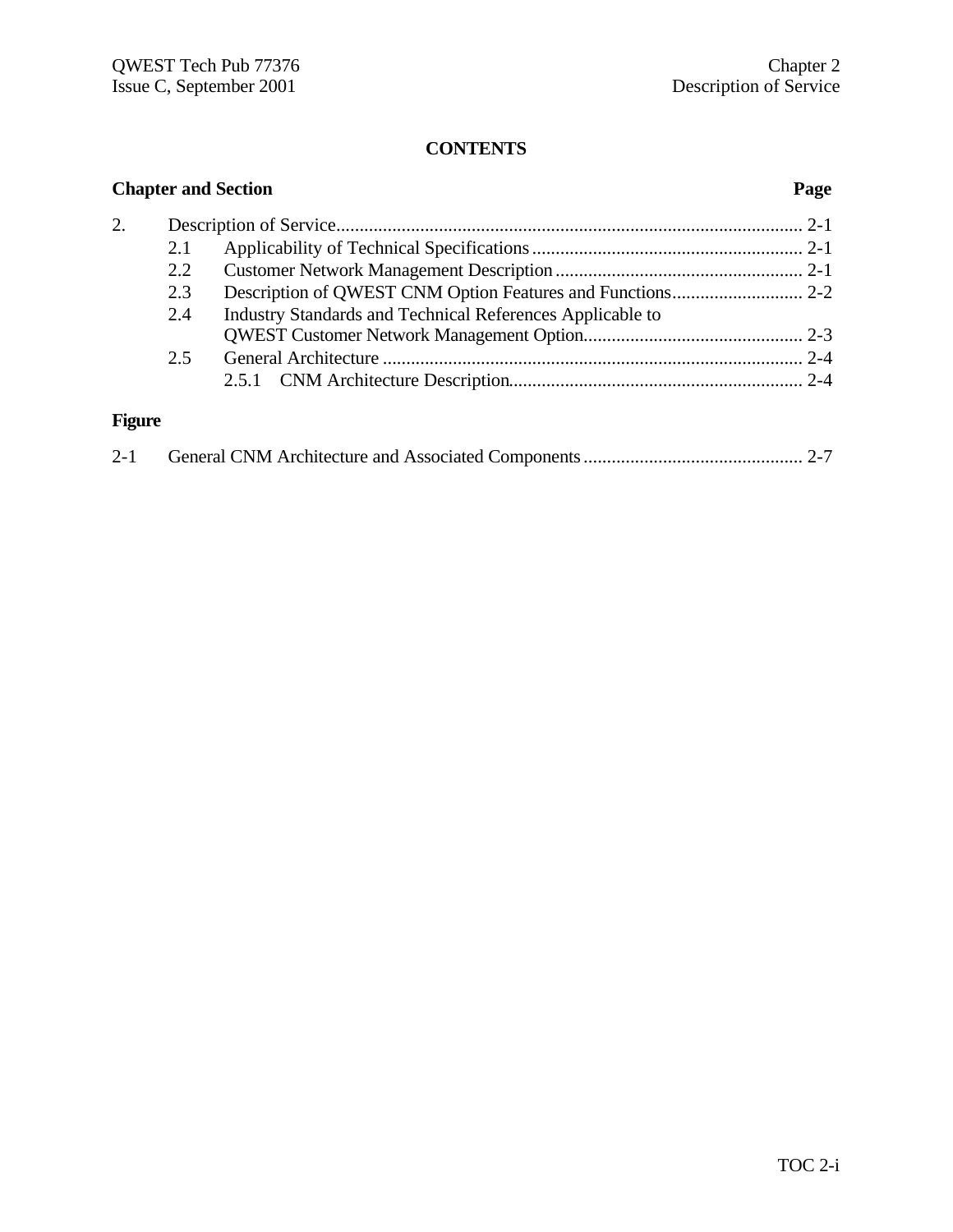# **2. Description of Service**

# **2.1 Applicability of Technical Specifications**

The technical specifications presented in this document are applicable to the CNM Option available for QWEST Frame Relay Service and QWEST SMDS only. It is not the intent of this document to describe the various types of transmission, switching, network management systems used to provide CNM for Frame Relay and SMDS. The CNM Service Option, as described in this document, pertains to specific fast packet switching equipment deployed in selected serving areas of U S WEST. Initially, the Customer Network Management Option will only be supported for customers whose serving Frame Relay Node or SMDS Node contains CNM capability.

# **2.2 Customer Network Management Description**

The purpose for providing the CNM option is to enable End-User customers to perform network management functions on the subscribed portion of the QWEST SMDS and Frame Relay Network. CNM Option is implemented within a centralized QWEST CNM Platform, and is based on the Simple Network Management Protocol. Read-only capability is supported for exchanging information between a customer network management system and the QWEST CNM Platform. Customer network management options enable the following functions, which can be performed by the Frame Relay customer subscribing to the QWEST CNM Option:

- **Fault Detection**
- Network Monitoring
- Configuration Management
- Performance
- Security
- Data Collection

The information necessary to support the above network management functions is contained within the specific Management Information Bases (MIBs) supported by U S WEST. Information contained within the MIB is an abstract representation of the subscribed Frame Relay and/or SMDS Network. In-band access to the MIBs is provided using the existing QWEST Frame Relay and/or SMDS Network via a defacto standard management application protocol known as Simple Network Management Protocol Version 1 (SNMPv1). Other network management application protocols such as SNMP Version 2 (SNMPv2) and Common Management Information Protocol (CMIP) are not supported for the QWEST CNM Option.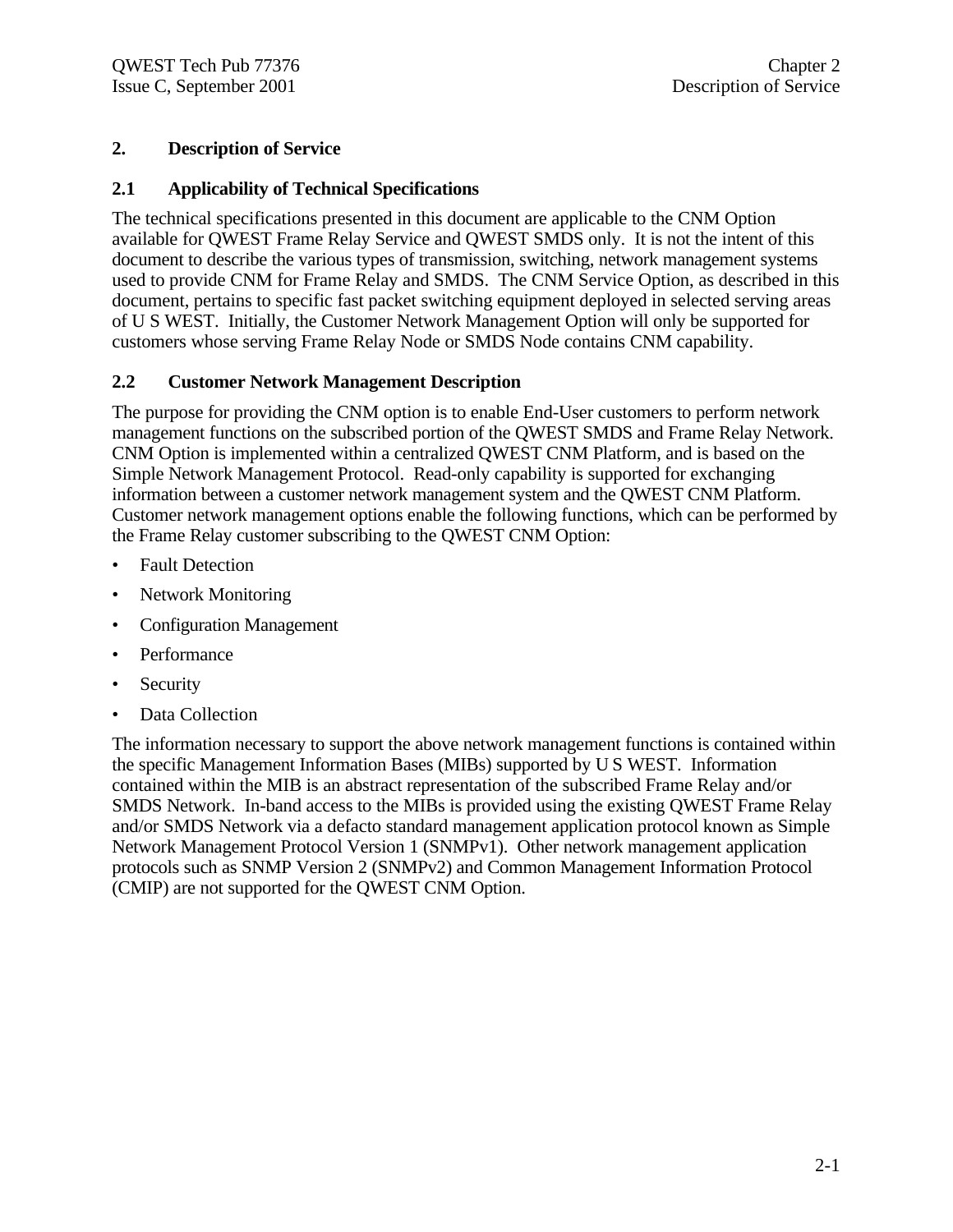# **2.3 Description of QWEST CNM Option Features and Functions**

The following QWEST CNM features and functions are supported for QWEST SMDS and Frame Relay Service:

- In-Band Access via Simple Network Management Protocol (SNMPv1)
- Customer access to the network management information contained within the MIBs is accomplished via the existing QWEST Frame Relay or SMDS Access Connections. SNMPv1 requests and responses are accomplished over frame relay permanent virtual connections or assigned SMDS addresses. No additional QWEST access facilities are required to provide customers with the CNM Option. A majority of the customer network management software applications implement the SNMPv1 as a management application protocol.
- Configuration Management for Frame Relay and SMDS Port Interfaces
- The CNM Option provides read-only access to selected configuration management information for the customer frame relay and/or SMDS port interfaces. Customer subscribed frame relay and SMDS access connections terminate on frame relay and SMDS port interfaces. The port interfaces reside on the QWEST Frame Relay and SMDS switching equipment. Logical information (e.g., permanent virtual connections, address) associated with the port interfaces is also available.
- Fault Management via Operational Status Information and SNMPv1 Traps
- The CNM Option supports the capability to retrieve the operational status information for physical and logical connections (e.g., data link connection identifiers) provisioned within the customer's access connection. In addition, event notification is supported via the use of specific SNMPv1 messages known as "Traps".
- Performance Management
- The CNM Option supports the capability to retrieve performance information for the following QWEST Frame Relay and SMDS entities:
	- 1. Physical layer facilities, namely, DS1 and DS3 transport systems (applicable for SMDS only)
	- 2. Frame Level Performance for Frame Relay
	- 3. SMDS Interface Protocol (SIP) Level Performance
- Traffic and Usage Management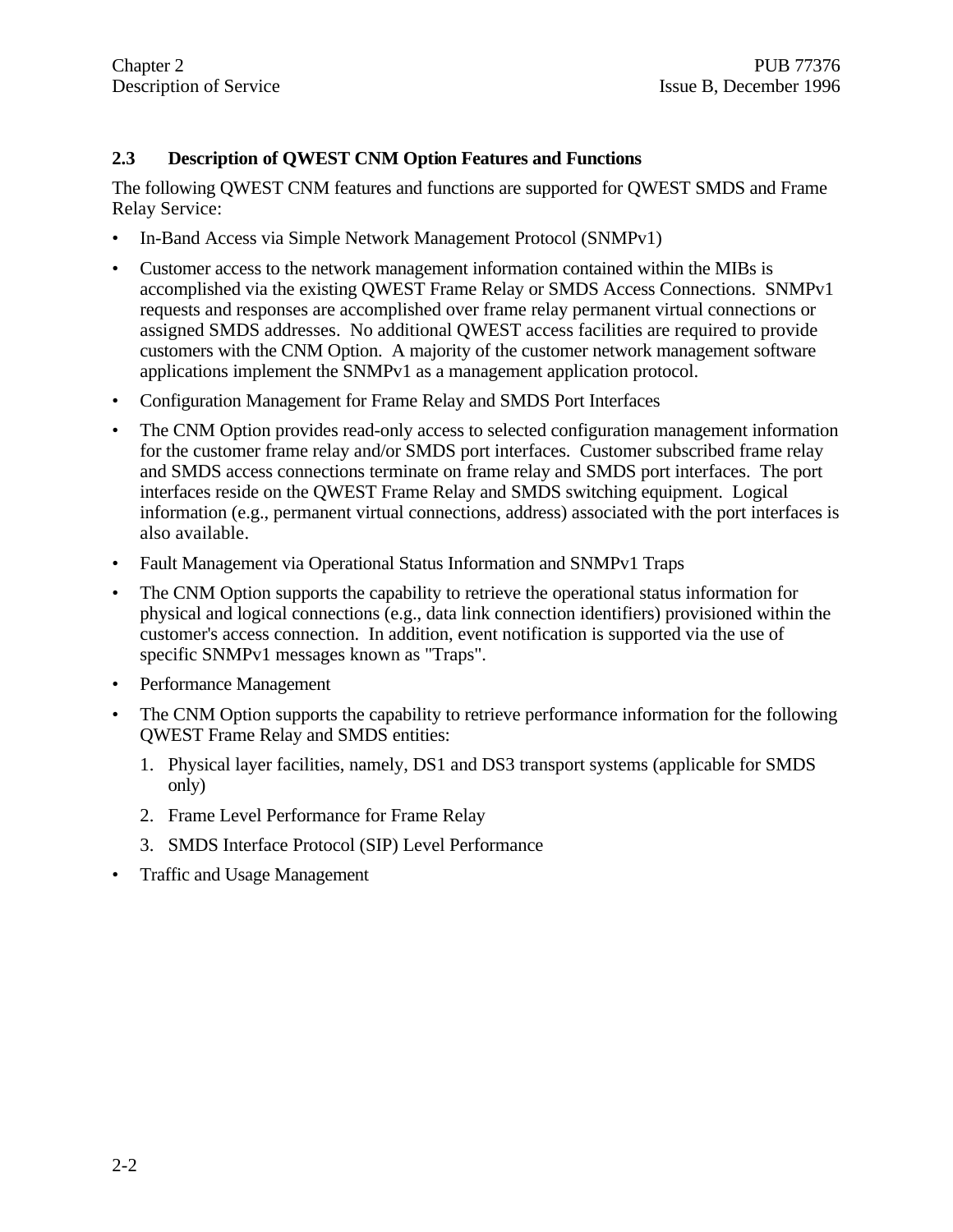• The QWEST CNM Option Customers can retrieve traffic statistic information for the purpose of determining Wide Area Network (WAN) utilization and bandwidth requirements. Traffic information such as the quantity of octets, frames, and PDUs which are received or transmitted during a specific measurement interval.

#### **2.4 Industry Standards and Technical References Applicable to QWEST Customer Network Management Option**

Listed below are the primary reference documents which are applicable to the QWEST CNM Option. The focus of these documents is to address customer network management functionality, as well as interoperability for functions performed by the upper layers (i.e., OSI Reference Model layers 3 thru 7). Since customer network management stations using SNMPv1 typically reside on the customer router-based networks, the QWEST CNM Option encompasses upper layer functionalities of the OSI Reference Model.

| <b>RFC</b> 1155         | Structure and Identification of Management Information for CP/IP-based Internets                                                                                |
|-------------------------|-----------------------------------------------------------------------------------------------------------------------------------------------------------------|
| <b>RFC</b> 1157         | The Simple Network Management Protocol                                                                                                                          |
| <b>RFC</b> 1212         | <b>Concise MIB Definitions</b>                                                                                                                                  |
| <b>RFC</b> 1213         | Management Information Base for Network Management of TCP/IP-based<br>Internets: MIB II                                                                         |
| <b>RFC</b> 1122         | Requirements for Internet Hosts - Communication Layers                                                                                                          |
| <b>RFC</b> 1209         | The Transmission of IP Datagrams over the SMDS Service                                                                                                          |
| <b>RFC 1490</b>         | Multiprotocol Interconnect over Frame Relay                                                                                                                     |
| <b>RFC 1604</b>         | Definitions of Managed Objects for Frame Relay Service                                                                                                          |
| <b>FRF.3.1</b><br>FRF.6 | Multiprotocol Encapsulation Implementation Agreement<br>Frame Relay Service Customer Network Management Implementation Agreement,<br>Final Draft - January 1994 |

TR-TSV-001062 Bellcore Technical Reference, Issue 1, Generic Requirement for Phase 1 SMDS Customer Network Management Service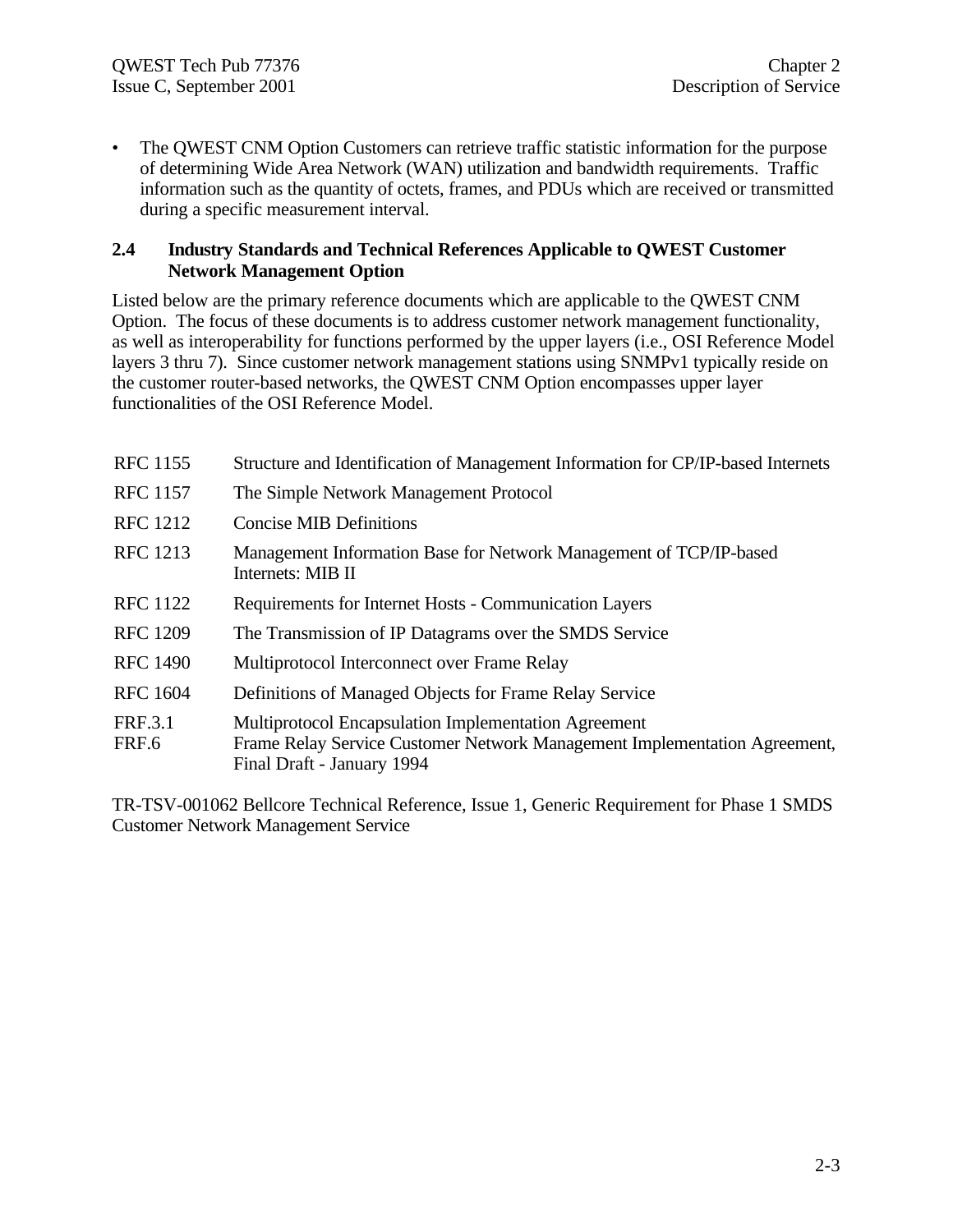The Request for Comment (RFC) reference documents listed above are an on-line publication series maintained by the Internet Engineering Task Force (IETF), and are located in the *Internet* Repository via the World Wide Web site at:

http://ds.internic.net/ds/dspg1intdoc.html

The IETF is the protocol engineering, development, and standardization body of the Internet Activities Board (IAB).

The aforementioned standard references are only applicable to the QWEST CNM Option. For the technical specification information pertinent to the QWEST Frame Relay Service and QWEST SMDS, refer to the QWEST Technical Publications 77372 and 77373, respectively.

# **2.5 General Architecture**

In order to perform network management functions on the subscribed service, CNM functionality must be implemented in the service provider network equipment as well as the customer's network management equipment. The QWEST CNM Option will support both private and standard MIBs which are applicable to the currently deployed Frame Relay and SMDS platforms. The vendor specific MIBs supported by the QWEST CNM Option are registered with Internet Activities Board (IAB), and are located in the Internet's Private MIB Subtree. Chapter 5 provides further details on the specific MIBs supported by the QWEST CNM Option.

The implementation of CNM in the QWEST SMDS Network equipment is primarily based on the Bellcore Document TR-TSV-001062 describing Customer Network Management Service for SMDS. The implementation of CNM in the QWEST Frame Relay Network equipment complies with the Frame Relay Service Customer Network Management Implementation Agreement described in the Frame Relay Forum Document FRF.6 including the Frame Relay Service MIBs.

# **2.5.1 CNM Architecture Description**

The architecture required to support CNM is shown in Figure 2-1. The CNM architecture components are described below:

### **QWEST Network Management System (NMS) Element Manager**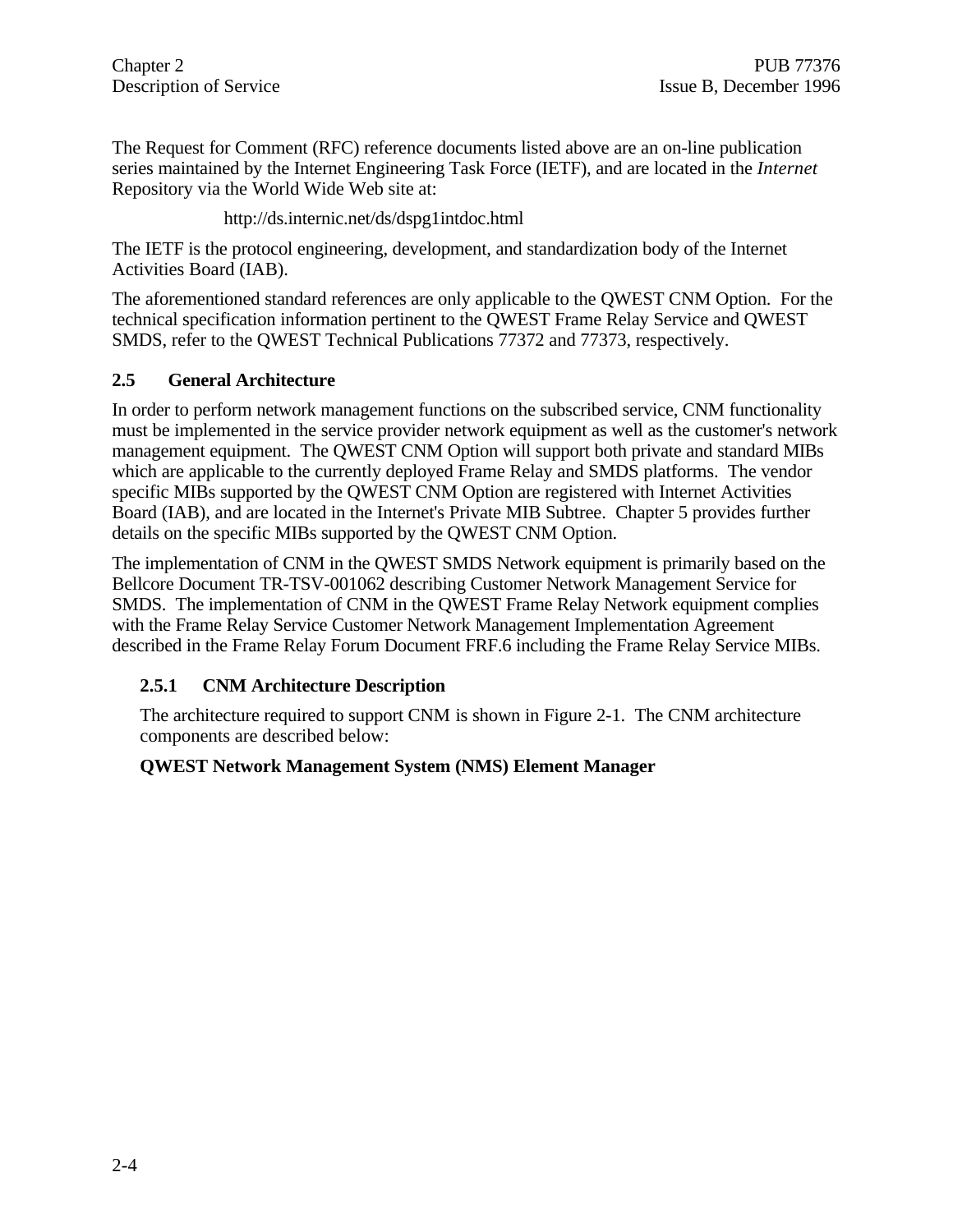The QWEST NMS Element Manager manages, controls, and diagnoses the QWEST Frame Relay and SMDS Nodes. Two-way communication between the element manager and the Frame Relay/SMDS Nodes enables the collection of alarm, configuration, and performance monitoring information. The QWEST NMS Element Manager is centrally administered by U S WEST, and contains remote network management capabilities. An SNMPv1 Proxy Agent is implemented in the QWEST NMS Element Manager based on the following references: RFC 1155, RFC 1157, RFC 1212, RFC 1213 (see reference section). The proxy agent functionality implemented in the QWEST NMS Element Manager enables authorized QWEST CNM Option Customers to query Frame Relay or SMDS Nodes via a mediation device known as the QWEST CNM User Gateway.

### **QWEST Customer Network Management User Gateway**

The QWEST CNM User Gateway provides a mediated interface between the customer NMS and the QWEST NMS Element Manager. The primary purpose of the QWEST CNM User Gateway is to provide mediation services between the customer network management station and the QWEST NMS Element Manager. Mediation services include access security and management application protocol flow control. See Chapter 4, Section 4.5 for further description of access security.

#### **QWEST Frame Relay Network and/or SMDS Network**

Customer is provided access to the QWEST CNM User Gateway via the QWEST Frame Relay Network or the QWEST SMDS Network. A customer may access the QWEST CNM User Gateway by designating the destination of the Frame Relay and/or SMDS protocol data unit (containing SNMPv1 Request ) to be the CNM User Gateway. For a description of the QWEST Frame Relay and SMDS Network architecture, see QWEST Frame Relay Service Technical Publication 77372 Issue D and QWEST SMDS Technical Publication 77373 Issue B, respectively.

#### **Customer Network Management Station (NMS)**

The CNM architecture was developed based on the goal of extending the customer's network management view to include the subscribed portion of the QWEST Frame Relay and SMDS Network. The following requirements must be supported in the customer network management station:

- Customer network management station must support SNMP Version 1.
- The customer access to QWEST CNM User Gateway is provided via a customer provided router which supports connectivity to the QWEST Frame Relay Access Link or a QWEST SMDS access link.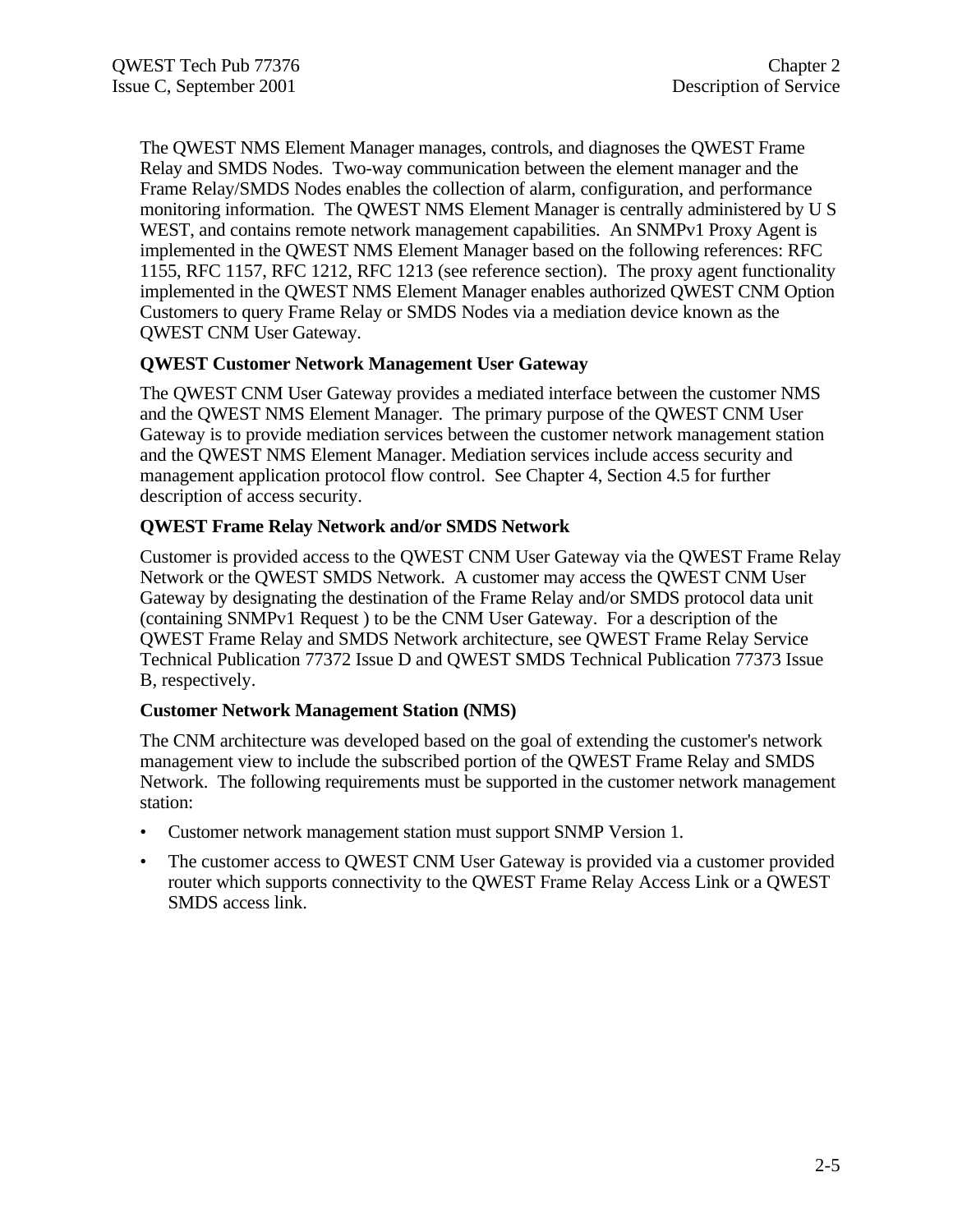- Customer network management station must be able to incorporate the MIB into the customer NMS database. Typically, MIB compilers are used to incorporate a MIB into the customer network management application software and graphical user interface.
- Management Information Bases (MIBs)
- Several MIBs are supported via the QWEST CNM User Gateway. A MIB is essentially a database of managed objects which are logically organized in an abstract MIB Tree. Each managed object is uniquely identified by an object identifier. The MIB object identifiers are similar to telephone numbers such that object identifiers are organized hierarchically, and portions of each number are assigned by different organizations. A Customer Network Management System accesses each object identifier via SNMP Version 1. Chapter 5 further describes the specific MIBs and the SNMP Management Framework which is supported by QWEST CNM Option.
- QWEST CNM Platform Router
- The QWEST CNM Platform Router interconnects the QWEST CNM User Gateway with the lower layer data transport service (i.e., QWEST SMDS or Frame Relay Service). The QWEST CNM Platform Router processes the IP packets which contain SNMPv1 Messages issued to and from the CNM User Gateway. A redundant router is implemented in the QWEST CNM Platform for robustness.
- Customer Provided Router.
- The customer provided router forwards IP packets to and from the Customer NMS. Encapsulated SNMPv1 requests issued over the customer LAN are forwarded to the QWEST CNM Platform via the subscribed portion of the QWEST Frame Relay or SMDS Network.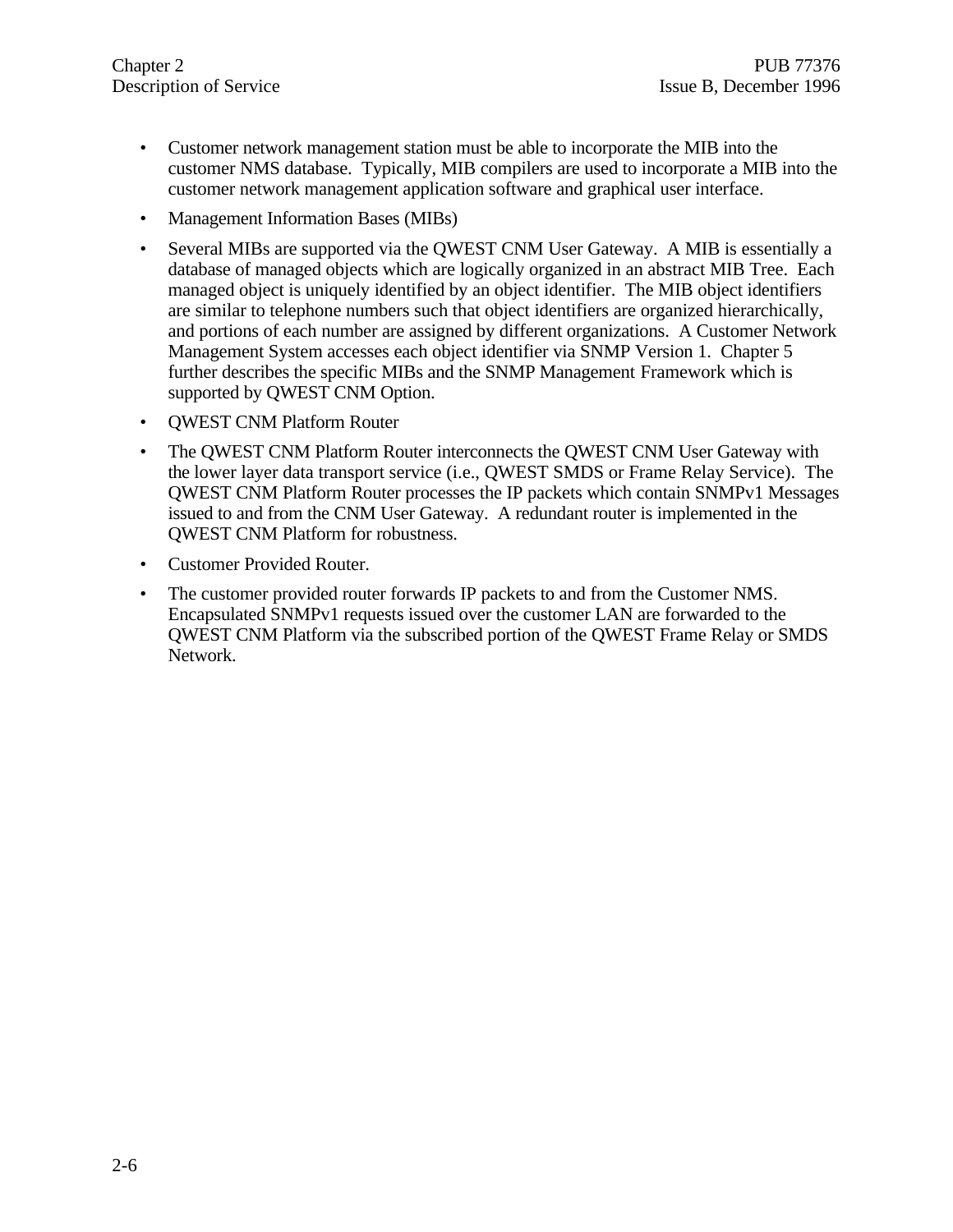

| <b>LEGEND:</b> |                                           |  |
|----------------|-------------------------------------------|--|
|                | NI - Network Interface                    |  |
|                | NMS - Network Management Station          |  |
|                | CPE - Customer Provided Equipment         |  |
|                | <b>CNM - Customer Network Management</b>  |  |
|                | SNMP - Simple Network Management Protocol |  |

**Figure 2-1** General CNM Architecture and Associated Components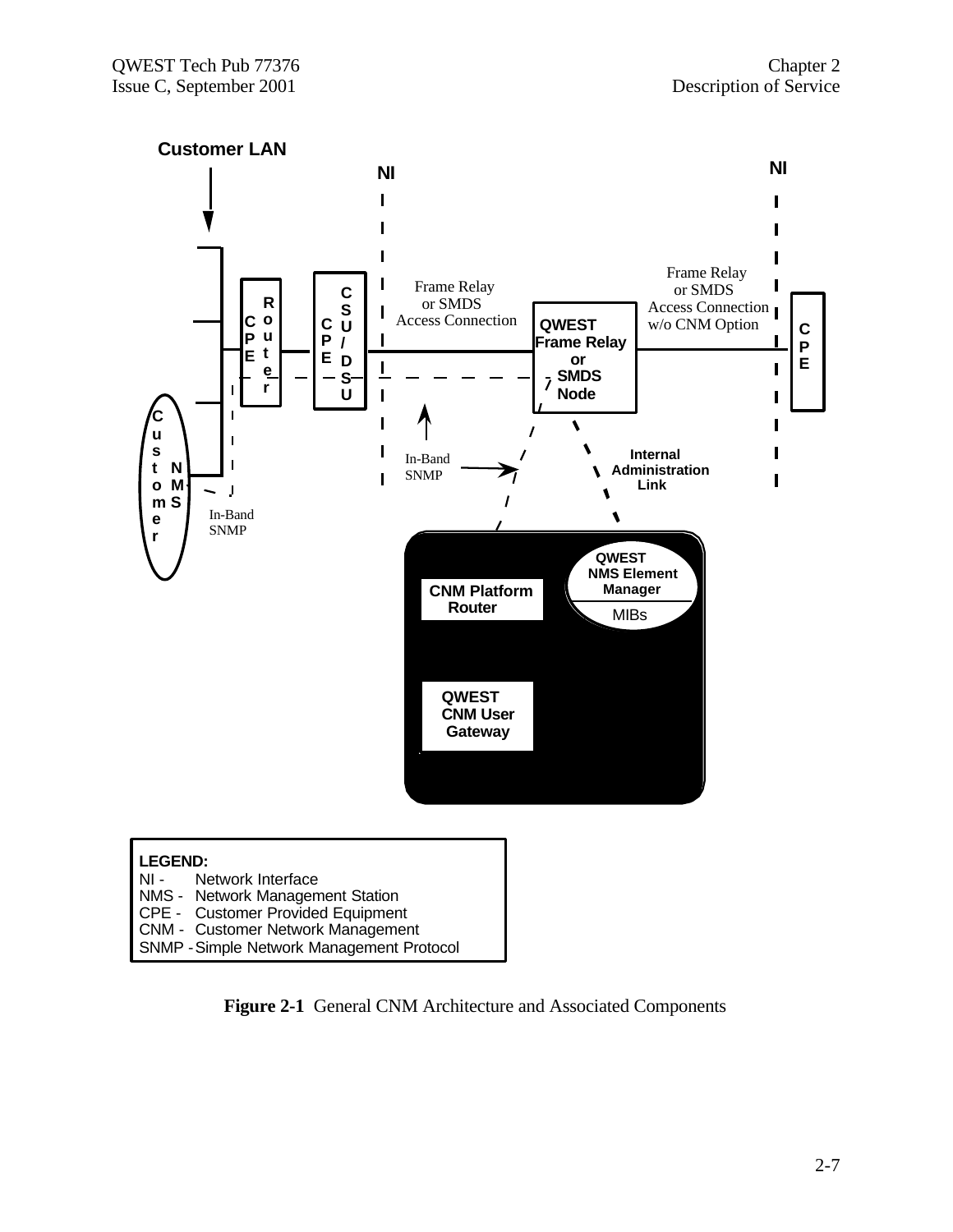# **CONTENTS**

| <b>Chapter and Section</b> |     |                                                                |  |
|----------------------------|-----|----------------------------------------------------------------|--|
| 3.                         |     |                                                                |  |
|                            | 3.1 |                                                                |  |
|                            | 3.2 |                                                                |  |
|                            | 3.3 |                                                                |  |
|                            | 3.4 | <b>OWEST CNM Service Configuration and Associated NMS</b>      |  |
|                            |     |                                                                |  |
|                            |     | 3.4.1 End User Customer NMS Access to the                      |  |
|                            |     |                                                                |  |
|                            |     | 3.4.2 Interconnection of Multiple Networks Supporting Customer |  |
|                            |     |                                                                |  |

# **Figures**

| $3 - 3$ |  |
|---------|--|
|         |  |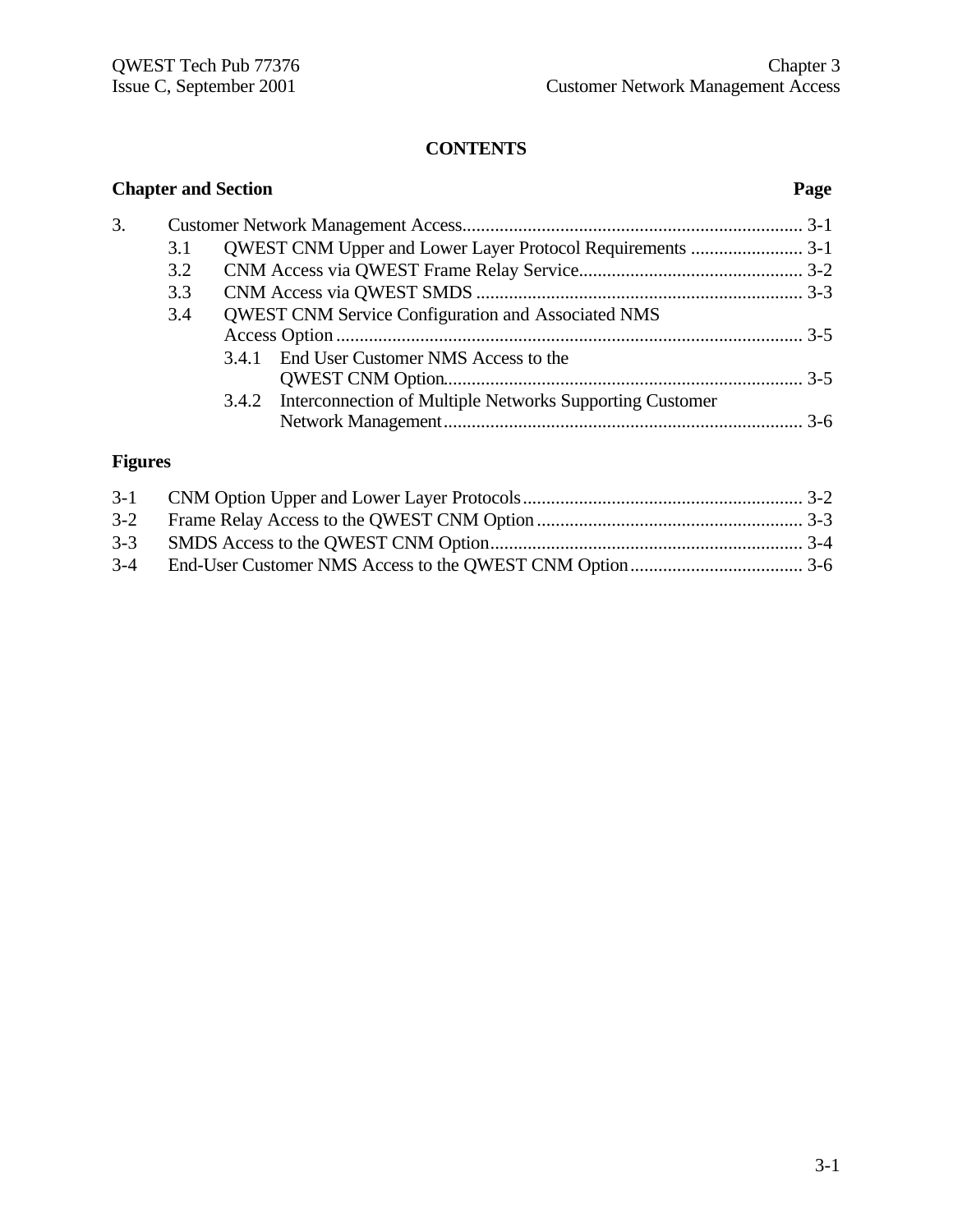# **3. Customer Network Management Access**

The purpose of this section is to describe the manner in which the QWEST Frame Relay Service and/or SMDS Customers with the CNM Option access network management information.

# **3.1 QWEST CNM Upper and Lower Layer Protocol Requirements**

The QWEST CNM Option is supported in conjunction with the QWEST Frame Relay Service and QWEST SMDS. Customer access is provided via the QWEST Frame Relay and SMDS Access Connections. The QWEST Frame Relay Service and the QWEST SMDS support lower layer functions for the purpose of transporting customer data. The QWEST CNM Option encompasses upper layer functionalities supported by both the customer network management equipment and the QWEST CNM Platform. Figure 3-1 depicts the protocols and OSI reference model functions pertinent to the QWEST CNM Option.

The CNM Option is comprised of the following upper layer functions operating over SMDS and/or Frame Relay:

• Network Management Application Layer

The network management application supported by QWEST CNM Option is the Simple Network Management Protocol (SNMP) Version 1. Originally, SNMPv1 was developed to manage TCP/IP-based networks. However, SNMPv1 is now being implemented in non-TCP/IP networks for the purpose of network management.

• Transport Layer

The transport requirements for QWEST CNM Option include the use of the User Datagram Protocol (UDP). UDP is part of the TCP/IP Protocol Suite, and provides a connectionlessmode transport service. See Chapter 4 for further details on transport layer requirements.

Network Layer

The network layer requirements for QWEST CNM Option include the use of the Internet Protocol (IP). The addressing and routing requirements are discussed in Chapter 4 of this document.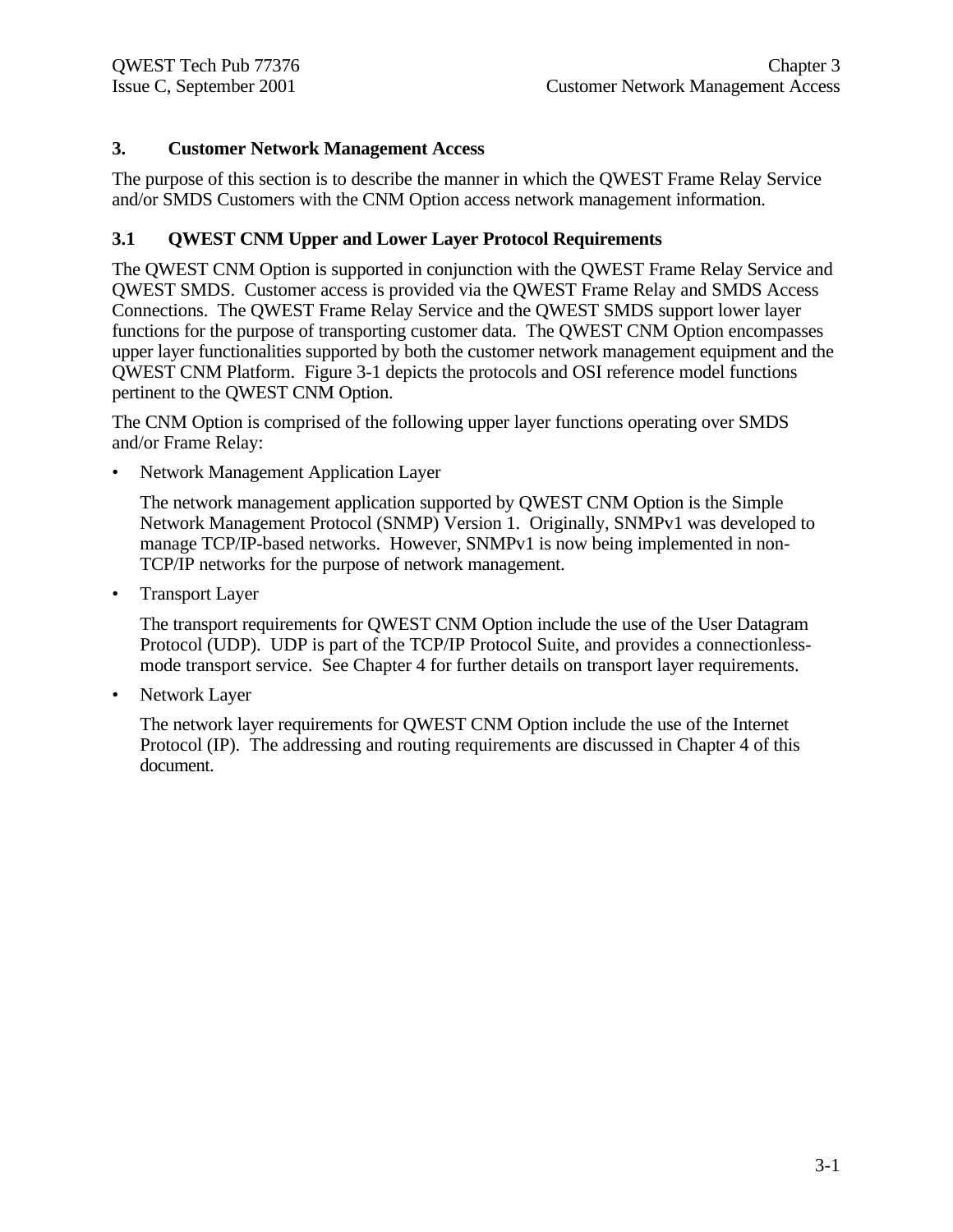

**Figure 3-1** CNM Option Upper and Lower Layer Protocols

### **3.2 CNM Access via QWEST Frame Relay Service**

The QWEST Frame Relay Service (FRS) Customers with the CNM Option access the QWEST CNM Platform via FR Access Connections. The QWEST FR Access Connections provide FRS Customers access to the QWEST Frame Relay Network. The technical requirements of the FR access connections are described in the QWEST Technical Publication 77372, Issue D. The CNM Option does not impose any additional standards compliance requirements on the FR access connections. QWEST FRS Customers will only be permitted to access the MIBs which are pertinent to the QWEST FRS and the QWEST CNM Option. The MIB access is administered by QWEST via the establishment of MIB View Privileges (See Chapter 4, Section 4.8.2).

As indicated in Figure 3-2, a QWEST FRS Customer is provided access to the QWEST CNM Platform via a QWEST CNM Platform Router which is interconnected to the QWEST Frame Relay Network. For QWEST CNM Option, a Permanent Virtual Connection (PVC) must be established between the customer router and the QWEST CNM Platform Router. This PVC is established by provisioning an additional Data Link Connection Identifier (DLCI) on the customer's QWEST FRS Access Connection. All customer SNMPv1 Requests must be routed to QWEST CNM Router for processing by the CNM User Gateway. QWEST has a designated Internet Address Space (Class C) in order to accomplish the necessary IP routing for CNM requests between the customer NMS and the QWEST CNM Platform.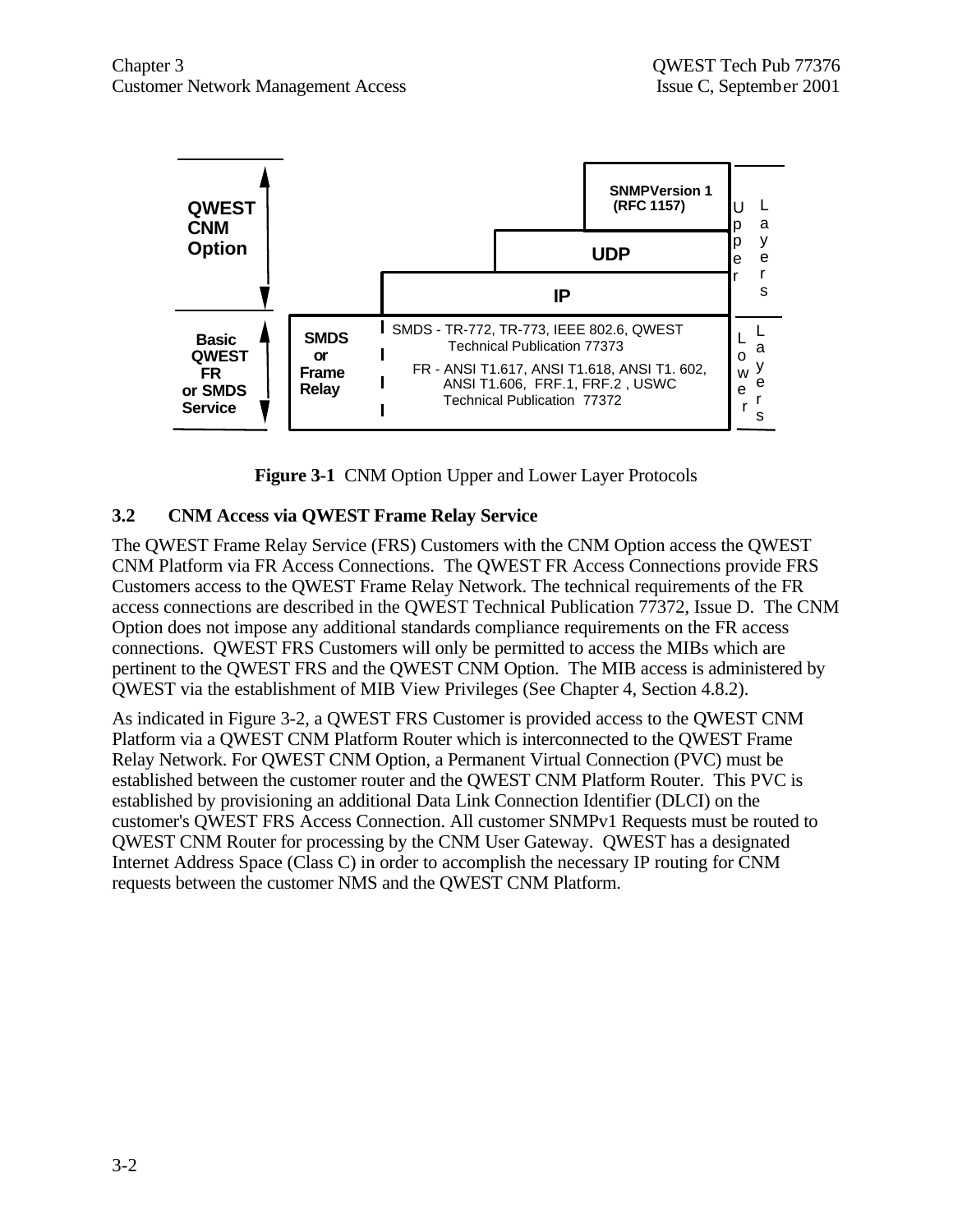

**Figure 3-2** Frame Relay Access to the QWEST CNM Option

# **3.3 CNM Access via QWEST SMDS**

The QWEST SMDS Customers with the CNM Option access the QWEST CNM Platform via SMDS Access Connections. Customer accesses the platform by designating the destination of the SMDS protocol data unit to be the CNM User Gateway. QWEST SMDS Access Connections provide SMDS Customers access to the QWEST SMDS Network. The technical requirements of the SMDS access connections are described in the QWEST Technical Publication 77373, Issue B. The CNM Option does not impose any additional standards compliance requirements on the SMDS access connections.

The QWEST SMDS Customers will only be permitted to access the MIBs which are pertinent to the QWEST SMDS and the QWEST CNM Option. The MIB access privileges are administered by the QWEST CNM system administrators via the establishment of MIB View Privileges (See Chapter 4, Section 4.8.2).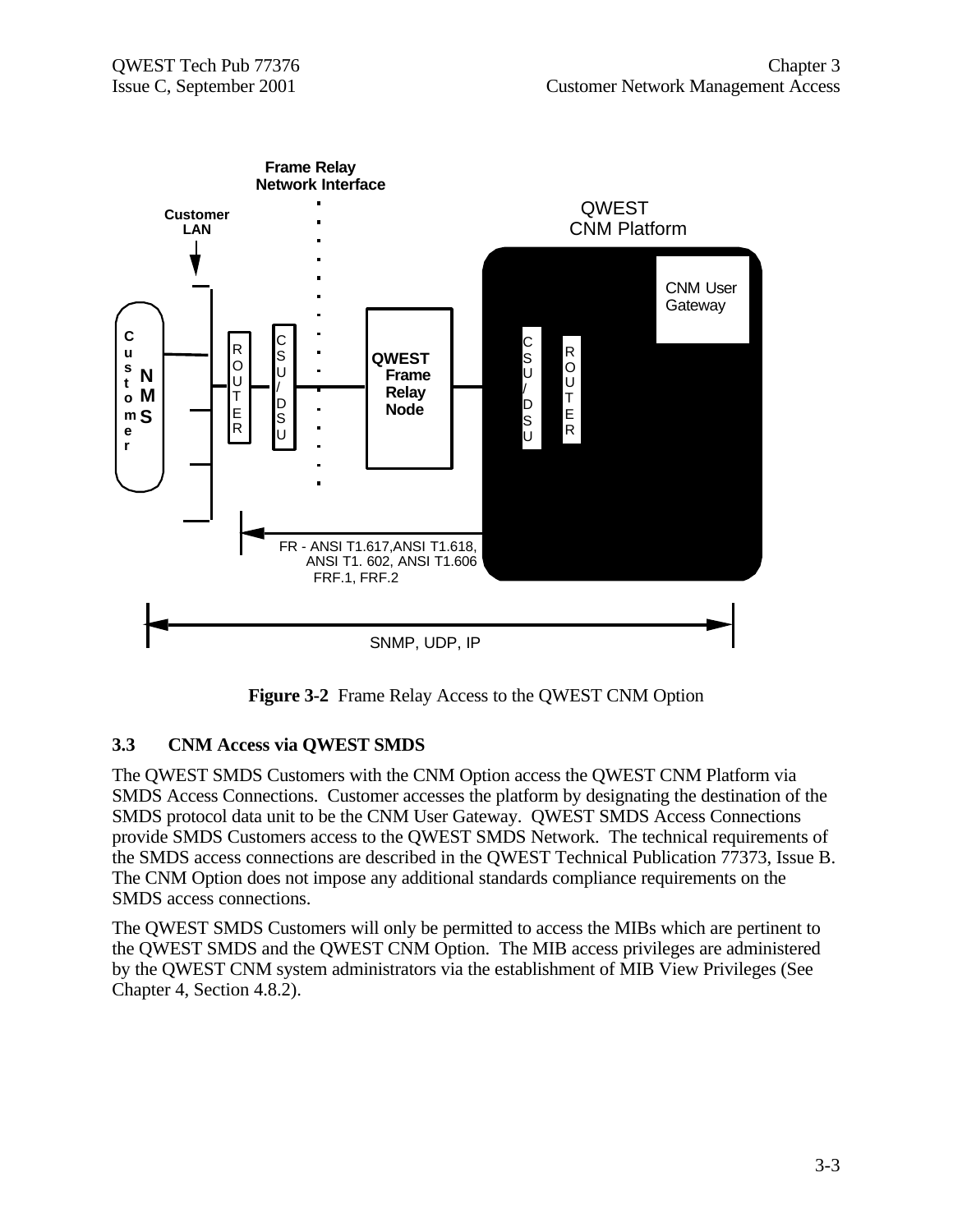Chapter 3 QWEST Tech Pub 77376 Customer Network Management Access Issue C, September 2001

As indicated in Figure 3-3, the QWEST SMDS Customer is provided access to the QWEST CNM Platform via a QWEST CNM Platform Router which is interconnected to the QWEST SMDS Network. The Class C IP address of the QWEST CNM User Gateway is provided to the SMDS customers subscribing to the QWEST CNM Option. All customer SNMPv1 requests encapsulated in SMDS protocol data units must be routed to QWEST CNM Router for processing by the QWEST CNM User Gateway. QWEST has a designated Internet Address Space (Class C) in order to accomplish the necessary IP routing for CNM requests between the customer NMS and the QWEST CNM Platform.



**Figure 3-3** SMDS Access to the QWEST CNM Option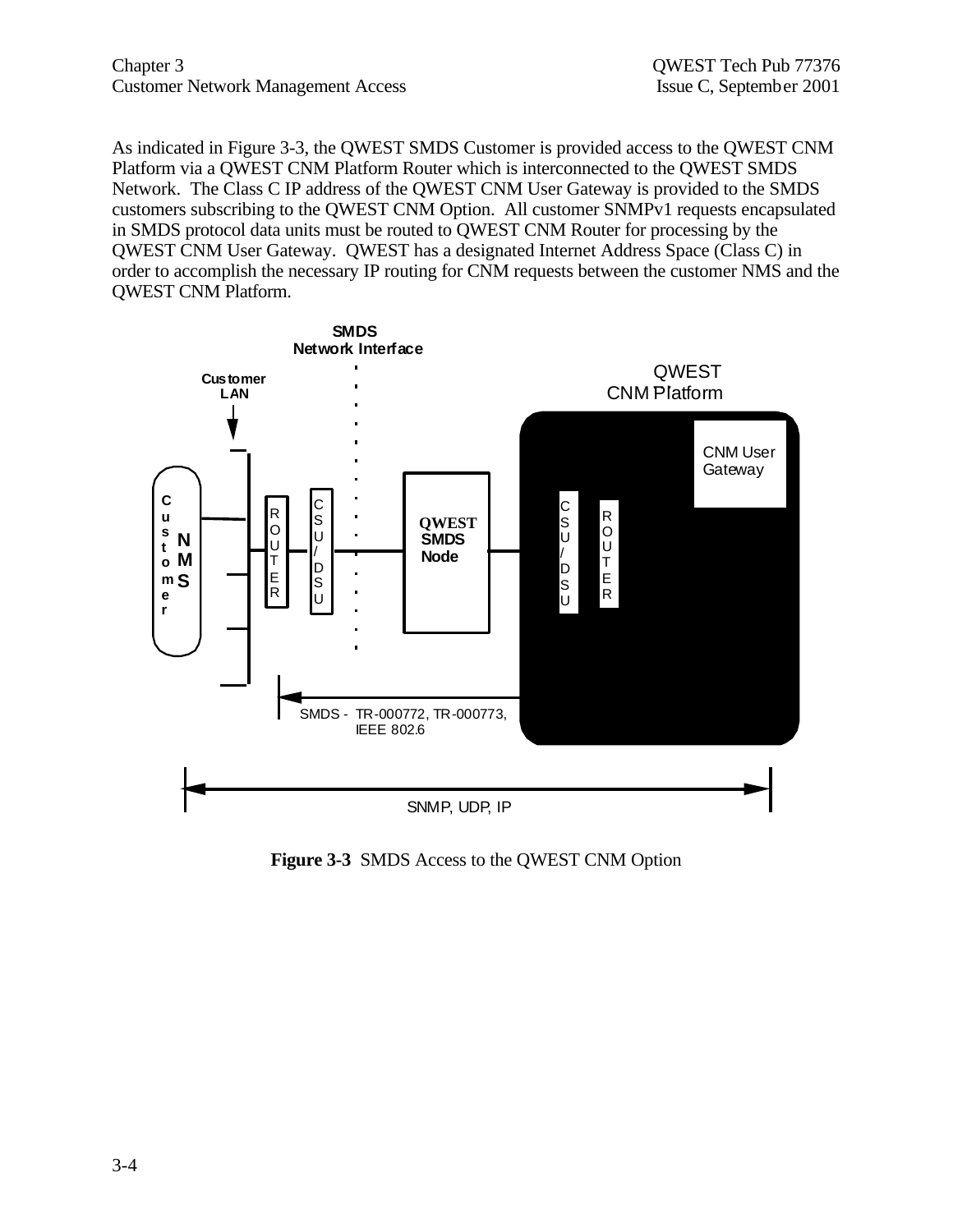# **3.4 QWEST CNM Service Configuration and Associated NMS Access Options**

The QWEST CNM Option provides the QWEST Frame Relay and SMDS Customers access to customer network management information. The QWEST CNM Option Customers are provided access to the QWEST CNM Platform via existing subscribed Frame Relay or SMDS Access Connections, which terminate on a serving QWEST Frame Relay or SMDS Node. The internal QWEST Official Communications Network is responsible for transporting SNMPv1 messages between the serving QWEST Frame Relay or SMDS Node (managed element) and the QWEST CNM User Gateway. The geographical location of the serving node with respect to the centrally located QWEST CNM Platform determines if a customer SNMPv1 request will transit the internal QWEST Official Communications Network.

The QWEST CNM functionality currently supported enables the end user's customer NMS to access the QWEST CNM Platform via SNMPv1. Hence, due to the access functionality supported in the existing QWEST CNM Platform, the IC and/or Independent Carrier must access the QWEST CNM Platform via the end user customer router. Additional functionality is planned for supporting Interexchange Carrier and/or Independent Carrier NMS access to the QWEST CNM Platform via SNMPv1. In the future, the IC or Independent Carrier NMS access functionality will enable the IC and/or Independent Carrier to remotely access network information, which encompasses an endto-end service.

### **3.4.1 End User Customer NMS Access to the QWEST CNM Option**

The CNM Option for QWEST Frame Relay Service and SMDS is offered in the respective state tariffs within the QWEST Serving Territory. The QWEST CNM Option is offered in conjunction with the QWEST Frame Relay Service and SMDS in the FCC jurisdiction.

As shown in Figure 3-4, the end user customer's NMS accesses the QWEST Frame Relay or SMDS Network supporting CNM via an existing subscribed QWEST Frame Relay or SMDS Access Connection. The access connection terminates on the end user customer's serving QWEST Frame Relay or SMDS Node Port(s). In order to process the QWEST Frame Relay or SMDS Customer's SNMPv1 requests, the SNMPv1 request messages are forwarded from the serving QWEST Frame Relay/SMDS Node to the centrally located QWEST CNM User Gateway. The CNM User Gateway responds with an SNMPv1 Response Message containing network management information pertinent to the customer's subscribed Frame Relay or SMDS Port.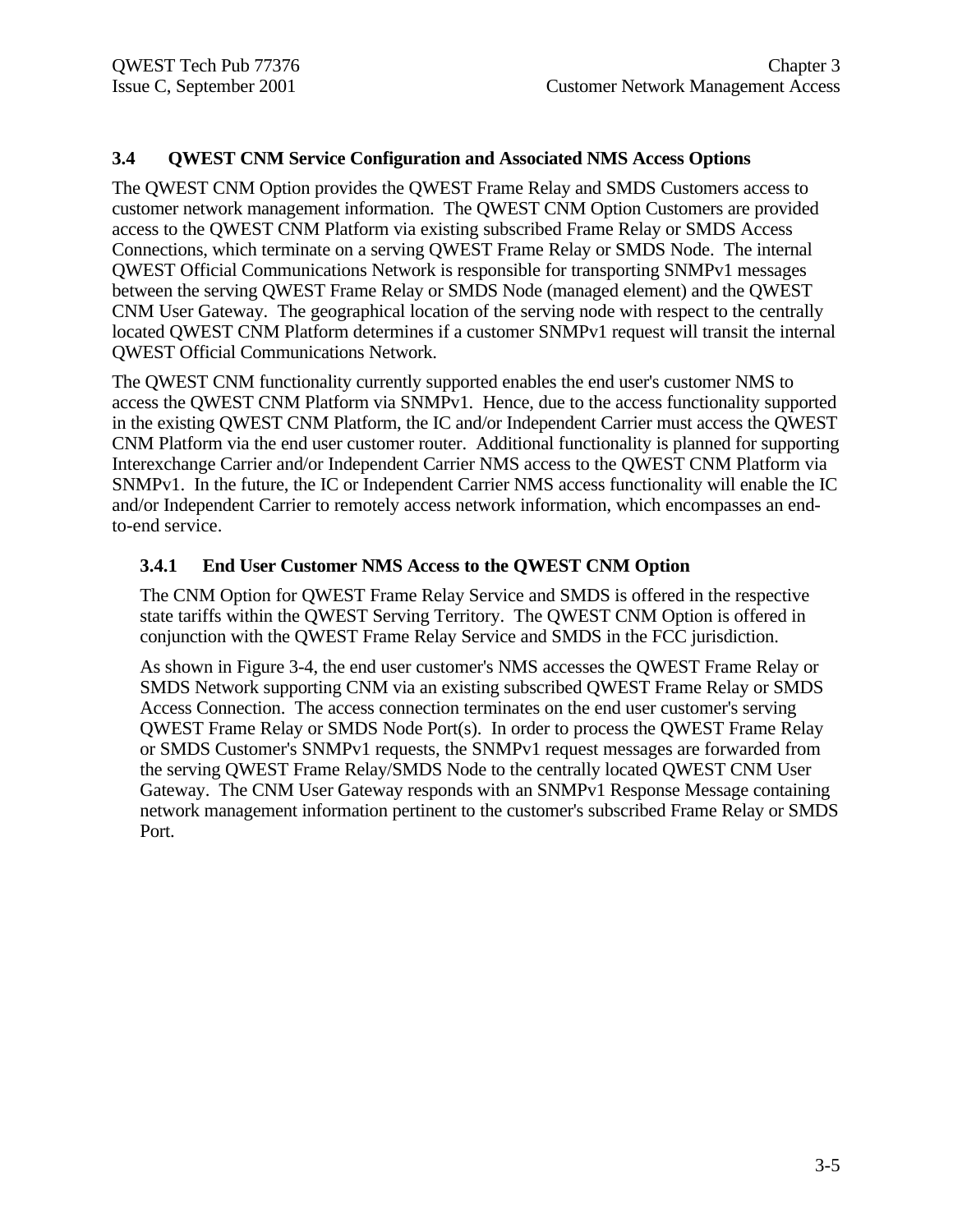#### **3.4.2 Interconnection of Multiple Networks Supporting Customer Network Management**

The QWEST CNM Option supports access to the MIBs, which are pertinent to the QWEST Frame Relay Service and the QWEST SMDS. The MIBs supported by the QWEST CNM Option are solely for the purpose of managing the QWEST SMDS or Frame Relay Nodes, Ports, and associated port logical assignments (e.g., PVCs, IP addresses, SMDS addresses). If a particular customer's SMDS and/or Frame Relay Service encompasses multiple service provider networks, the customer NMS must poll each individual service provider's MIBs in order to establish an end-to-end view of the underlying data transport services.



**Figure 3-4** End-User Customer NMS Access to the QWEST CNM Option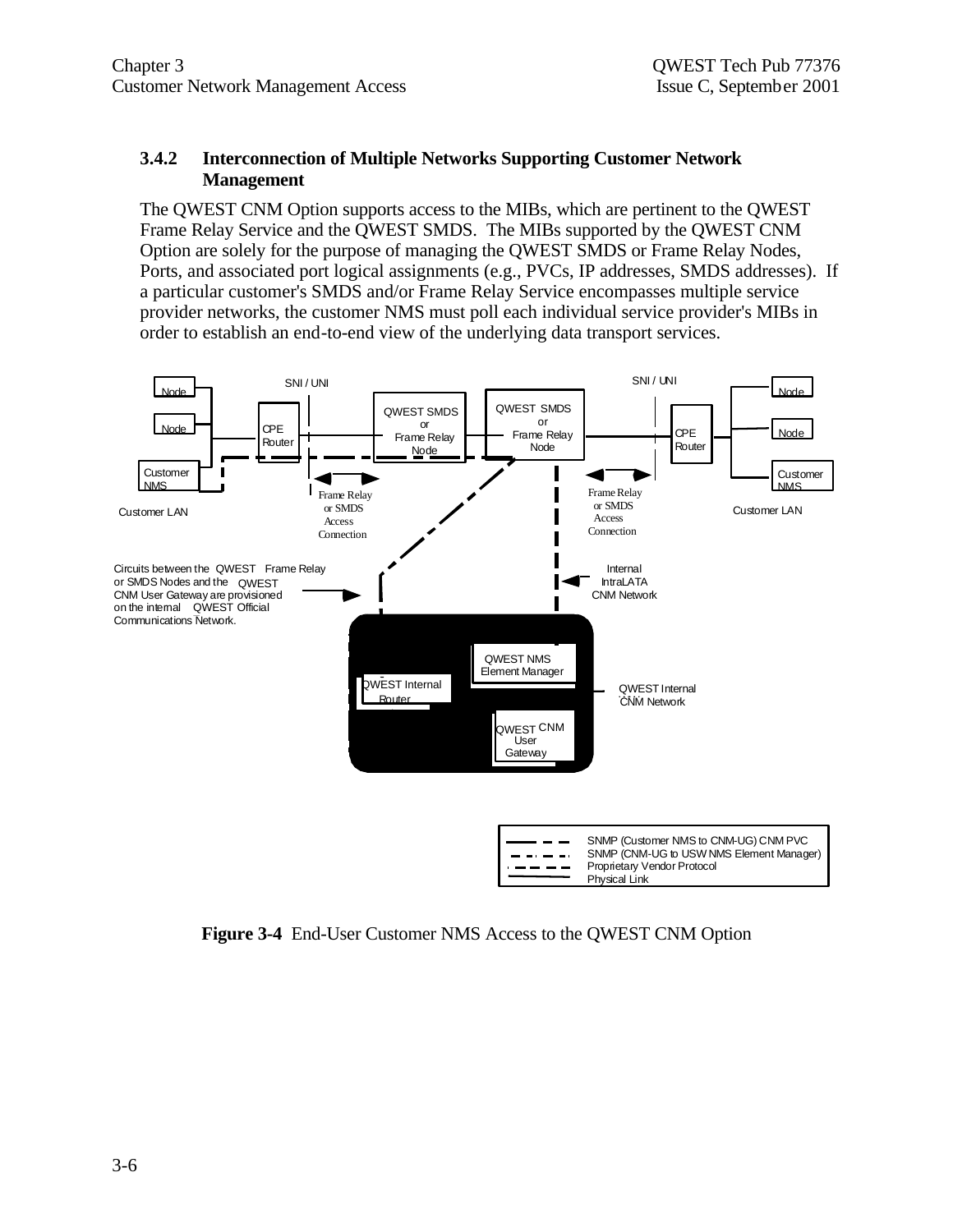#### **CONTENTS**

# **Chapter and Section Page** 4. QWEST Customer Network Management Protocol and Framework.............................. 4-1 4.1 SNMP Management Framework......................................................................... 4-1 4.2 Simple Network Management Protocol Version 1 (SNMPv1) Description......................................................................................................... 4-2 4.3 SNMPv1 Message Encapsulation Schemes........................................................ 4-3 4.4 SNMPv1 Message Format.................................................................................. 4-5 4.4.1 SNMPv1 Request/Response PDU Format.............................................. 4-6 4.4.2 SNMPv1 Trap Message Format ............................................................. 4-7 4.5 QWEST CNM Option Upper Layer Protocol Specifications.............................. 4-8 4.5.1 Application Layer Specifications........................................................... 4-9 4.5.2 Transport Layer Specifications............................................................... 4-9 4.5.3 Network Layer Specifications.............................................................. 4-10 4.5.4 Physical Layer Specifications............................................................... 4-10 4.6 QWEST CNM Platform Router and Customer Router Configuration Requirements ............................................................................. 4-10 4.6.1 CNM Platform Router General Configuration Information................... 4-11 4.6.2 Customer Router General Configuration Information............................ 4-11 4.7 High-level SNMP Message Exchange Description........................................... 4-12 4.8 QWEST CNM Security Mechanism via Mediated Access............................... 4-13 4.8.1 Authentication....................................................................................... 4-13 4.8.2 Access Permission and MIB Views...................................................... 4-13 4.8.3 Read-Only Capability........................................................................... 4-15

### **Figures**

### **Table**

| $4-1$ |  |  |  |
|-------|--|--|--|
|-------|--|--|--|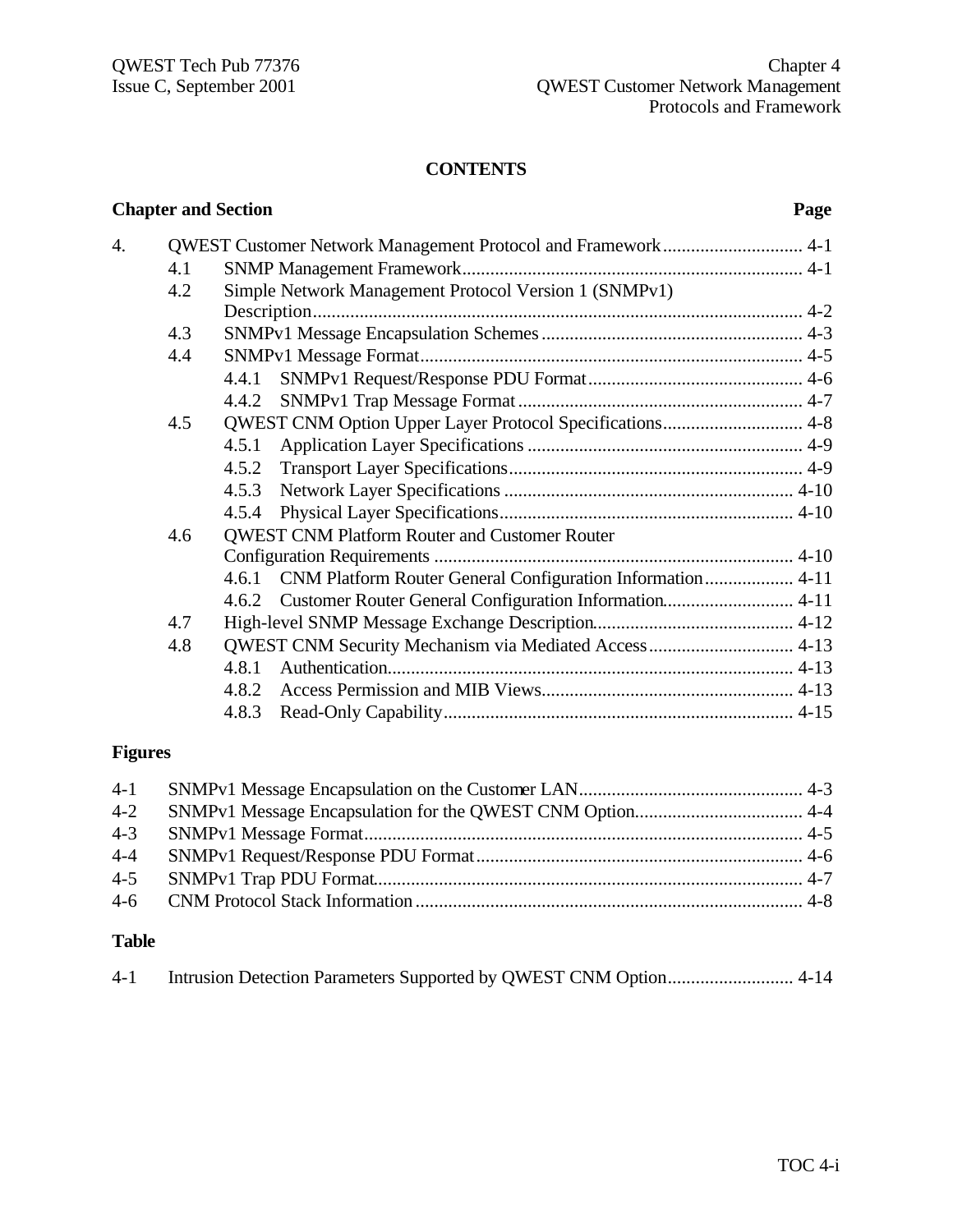#### **4. QWEST Customer Network Management Protocols and Framework**

#### **4.1 SNMP Management Framework**

Network management information is communicated between network management systems using a management application protocol. The SNMP management framework is a model used to describe the key QWEST CNM components and their relationships necessary to provide network management functionality. The framework includes the following components:

Network Elements

The network elements contain network management agents which typically include protocol engines and management profiles. A protocol engine implements a network management application protocol, and communicates with other similar protocol engines. A management profile is a subset of all the network management variables. The QWEST Frame Relay and SMDS Nodes are managed by the QWEST NMS Element Manager. The QWEST NMS Element Manager implements an SNMPv1 proxy agent, and is perceived by the customer's protocol engine as a proxy agent for the QWEST Frame Relay or SMDS Nodes.

• Network Management Stations (NMS)

Network management stations typically execute network management applications on an operating system resident within the station. The customer NMS is responsible for the administration, control, and monitoring of the network elements.

• Network Management Application Protocol

A network management application protocol is used to communicate the network management information between the customer network management station and the QWEST NMS Element Manager Proxy Agent. In technical terms, the QWEST NMS Element Manager implements an SNMPv1 Proxy Agent functionality which serves as the agent to the customer network management station. The QWEST Element Manager which resides within the QWEST CNM Platform is mediated by the QWEST CNM User Gateway.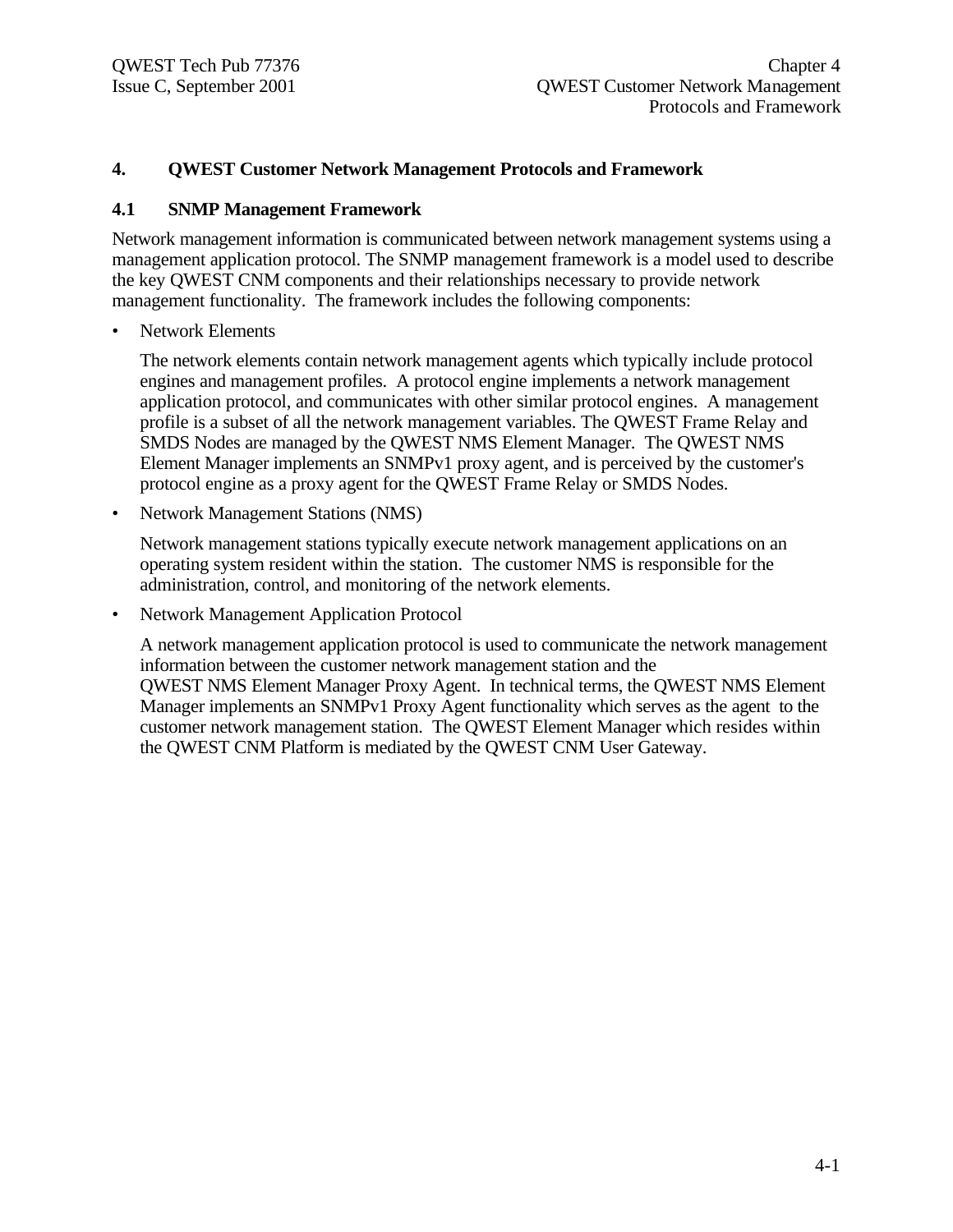• Network Management Information Model

The information model defines how the network management information is structured. The SNMP information model is an object information model specified in RFC 1155 - Structure of Management Information (SMI). SMI specifies the rules for developing MIBs which organize data in a logical tree. The vendor specific MIBs supported in the QWEST CNM Platform are compliant with RFC 1155.

# **4.2 Simple Network Management Protocol Version 1 (SNMPv1) Description**

The QWEST CNM Option is based on the Simple Network Management Application Protocol specified in RFC 1157. SNMPv1 is a network management application protocol used to access the management information bases (MIBs).

SNMPv1 is a request/response protocol which supports following primitive operators:

- GET.
- An SNMPv1 operator used to retrieve specific instances of an object.
- GET-NEXT.
- An SNMPv1 operator used to traverse the abstract MIB tree of managed objects.
- SET.
- An SNMPv1 operator used to modify instances of an managed object. The QWEST CNM Option does not allow customers to modify instances of an object. Hence, the SET SNMPv1 Operator is not acknowledged by the QWEST CNM User Gateway.
- Trap.
- An SNMPv1 primitive that provides a mechanism for a managed device (i.e., QWEST Frame Relay Node and/or SMDS Node) to provide an unsolicited notification to the network management station that a significant event has occurred. QWEST CNM Option defines vendor specific traps that indicate link status, cold start, and authentication failures. Chapter 5, Section 5.5 discusses the types of traps supported by the QWEST CNM Option.

### **4.3 SNMPv1 Message Encapsulation Scheme**

The previous sections described the format of the SNMPv1 messages which are exchanged between the QWEST CNM Customer NMS and the QWEST CNM Platform. The SNMPv1 management application protocol determines how the SNMPv1 messages are to be exchanged. However, SNMPv1 must rely on the functionalities supported by the lower layer protocols in order to exchange SNMPv1 messages between the manager and the agent

.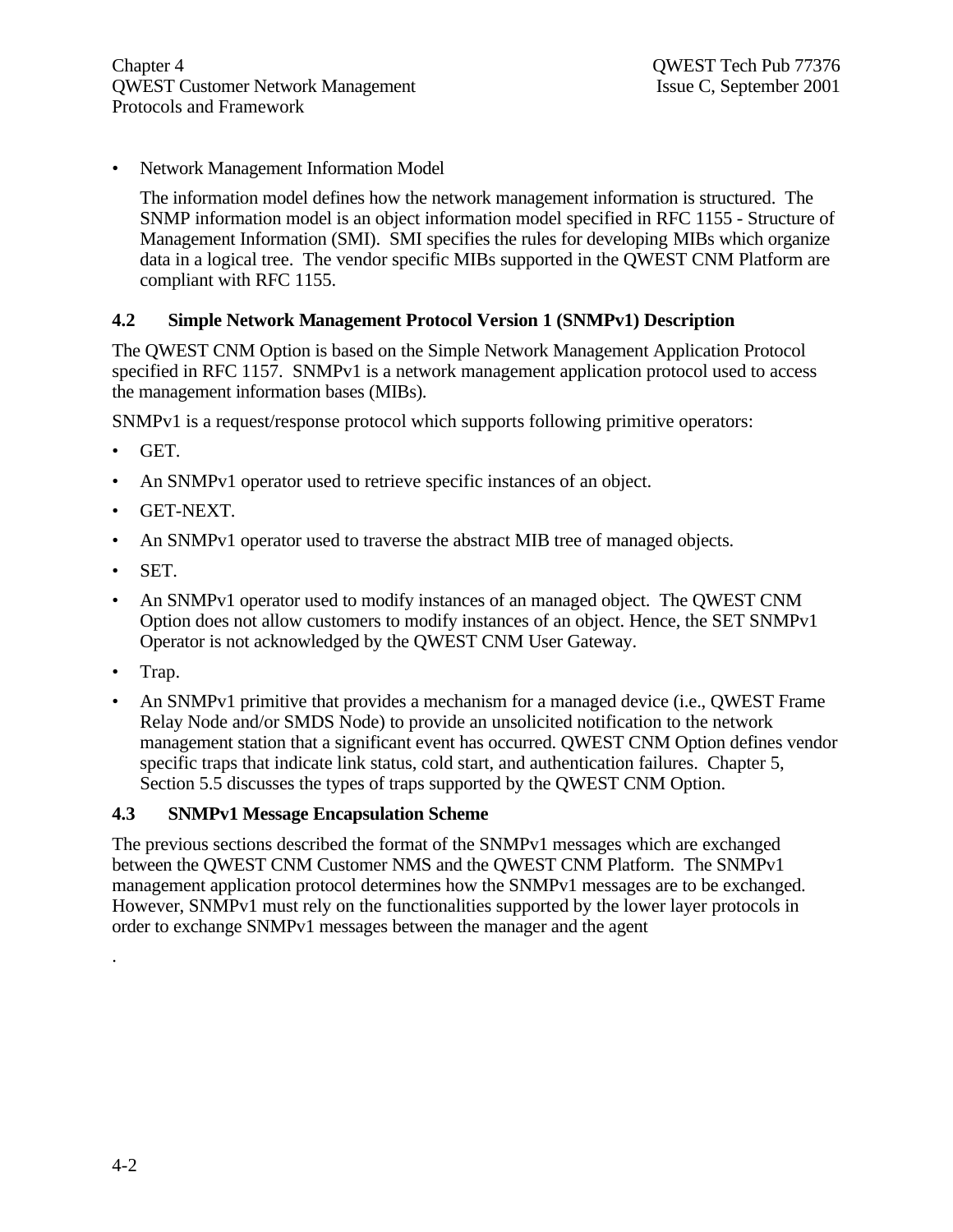Typically, a customer NMS is located on a customer Local Area Network (LAN) which supports a particular Medium Access Control (MAC) procedure (e.g., IEEE 802.3, IEEE 802.5). The customer NMS issues SNMPv1 Messages over the LAN by using a particular encapsulation scheme. An example of typical SNMPv1 message encapsulation is shown in Figure 4-1. Due to the wide variety of local area networks and network operating systems which may reside on the customer LAN, the SNMPv1 message encapsulation scheme on the customer LAN is beyond the scope of this document.



**Figure 4-1** SNMPv1 Message Encapsulation on the Customer LAN

A QWEST CNM Customer's NMS may issue an SNMPv1 requests to the QWEST CNM User Gateway. The customer's NMS must build the necessary packet which encapsulates the SNMPv1 message into the appropriate format (see Figure 4.1), and sends the SNMPv1 Request to the customer router providing connectivity to the QWEST SMDS or Frame Relay Network. The IP address of the CNM User Gateway is used as the destination address for the SNMPv1 requests pertinent to the QWEST Frame Relay or SMDS Network.

The customer router providing connectivity to the QWEST Frame Relay or SMDS network receives the SNMPv1 Request messages from the customer NMS. The customer router encapsulates the SNMPv1 message into the format shown in Figure 4-2 below.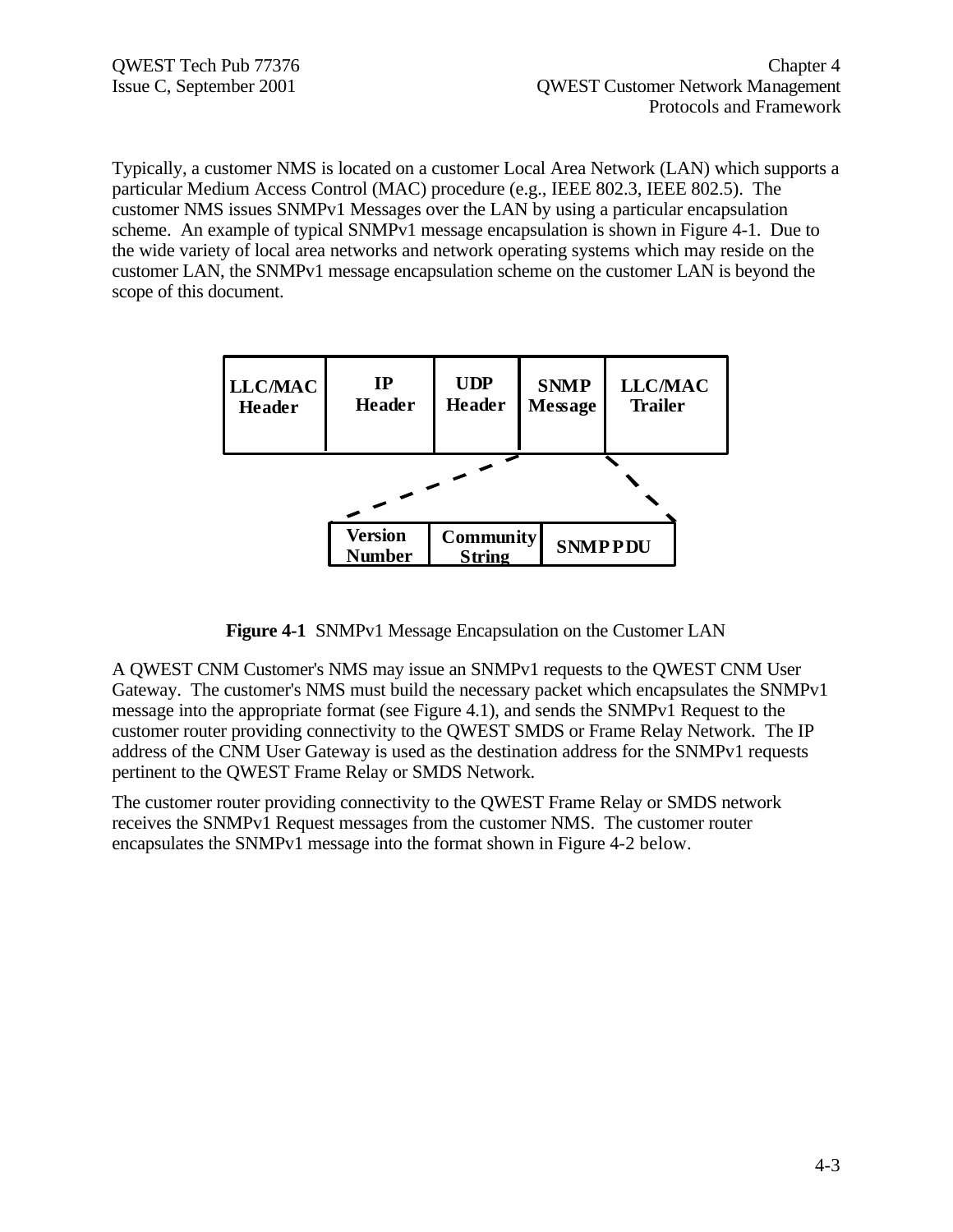

**Figure 4-2** SNMPv1 Message Encapsulation for the QWEST CNM Option

# **4.4 SNMPv1 Message Format**

The QWEST CNM Option enables a customer's NMS to exchange SNMPv1 messages with the QWEST CNM Platform via the QWEST CNM User Gateway. The SNMPv1 message consists of two parts, namely, the community string and the SNMPv1 Protocol Data Unit (PDU) The SNMPv1 Message Format is shown is Figure 4-3.

A community name determines an access environment for a set of customer NMSs using a specific community string. The customer NMSs within a community are classified to exist in the same administrative domain. NMSs that do not know the proper community string are precluded from access to the community.

The SNMPv1 Protocol Data Unit contains specified SNMPv1 operations (e.g., Get, Get Next) and associated operands. The SNMPv1 operands indicate the object instances involved in a particular SNMPv1 message exchange process. The maximum SNMPv1 message size supported by the QWEST CNM Option is 1024 bytes. In addition, no more than 20 objects can be specified in a single SNMPv1 PDU.

| Version<br><b>Number</b> | Community<br><b>String</b> | <b>SNMPPDU</b> |
|--------------------------|----------------------------|----------------|
|--------------------------|----------------------------|----------------|

| Figure 4-3 SNMPv1 Message Format |  |  |
|----------------------------------|--|--|
|                                  |  |  |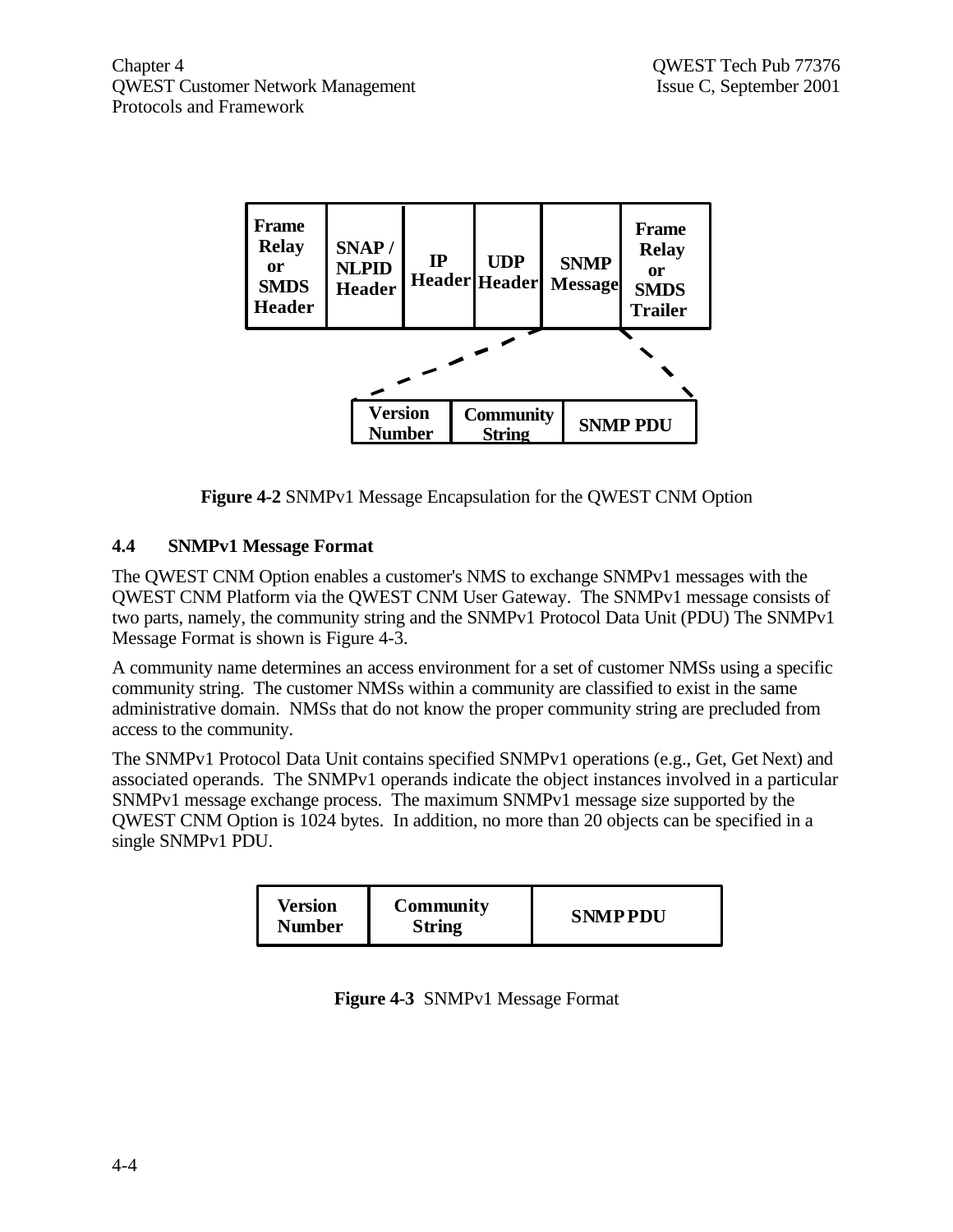#### **4.4.1 SNMPv1 Request/Response PDU Format**

The format of the SNMPv1 Request/Response PDU is shown in Figure 4-4. The SNMPv1 Request/Response PDU is composed of the following fields:

| PDU Type          | Distinguishes between PDU type                                                                                                                                           |
|-------------------|--------------------------------------------------------------------------------------------------------------------------------------------------------------------------|
| Request ID        | An integer used to associate requests with responses. The SNMPv1<br>application entity uses the Request ID to correlate incoming responses<br>with outstanding requests. |
| Error-Status      | Indicates an error and an error type.<br>no Error $(0)$ , too Big $(1)$ , no Such Name $(2)$ , bad Value $(3)$ ,<br>read-only(4), gen $Error(5)$                         |
| Error-Index       | Associates the error with a particular object instance                                                                                                                   |
| Variable-Bindings | The term variable refers to an instance of a managed object. A<br>variable binding refers to the pairing of the variable name and the<br>corresponding object value.     |

| <b>PDU</b><br><b>Type</b>                      | <b>Request</b><br><b>ID</b> | <b>Error</b><br><b>Status</b> | Error<br><b>Index</b> |  |  | Variable<br><b>Bindings</b> |  |
|------------------------------------------------|-----------------------------|-------------------------------|-----------------------|--|--|-----------------------------|--|
|                                                |                             |                               |                       |  |  |                             |  |
| name1: value 1   name2: value2   nameN: valueN |                             |                               |                       |  |  |                             |  |

**Figure 4-4** SNMPv1 Request/Response PDU Format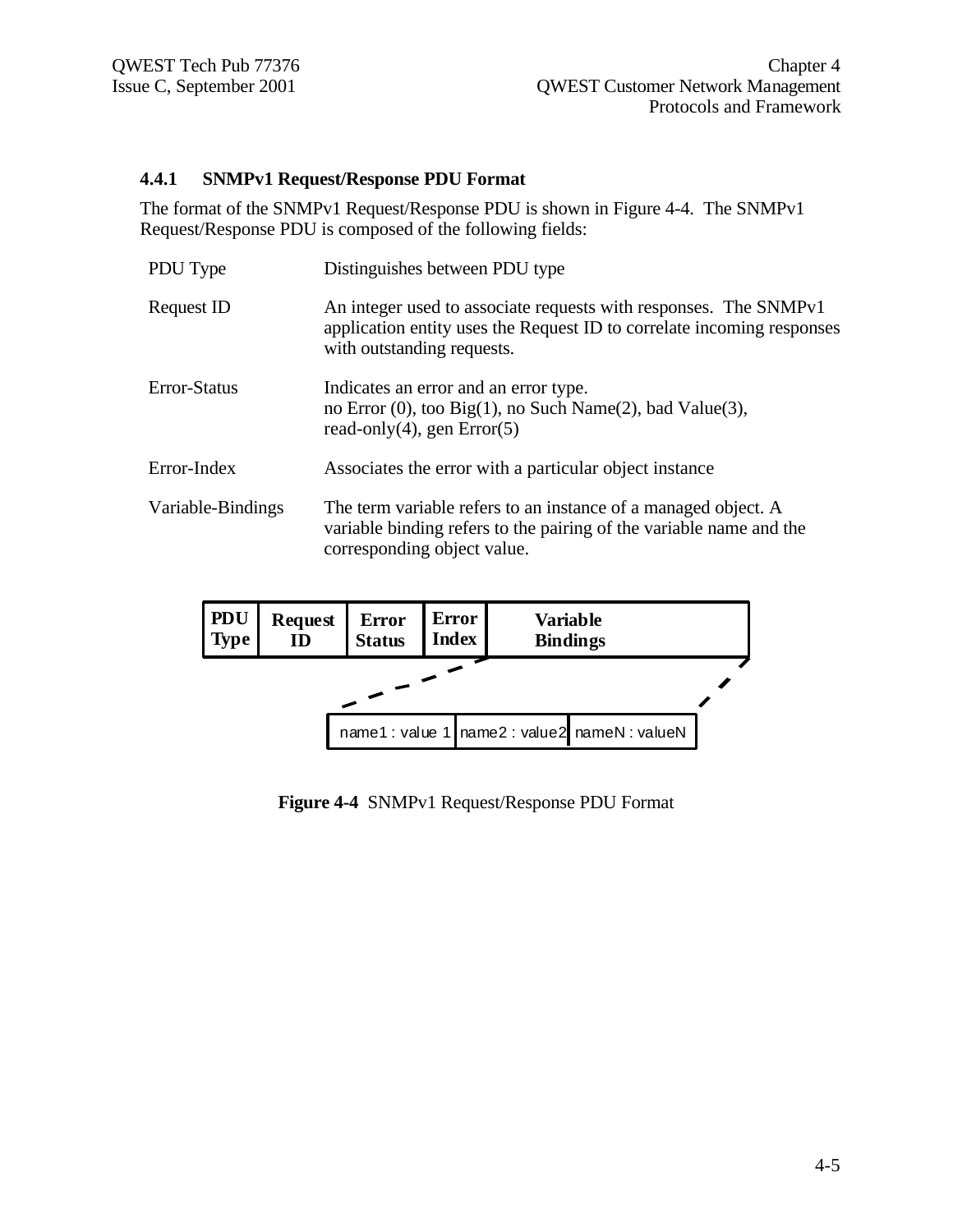#### **4.4.2 SNMPv1 Trap Message Format**

The format of the SNMPv1 Trap PDU is shown in Figure 4-5. The Trap PDU is composed of the following fields.

| <b>Enterprise Field</b> | Identifies the type of object generating the trap message via an object<br>identifier                                                                                |
|-------------------------|----------------------------------------------------------------------------------------------------------------------------------------------------------------------|
| <b>Agent Address</b>    | Network address of the object generating the trap                                                                                                                    |
| Trap Type               | Indicates the nature of the event                                                                                                                                    |
| Time Stamp              | Identifies when a trap is generated                                                                                                                                  |
| Variable Bindings       | The term variable refers to an instance of a managed object. A<br>variable binding refers to the pairing of the variable name and the<br>corresponding object value. |



**Figure 4-5** SNMPv1 Trap PDU Format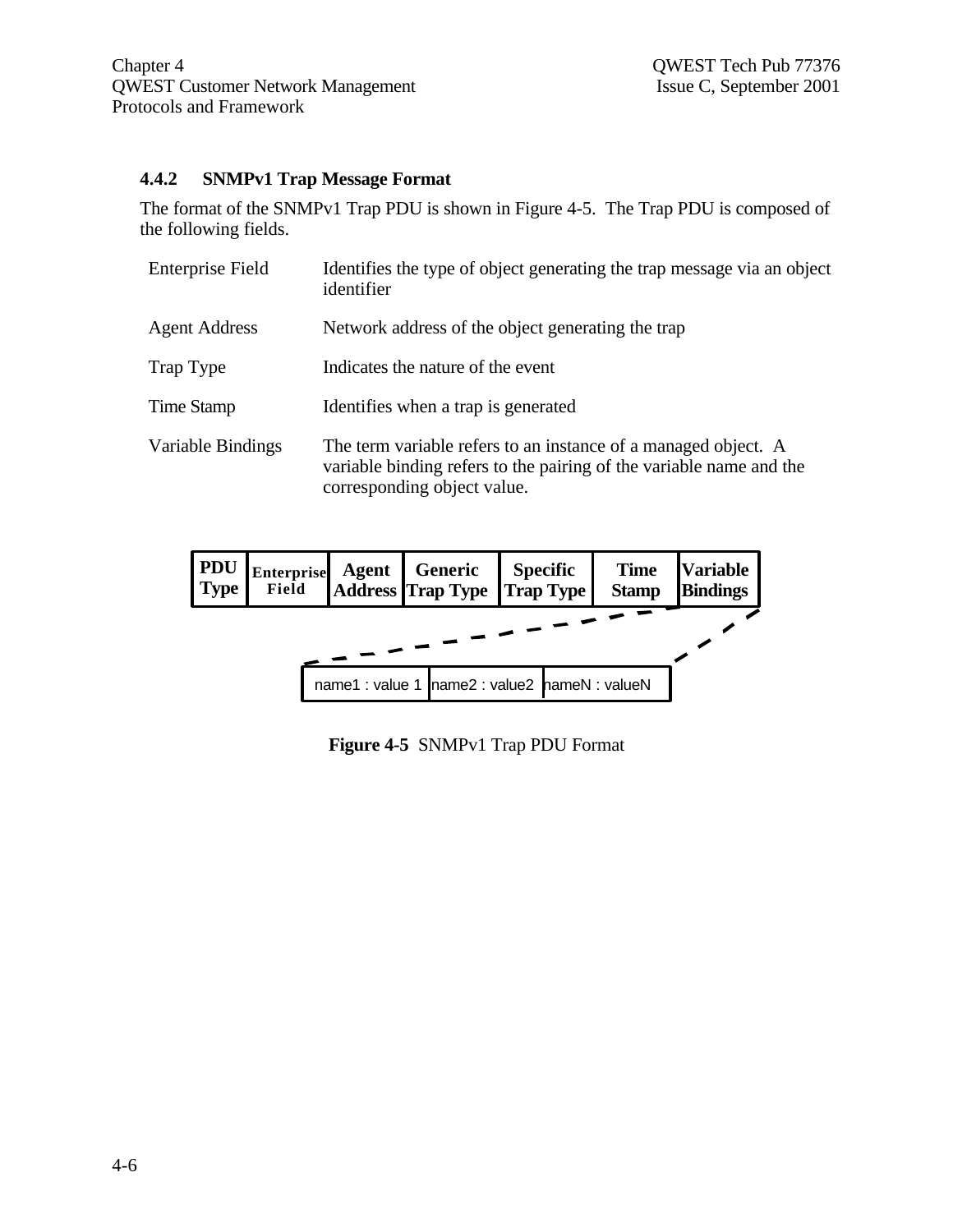#### **4.5 QWEST CNM Option Upper Layer Protocol Specifications**

The upper layer protocols which are used to exchange SNMPv1 messages between the QWEST CNM Platform Router and the customer router are shown in Figure 4-6 below. Thus, the protocol stack shown in Figure 4-6 must be implemented in both the QWEST Platform CNM Router and customer router providing connectivity to the QWEST SMDS and Frame Relay Network. The IP packet is encapsulated into the information field of the SMDS L3 PDU or the Frame Relay Information Field.



**Figure 4-6** CNM Protocol Stack Information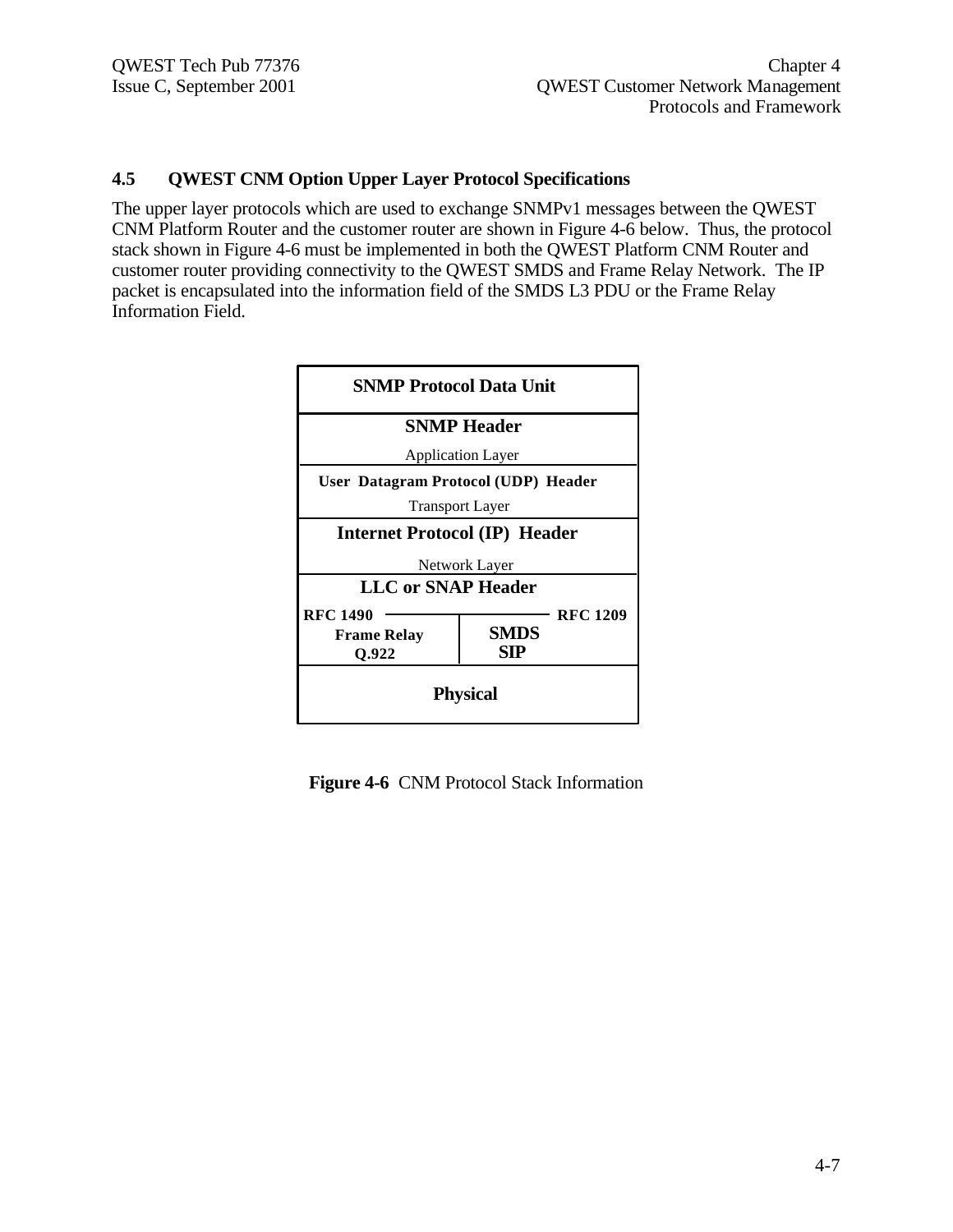#### **4.5.1 Application Layer Specifications**

The QWEST CNM Option initially supports version 1 of the Simple Network Management Protocol, which is specified in RFC 1157. The QWEST CNM Platform's implementation of SNMPv1 is compliant RFC 1157 specifications. In order to invoke the CNM Option with the QWEST SMDS and Frame Relay Service, the following general requirements apply to each QWEST CNM Option Customer:

- Customer Network Management Station must support SNMP Version 1 based on RFC 1157.
- Customer NMS Station must be able to accept SNMPv1 Trap messages.
- Customer NMS must be able to import MIBs provided by QWEST. Typically, a customer's network management system software contains a MIB compiler which will compile the QWEST CNM MIBs into the customer network management application software and graphical user interface.
- The customer NMS must have a registered Internet Protocol (IP) Address.
- OWEST strongly recommends that the customer NMS support the capability to time stamp particular SNMPv1 Request Messages issued to the QWEST CNM Platform.

### **4.5.2 Transport Layer Specifications**

The following transport layer specification requirements are applicable for the customer NMS:

- Customer NMS must support User Datagram Protocol (UDP) for transporting SNMPv1 messages between the customer NMS and the QWEST CNM Platform. UDP is described in RFC 768.
- The customer NMS must encapsulate SNMPv1 messages into a User Datagram Protocol (UDP) packet, and must receive SNMPv1 messages encapsulated in a UDP packet. The ports used by the server processes for UDP are specified in RFC 1060. The customer's NMS will send and receive SNMPv1 messages on the UDP Port 161. The customer NMS will receive SNMPv1 Traps on UDP Port 162.
- The customer's NMS implementation of UDP must be consistent with RFC 1122.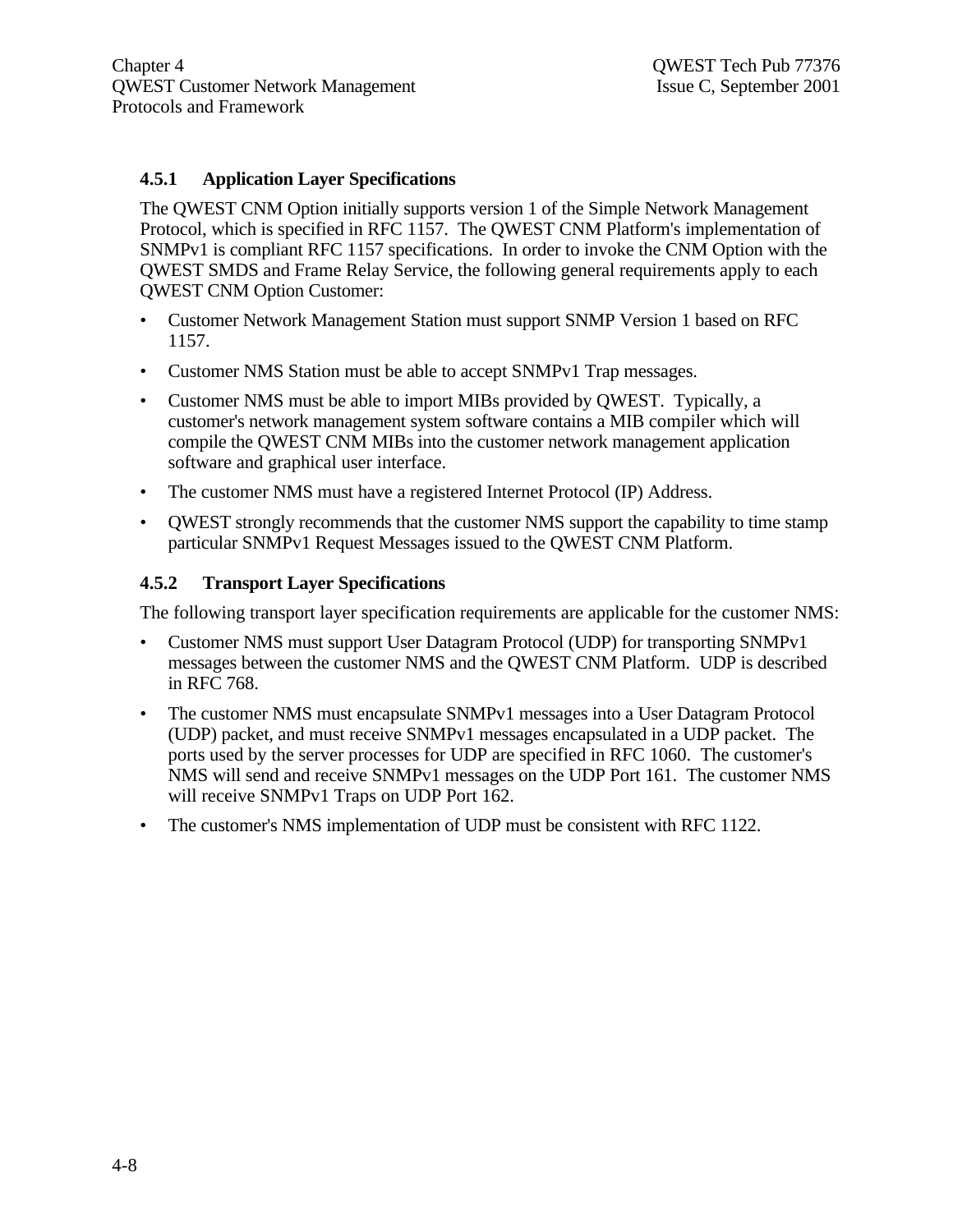#### **4.5.3 Network Layer Specifications**

The following specifications must be supported in the customer router providing connectivity to the QWEST CNM User Gateway via the QWEST Frame Relay and/or SMDS Network:

- The customer router must implement the IP protocol entity as specified in RFC 1122 and RFC 791.
- The protocol identifier in the IP packet should specify the use of UDP. The protocol identifier for UDP is the value 17 as specified in RFC 1060.
- For SMDS applications, the customer router must support the encapsulation scheme specified in RFC 1209 for enclosing an IP Datagram inside a SMDS L3 PDU.
- For Frame Relay applications, the customer router must support RFC 1490, ANSI T1.617 Annex F, and the Frame Relay Forum Implementation Agreement FRF.3.1 for encapsulating an IP datagram inside a ANSI T1.618 Frame. ANSI T1.617 Annex and RFC 1490 specify IP encapsulation within the frame relay protocol.

#### **4.5.4 Physical Layer Specifications**

The physical layer specifications at the network interface are specified in the QWEST SMDS and Frame Relay Technical Publications. Thus, the Network Channel Interface (NCI) Codes and Network Channel (NC) Codes which are described in the respective QWEST Technical Publications are applicable for the QWEST CNM Option. For further information on the physical specifications for Frame Relay and SMDS, see QWEST Technical Publications 77372 and 77373, respectively.

#### **4.6 QWEST CNM Platform Router and Customer Router Configuration Requirements**

The QWEST CNM Platform Router provides connectivity between the QWEST CNM User Gateway and the lower layer data transport services such as the QWEST Frame Relay Service or SMDS. The customer router provides connectivity between the customer NMS and the subscribed data transport services such as the QWEST Frame Relay Service or SMDS.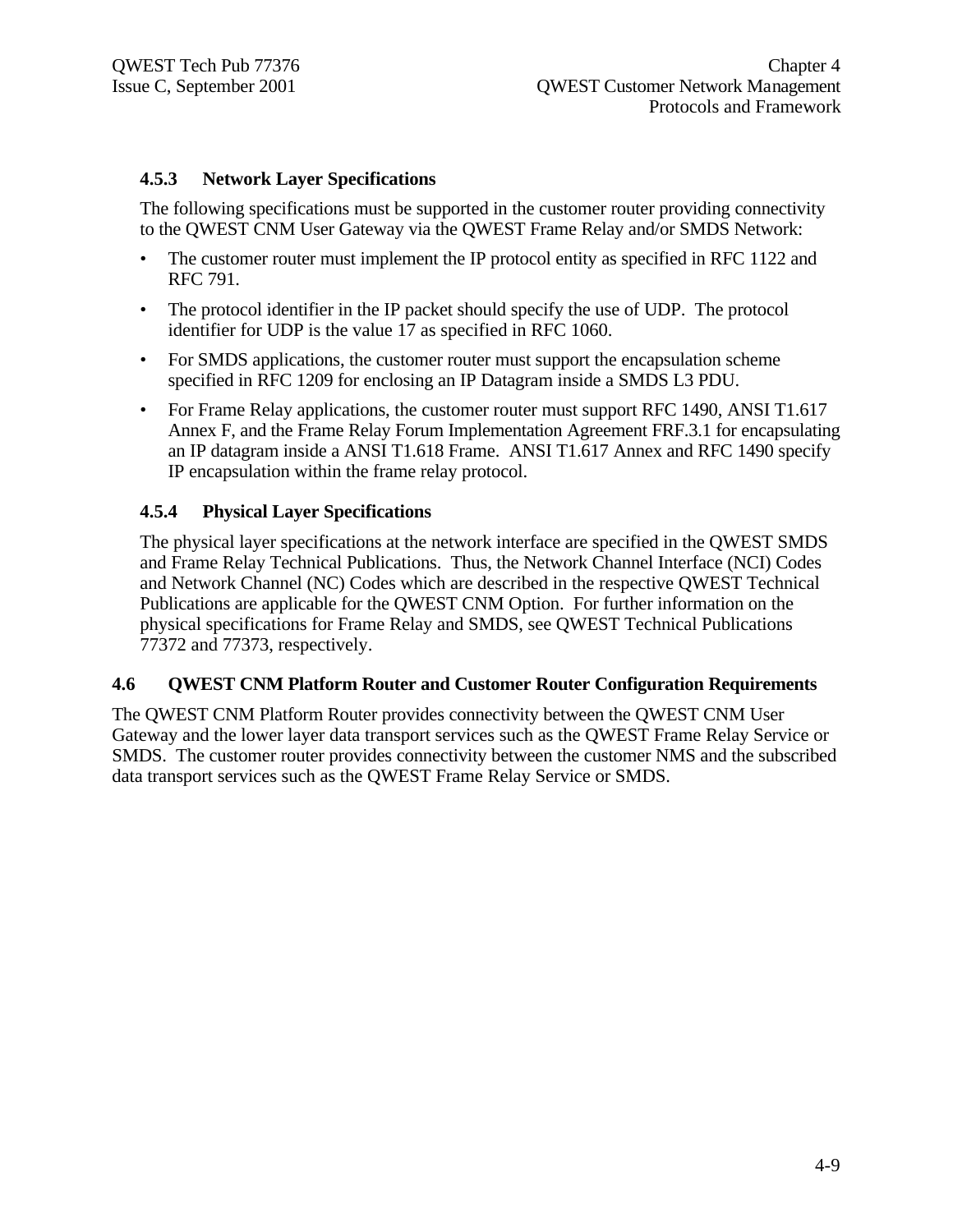#### **4.6.1 CNM Platform Router General Configuration Information**

The following general information is required in order to configure the QWEST CNM Platform Router for interoperation with the customer provided router:

- SMDS Individual and Group Addresses of the customer's router providing SMDS connectivity for customer's NMS.
- All OWEST SMDS Customers with the CNM Option will be assigned an SMDS Group Address for the purpose of receiving Routing Information Protocol (RIP) updates. RIP updates will be issued over a logical CNM subnet, which is comprised of the CNM Option customer routers and the QWEST CNM Platform Router(s). QWEST will provide a secondary Class C IP address for each customer's SNI in order to establish the logical CNM subnet. The secondary IP address should not be used for transmitting data traffic.
- Frame Relay Data Link Connection Identifier (DLCI) and the IP address of the customer's router providing Frame Relay connectivity for the customer NMS
- DLCI provisioning information for transmitting/receiving SNMPv1 packets between the customer provided router and the QWEST CNM Router providing connectivity to the CNM User Gateway.
- Upon subscription to the QWEST CNM Option for Frame Relay, the customer must provision an additional DLCI on the existing subscribed Frame Relay Access Connection in order to establish a permanent virtual connection between the customer provided router and the QWEST CNM Platform.
- IP Address of the Customer NMS.
- Only IP packets destined to or from the CNM User Gateway are forwarded by the QWEST CNM Router(s). Non-CNM type IP packets will not be forwarded by the QWEST CNM Router.

In addition, the transport and network layer technical specifications described in Section 4.5 must be supported to provide interoperability between the QWEST CNM Platform Router and the customer provided router.

#### **4.6.2 Customer Router General Configuration Information**

The following general configuration requirement apply for the customer router providing connectivity to the QWEST Frame Relay or SMDS Network:

- Customer provided router supporting SMDS or Frame Relay connectivity for the customer NMS must be configured with IP address of the QWEST CNM User Gateway and QWEST CNM router.
- For SMDS applications, the customer router must be configured with the SMDS address of the QWEST CNM User Gateway.
- For Frame Relay applications, the customer router must be configured with a PVC destined for the QWEST CNM User Gateway. Customer provided router must maintain the necessary address tables for the IP and DLCI mapping.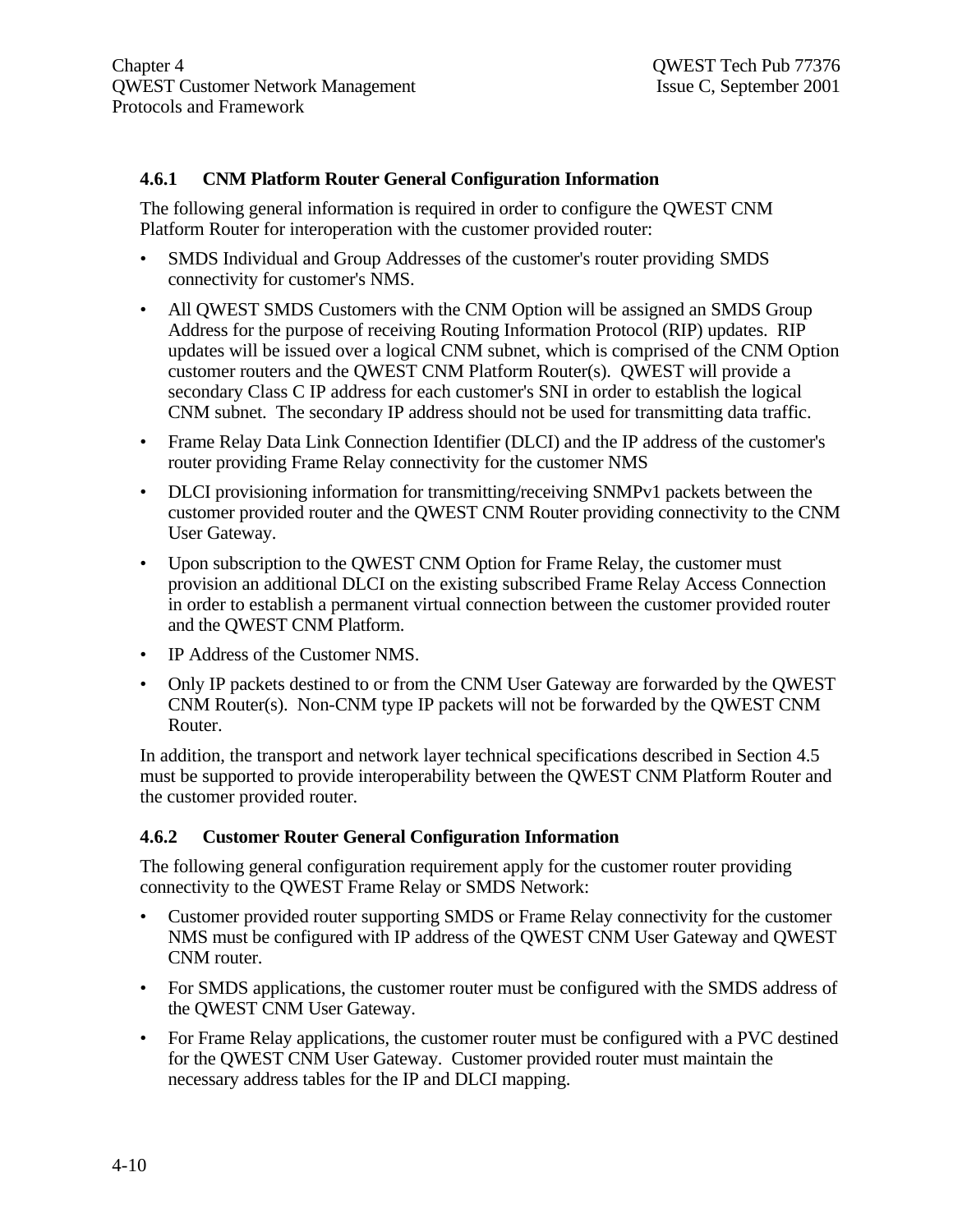In addition, the transport and network layer technical specifications described in Section 4.5 must be supported to provide interoperability between the QWEST CNM Platform Router and the customer provided router.

### **4.7 High-level SNMP Message Exchange Description**

The SNMPv1 PDUs are exchanged between the QWEST CNM User Gateway and the Customer NMS. This exchange of information occurs utilizing the lower layer data transport services such as the QWEST Frame Relay Service or SMDS. Provided below is a high level description of a typical interaction which occurs between the QWEST CNM User Gateway and the Customer NMS:

- The End-User customer initiates a SNMPv1 GET Request Message from the customer network management station, or equivalent, which is located on the customer premise LAN. The customer NMS sends the SNMPv1 GET Request Message to the customer router providing connectivity to the lower layer data transport services such as Frame Relay or SMDS.
- The Customer SNMPv1 GET Request Message is encapsulated within a UDP and IP packet by the customer router providing connectivity to the lower layer data transport service (e.g., SMDS, Frame Relay).
- Based on the destination IP address, the customer router forwards the encapsulated SNMPv1 packet to the CNM User Gateway via the lower layer data transport service (i.e., Frame Relay or SMDS).
- The QWEST CNM User Gateway validates the SNMPv1 Request Message, and forwards (utilizing SNMPv1) the SNMPv1 GET Request Message to the QWEST NMS Element Manager (or Proxy Agent).
- The QWEST NMS Element Manager processes the SNMPv1 GET Request Message by retrieving the necessary network management information from the customer subscribed QWEST Frame Relay or SMDS Node(s).
- The OWEST NMS Element Manager places the requested MIB objects into an SNMPv1 PDU format and sends a SNMPv1 GET-RESPONSE message to the CNM User Gateway.
- The CNM User Gateway sends the SNMPv1 GET-RESPONSE message to the CNM Platform Router providing connectivity to the lower layer data transport service (i.e., SMDS or Frame Relay).
- Based on the destination IP address, the CNM Platform router forwards the SNMPv1 GET-RESPONSE message via the lower layer data transport service (i.e., SMDS or Frame Relay) (Frame Relay or SMDS).
- Customer router receives SNMPv1 GET-RESPONSE message and forwards the SNMPv1 GET-RESPONSE message to the customer NMS located on the customer LAN.
- Requested MIB information is presented to the customer NMS (typically via a graphical user interface).

### **4.8 QWEST CNM Security Mechanism via Mediated Access**

The QWEST CNM User Gateway provides secure access to the authorized QWEST CNM Option Customers. Access control, authentication / intrusion detection, and Read-Only capability are the security mechanisms which are implemented in the QWEST CNM platform. In particular, the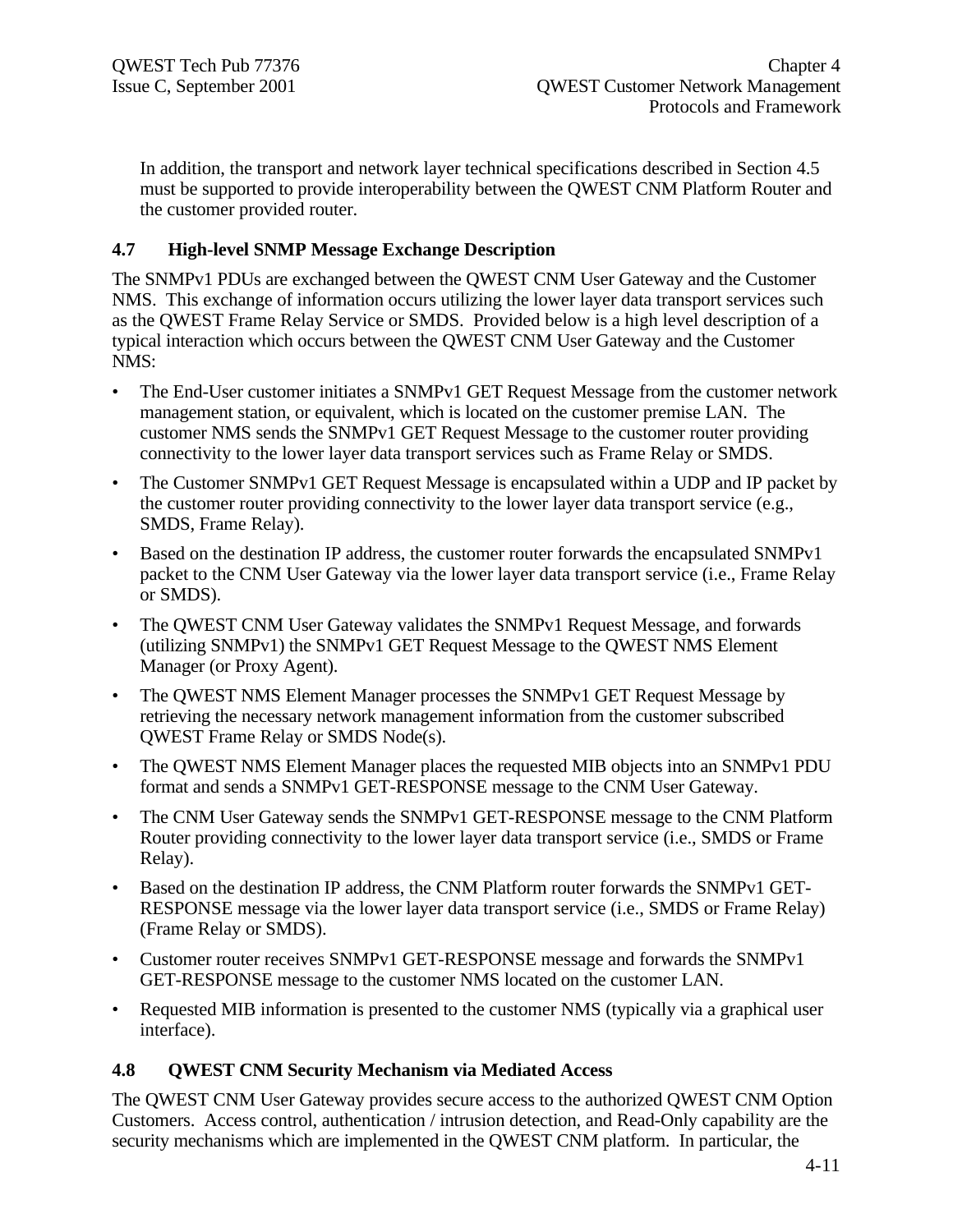customer SNMPv1 request and response message exchanges are performed via the mediation services provided in the QWEST CNM User Gateway. U S WEST CNM Option Customers are only allowed to access network management information that is pertinent to the customer's subscribed service.

## **4.8.1 Authentication**

The CNM User Gateway generates authentication failure SNMPv1 Trap messages to all interested customer network management stations if a request from any single customer NMS fails security identification. An interested customer NMS is configured in the QWEST CNM User Gateway via trap community strings at service subscription time.

#### **4.8.2 Access Permission and MIB Views**

The CNM User Gateway maintains access permission information for each customer. The access permission information is entered into the CNM User Gateway during CNM Option service subscription time. The following information is maintained by the QWEST CNM User Gateway: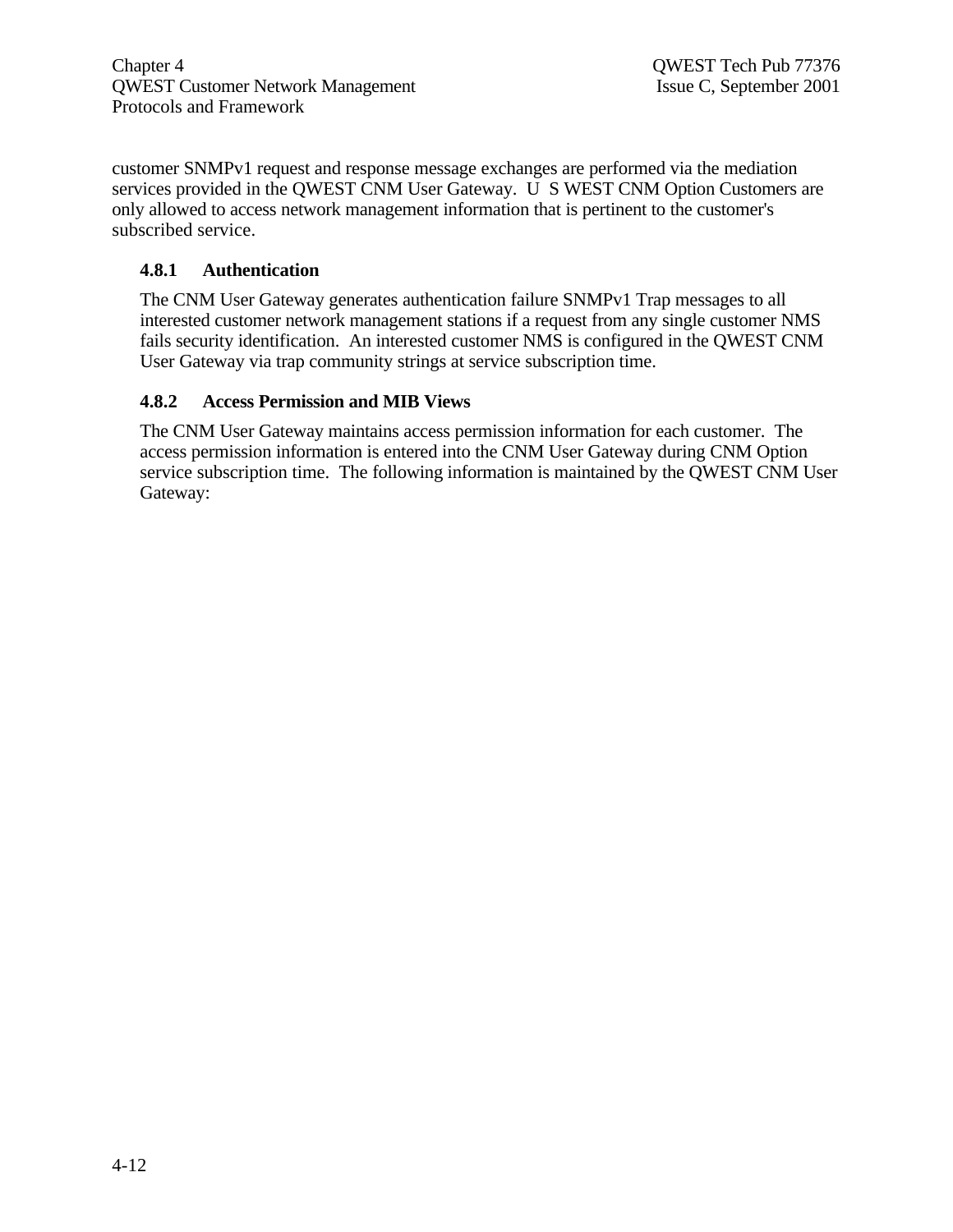- Customer Network Management System Internet Protocol (IP) Address. Each customer may have a maximum of 32 NMS IP addresses provisioned in the CNM User Gateway Customer NMS Database. If the CNM User Gateway receives an SNMPv1 message whose IP address is not configured in the QWEST CNM User Gateway Customer Database, the SNMPv1 message is discarded and no further action is taken.
- A Community Name, represented by an alphanumeric character string of up to 31 characters, is a password mechanism that is included in each SNMPv1 message. All customer NMS IP addresses must be associated with a particular community name at service subscription time. Each community string contains 1 to 16 access control blocks. Each access control block specifies the community string's MIB access and MIB view privileges.
- An MIB view is a set of network interfaces which an SNMPv1 manager (located in a customer NMS) is configured for access. The QWEST NMS Element Manager Proxy Agent examines the MIB View associated with each customer NMS SNMPv1 Request. The proxy agent will only provide data for interfaces contained within a customer's configured MIB View.

Each PDU community string is compared with the list of community strings associated with the customer's NMS IP address. After each successful community string verification process, the MIB access is administered on each SNMPv1 Message. If a SNMPv1 Set Request is identified, the intrusion detection process is invoked.

Intrusion detection is a process, which is invoked in the QWEST CNM User Gateway if the following conditions occur:

- Unsuccessful association of a community string association with a customer NMS IP address.
- Unsuccessful verification of MIB access permission.

Upon the occurrence of each intrusion detection, a Number Authorization Intrusion Attempts (NAIA) Counter is incremented, and an authentication trap (i.e., "Authorization Failure" Trap) is issued to all appropriate customer network management stations. If the NAIA counter exceeds a configurable maximum value (also known as the Maximum Allowed Intrusion Access Attempts [MAIAA]), a Service Deny Timer (SDT) is initiated. While the SDT is in effect, any further intrusion attempts from the same NMS IP address are discarded, and no further action is initiated. The MAIAA and SDT values supported for the QWEST CNM Option are indicated in Table 4-1.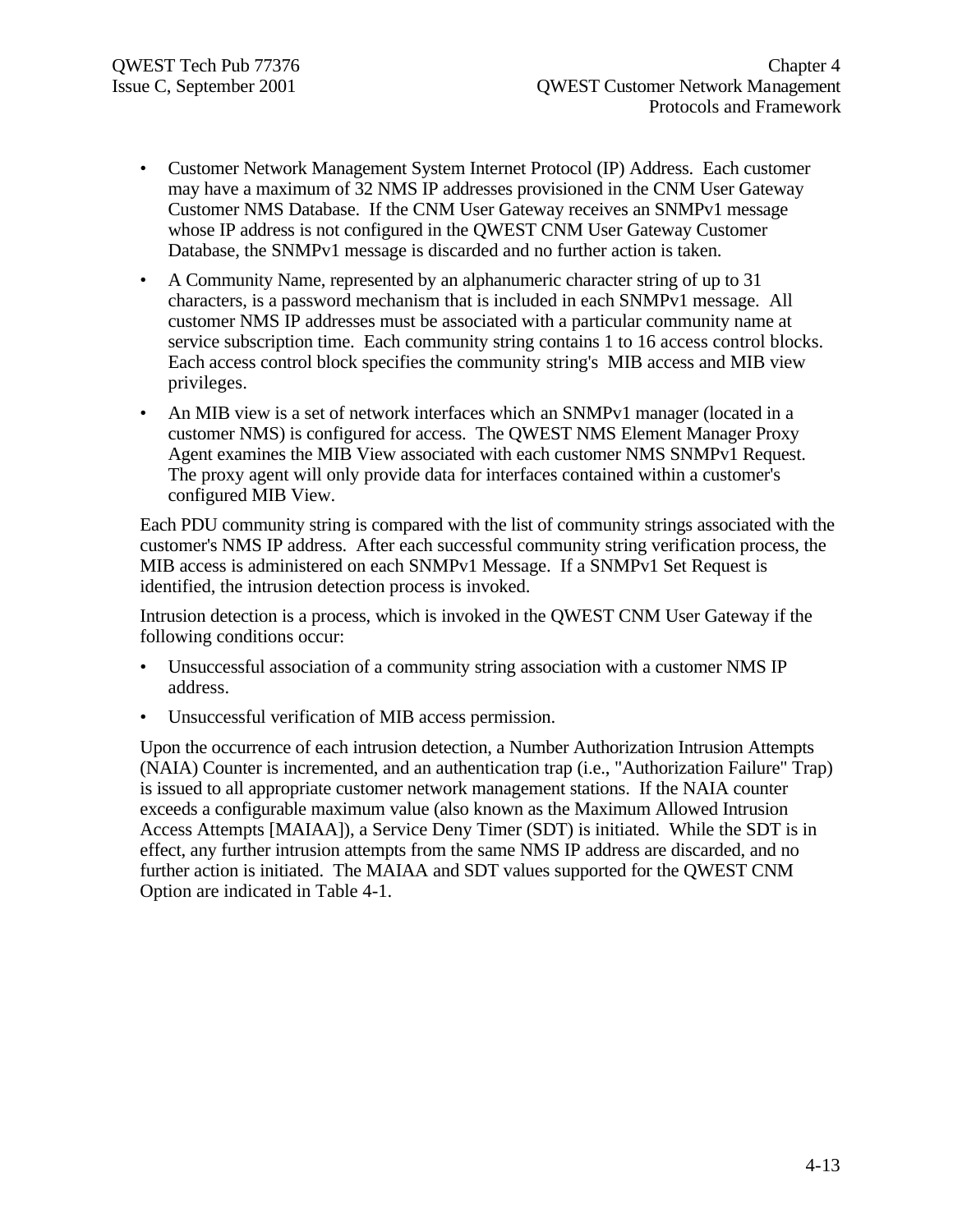| <b>Intrusion Detection Parameter</b>              | Range          | <b>Default</b>  |
|---------------------------------------------------|----------------|-----------------|
| Number Authorization Intrusion Attempts           | 1 thru MAIAA   | increments of 1 |
| Service Deny Timer                                | $10 s - 900 s$ | 60 seconds      |
| Maximum Allowed Intrusion Access Attempts (MAIAA) | $1 - 10000$    | 100             |

#### **Table 4-1** Intrusion Detection Parameters Supported by QWEST CNM Option

## **4.8.3 Read-Only Capability**

The QWEST CNM Option supports read-only capability for all network management information. Specifically, the QWEST CNM User Gateway does not support the SNMPv1 Primitive Set Command. With read-only capability, the unauthorized customers cannot modify network management configuration information. All SNMPv1 Set Commands and associated variable instances issued by a customer's NMS are ignored by the CNM User Gateway, and the current variable instances are returned in the SNMPv1 Set Response Command.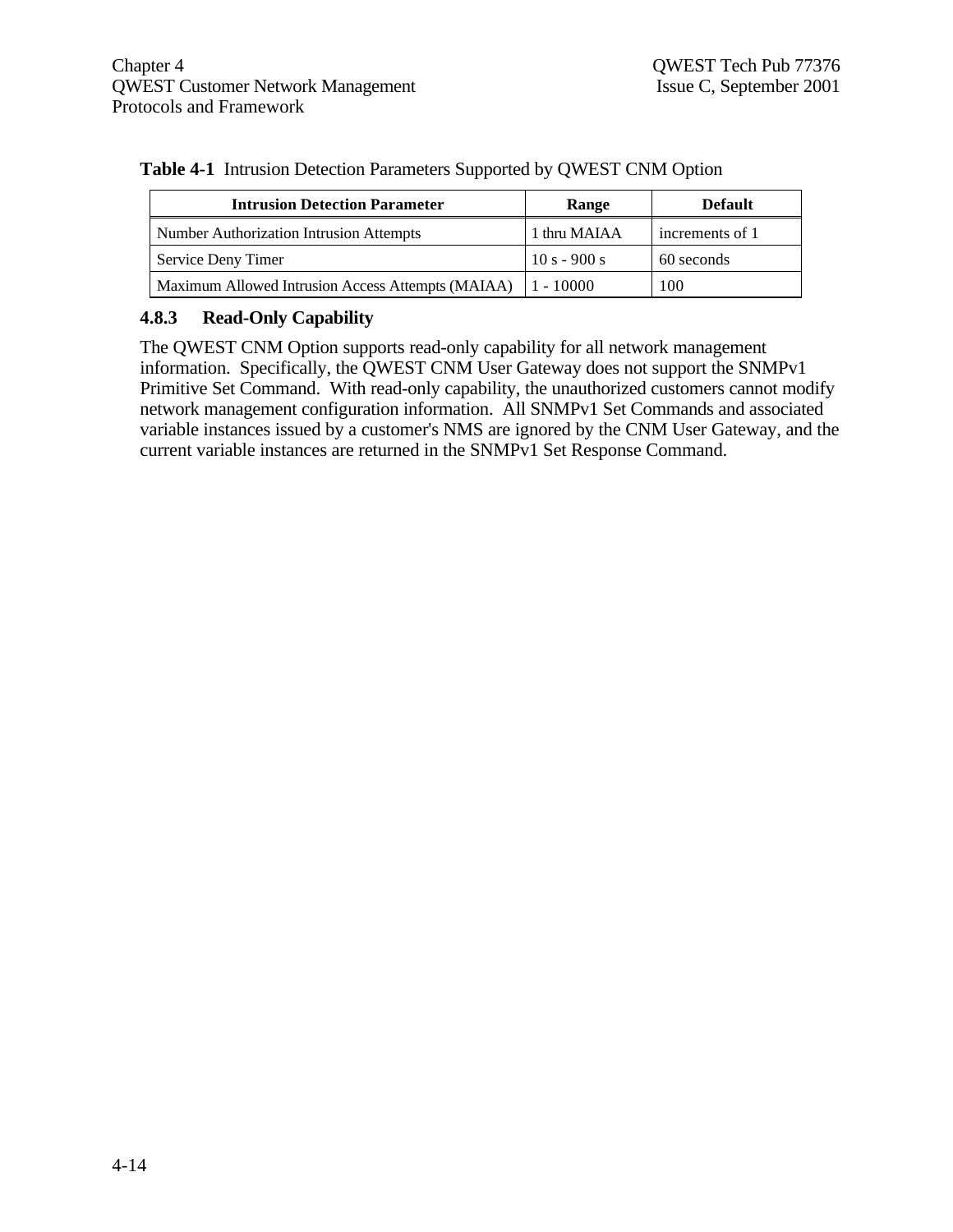# **CONTENTS**

|                | <b>Chapter and Section</b> |       |                                                     | Page |
|----------------|----------------------------|-------|-----------------------------------------------------|------|
| 5.             |                            |       |                                                     |      |
|                | 5.1                        |       |                                                     |      |
|                | 5.2                        |       | Defining Managed Objects using Abstract Syntax      |      |
|                |                            |       |                                                     |      |
|                |                            | 5.2.1 |                                                     |      |
|                |                            | 5.2.2 |                                                     |      |
|                | 5.3                        |       |                                                     |      |
|                |                            | 5.3.1 | Macro Object Type Definitions and Syntax for MIBs   |      |
|                |                            |       |                                                     |      |
|                |                            | 5.3.2 |                                                     |      |
|                | 5.4                        |       | Management Information Bases (MIBs) Supported by    |      |
|                |                            |       |                                                     |      |
|                |                            | 5.4.1 |                                                     |      |
|                |                            | 5.4.2 |                                                     |      |
|                |                            | 5.4.3 |                                                     |      |
|                |                            | 5.4.4 |                                                     |      |
|                |                            | 5.4.5 | AT&T SMDS Interface Protocol (SIP) MIB for Customer |      |
|                |                            |       |                                                     |      |
|                |                            | 5.4.6 |                                                     |      |
|                |                            | 5.4.7 |                                                     |      |
|                |                            | 5.4.8 | AT&T Enhanced Frame Relay MIB for Customer Network  |      |
|                |                            |       |                                                     |      |
|                |                            |       |                                                     |      |
|                | 5.5                        |       |                                                     |      |
|                | 5.6                        |       |                                                     |      |
| <b>Figures</b> |                            |       |                                                     |      |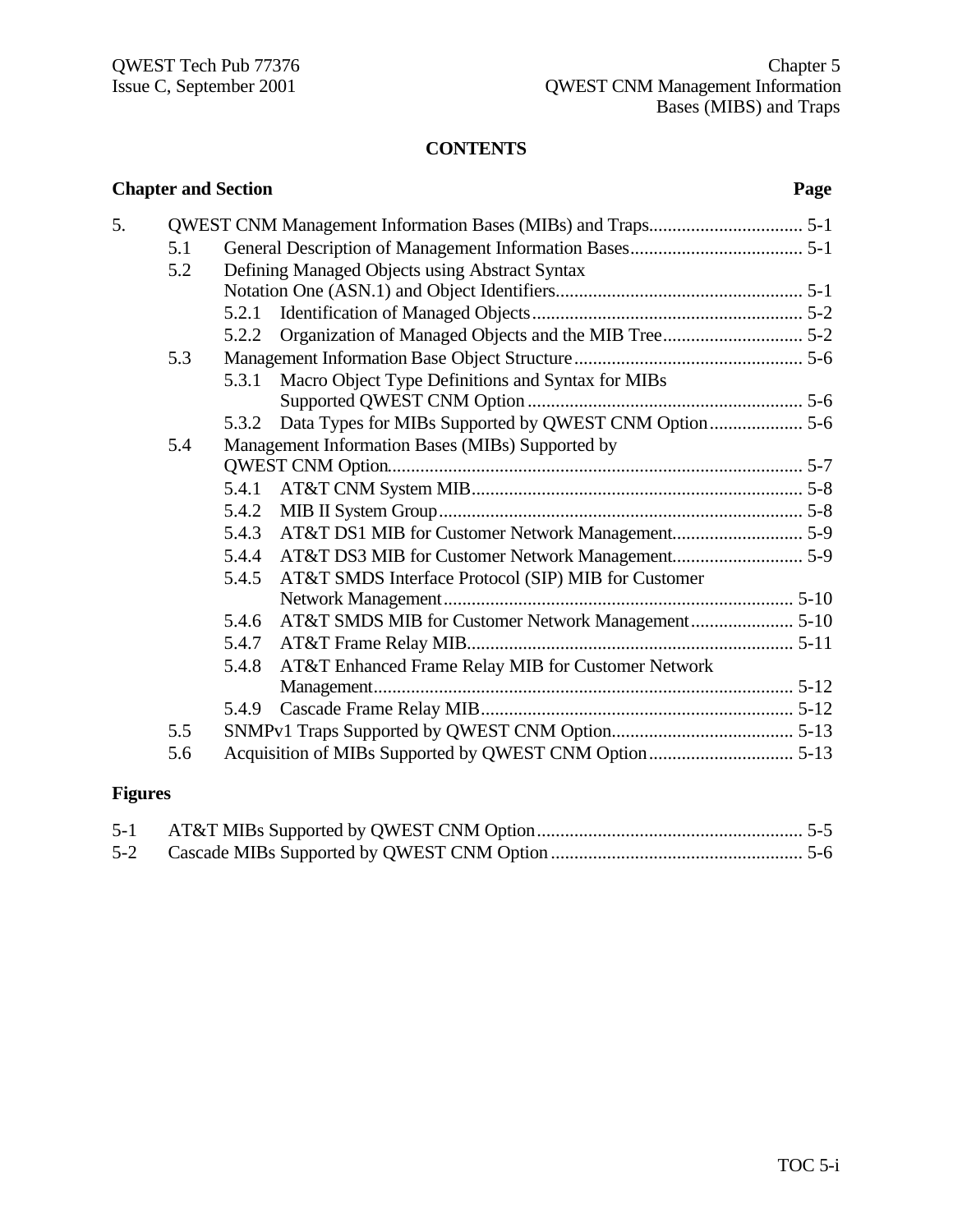## **5. QWEST CNM Management Information Bases (MIBs) and Traps**

#### **5.1 General Description of Management Information Bases**

A management information base (MIB) is a collection of managed objects that can be accessed via a network management application protocol. The basis for establishing MIBs as a repository for managed objects is to achieve management application protocol independence. The Structure of Management Information (SMI) specified in RFC 1155 defines the rules for how managed objects are described, and how the managed objects are accessed via the management application protocols. Essentially, SMI provides a well-defined interface between the management application protocol and the MIB.

#### **5.2 Defining Managed Objects using Abstract Syntax Notation One (ASN.1) and Object Identifiers**

A managed object is a single element contained within a management information base. The data description language specified in RFC 1155 for defining managed objects is a subset of OSI Abstract Syntax Notation One (ASN.1). ISO 8824 describes ASN.1 which provides the capability to describe information object structures in a machine independent or canonical format. The manner in which information objects are encoded using ASN.1 is specified in ISO 8825. A MIB is completely independent of any network management application protocol (e.g., SNMPv1, SNMPv2, CMIP). The MIB's independence attribute enables private vendors to develop "enterprise" MIBs for managing vendor specific network hardware.

The data description language specified in RFC 1155 to define managed objects is a subset of OSI Abstract Syntax Notation One (ASN.1). ASN.1 provides the capability to describe information object structures in a machine-independent or canonical format. In other words, a MIB is completely independent of any network management application protocol. The MIB's protocol independence attribute enables private vendors to develop "enterprise" MIBs for managing vendor specific network hardware.

Each managed object contains a data type (named set of values) and a data value (instance of a named set). Semantics of the managed objects are conveyed via the use of ASN.1 definitions. Data types and values are further described in Section 5.3.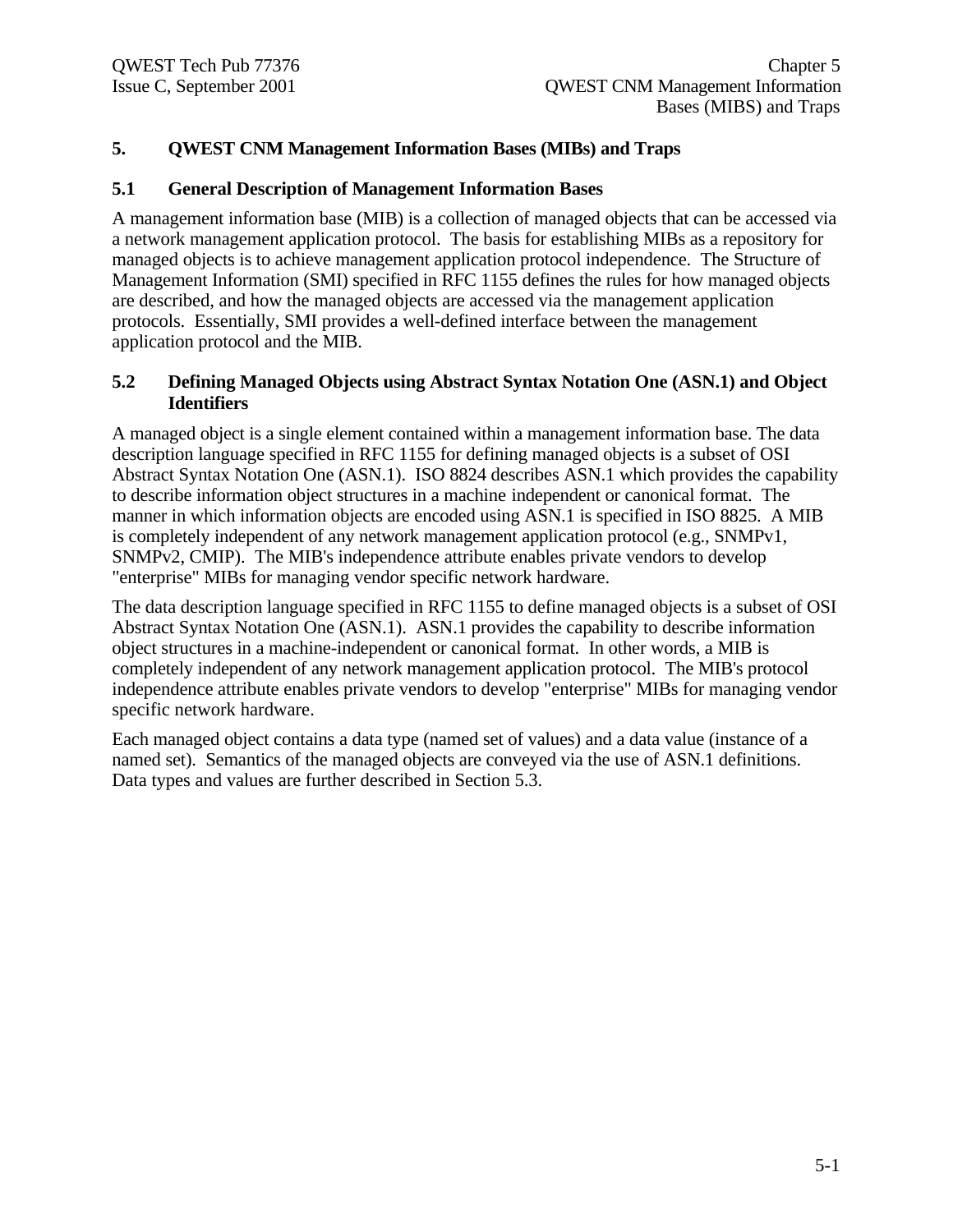## **5.2.1 Identification of Managed Objects**

Each managed object is identified by an object identifier and/or an object descriptor:

• Object Identifier

These unique sequence of numbers are assigned and administered by various organizations including International Organization for Standardization (ISO), International Electromechanical Commission (IEC), Internet Engineering Task Force (IETF), U. S. National Institute of Science and Technology (NIST), Internet Activities Board (IAB), and private vendors. An example of an object identifier for the Time Stamp object contained within an AT&T Frame Relay Interface Measurement Table is: "1.3.6.1.4.1.74.2.15.8.2.1.3". The derivation of the MIB object's unique sequence of numbers is based on a hierarchical approach for organizing data in an abstract MIB Tree (described in the Section 5.2.2).

• Object Descriptor or Object Name

A text string which is a symbolic representation of a specific object. The object descriptor of the Time Stamp Object contained within an AT&T Frame Relay Interface Measurement Table is : "attCNMefrMeasTimeStamp".

#### **5.2.2 Organization of Managed Objects and the MIB Tree**

All managed objects are hierarchically organized into a MIB tree. A MIB tree imposes a hierarchical structure on a collection of objects. A MIB tree is a collection of managed objects called nodes, along with a relation (parent-child) that places hierarchical structure on the nodes. One of the nodes is distinguished as the root. Each node may have children of its own such that the node may be classified as a subtree.

Each node of the MIB tree has an assigned numerical value, which is administered by various organizations such as ISO, CCITT, Internet, NIST, and private vendors. Figure 5-1 depicts the entire MIB tree which identifies the location of the AT&T MIBs supported by the QWEST CNM Option. Figure 5-2 depicts the entire MIB tree which identifies the location of the MIB II and FRF.6 MIBs supported by the QWEST CNM Option. The MIBs supported by the QWEST CNM Option are the AT&T MIBs, the Internet MIB II System Group, the MIB II Interfaces group and the MIB II frnetservMIB. In the future, additional vendor product MIBs may be supported to enable the management of other vendors products deployed in the QWEST Frame Relay and SMDS Network.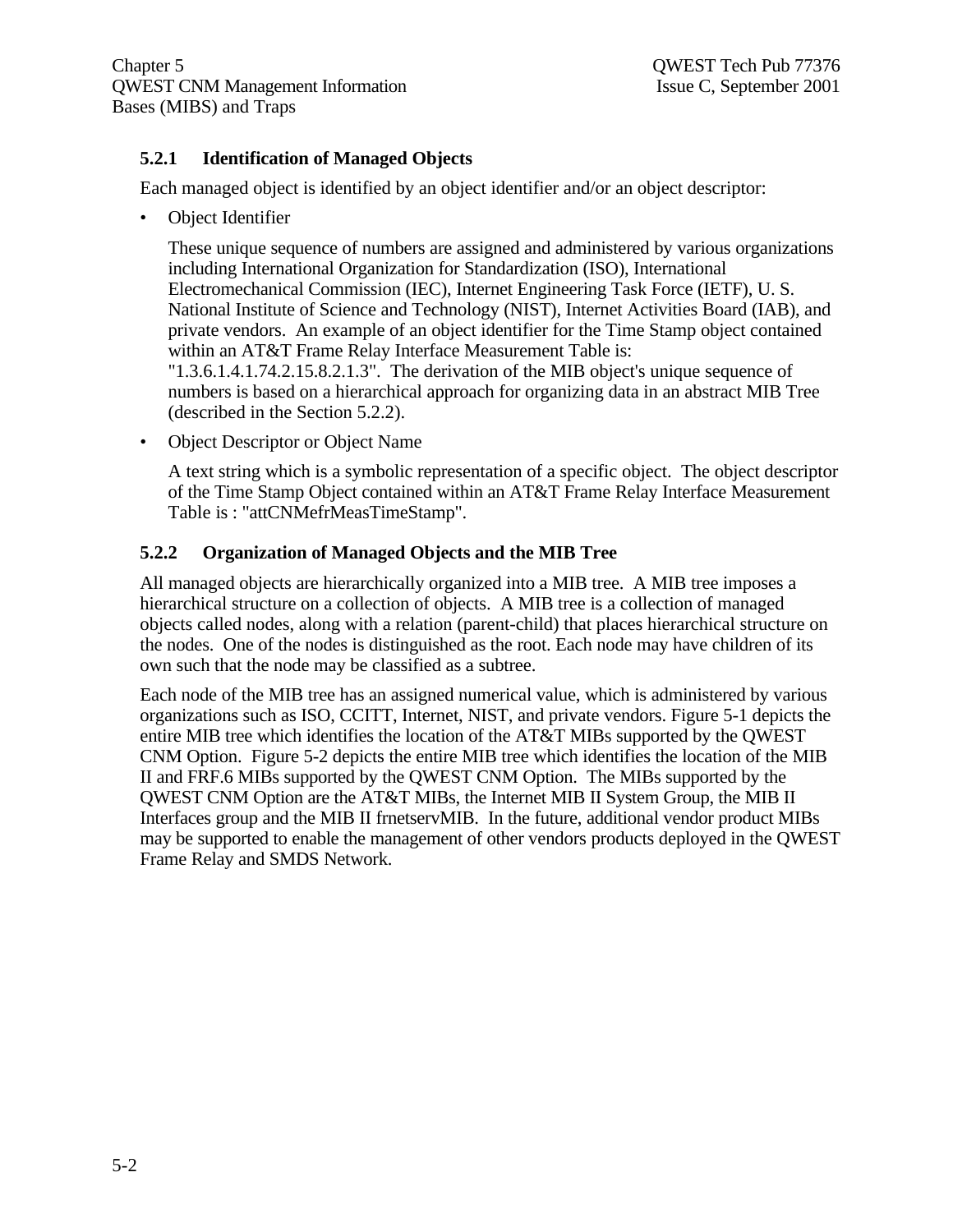Per Figure 5-1, many subtrees exist in the overall MIB tree including the Internet Subtree, Private Subtree, and the Enterprise Subtree. The Enterprise Subtree is utilized to allow private parties or vendors providing networking subsystems to register product models. Objects within the MIBs are also hierarchically organized such that each can be uniquely identified by a sequence of numbers. The MIB, MIB elements (e.g., table, list), and MIB objects are uniquely identified by the sequence of integers (defined as Object Identifiers) which denote the path of traversal from the root. For example, the AT&T CNM Enhanced Frame Relay MIB and the AT&T CNM SMDS MIB are identified by the following object identifiers, respectively: "1.3.6.1.4.1.74.2.15.8" and "1.3.6.1.4.1.74.2.15.6".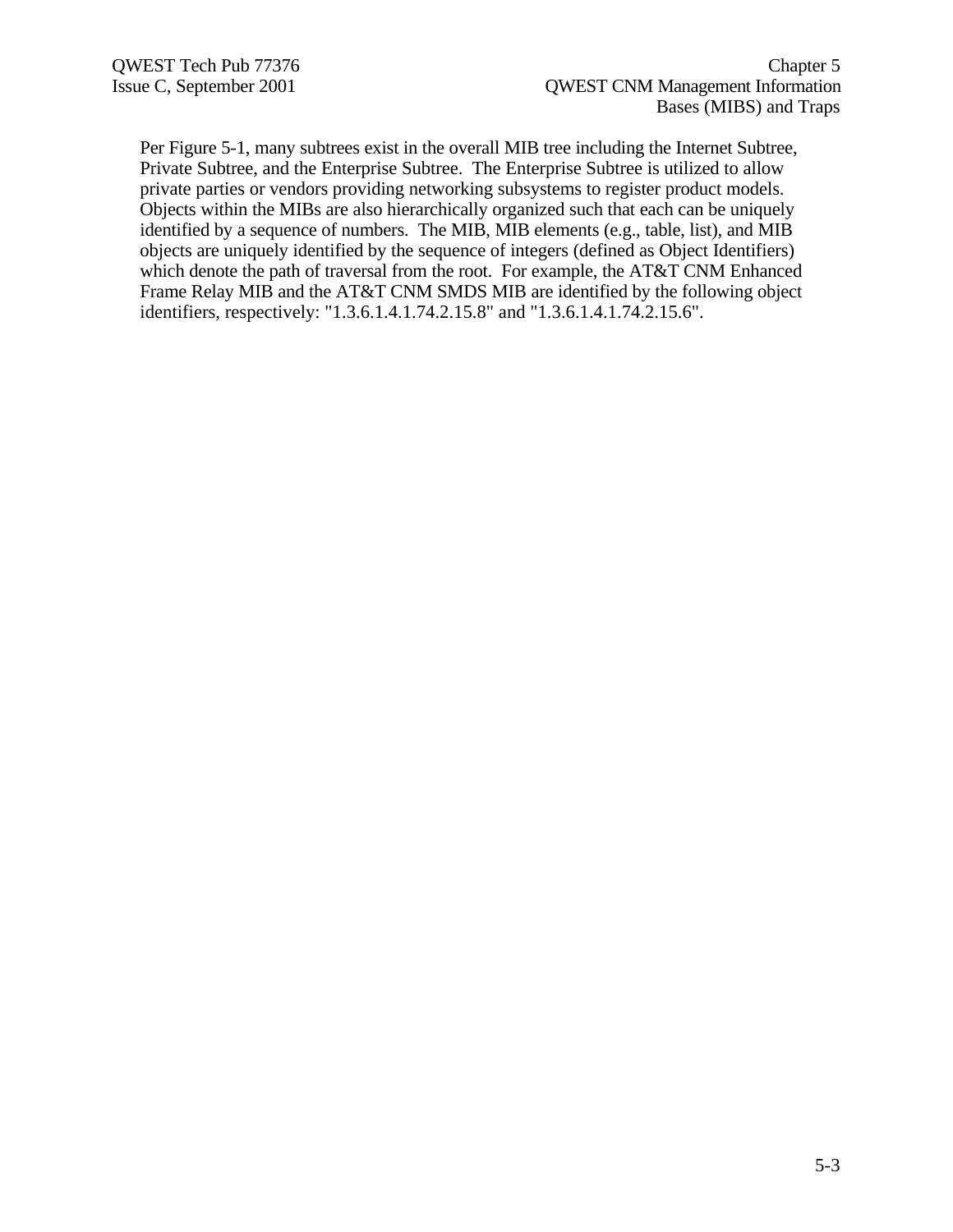Chapter 5 QWEST Tech Pub 77376<br>
QWEST CNM Management Information Issue C, September 2001 QWEST CNM Management Information Bases (MIBS) and Traps



**Figure 5-1** AT&T MIBs Supported by QWEST CNM Option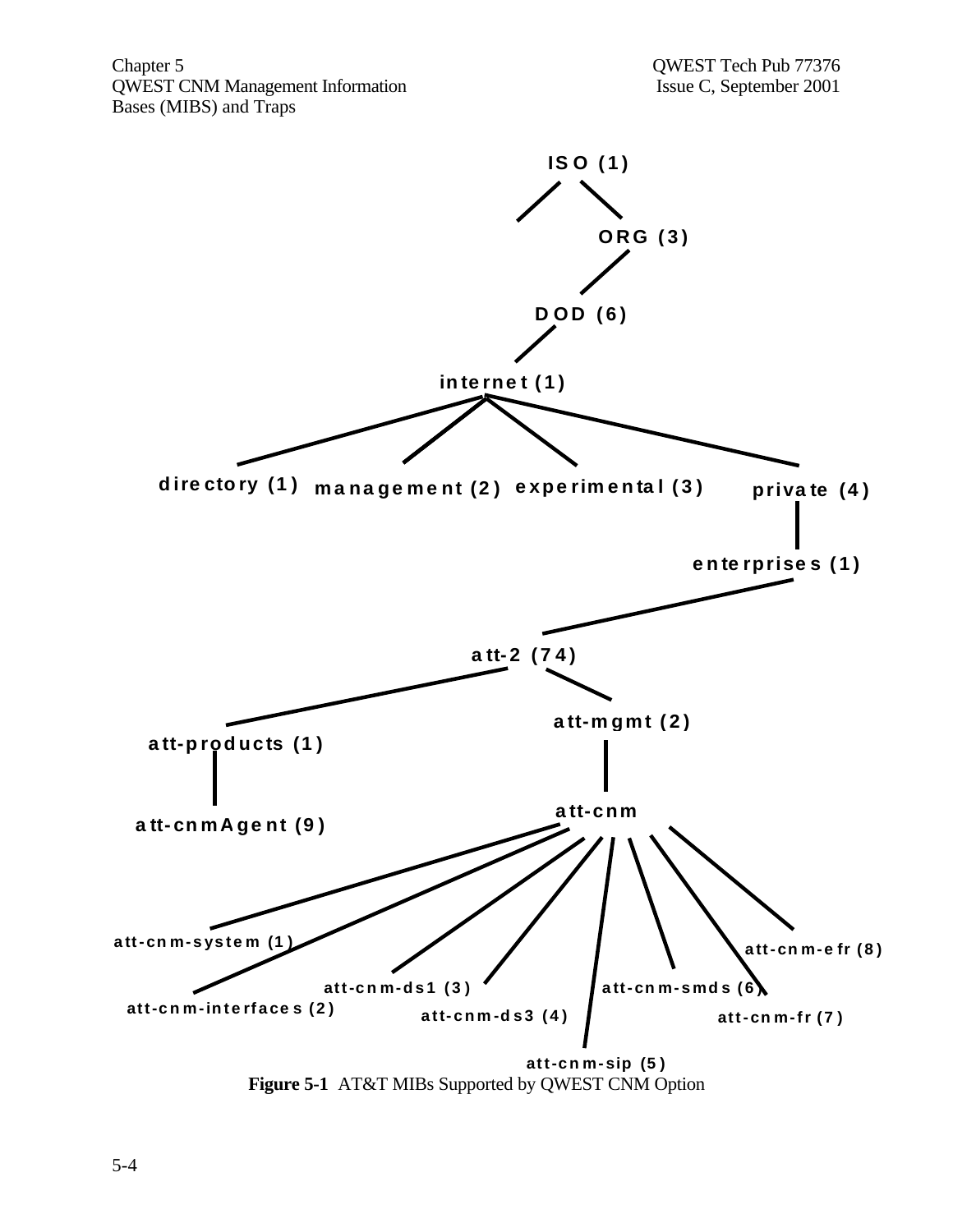

**Figure 5-2** Cascade MIBs Supported by QWEST CNM Option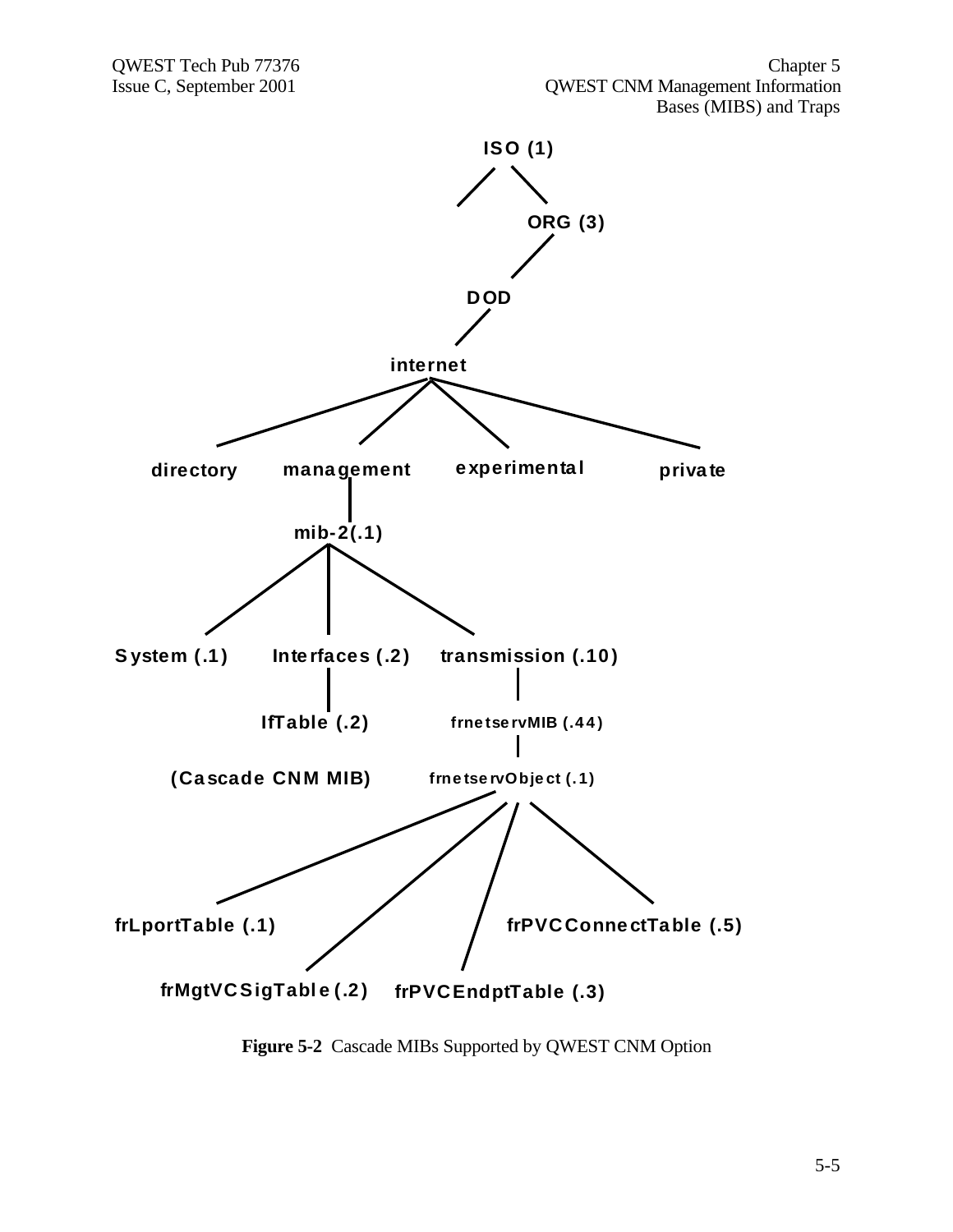## **5.3 Management Information Base Object Structure**

The structure of the managed objects which are contained within a MIB is based on ASN.1 type Object Syntax as specified in RFC 1155. RFC 1155 defines the different syntax's which may be used to define the structure of a MIB. The object types of the MIB elements are defined using object-type macros specified in RFC 1212.

#### **5.3.1 Macro Object Type Definitions and Syntax for MIBs Supported QWEST CNM Option**

The macro object-type permits the key aspects of an object type to be described in a formal and consistent manner. The macro object-type entities specified in RFC 1212 - *Concise MIB Definitions* are described below:

| <b>SYNTAX:</b>      | Defines the data type or an abstract data structure for an object type                                  |
|---------------------|---------------------------------------------------------------------------------------------------------|
| <b>ACCESS:</b>      | Defines the minimum level of support required for an object type                                        |
| <b>STATUS:</b>      | Defines the implementation support required for an object type                                          |
| <b>DESCRIPTION:</b> | Provides textual description of object type                                                             |
| <b>INDEX:</b>       | Defines instance identification information for an object type which<br>corresponds to a conceptual row |

The following semantic notations are used to describe MIB elements contained in the actual MIBs supported by the QWEST CNM Option:

"SYNTAX"  $\sim$  (Object Syntax as defined in RFC 1155 - SMI) >

"ACCESS" - < ("Read-Only", "read-write", "write-only", "not-accessible") >

"STATUS" - < ("mandatory", "optional", or "obsolete") >

"DESCRIPTION" - A textual description of the semantics of the object type.

## **5.3.2 Data Types for MIBs Supported by QWEST CNM Option**

The structure of a managed object is dependent upon the data types. SMI specifies the use of the following data types for defining the structure of managed objects:

## **Primitive Types**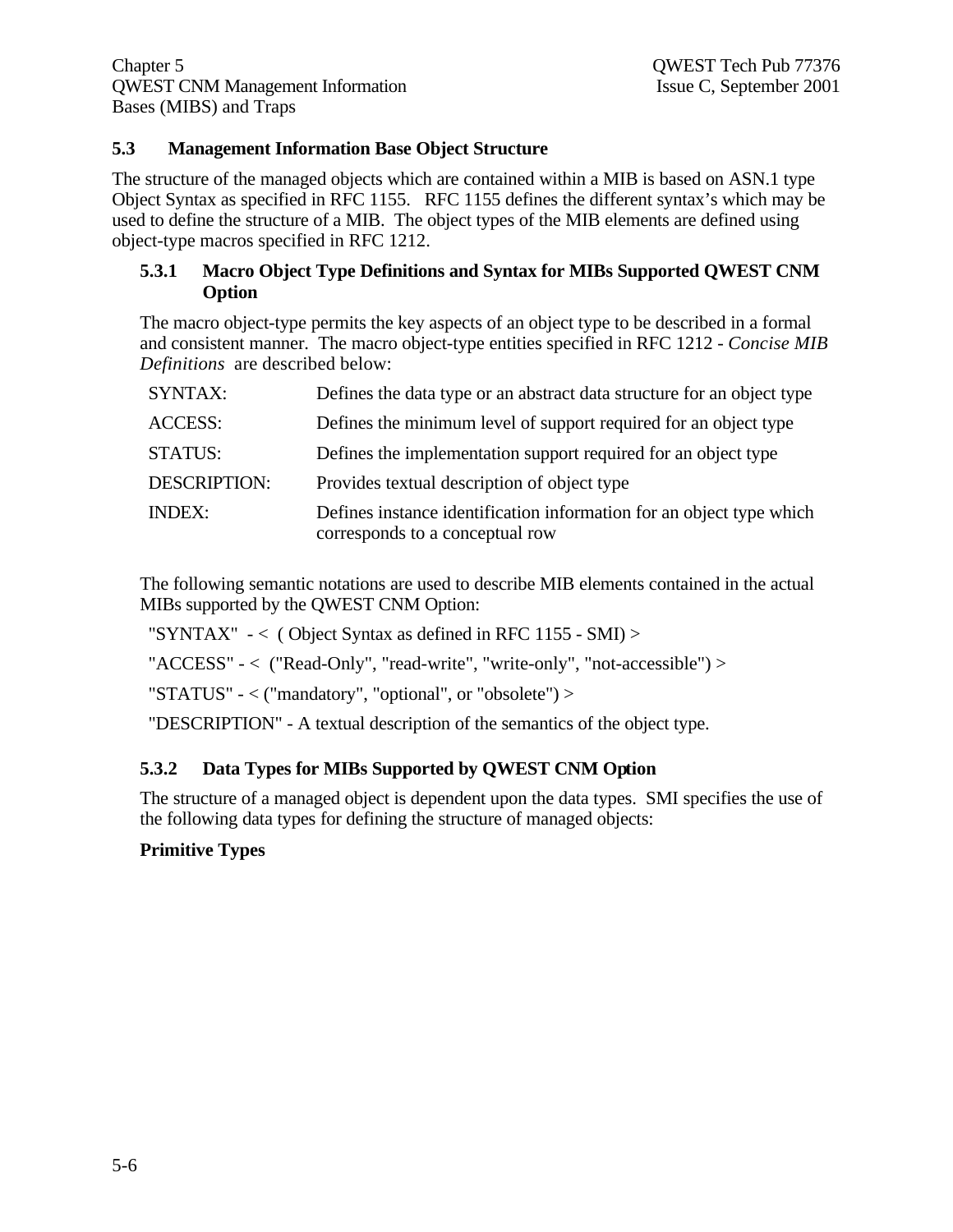The following primitive types are applicable for defining types of managed objects for the QWEST CNM Option:

| <b>INTEGER:</b>            | Positive of negative whole numbers, including zero.                          |
|----------------------------|------------------------------------------------------------------------------|
| <b>OCTET STRING:</b>       | Ordered sequence of zero of more octets.                                     |
| <b>OBJECT IDENTIFIER:</b>  | Points (references) to another object located within an abstract<br>MIB Tree |
| NULL:<br>Constructor Types | Single value of null                                                         |

#### **Constructor Types**

The ASN.1 constructor type SEQUENCE is supported for the purpose of generating ordered lists. The SEQUENCE type is used to develop tables of lists and rows of a table. The semantics for using the SEQUENCE type within a MIB is shown below.

The standard form for the List data type in a MIB is as follows :

 $\langle List \rangle$ ::= SEQUENCE

 $\{\text{type1}$ 

<typeN>}

The standard form for the Table data type in a MIB is as follows :

Table : a data type of the form

<Table> :=

#### SEQUENCE OF

<list>

#### **Defined Types**

A defined type is constructed via the use of primitive types and other defined types. New application-wide types may be defined such that each can resolve into a implicitly defined ASN.1 primitive type, list, table, or another application-wide type.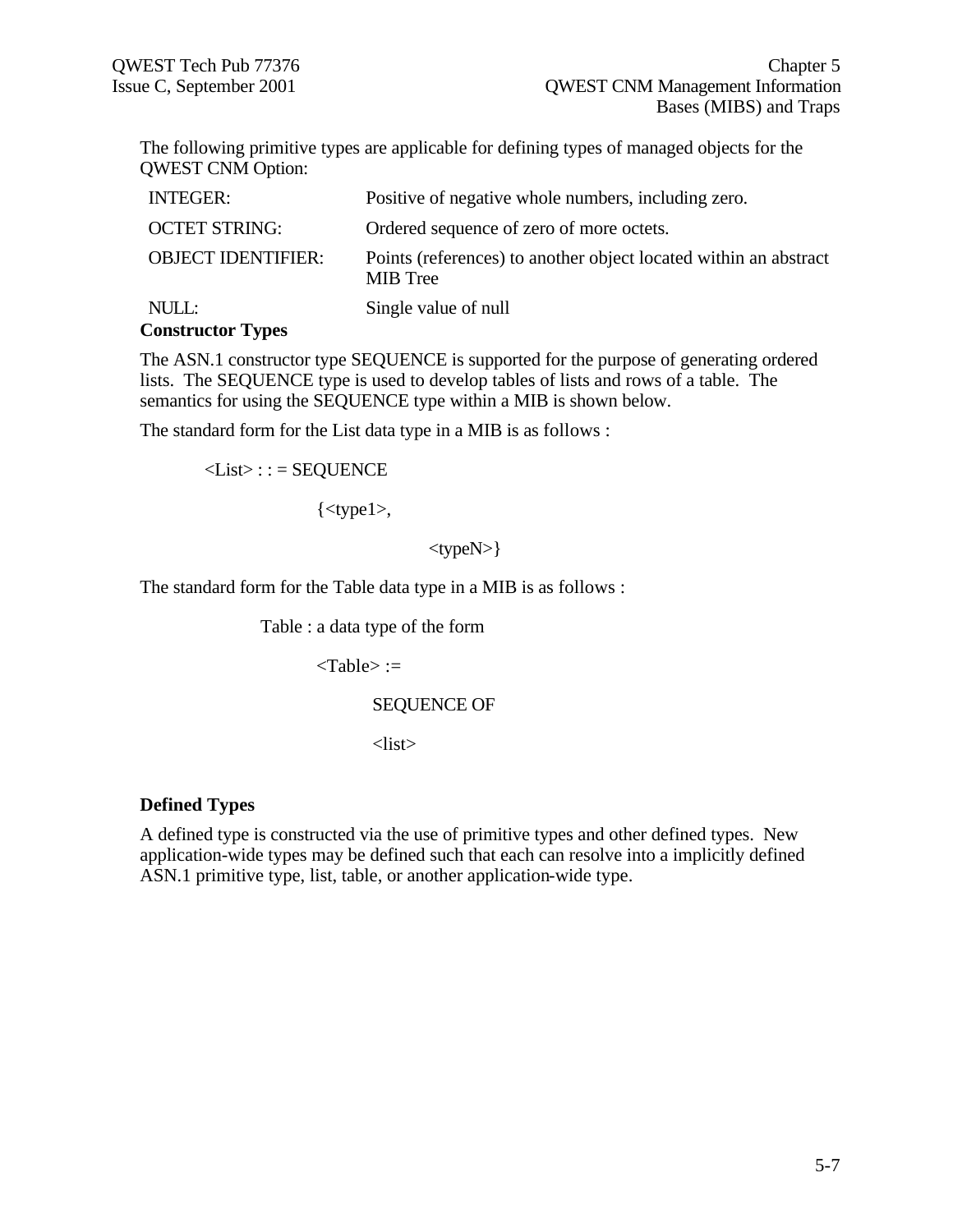Examples of application-wide defined types are as follows :

| Ip Address : | 32-bit internet address                                                                                                        |
|--------------|--------------------------------------------------------------------------------------------------------------------------------|
| Counter:     | Non-negative integer which monotonically increases until it reaches a<br>maximum value, then wraps around and starts from zero |
| Gauge :      | Non-negative integer which may increase or decrease, but latches at a<br>maximum value                                         |
| Time Ticks:  | Non-negative integer which counts the time in hundred the of a seconds.                                                        |

## **5.4 Management Information Bases (MIBs) Supported by QWEST CNM Option**

Initially, the MIBs supported by the QWEST CNM Option are the AT&T MIBs located in the Private and Enterprise Subtrees. In addition, the MIB II System Group will be supported. As previously stated, the Enterprise Subtree is utilized to allow private parties or vendors providing networking subsystems to register models of their product. Thus, the following subsections provide a description of the AT&T MIBs supported by the QWEST CNM Option.

## **5.4.1 AT&T CNM System MIB**

The System group of managed objects (att-cnm-system) provide information relevant to the entire system. The 7 AT&T System Group Objects are described below :

| attCNMsysDescr:     | Textual description of device                                                          |
|---------------------|----------------------------------------------------------------------------------------|
| attCNMsysObjectID:  | Numeric identification of agent software                                               |
| attCNMsysUpTime:    | Elapsed time since last agent reboot                                                   |
| attCNMsysContact:   | Name of contact person responsible for managed node                                    |
| attCNMsysName:      | Name of managed node                                                                   |
| attCNMsysLocation:  | Physical location of managed Node                                                      |
| attCNMsysServices : | Services (physical, data link, internet, end-to-end) provided by<br>this managed Node. |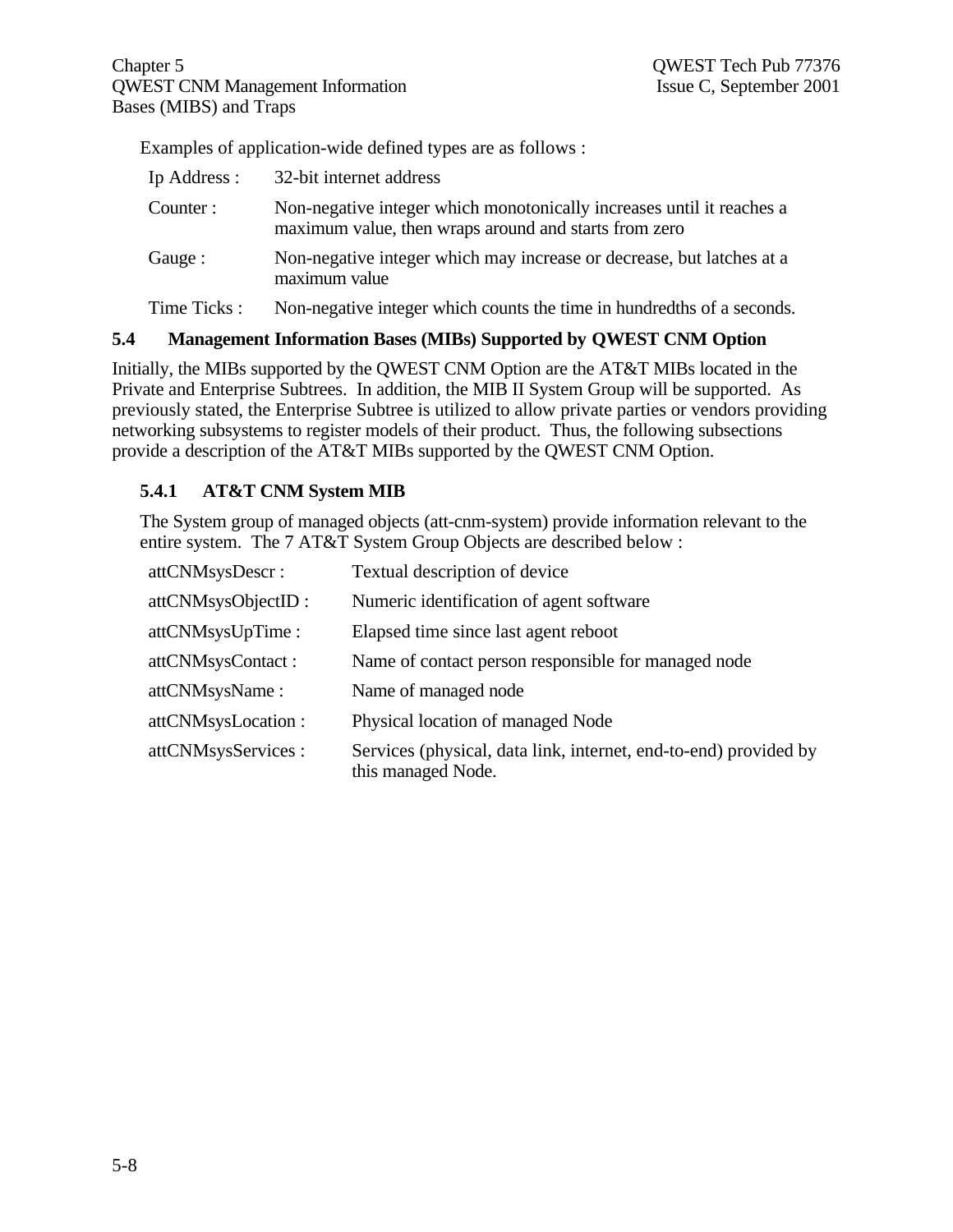The Interface Group of managed objects (att-cnm-interfaces) provides general information for all the Frame Relay and SMDS interfaces supported by the system. It includes the following tables :

• Interfaces Configuration Table

This table provides configuration information on the interfaces managed by this system.

• Interfaces Status Table

This table contains status information on the interfaces supported by this system.

See Table A-2 in the appendix section for specific information regarding the individual MIB objects within the Interface Group Tables shown above.

## **5.4.2 MIB II System Group**

The implementation of the MIB-II System Group is mandatory for all systems. This group of objects contains 7 MIB elements, which provide demographic information about the system. The 7 MIB elements are described below:

| sysDescr:     | Textual description of device                                                         |
|---------------|---------------------------------------------------------------------------------------|
| sysObjectID : | Numeric identification of agent software                                              |
| sysUpTime :   | Elapsed time since last agent reboot                                                  |
| sysContact:   | Name of contact person responsible for managed node                                   |
| sysName:      | Name of managed node                                                                  |
| sysLocation : | Physical location of managed Node                                                     |
| sysServices : | Services (physical, data link, internet, end-to-end) provided by this<br>managed Node |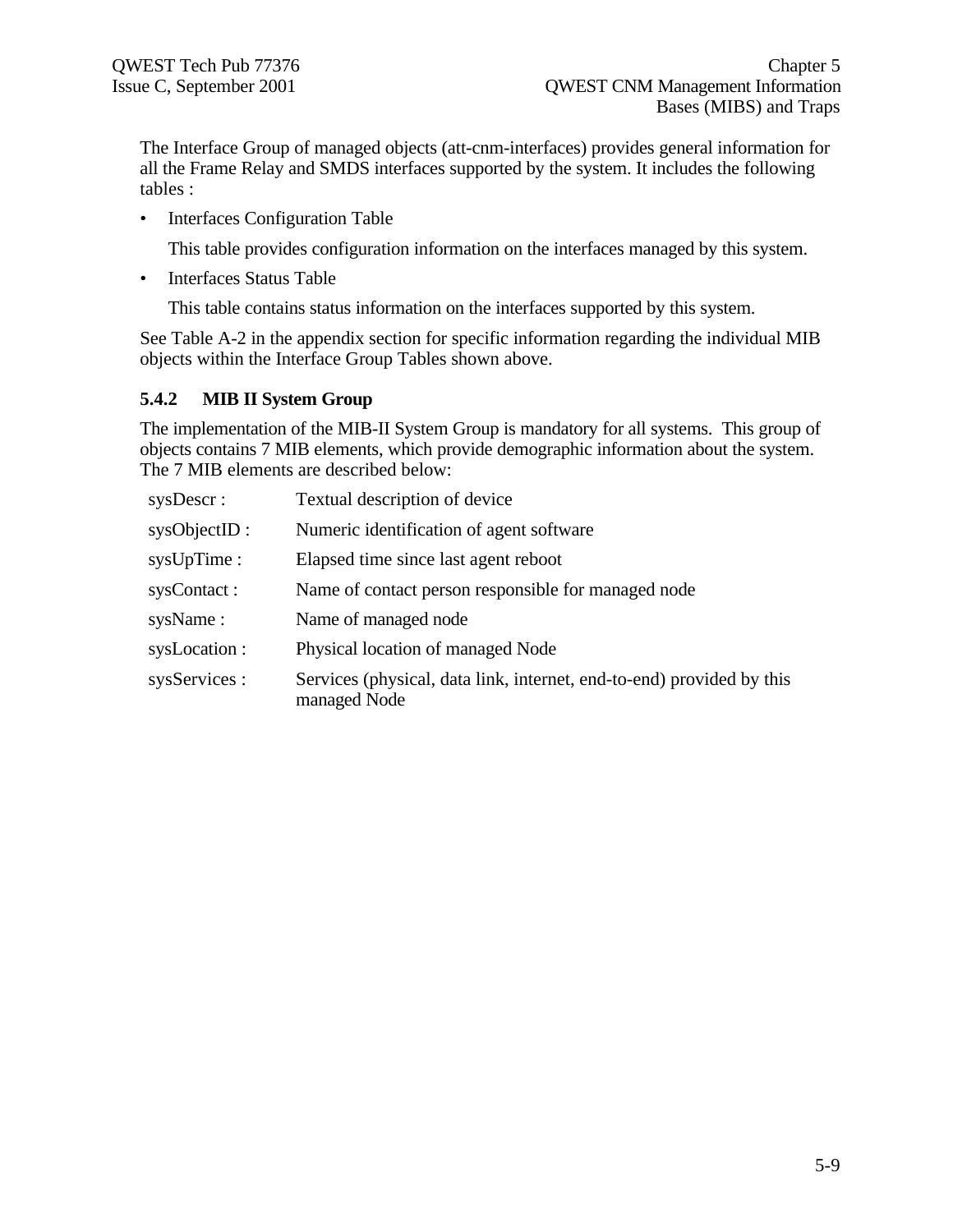## **5.4.3 AT&T DS1 MIB for Customer Network Management**

The DS1 group of managed objects (att-cnm-ds1) supported by the QWEST CNM Option are organized into the following abstract tables :

• DS1 Configuration Table.

This table provides configuration information for the DS1 interfaces supported by this system

• DS1 Status Table.

This table provides status information on the DS1 interfaces supported by this system.

• DS1 Error Counts Table.

This table provides counts on the various protocol errors encountered by a DS1 interface during the specified measurement interval.

The MIB objects in the tables listed above provide network management information for the QWEST SMDS and Frame Relay 1.544 Mbit/s Access Connections. See Table A-3 in the appendix section for specific information regarding the individual MIB objects within the DS1 MIB Tables mentioned above

## **5.4.4 AT&T DS3 MIB for Customer Network Management**

The DS3 group of managed objects (att-cnm-ds3) supported by the QWEST CNM Option are organized into the following abstract tables :

• DS3 Configuration Table.

This table provides configuration information on DS3 interfaces supported by this system.

• DS3 Status Table.

This table provides status information on DS3 interfaces supported by this system.

• DS3 Error Counts Table.

This table provides counts on the various protocol errors encountered by a DS3 interface during the specified measurement interval.

The MIB objects in the tables listed above provide network management information for the QWEST SMDS 44.736 Mbit/s Access Connections. See Table A-4 in the appendix section for specific information regarding the individual MIB objects within the MIB Tables mentioned above.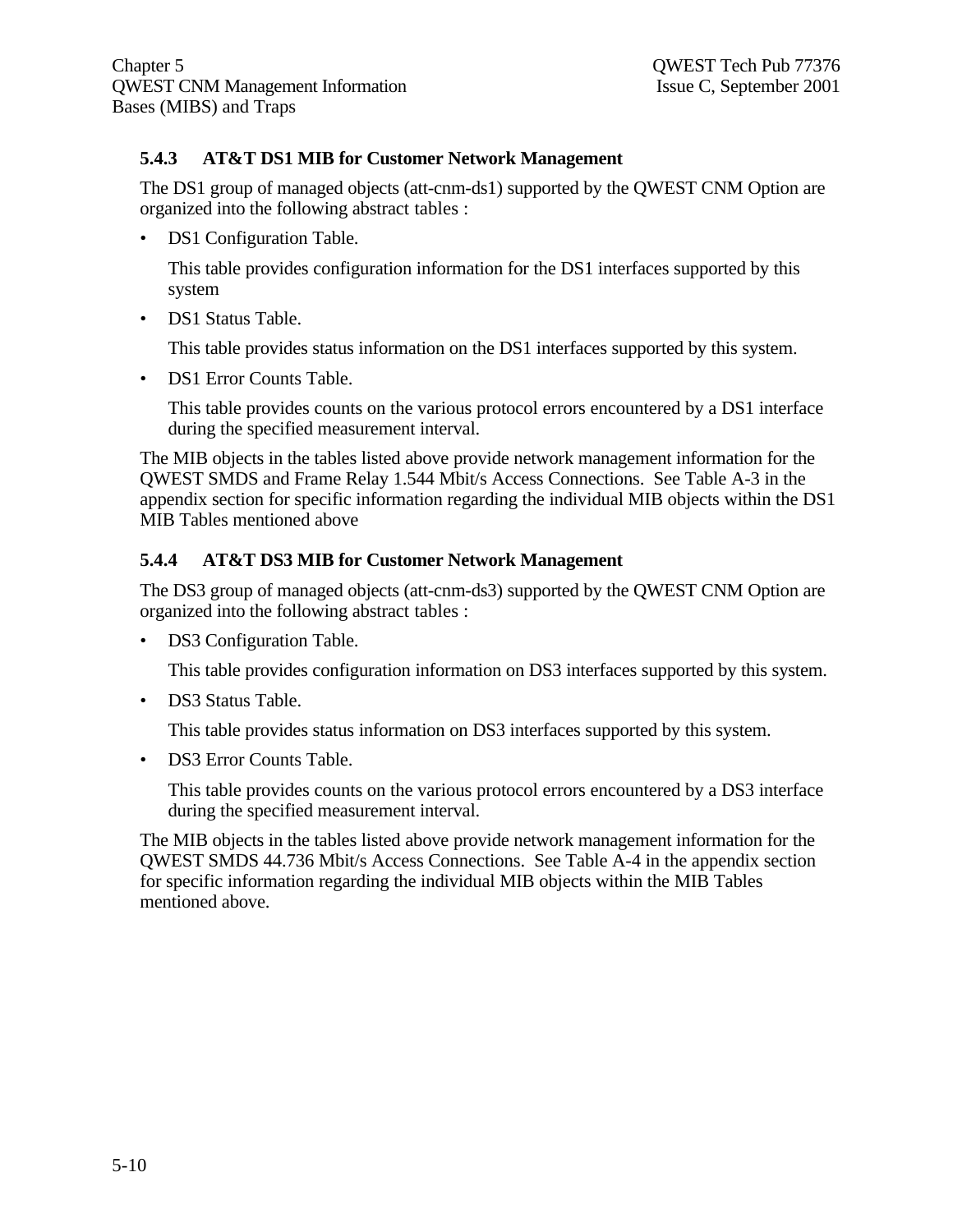## **5.4.5 AT&T SMDS Interface Protocol (SIP) MIB for Customer Network Management**

The SIP group of managed objects (att-cnm-sip) supported by the QWEST CNM Option are organized into the following abstract tables :

• SIP Configuration Table.

This table provides configuration information on the SIP interfaces supported by this system.

• SIP Measurements Table.

This table provides counts on the various traffic measurements maintained by a SIP interface during the specified measurement interval.

• SIP Level 3 Error Log Table.

This table provides a log of the latest occurrences of the various protocol errors encountered at the Level 3 layer of all SIP interfaces supported by this system.

The MIB objects in the SIP Tables listed above provide network management information for the Level 2 and Level 3 portion of the QWEST SNIs. See Table A-5 in the appendix section for specific information regarding the individual MIB objects within the SIP MIB Tables mentioned above.

## **5.4.6 AT&T SMDS MIB for Customer Network Management**

The SMDS group of managed objects (att-cnm-smds) supported by the QWEST CNM Option are organized into the following abstract tables :

• SMDS Configuration Table.

This table provides SMDS subscription parameters and configuration values maintained by all SMDS Subscriber-Network Interfaces (SNIs) that are supported by this system.

• SMDS SNI Addresses Table.

This table lists the SMDS addresses assigned to the Subscriber-Network Interfaces (SNIs) supported by this system.

• SMDS Individual Address Screening Table.

This table provides the list of SMDS addresses that form the Individual Address Screening Table for a subscriber-network interface.

• SMDS Group Address Screening Table.

This table provides the list of SMDS addresses that form the Group Address Screening Table for a subscriber-network interface.

• SMDS Member-Group Address Table.

This table identifies the group addresses that are associated with a particular individual address.

• SMDS Group-Member Address Table.

This table identifies the member individual addresses that belong to a particular group, identified by a group address.

• SMDS Disagreements Table.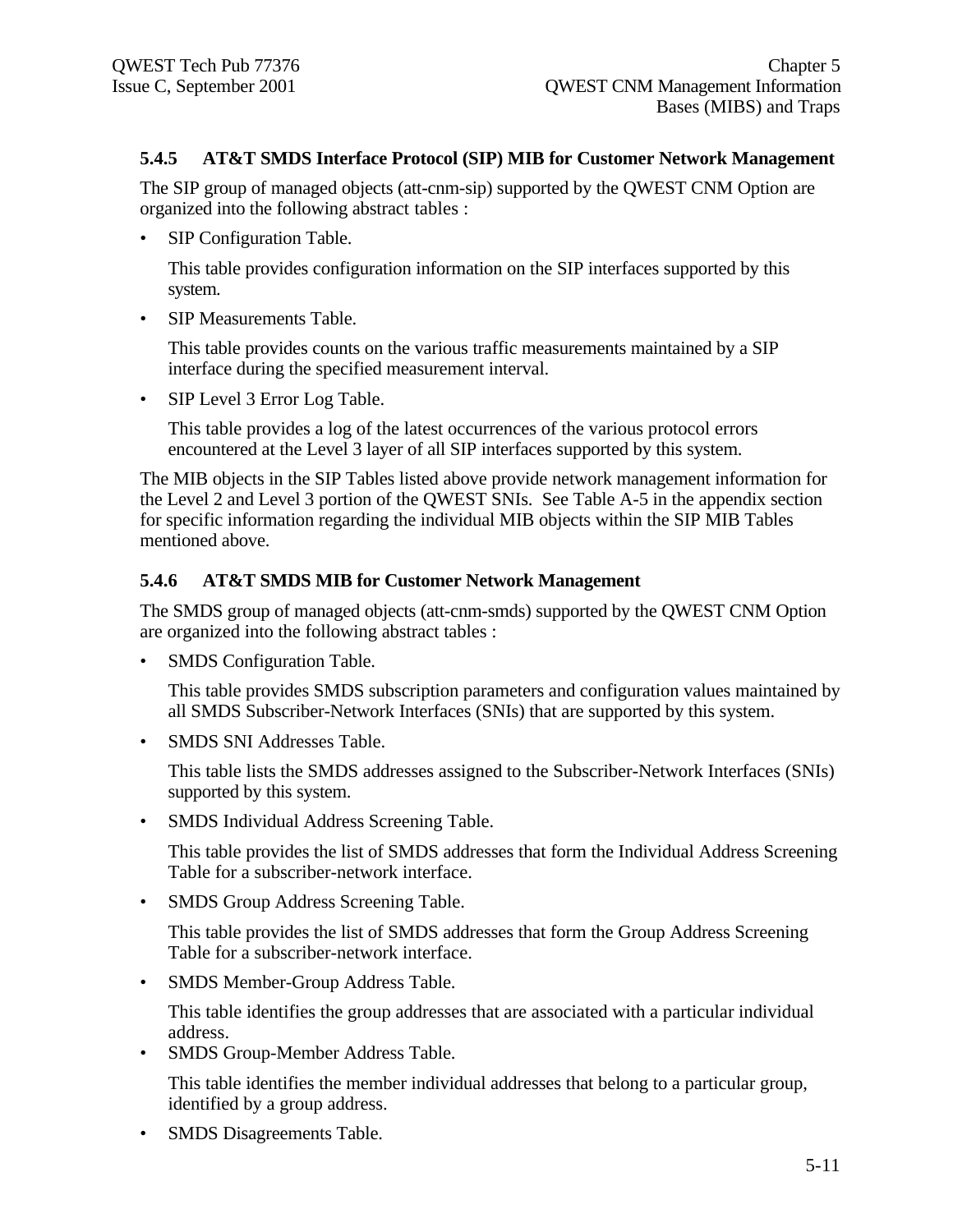This table provides the counts on the various SMDS disagreement errors encountered by all SNIs supported by this system.

• SMDS Disagreements Log Table

This table provides a log of the latest occurrences of the various SMDS disagreements encountered by all SNIs supported by this system.

The objects in the SMDS MIB Tables listed above provide SMDS subscriber information maintained for the SNIs. See Table A-6 in the appendix section for specific information regarding the individual MIB objects within the SMDS MIB Tables mentioned above.

## **5.4.7 AT&T Frame Relay MIB**

The Frame Relay group of managed objects (att-cnm-fr) supported by the QWEST CNM Option are organized into the following abstract tables :

• Frame Relay Configuration Table

This table provides configuration information the Frame Relay interfaces supported by this system.

• Frame Relay Measurements Table

This table provides counts on the various measurement counts maintained by a Frame Relay interface during the specified measurement interval.

• Frame Relay PVC-level Measurements Table

This table provides counts on the various PVC-level measurement counts maintained by a Frame Relay interface during the specified measurement interval.

• Frame Relay PVC-level Status Table

This table provides status information on Data Link Connections on all Frame Relay interfaces supported by this system.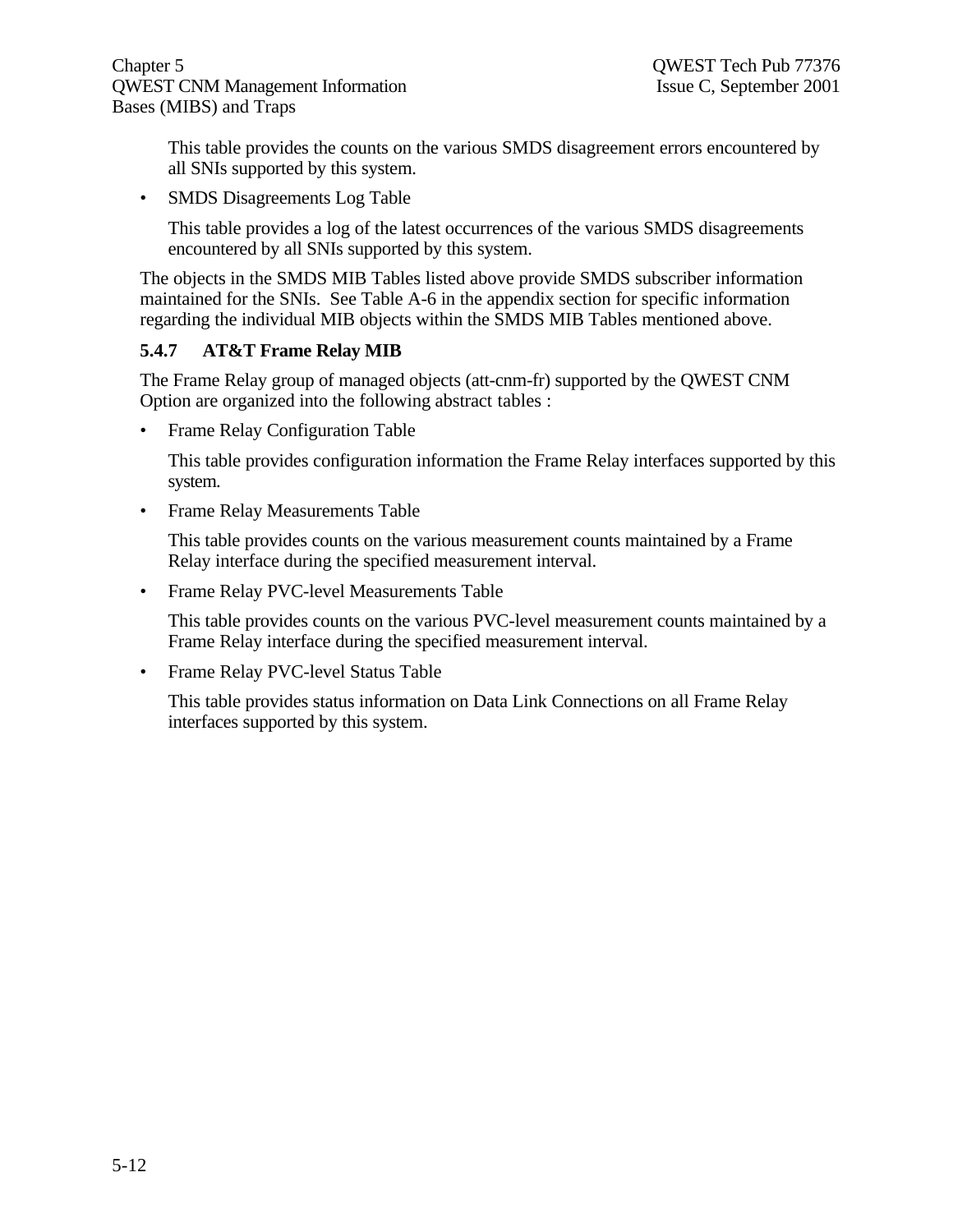The objects in the Frame Relay MIB Tables listed above provide network management information for Frame Relay Access Connections which terminate on QWEST Frame Relay Node Port(s). The Frame Relay MIB is only supported in designated QWEST Frame Relay Nodes. See Table A-7 in the appendix section for specific information regarding the individual MIB objects within the Frame Relay MIB Tables mentioned above.

## **5.4.8 AT&T Enhanced Frame Relay MIB for Customer Network Management**

The Frame Relay group of managed objects (att-cnm-efr ) supported by the QWEST CNM Option are organized into the following abstract tables :

• Frame Relay Interface-level Configuration Table

This table provides configuration information on the Frame Relay interfaces supported by this system.

• Frame Relay Interface-level Measurements Table

This table provides counts on the various measurement counts maintained by a Frame Relay interface during the specified measurement interval.

• Frame Relay PVC-level Configuration Table

This table provides PVC-level configuration information for the Frame Relay interfaces supported by this system.

• Frame Relay PVC-level Measurements Table

This table provides counts on the various PVC-level measurement counts maintained by a Frame Relay interface during the specified measurement interval.

• Frame Relay PVC-level Status Table

This table provides status information on Data Link Connections on all Frame Relay interfaces supported by this system.

The objects in the Enhanced Frame Relay MIB Tables listed above provide network management information for Frame Relay Access Connections which terminate on a QWEST Frame Relay Node Port(s). The Frame Relay MIB is only supported in designated QWEST Frame Relay Nodes. See Table A-8 in the appendix section for specific information regarding the individual MIB objects within the Enhanced Frame Relay MIB Tables mentioned above.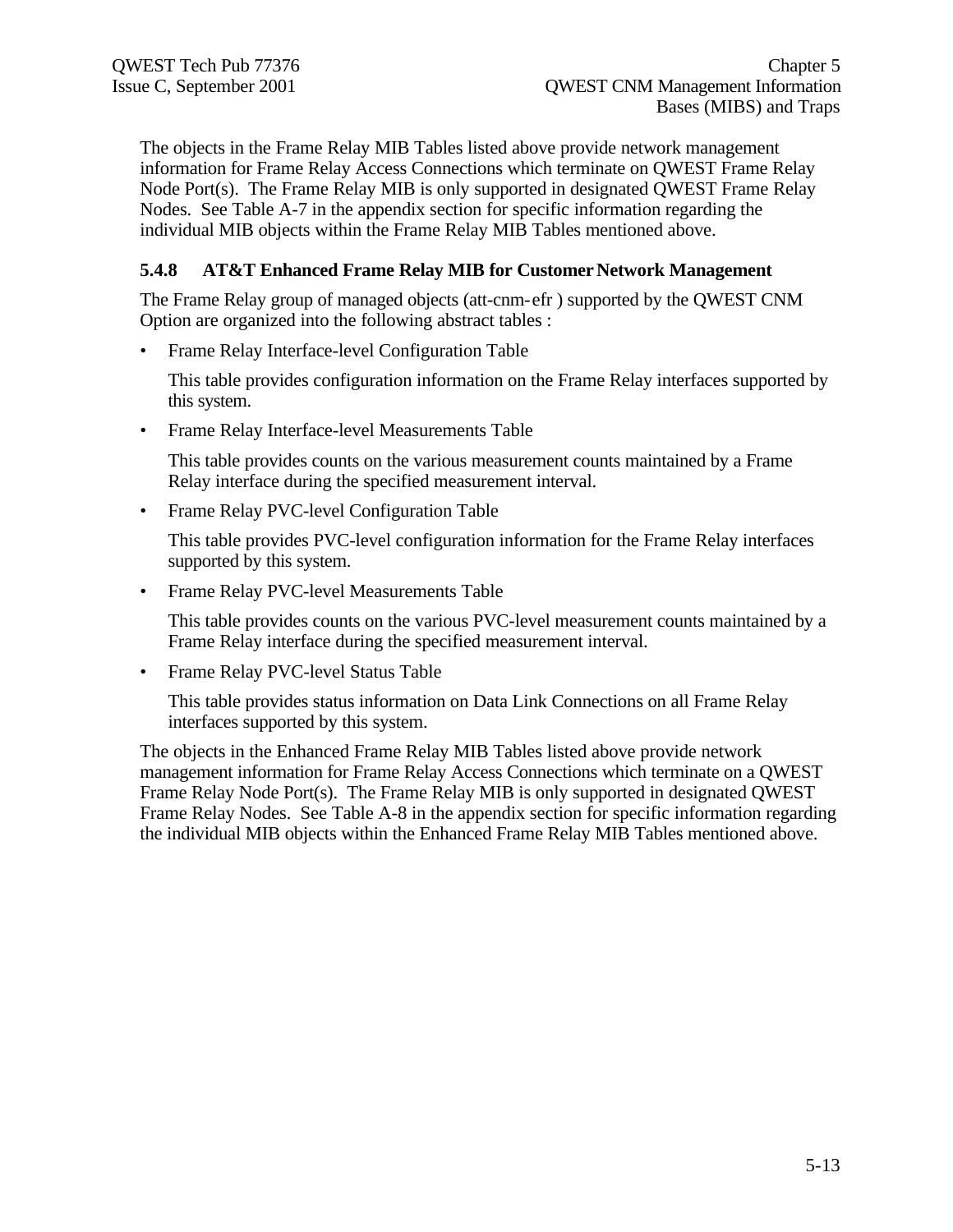Chapter 5 QWEST Tech Pub 77376 QWEST CNM Management Information Issue C, September 2001 Bases (MIBS) and Traps

The AT&T Enhanced Frame Relay MIB refers to "local" and "remote" devices. These terms are used to identify devices relative to the interface that is being managed. The "local" device is the Frame Relay equipment connected to the interface (port) being managed. The "remote" device refers to the Frame Relay equipment connected to the interface that will be at the other end of the virtual connection associated with the PVCs being managed.

## **5.4.9 Cascade Frame Relay MIB for Customer Network Management**

The Frame Relay group of managed objects supported by the QWEST CNM Option are organized into the following abstract tables :

• Frame Relay MIBII System Table.

This table provides information about the CNM gateway.

• Frame Relay MIBII Interfaces Table.

This table provides subscriber interface information.

• Frame Relay MIBII FrNetServMIB Table.

This table provides the Cascade Frame Relay MIB.

#### **5.5 SNMPv1 Traps Supported by QWEST CNM Option**

The QWEST CNM Option supports four types of SNMPv1 Traps :

• Cold Start Trap

This type of trap is issued to the customer NMS when the QWEST NMS Element Manager Proxy Agent re-initializes.

• Link Up

This type of trap is issued to the customer NMS when a customer's interface (within the subscribed portion of the QWEST Frame Relay or SMDS Network) is placed into normal operation.

• Link Down

This type of trap is issued to the customer NMS when a customer's interface (within the subscribed portion of the QWEST Frame Relay or SMDS Network) is non-operational.

• Authentication Failure

An authentication Failure is issued to all interested customer NMSs if an authentication failure occurs as described in Chapter 4, Section 4.7 of this document.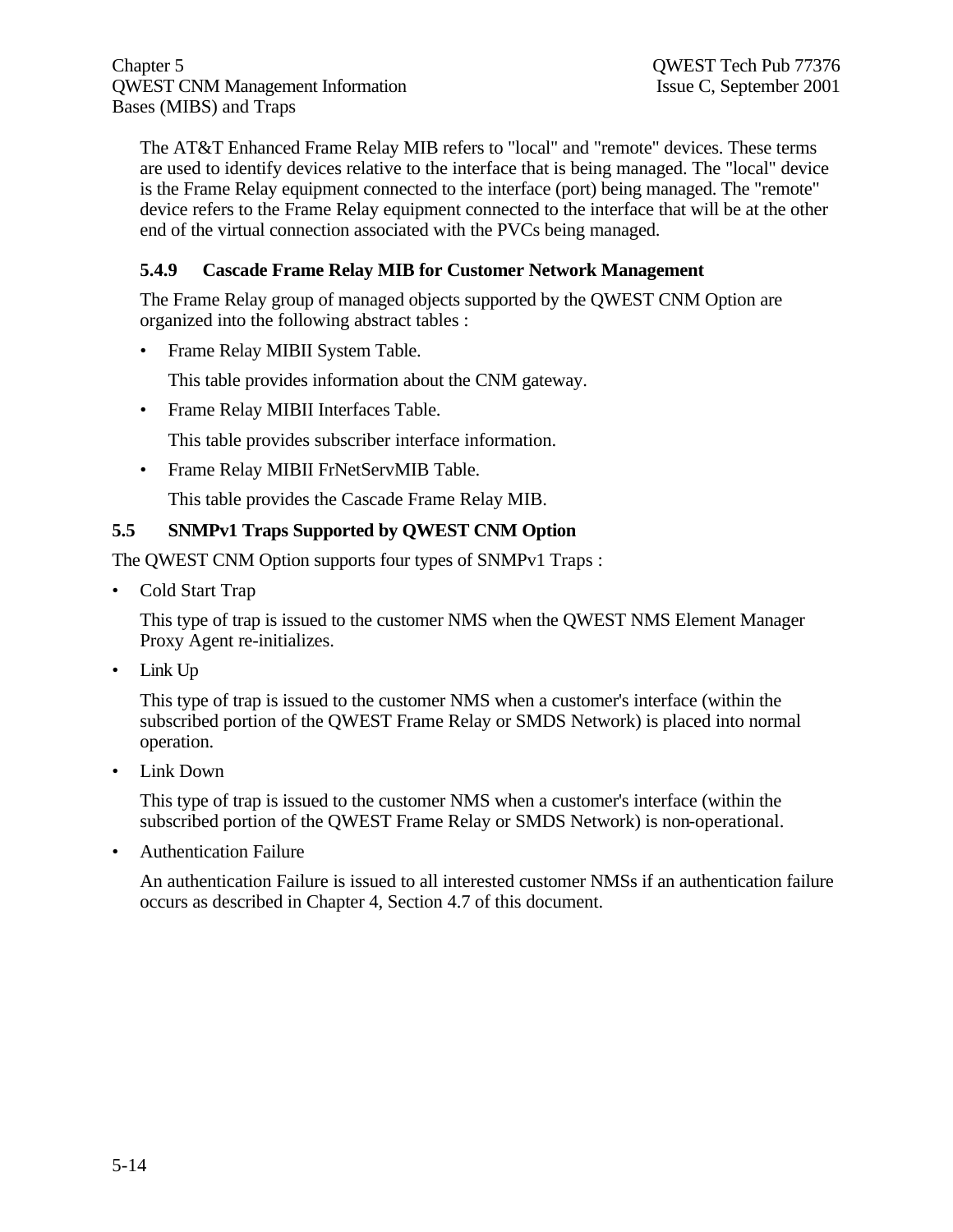## **5.6 Acquisition of MIBs Supported by QWEST CNM Option**

The actual MIBs supported in the QWEST CNM Option are available to each QWEST CNM Option Subscriber. The MIBs are contained within individual ASCII text files, and are based on ASN.1 syntax. The MIBs are accessible to QWEST CNM Option Customers as follows :

- Electronic Mail using SMTP (Simple Mail Transfer Protocol supporting textual electronic mail message services) from QWEST to QWEST CNM Option Customer
- Customer must provide adequate means for receiving e-mail from QWEST
- Hard Copy of MIBs may be provided to QWEST CNM Customer
- Diskette provided by QWEST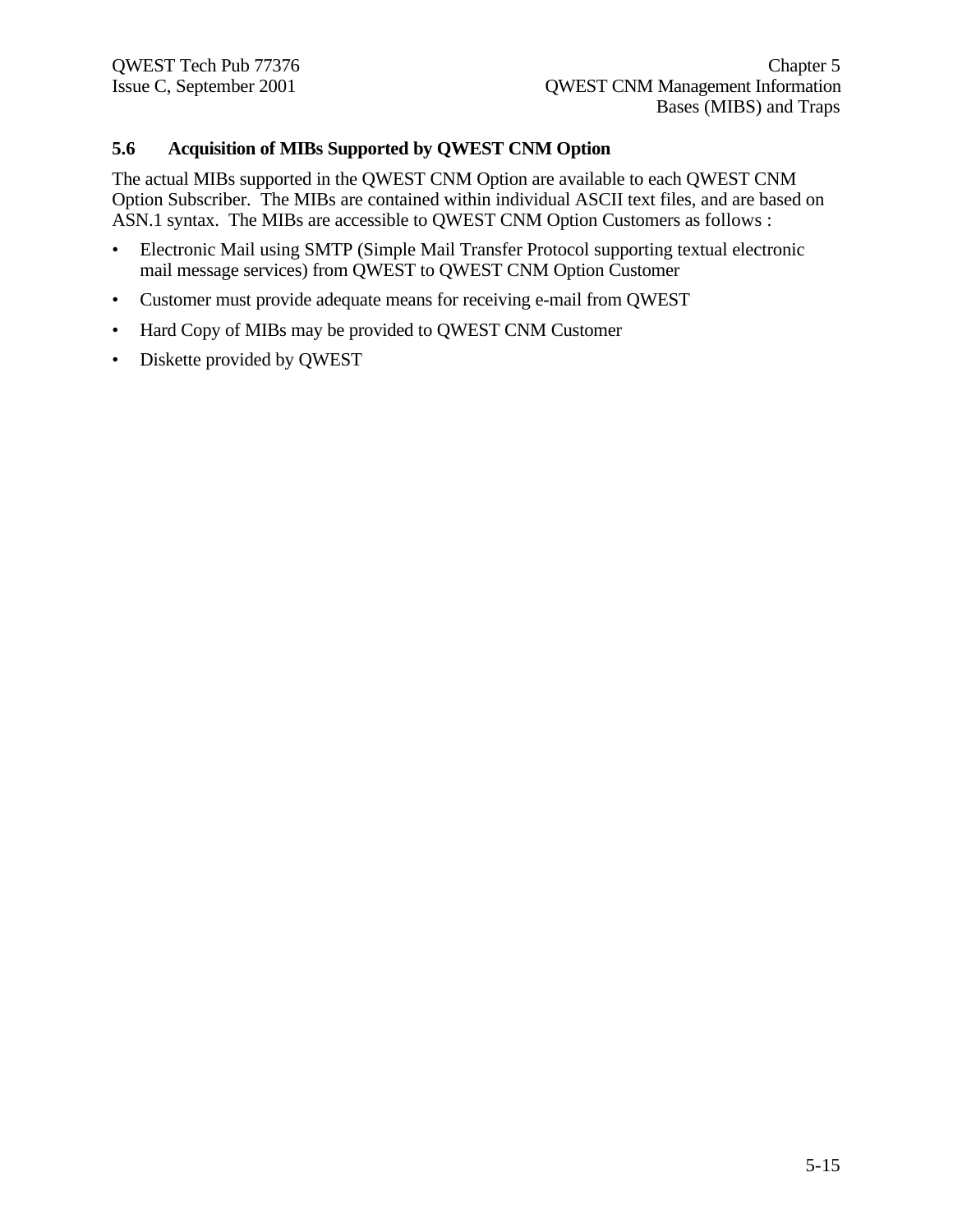# **CONTENTS**

|              | <b>Chapter and Section</b><br>Page |  |  |  |
|--------------|------------------------------------|--|--|--|
|              |                                    |  |  |  |
|              | 6.1                                |  |  |  |
|              |                                    |  |  |  |
| <b>Table</b> |                                    |  |  |  |

|--|--|--|--|--|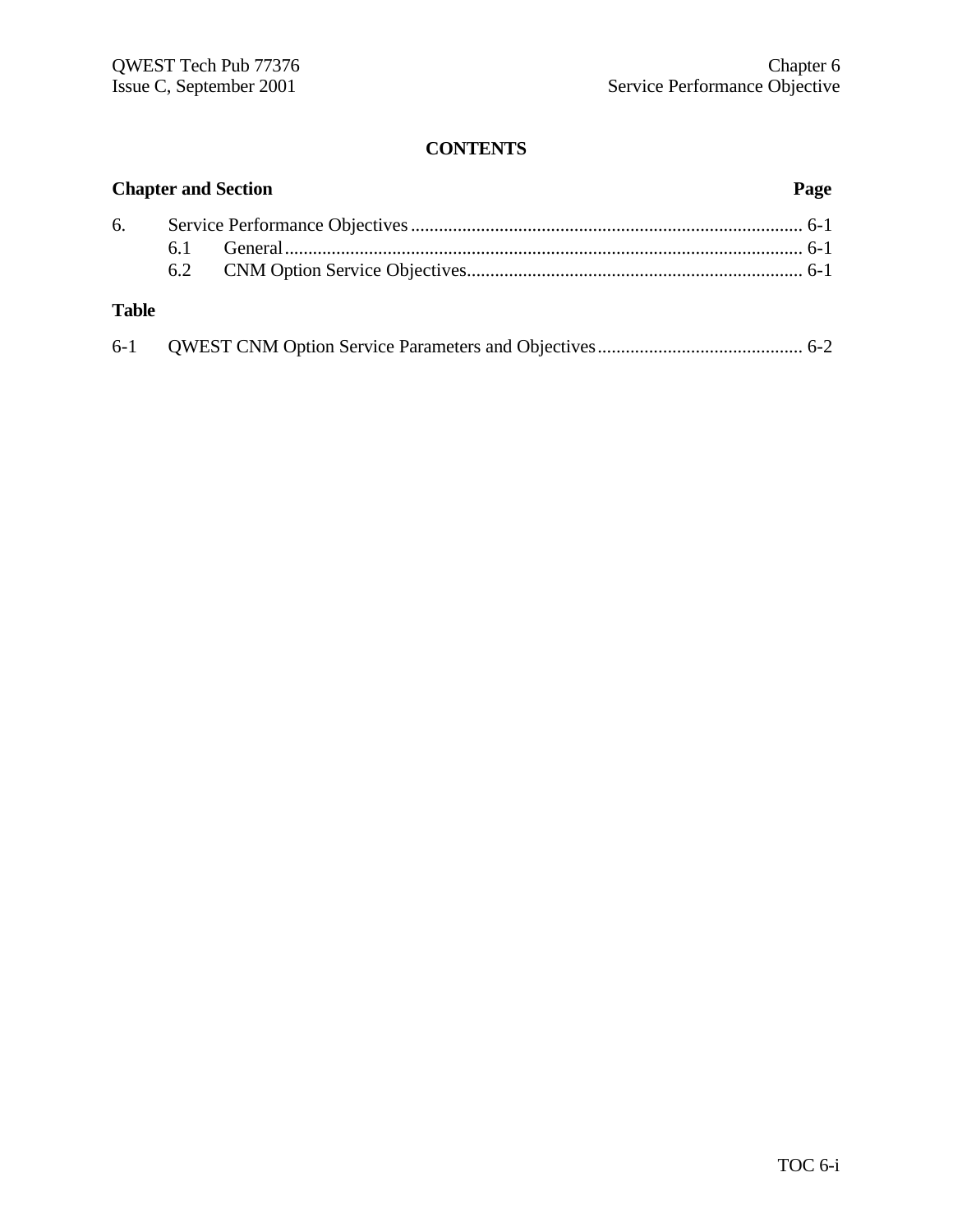## **6. Service Performance Objectives**

## **6.1 General**

This section describes the service and performance objectives for QWEST CNM Option. For service and performance objectives associated with QWEST Frame Relay Service and SMDS, refer to the respective technical publication.

# **6.2 CNM Option Service Objectives**

The service parameters and objectives shown in Table 6-1 are supported for the QWEST CNM Option. Each of the service parameters are defined below:

• The availability of a service is a measure of the time the service is usable by a customer. The availability is expressed as a percentage that the service is performing in accordance with the service performance objectives over an average 12 month period. This percentage may be represented as follows :

> Availability  $(\%) =$  (Total Time - Outage Time) X 100 Total Time \*

\* The total time is 12 months and outage time is expressed in similar units

The QWEST CNM Option availability objective is 99.63%.

• Scheduled Service Time

Length of time in hours that the network is expected to provide CNM Option.

• QWEST SNMPv1 User Gateway Average Response Time

The elapsed time from the customer's submission of an SNMPv1 GET or GET-NEXT message across the SMDS SNI or Frame Relay UNI to the customer's receipt of the corresponding SNMPv1 Get-Response message.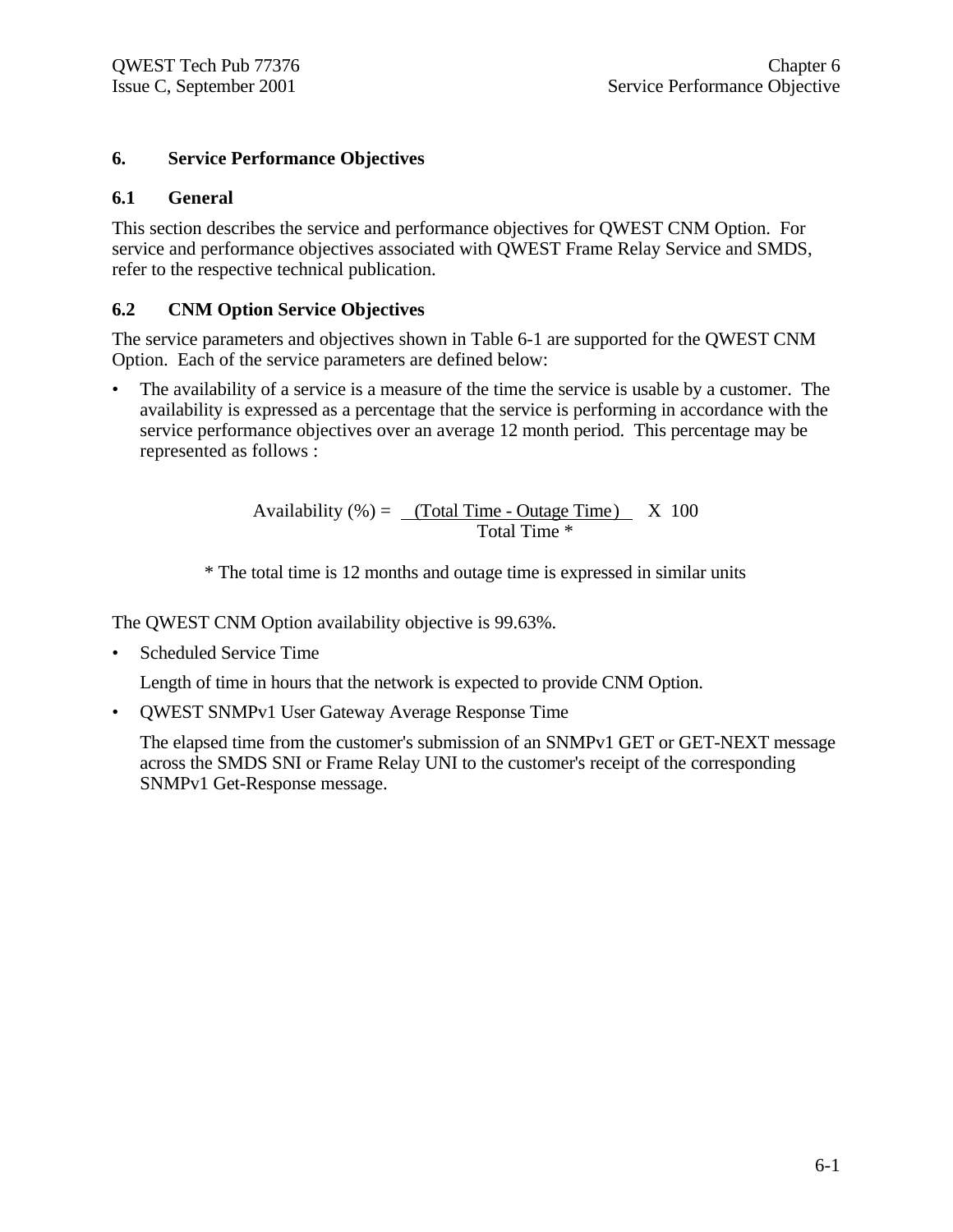For the context of this service performance objective, the message is assumed to consist of only one MIB object. Under normal traffic conditions, the QWEST CNM User Gateway should support a QWEST SNMPv1 User Gateway Average Response Time of 5 seconds for 95% of all the SNMPv1 Version 1 GET or GET-NEXT Requests for a 1.544 Mbps access connection. The response time will be dependent upon the volume and frequency of the SNMP requests issued to the CNM user gateway. The MIBs supported in the QWEST CNM Option organize the MIB elements in multiple lists and tables. QWEST recommends that the MIB Objects be accessed by row in order to optimize performance.

| <b>Service Parameter</b>                            | <b>QWEST CNM Option Objective</b> |
|-----------------------------------------------------|-----------------------------------|
| Availability                                        | 99.63%                            |
| Scheduled Service Time                              | 7 days a week, 24 hours a day     |
| <b>QWEST CNM User Gateway Average Response Time</b> | 5 Seconds                         |

#### **Table 6-1** QWEST CNM Option Service Parameters and Objectives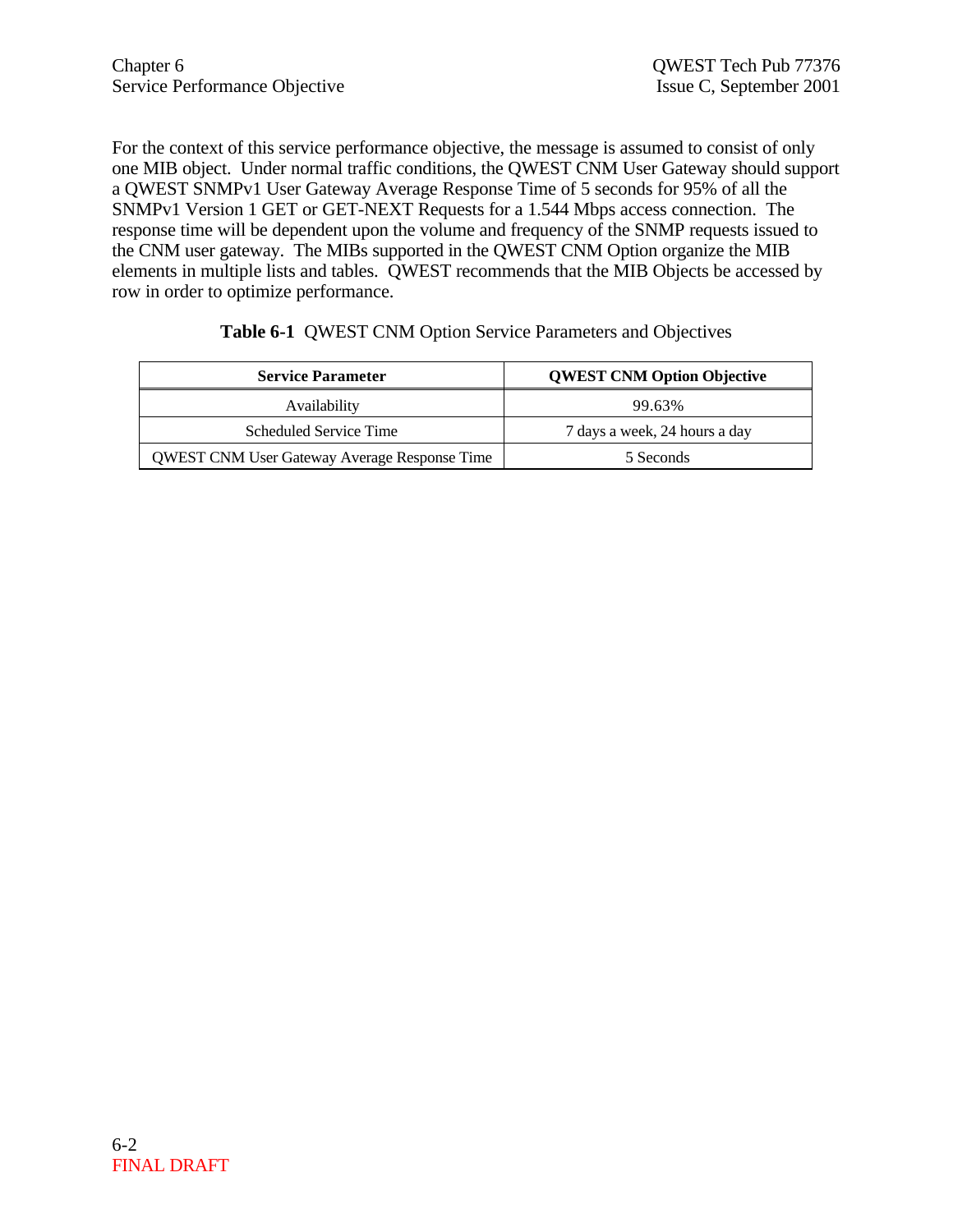# **CONTENTS**

| <b>Chapter and Section</b> |  |  | Page |  |
|----------------------------|--|--|------|--|
|                            |  |  |      |  |
|                            |  |  |      |  |
|                            |  |  |      |  |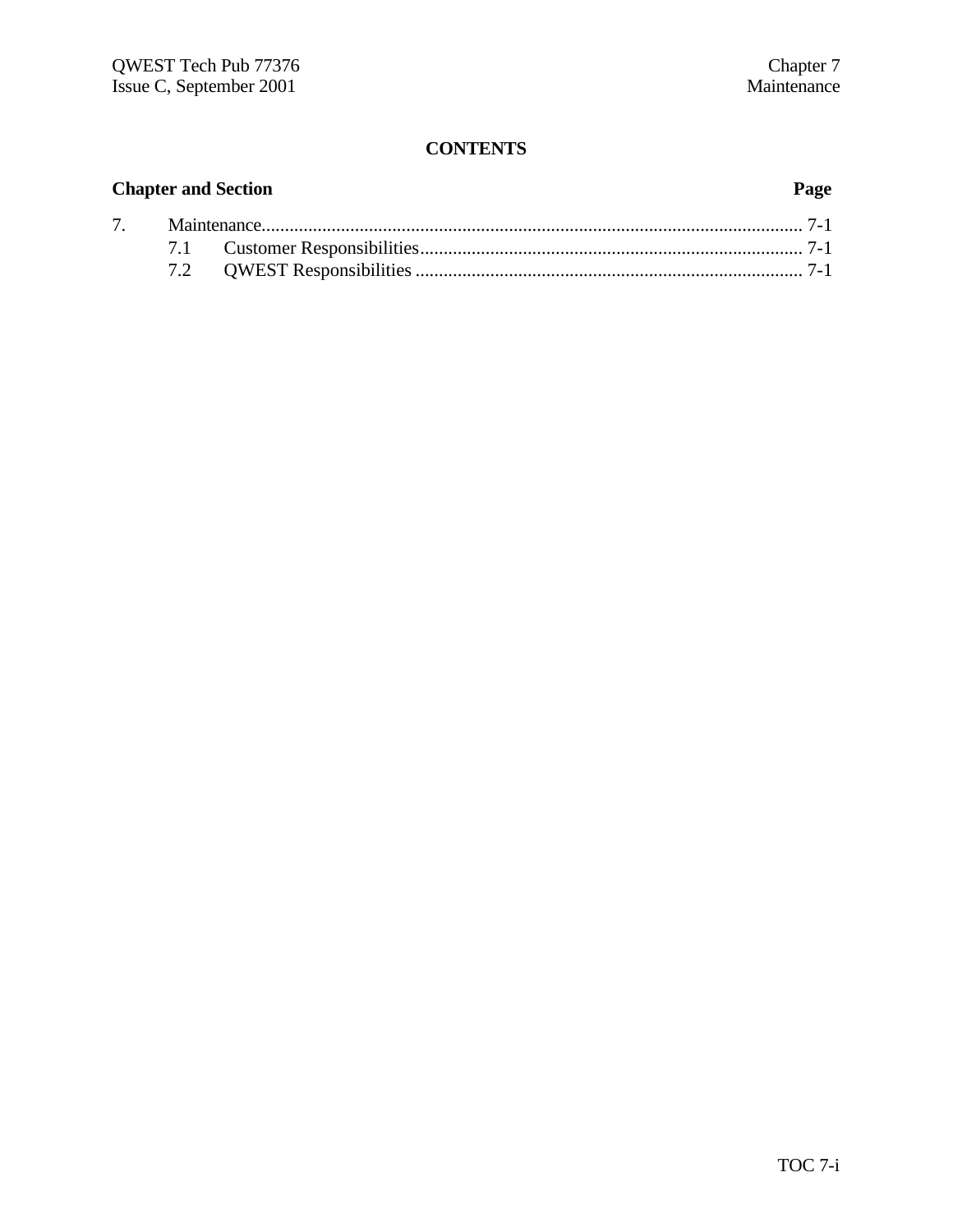### **7. Maintenance**

#### **7.1 Customer Responsibilities**

Customer must provide, operate, and maintain the network management application software resident within the customer NMS. Customer's are responsible for providing sufficient training in order to meet the above requirements

The customer is responsible for all equipment and cable beyond the Network Interface (NI) at the customers location. The physical connector at the NI will be one of the following jacks : RJ48S, RJ48T, RJ48C, RJ48H, RJ48M, or equivalent.

In the case of service trouble, the customers or their responsible agent is responsible for sectionalizing the trouble and verifying that the trouble is not in the customer owned hardware, software (including NMS software), or cable before calling the !NTERPRISE Customer Service Center.

If the service trouble is isolated to the customer owned hardware, software, and/or cable, the customer or its responsible agent is responsible clearing trouble and restoring the service to normal operation.

In the case of degraded service (e.g., frequent slow response times, dropped SNMP packets), the customer should contact the !NTERPRISE Customer Service Center at 1-800-227-2218.

Joint testing between the customer and/or its responsible agent, and QWEST personnel may be necessary for isolating service troubles.

## **7.2 QWEST Responsibilities**

QWEST is responsible for all hardware, software, and cable on the QWEST side (i.e., network side) of the NI at the customer location, and also for maintaining the underlying transport facilities between the customer locations, and between the Central Office (CO) Hub and the customer location.

QWEST will furnish the customer a trouble reporting telephone number, and will commit to a two (2) hour maximum service restore time in the event of a service interruption due to an electronic component failure. If the trouble is caused by a facility failure, the maximum service restore time is eight (8) hours. The maximum service restore time in the event of a node failure is 2.5 hours.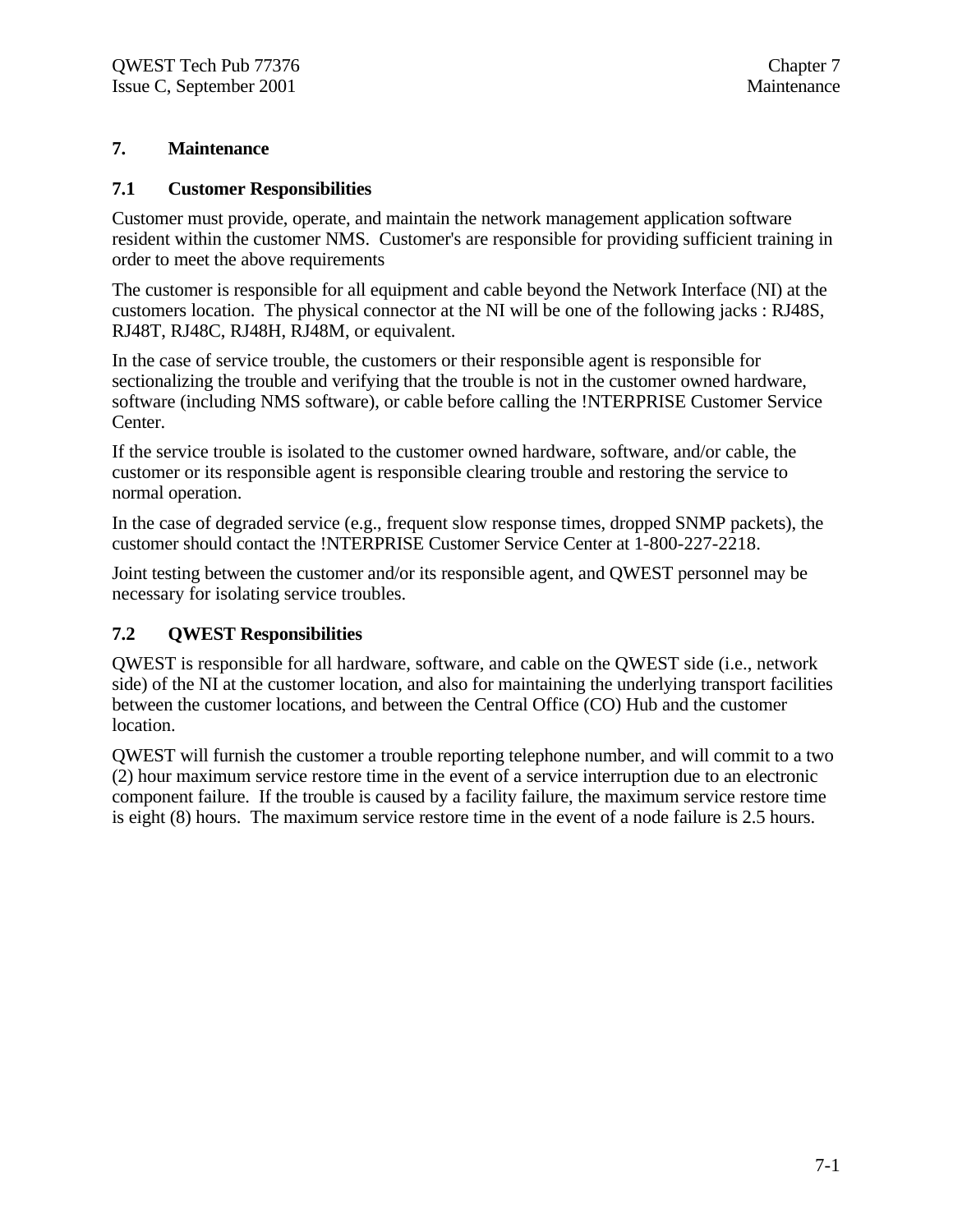# **CONTENTS**

## **Chapter and Section** 8.

### Page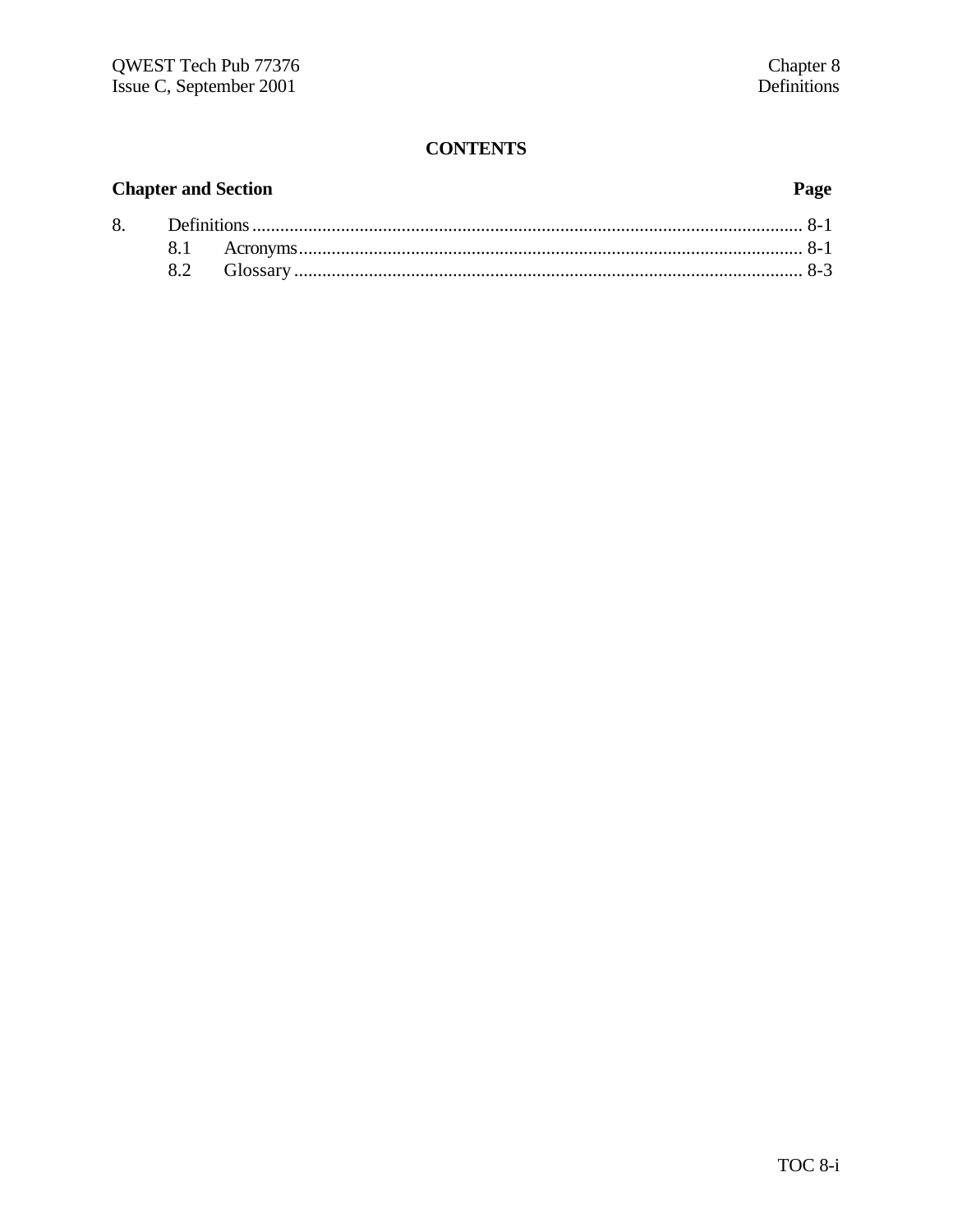# **8. Definitions**

# **8.1 Acronyms**

| <b>ACS</b>    | <b>Advanced Communication Services</b>                       |
|---------------|--------------------------------------------------------------|
| <b>ANSI</b>   | <b>American National Standards Institute</b>                 |
| ASN.1         | <b>Abstract Syntax Notation One</b>                          |
| <b>CCITT</b>  | International Telephone and Telegraph Consultative Committee |
| <b>CIR</b>    | <b>Committed Information Rate</b>                            |
| <b>CNM</b>    | <b>Customer Network Management</b>                           |
| <b>CPE</b>    | <b>Customer Provided Equipment</b>                           |
| <b>CSU</b>    | <b>Channel Service Unit</b>                                  |
| <b>CRC</b>    | <b>Cyclic Redundancy Check</b>                               |
| <b>DDS</b>    | Digital Data Service                                         |
| DE            | Discard Eligibility                                          |
| <b>DLCI</b>   | Data Link Connection Identifier                              |
| <b>DOD</b>    | Department of Defense                                        |
| DS1           | Digital Signal Level 1 (1.544 Mbit/s)                        |
| <b>DQDB</b>   | Distributed Queue Dual Bus                                   |
| <b>DSU</b>    | Data Service Unit                                            |
| <b>DTE</b>    | Data Terminal Equipment                                      |
| EC            | <b>Exchange Carrier</b>                                      |
| EU            | End-User                                                     |
| <b>EU-POT</b> | <b>End-User Point of Termination</b>                         |
| <b>FCC</b>    | <b>Federal Communications Commission</b>                     |
| <b>FCS</b>    | Frame Check Sequence                                         |
| <b>FR</b>     | Frame Relay                                                  |
| <b>FRF</b>    | Frame Relay Forum                                            |
| <b>FRS</b>    | Frame Relay Service                                          |
| <b>IETF</b>   | <b>Internet Engineering Task Force</b>                       |
| IC            | <b>Interexchange Carrier</b>                                 |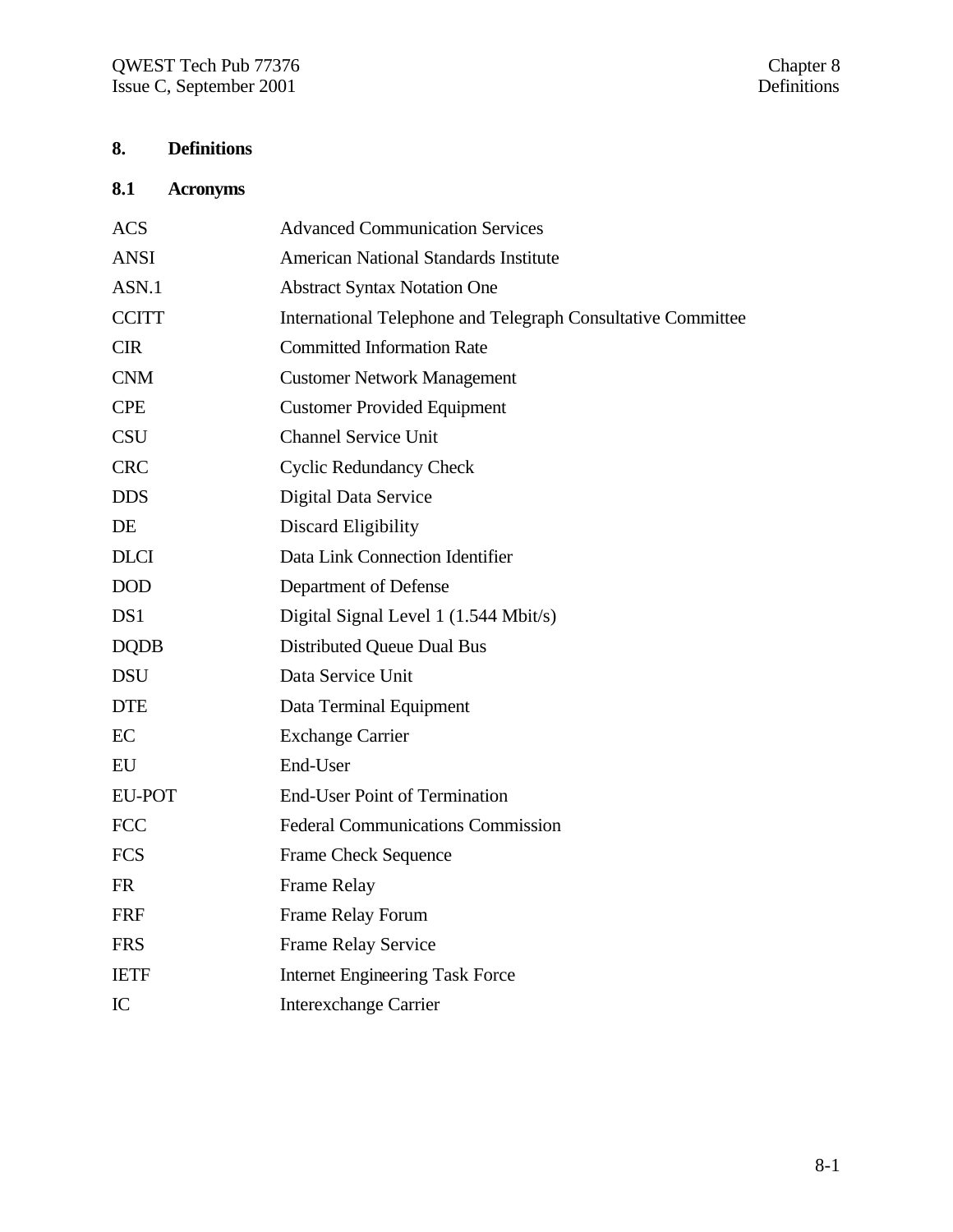| <b>IC-POP</b>         | Interexchange Carrier-Point of Presence                  |
|-----------------------|----------------------------------------------------------|
| $_{\rm IP}$           | <b>Internet Protocol</b>                                 |
| <b>ISDN</b>           | <b>Integrated Services Digital Network</b>               |
| <b>ISO</b>            | International Organization For Standardization           |
| L <sub>2_PDU</sub>    | Level 2_Protocol Data Unit                               |
| L3_PDU                | Level 3_Protocol Data Unit                               |
| LAN                   | <b>Local Area Network</b>                                |
| <b>LAPD</b>           | Link Access Procedure D                                  |
| <b>LATA</b>           | <b>Local Access and Transport Area</b>                   |
| <b>LEC</b>            | Local Exchange Carrier                                   |
| LMI                   | <b>Local Management Interface</b>                        |
| <b>MAC</b>            | <b>Medium Access Control</b>                             |
| <b>MIB</b>            | <b>Management Information Base</b>                       |
| NC                    | <b>Network Channel</b>                                   |
| <b>NCI</b>            | <b>Network Channel Interface</b>                         |
| $\overline{M}$        | <b>Network Interface</b>                                 |
| <b>NMS</b>            | <b>Network Management Station</b>                        |
| <b>NNI</b>            | Network-to-Network Interface                             |
| <b>OSI</b>            | Open System Interconnection                              |
| PDU                   | Protocol Data Unit                                       |
| <b>POP</b>            | Point of Presence                                        |
| POT                   | Point of Termination                                     |
| <b>PVC</b>            | <b>Permanent Virtual Connection</b>                      |
| <b>RFC</b>            | <b>Request For Comments</b>                              |
| <b>SDLC</b>           | Synchronous Data Link Control                            |
| <b>SIP</b>            | <b>SMDS</b> Interface Protocol                           |
| <b>SMI</b>            | <b>Structure of Management Information</b>               |
| <b>SNMP</b>           | <b>Simple Network Management Protocol</b>                |
| SNMP <sub>v1</sub>    | Simple Network Management Protocol Version 1             |
| SNMP <sub>v2</sub>    | Simple Network Management Protocol Version 2             |
| <b>SWC</b>            | <b>Serving Wire Center</b>                               |
| Tc                    | <b>Measurement Interval</b>                              |
| TCP/IP                | <b>Transmission Control Procedures/Internet Protocol</b> |
| <b>UDP</b><br>$8 - 2$ | <b>User Datagram Protocol</b>                            |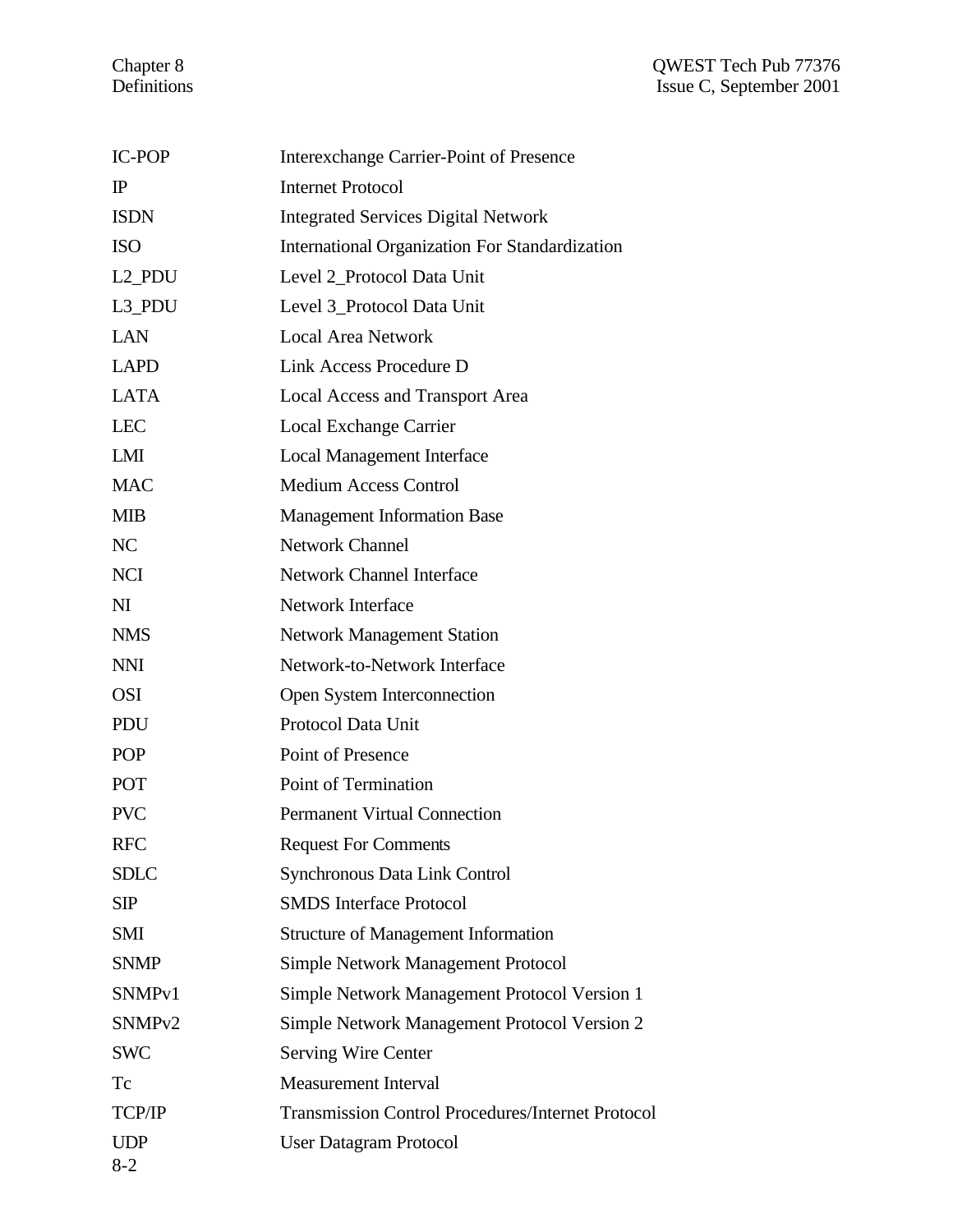UNI User-Network Interface

#### **8.2 Glossary**

### **Alternate Mark Inversion (AMI)**

A one (mark) pulse which is the opposite polarity as its predecessor.

#### **American National Standard Institute (ANSI)**

An organization supported by the telecommunications industry to establish performance and interface standards.

#### **Availability**

The relative amount of time that a service is "usable" by a customer, represented as a percentage over a consecutive 12 month period.

#### **Bandwidth**

The range of frequencies that contain most of the energy or power of a signal; also, the range of frequencies over which a circuit or system is designed to operate.

#### **Bc - Committed Burst Size (bits)**

The maximum amount of subscriber data that the network agrees to transfer, under normal conditions, during a time interval Tc.

## **Be - Excess Burst Size (bits)**

The maximum amount of uncommitted data in excess of Bc that the network will attempt to transfer during a time interval Tc.

#### **Bipolar with 8 Zero Substitution (B8ZS)**

Bipolar 8 Zero Substitution is an application of BPRZ and is an exception to the Alternate Mark Inversion (AMI) line-code rule. It is one method for providing bit independence for digital transmission by providing a minimum 1s density of 1 in 8 bits.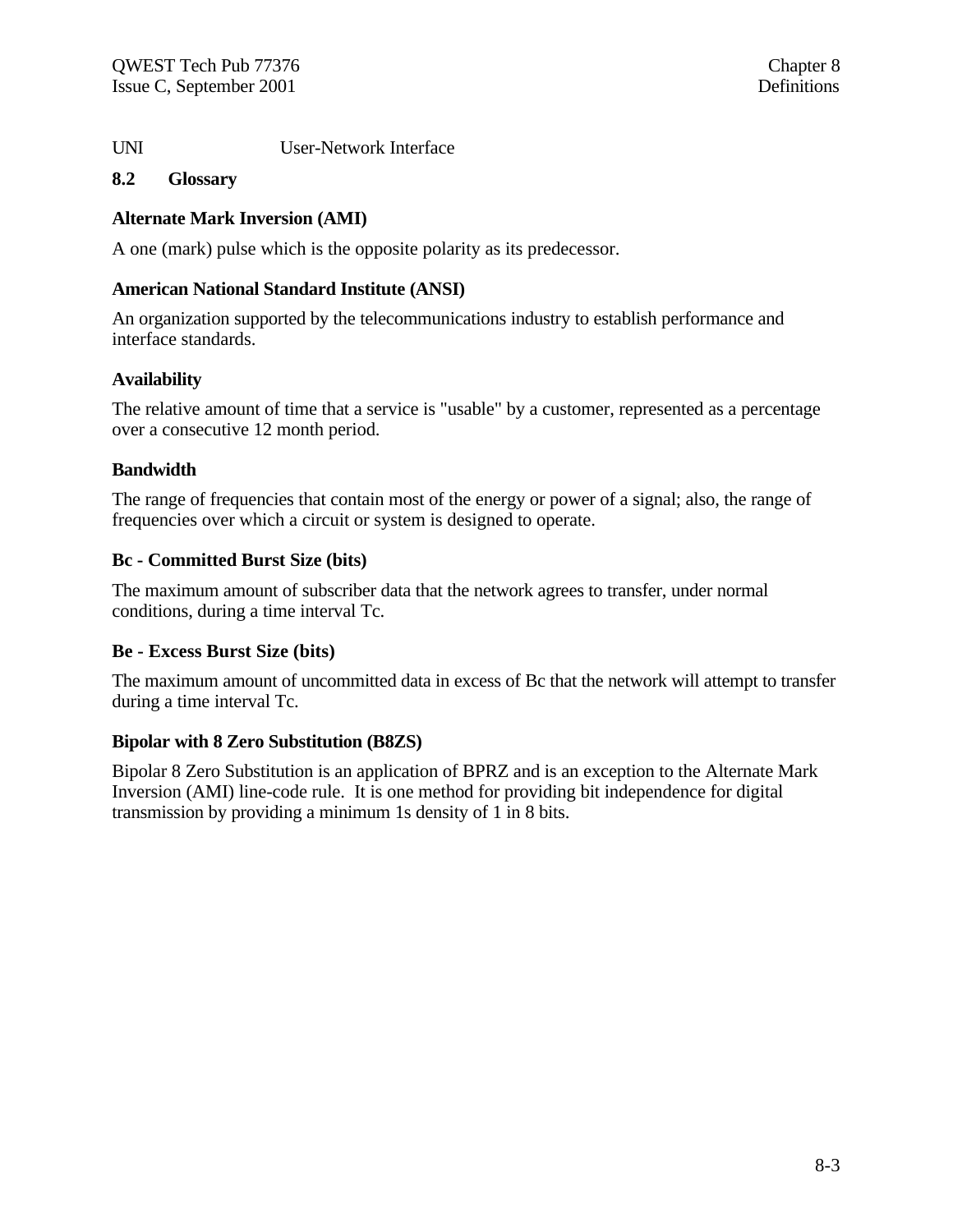## **Bits/second (bit/s)**

Bits per second; e.g., 1200bps. In data transmission, it is the number of binary zero and one bits transmitted in 1 second. Modern terminology uses "bit/s"; e.g., 1200 bit/s.

## **Bit Error Rate (BER)**

The ratio of the number of bit errors to the total number of bits transmitted in a given time interval.

## **Byte**

A consecutive number of bits usually constituting a complete character or symbol. If the length of the byte is not specified, it is conventionally assumed to have a length of 8 bits. In the Digital Data System, a byte refers to an arbitrary group of 8 consecutive bits; it does not correspond to a byte of customer data.

## **Carrier**

An organization whose function is to provide telecommunications services. Examples are: Local Exchange Carrier, Interexchange Carriers, Cellular Carriers, etc.

## **Central Office (CO)**

A local switching system (or a portion thereof) and its associated equipment located at a wire center.

## **Channel**

An electrical or photonic, in the case of fiber optic based transmission systems, communications path between two or more points of termination.

## **Channel Service Unit (CSU)**

This unit provided regeneration of the signal received from the network, controls the pulse shape and amplitude for transmission of the signal into the network, and possibly provided loop-back. The CSU function is frequently found within a Data Service Unit (DSU).

## **Character**

Letter, numeral, punctuation, control figure or any other symbol contained in a message.

## **Committed Information Rate (CIR) bit/s**

The rate at which the network agrees to transfer information, under normal conditions, during a time interval Tc.

## **Customers**

Denotes any individual, partnership or corporation who subscribes to the services provided by QWEST Customers are divided into two distinct and separate categories: (1) carriers, who provide interexchange services for hire for others, and (2) end-users, who request services only for their own use.

# **Cyclic Redundancy Check (CRC)**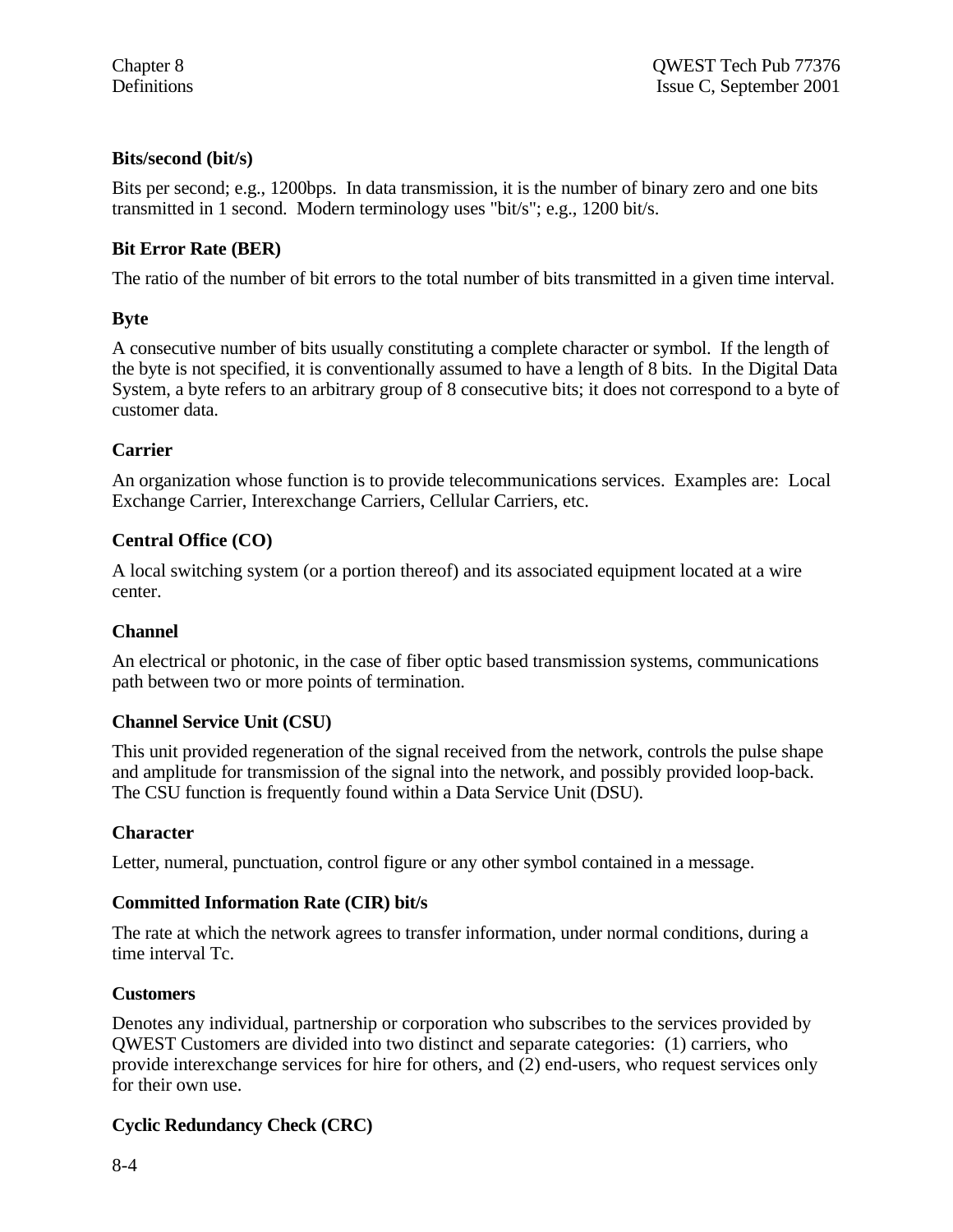A method of checking the integrity of received data, where the check uses a polynomial algorithm based on the content of the data.

#### **Customer Premises**

Denotes a building or portions(s) of a building occupies by a single customer or end-user either a place of business or residence. Adjacent building and the buildings on the same continuous property occupies by the customer and not separated by a public thoroughfare, are also considered the customer's premises.

## **Customer Provided Equipment (CPE)**

Equipment owned and maintained by the customer and located on their side of the End-user Point of Termination (EU-POT) network interface. In the QWEST Digital Data Service application, CPE typically includes the DSU (CSU/DSU) and data terminal equipment which are connected to the channel.

## **Data Link Connection Identifier (DLCI)**

The DLCI is located within the address field of a frame relay packet, and is used to identify each PVC.

#### **Service Unit (DSU)**

Digital, customer premises equipment used to recover timing from a baseband BPRZ signal, and which converts from BPRZ line signals to a business machine interface signal such as V.35. At 64 kbit/s and below, DSU and Channel Service Unit (CSU) functions are, in modern equipment, combined in a single unit sometimes called a General Service Unit (GSU), Basic Service Unit (BSU) or Data Service Unit -A (DSU-A) so that it is part of the Data Communications Equipment (DCE). Above 64 kbit/s, DSU functions are frequently contained in the Data Terminal Equipment (DTE). The DSU usually contains circuitry to recognize, and respond to, loop-back commands from the serving test center.

#### **Data Terminal Equipment (DTE)**

A generic term for customer terminal equipment that connects to the network through a modem or through digital Network Channel Terminating Equipment (NCTE), e.g., a computer or a PBX.

#### **Destination Address**

An 8-octet field contained within the Level 3 Protocol Data Unit which identifies a specific end point of the destination SNI.

#### **Digital Hierarchy Level**

The level in the digital hierarchy. The levels and the respective bit rates are:

| Level           |                | <b>Bit Rate</b> |
|-----------------|----------------|-----------------|
| DS <sub>0</sub> |                | $64.$ kbit/s    |
| DS1             |                | 1.544 Mbit/s    |
| DS1C            |                | 3.152 Mbit/s    |
| DS <sub>2</sub> |                | 6.312 Mbit/s    |
| DS <sub>3</sub> | 44.736 Mbit/s  |                 |
| DS4NA           | 139.264 Mbit/s |                 |
| DS4             | 274.176 Mbit/s |                 |

#### **Discard Eligibility (DE) Indicator bit**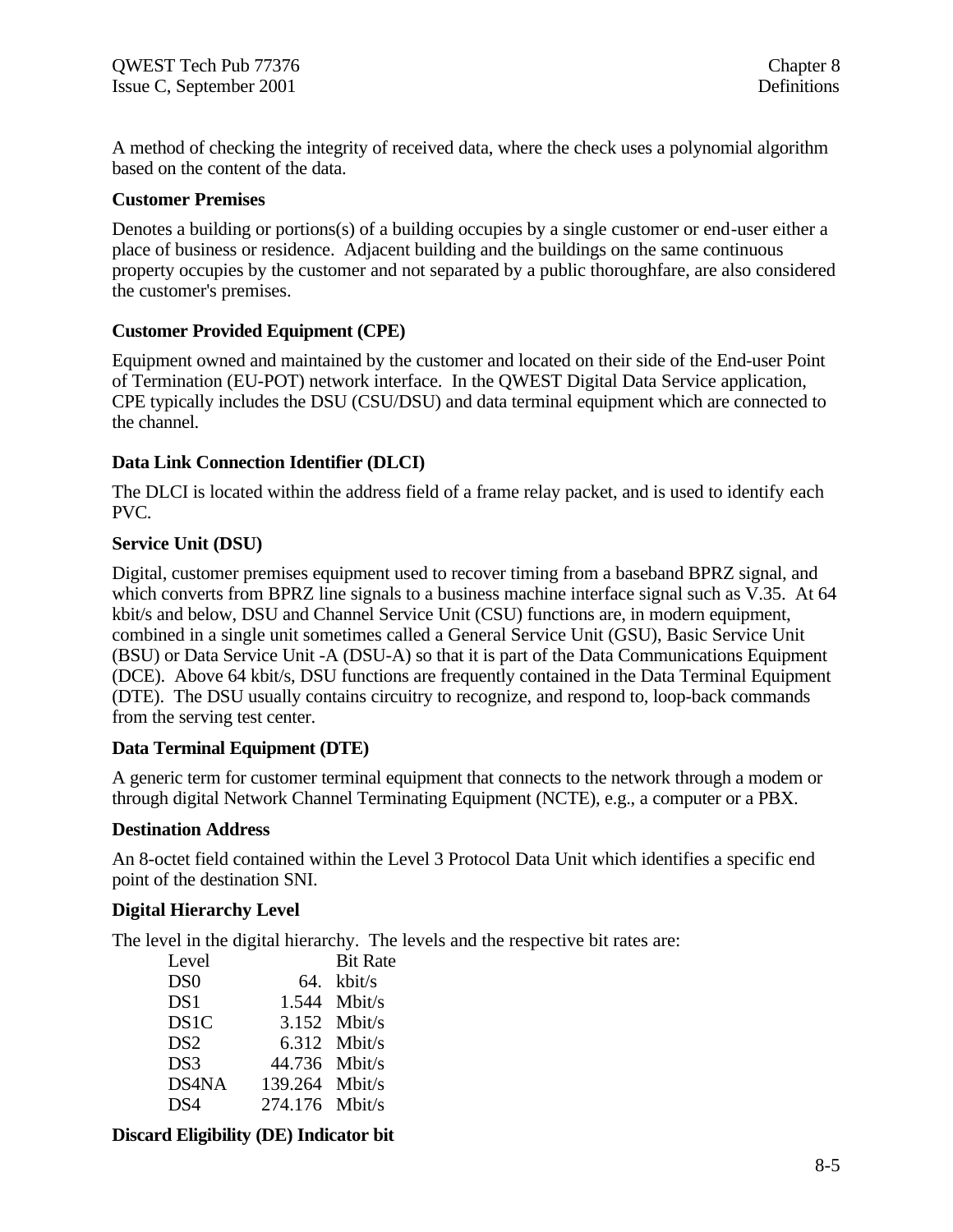A single bit located within the address field of a frame relay packet which is used to indicate that a frame should be discarded in preference to other frames during a frame discarding process.

### **Ethernet**

A packet-switched local network design (by Xerox Corporation) employing CSMA/CD as access control mechanism.

#### **End-User (EU)**

The term "end-user" denotes any customer of telecommunications service that is not a carrier, except that a carrier shall be deemed to be an "end-user" to the extent that such carrier uses a telecommunications service for administrative purposes without making such service available to others, directly or indirectly. The term is frequently used to denote the difference between a Carrier interface and an interface subject to unique regulatory requirements at non-Carrier customer premises (FCC Part 68, etc.)

#### **End-User POT (EU-POT)**

The Network Interface at the end-user's premises at which U S WEST's responsibility for the provision of service ends.

#### **Facilities**

Facilities are the transmission paths between the demarcation points serving customer locations, a demarcation point serving a customer location and a QWEST Central Office, or two QWEST offices.

#### **Flow Control**

The function of managing the rate at which data is received/transmitted by a receiver/transmitter.

#### **Frame Relay Access Link**

A Frame Relay access channel used to access the designated geographical QWEST Frame Relay Service Serving Area.

#### **Group Address Screen**

Group Address Screen is used for screening destination addresses of protocol data units originating by the CPE.

#### **Individual Address Screen**

Individual Address Screens is used for screening destination addresses of Protocol Data Units (PDUs) originating by the CPE, and source addresses of PDUs delivered to the CPE.

#### **Integrated Services Digital Network (ISDN)**

A network providing or supporting a range of telecommunications services that provides digital connections between end-users.

#### **Interexchange Carrier (IC)**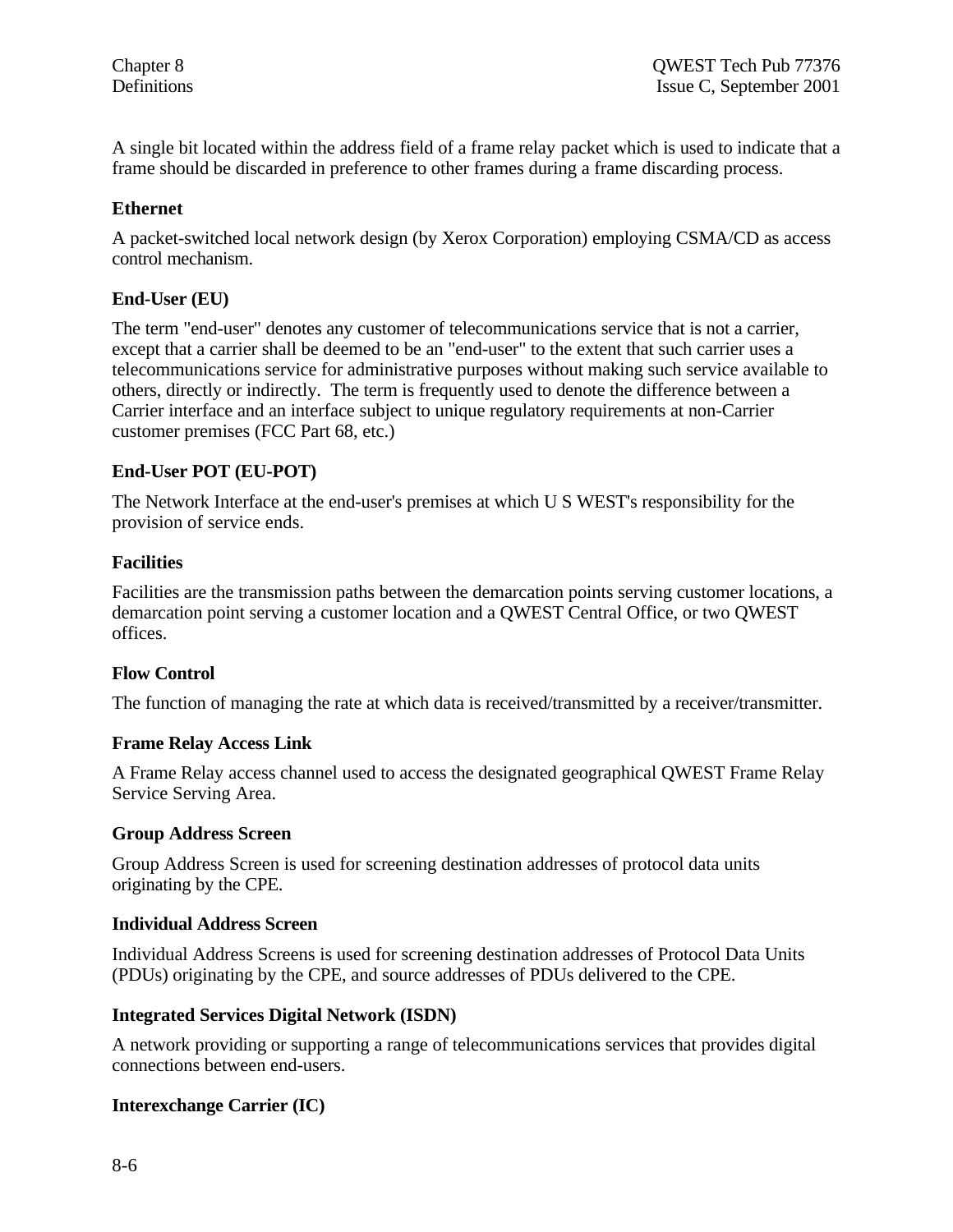Any individual, partnership, association, joint-stock company, trust, governmental entity or corporation engaged for hire in interstate or foreign communication by wire or radio, between two LATAs.

#### **Kilobit/Second (kbit/s)**

One thousand (1000) bit/second

#### **Local Access and Transport Area (LATA)**

A geographic area for the provision and administration of communications service. It encompasses designated exchanges that are grouped to serve common social, economic and other purposes.

#### **Local Area Network (LAN)**

Network permitting the interconnection and intercommunication of a group of computers, primarily for the sharing of resources such as data storage devices and printers.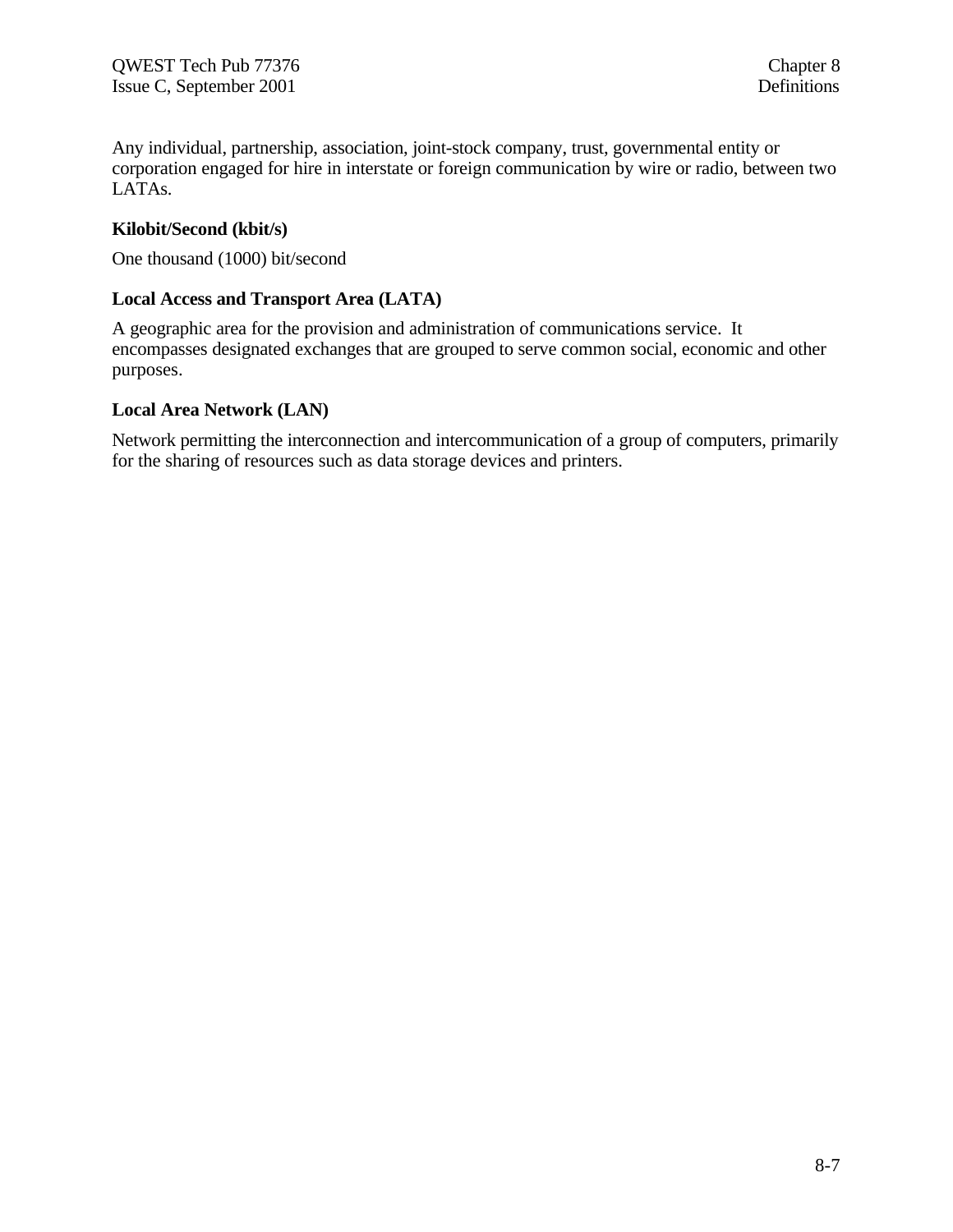## **Multiplexer**

An equipment unit to multiplex, or do multiplexing: Multiplexing is a technique of modulating (analog) or interleaving (digital) multiples, relatively narrow bandwidth channels into single channel having a wider bandwidth (analog) or higher bit-rate (digital). The term Multiplexer implies the demultiplexing function is present to reverse the process so it is not usually stated.

## **Network Channel (NC) Code**

The Network Channel (NC) code is an encoded representation used to identify both switched and non-switched channel services. Included in this code set are customer options associated with individual channel services, or feature groups and other switched services.

## **Network Channel Interface (NCI) Code**

The Network Channel Interface (NCI) code is an encoded representation used to identify five (5) interface elements located at a Point of Termination (POT) at a central office or at the Network Interface at a customer location. The Interface code elements are: Total Conductors, Protocol, Impedances, Protocol, Impedances, Protocol Options, and Transmission Level Points (TLP). (At a digital interface, the TLP element of the NCI code is not used).

## **Network Interface (NI)**

The point of demarcation on the customer's premises at which U S WEST's responsibility for the provision of service ends.

## **Octet**

An eight (8) bit byte

## **Packet**

A unit of data, consisting of binary digits including data and call-control signals, that is switched and transmitted as a composite whole.

## **Packet Switched Network**

A switched network which provides connection for forwarding standard data packets between user parties.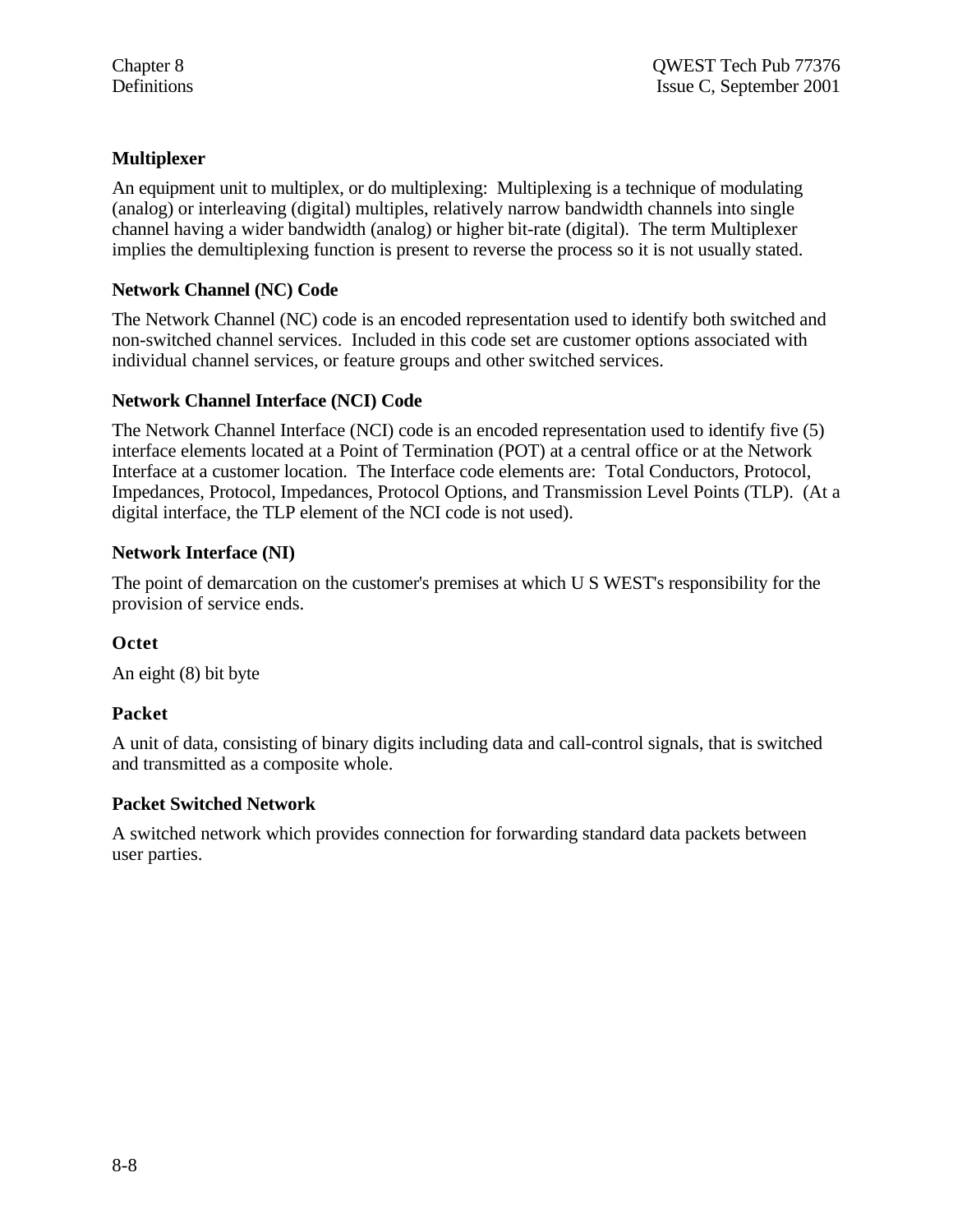## **Point of Presence (POP)**

A physical location within a LATA at which an Interexchange Carrier (IC) establishes itself for the purpose of obtaining LATA access and to which QWEST Provides access service.

## **Point of Termination (POT)**

The physical telecommunications interface that establishes the technical interface, the test point(s), and the point(s) of operational responsibility. (See Network Interface).

## **Port**

A place at which energy or signals enter or leave a device, circuit, etc.

#### **Premises**

Denotes a building or portion(s) of a building occupied by a single customer or end-user either as a place of business of residence.

#### **Protocol**

The rules for communication system operation which must be followed if communication is to be effected; the complete interaction of all possible series of messages across an interface. Protocols may govern portions of a network, types of service, or administrative procedures.

### **Protocol Data Unit (PDU)**

An International Standards Organization (ISO) term referring to a packet of information exchange between two entities via a protocol.

## **Serving Wire Center (SWC)**

The term "Serving Wire Center" denotes a QWEST Central Office from which dial tone for the Local Exchange Service would normally be provided to the demarcation point on the property at which the customer is served.

#### **Signaling**

The transmission of information to establish, monitor, or release connections and/or provide Network Control.

#### **Source Address**

An 8-octet field contained within the Level 3 Protocol Data Unit (L3 PDU) which identifies a specific end point of the originating SNI.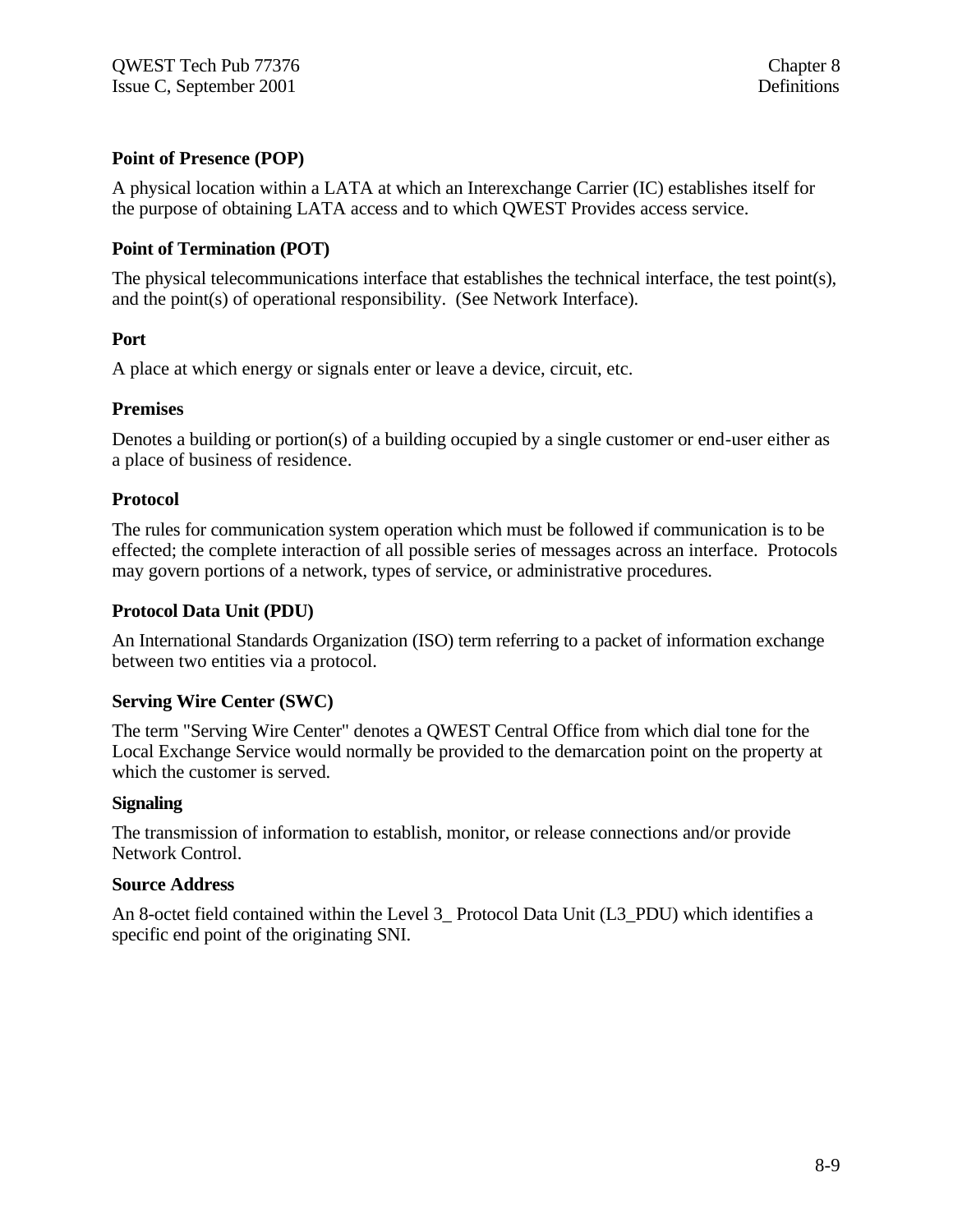## **Switched Multi-megabit Data Service (SMDS) Access Connection**

Allows for the transfer of information between Customer-provided compatible SMDS equipment and the ACS Network.

#### **Switched Multi-megabit Data Service (SMDS) Data Unit**

A packet which contains Customer information. Each data unit contains both the source address that identifies the originating Subscriber Network Interface and the destination address that identifies the SNI of the intended recipient.

#### **Switched Multi-megabit Data Service (SMDS) Group Address**

An address type of a set of individual address associated with one or more Subscriber Network Interfaces (SNI's).

#### **Switched Multi-megabit Data Service (SMDS) Individual Address**

An address type of a specific end point of a SNI.

#### **Subscriber Network Interface (SNI)**

The point at which CPE interfaces to the network supporting SMDS.

#### **Tc - Committed Rate Measurement Interval(s)**

A time interval for which the subscriber's committed information rate is measured. The formula used to calculate Tc is: Tc=Bc/CIR.

#### **Transmission Control Protocol/Internet Protocol (TCP/IP)**

Internetworking software suite originated on the Department of Defense's Arpanet network. IP corresponds to Open Systems Interconnection (OSI) network Level 3, TCP to OSI Layer 4 and 5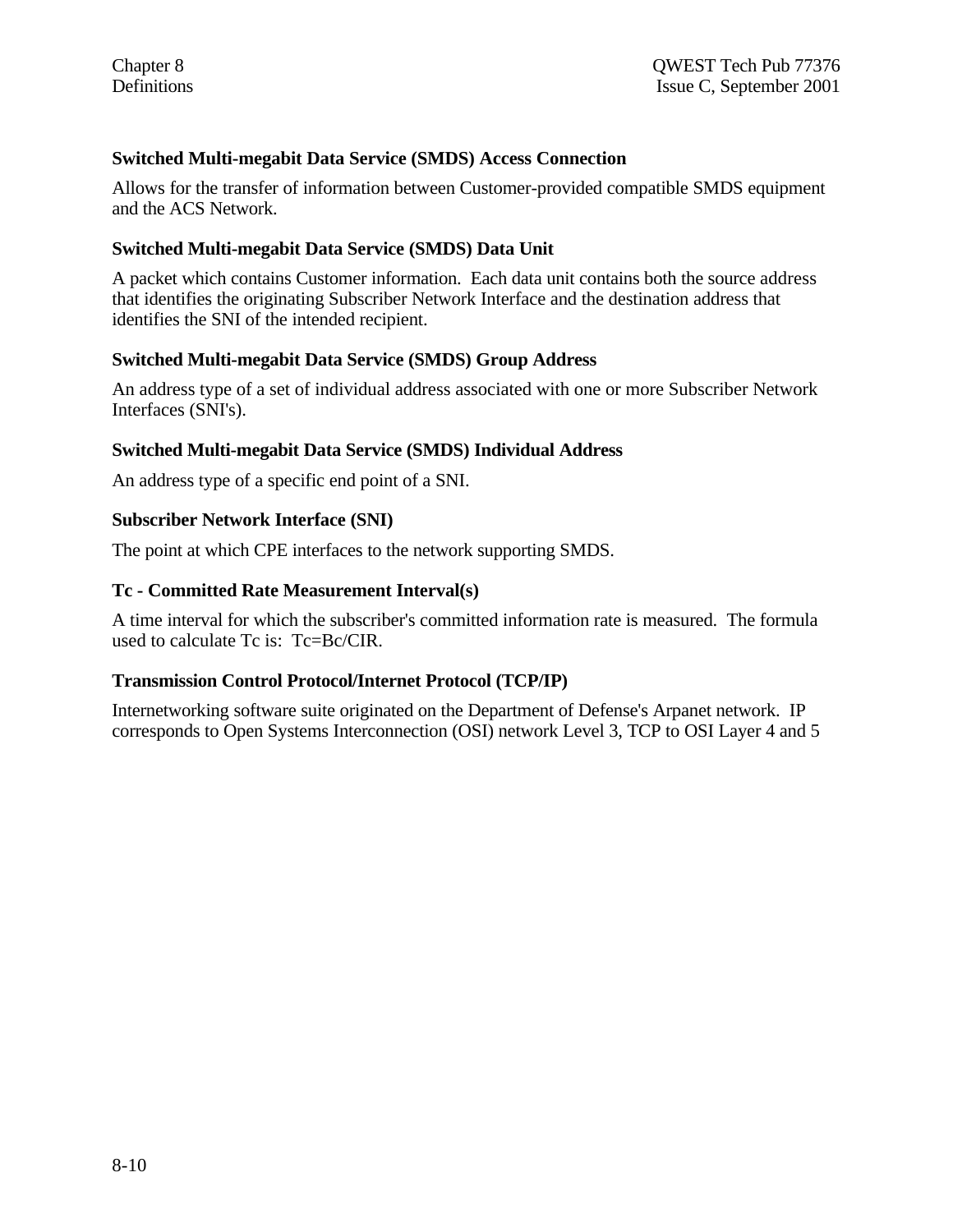# **CONTENTS**

| <b>Chapter and Section</b> |     |                                                                  |  |  |
|----------------------------|-----|------------------------------------------------------------------|--|--|
| 9.                         |     |                                                                  |  |  |
|                            | 9.1 |                                                                  |  |  |
|                            | 9.2 |                                                                  |  |  |
|                            | 9.3 |                                                                  |  |  |
|                            | 9.4 | Internet Engineering Task Force (IETF) Request for Comment (RFC) |  |  |
|                            |     |                                                                  |  |  |
|                            | 9.5 |                                                                  |  |  |
|                            | 9.6 | International Telephone and Telegraph Consultative Committee     |  |  |
|                            |     |                                                                  |  |  |
|                            | 9.7 |                                                                  |  |  |
|                            | 9.8 |                                                                  |  |  |
|                            | 9.9 |                                                                  |  |  |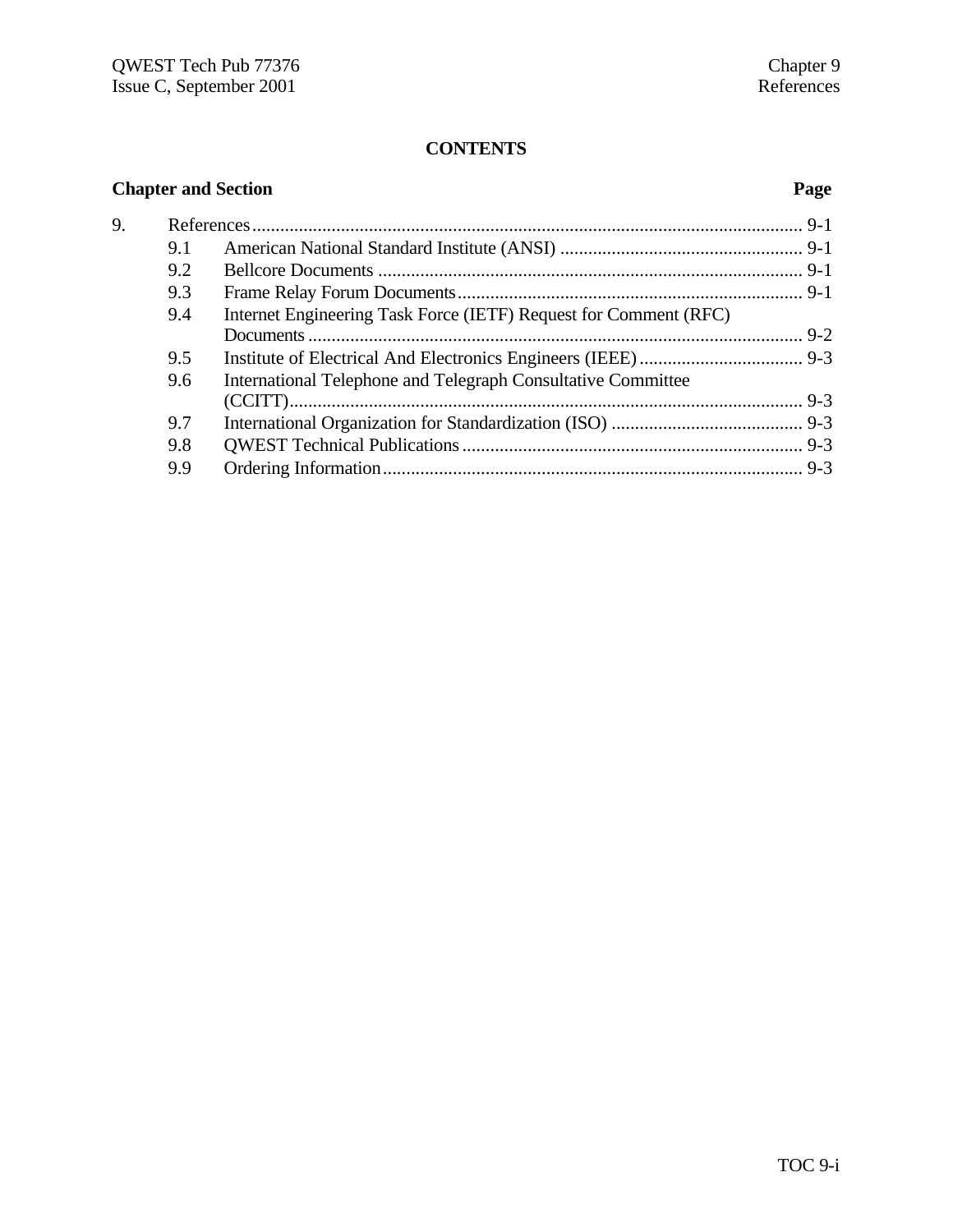#### **9. References**

#### **9.1 American National Standard Institute (ANSI)**

- ANSI T1.602-1989 *ISDN Data-Link Layer Signaling Specification for Application at the User-network Interface*
- ANSI T1.606-1990 *ISDN Architectural Framework and Service Description for Frame-Relaying Bearer Service*
- ANSI T1.606a-1992 *ISDN Architectural Framework and Service Description for Frame-Relaying Bearer Service (Congestion Management and Frame Size), Supplement to ANSI T1.606-1990*
- ANSI T1.606b-1993 *ISDN Supplement to Architectural Framework and Service Description for Frame-Relaying Bearer Service (Network-to-Network Interface Requirements)*
- ANSI T1.617-1991 *ISDN Signaling Specification for Frame Relay Bearer Service for Digital Subscribers Signaling Systems Number 1 (DSS1)*
- ANSI T1.618-1991 *ISDN Core Aspects of Frame Protocol for Use with Frame Relay Bearer Service*

#### **9.2 Bellcore Documents**

TR-TSV-001062 *Generic Requirements For Phase 1 SMDS Customer Network Management Service,* Issue 1, March 1993

#### **9.3 Frame Relay Forum Documents**

| <b>FRF.1.1</b> | The Frame Relay Forum User-to-Network Implementation Agreement<br>$(UNI)$ , January 1996                                                                             |
|----------------|----------------------------------------------------------------------------------------------------------------------------------------------------------------------|
| <b>FRF.2.1</b> | Frame Relay Network-to-Network Interface Phase 1 Implementation<br>Agreement, July 1995                                                                              |
| <b>FRF.3.1</b> | Multiprotocol Encapsulation Implementation Agreement, January, 1995                                                                                                  |
| FRF.6          | Final Draft - Frame Relay Service Customer Network Management<br><i>Implementation Agreement, January 13, 1994. Ratified document will</i><br>be published as FRF.6. |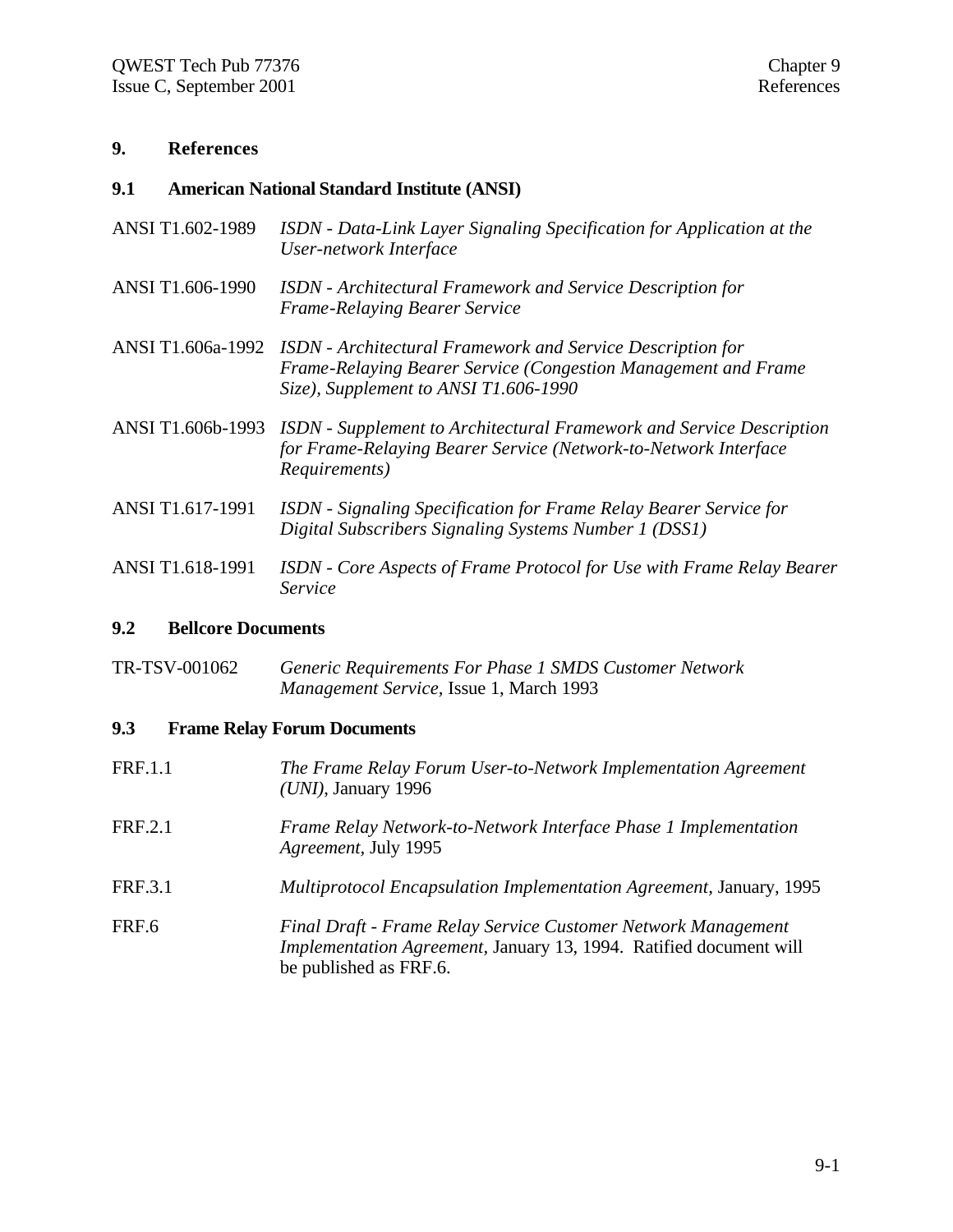| 001-208966      | Frame Relay Specifications With Extensions Based on Proposed T1S1<br>Standards, Revision 1.0, September 18, 1990, Cisco Systems, Inc., Digital<br>Equipment Corporation, Northern Telecom, Inc., and StrataCom, Inc. |
|-----------------|----------------------------------------------------------------------------------------------------------------------------------------------------------------------------------------------------------------------|
| 9.4             | <b>Internet Engineering Task Force (IETF) Request for Comment (RFC) Documents</b>                                                                                                                                    |
| <b>RFC 768</b>  | User Datagram Protocol, J. Postel, Information Sciences Institute, August<br>1980.                                                                                                                                   |
| <b>RFC 791</b>  | Internet Protocol - DARPA Internet Program Protocol Specification,<br>Information Sciences Institute, September 1981.                                                                                                |
| <b>RFC 1060</b> | Assigned Numbers, J. Reynolds, J. Postel, Network Information Center<br>(NIC), SRI International, Menlo Park, CA, March 1990.                                                                                        |
| <b>RFC 1122</b> | Requirements for Internet Hosts - Communication Layers, Internet<br>Engineering Task Force, R. Braden, Network Information Center (NIC),<br>SRI International, Menlo Park, CA, October 1989.                         |
| <b>RFC 1155</b> | Structure and Identification of Management Information for TCP/IP-based<br>Internets, M. T. Rose, K. Mckloghrie, Network Information Center (NIC),<br>SRI International, March 1991.                                 |
| <b>RFC 1157</b> | Simple Network Management Protocol, J.D. Case, M. Fedor, M.L.<br>Schoffstall, C. Davin, Network Information Center (NIC), SRI International,<br>Menlo Park, CA, May 1990.                                            |
| <b>RFC 1158</b> | Management Information Base Network Management of TCP/IP Based<br>internets: MIB II, M. T. Rose (editor), Network Information Center (NIC),<br>SRI International, Menlo Park, CA, May 1990.                          |
| <b>RFC 1209</b> | A Standard for Transmitting IP Datagrams over SMDS Service, D.<br>Piscitello, J. Lawrence, Network Information Center (NIC), SRI<br>International, Menlo Park, CA, March 1991.                                       |
| <b>RFC 1212</b> | Concise MIB, M. T. Rose, K. McCloghrie (editor), Internet Engineering<br>Tack Force, Network Information Center (NIC), SRI International, Menlo<br>Park, CA, March 1991.                                             |
| <b>RFC</b> 1213 | Management Information Base for Network Management of TCP/IP-based<br>Internets, M. T. Rose (editor), Network Information Center, SRI<br>International, Menlo Park, CA, March 1991.                                  |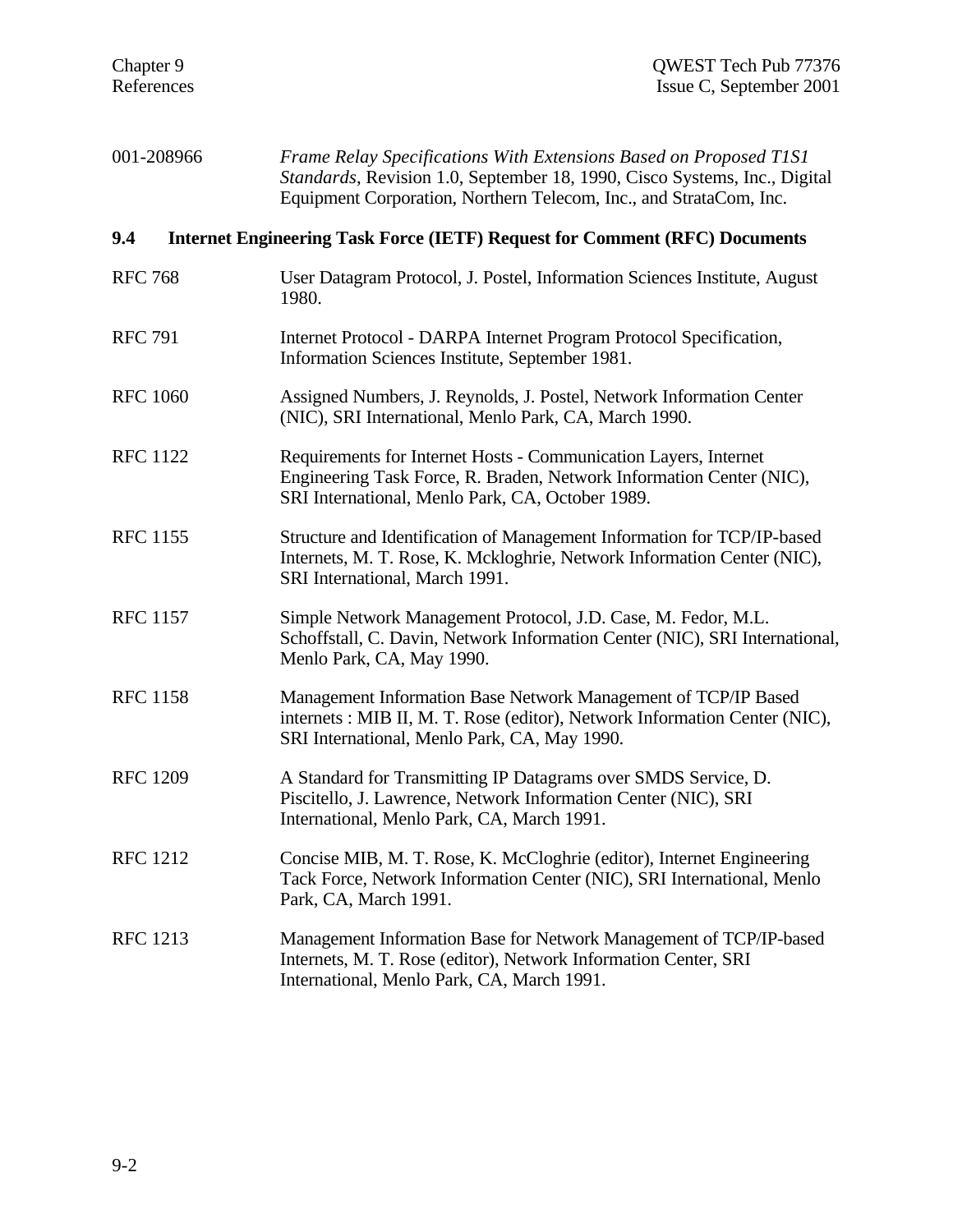RFC 1604 Definitions of Managed Objects for Frame Relay Service, T. Brown (editor), Bell Communications Research, 331 Newman Springs Road, Red Bank, NJ, March 1994.

#### **9.5 Institute of Electrical And Electronics Engineers (IEEE)**

| IEEE 802.6-1990 | Distributed Queue Dual Bus (DQDB) Subnetwork of a |
|-----------------|---------------------------------------------------|
|                 | Metropolitan Area Network (MAN)                   |

#### **9.6 International Telephone and Telegraph Consultative Committee (CCITT)**

| CCITT I.122 | Framework for Additional Packet Mode Bearer Services                                 |
|-------------|--------------------------------------------------------------------------------------|
| CCITT Q.922 | <b>ISDN User-Network Data Link Layer Specification</b>                               |
| CCITT Q.933 | DSS1 Signaling Specification for Frame Mode Basic Call Control, ITU,<br>Geneva, 1992 |

## **9.7 International Organization for Standardization (ISO)**

- IS 8824.2 Specification of Abstract Syntax Notation One (ASN.1)
- IS 8825 Basic Encoding Rules for Abstract Syntax Notation One (ASN.1)

#### **9.8 QWEST Technical Publications**

- PUB 77372 QWEST Frame Relay Service, Issue H, December 2000.
- PUB 77373 QWEST Switched Multi-megabit Data Service, Issue B, September 1993

#### **9.9 Ordering Information**

All documents are subject to change and their citation in this document reflects the most current information available at the time of printing. Readers are advised to check status and availability of all documents.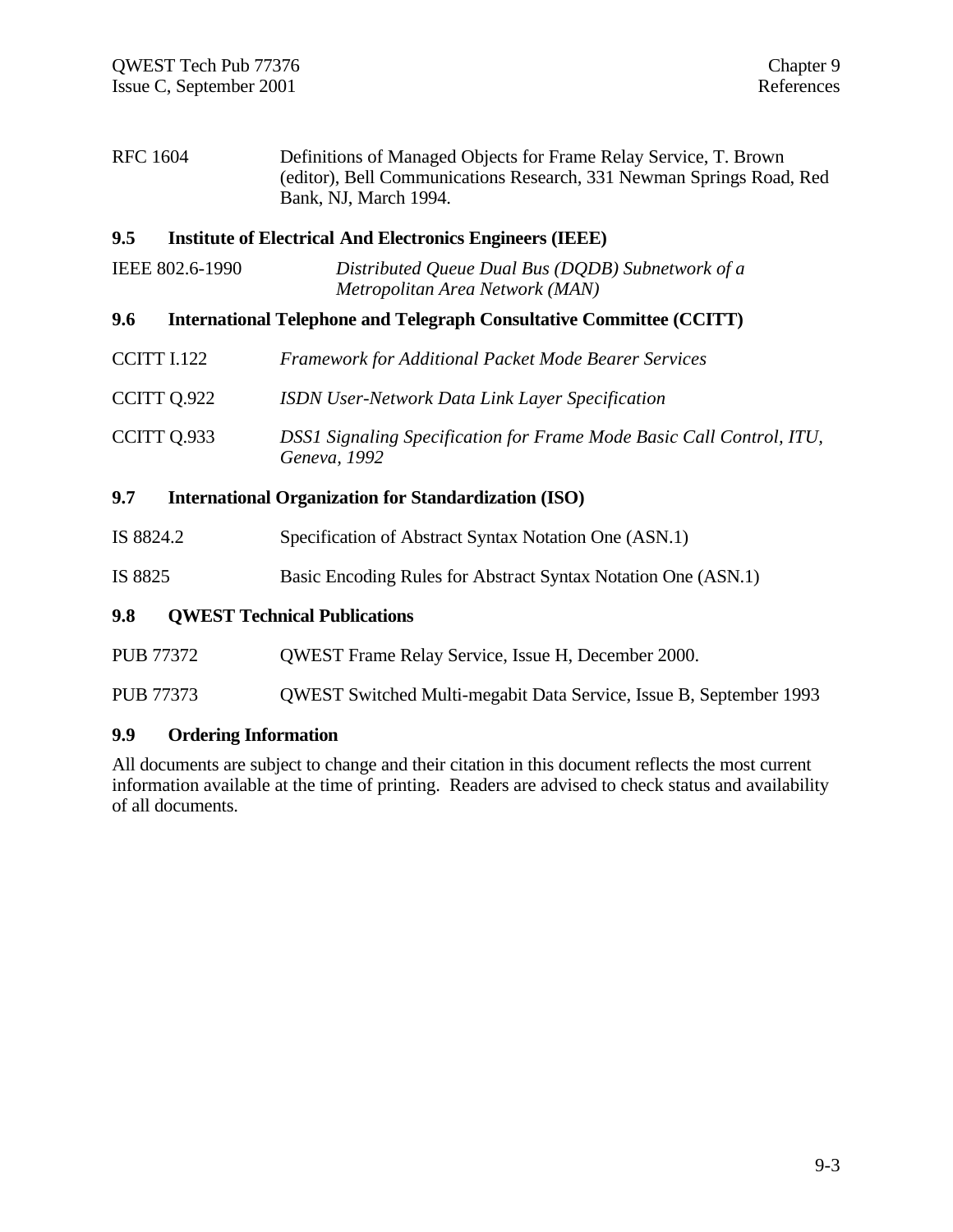Employees of QWEST Communications International Inc. may order publications by submitting form RG 31-0033 to:

> Central Distribution Center (CDC) 1005 17th St., S-30 Denver, CO 80202 Phone: (303) 896-9446 Fax: (303) 965-8652

The Frame Relay Forum 303 Vintage Park Drive Foster City, CA 94404 or call: 1-415-578-6980 Facts-by-Fax service: 1-415-688-4317

OR via E-Media internal web site

Most QWEST publications are available to QWEST employees on the company network (E\*MEDIA). Call the (303) 624-4796 or email: emedia@qwest.com for further information.

Those who are not QWEST employees may order

American National Standards Institute (ANSI) documents from:

American National Standards Institute Attn: Customer Service 11 West 42nd Street New York, NY 10036 Phone: (212) 642-4900 Fax: (212) 302-1286

ANSI has a catalog available which describes their publications.

Telcordia documents from:

Telcordia Customer Relations 8 Corporate Place, PYA 3A-184 Piscataway, NJ 08854-4156 Fax: (908) 336-2559 Phone: (800) 521-CORE (2673) (U.S. and Canada) Phone: (908) 699-5800 (Others) Web: www.telcordia.com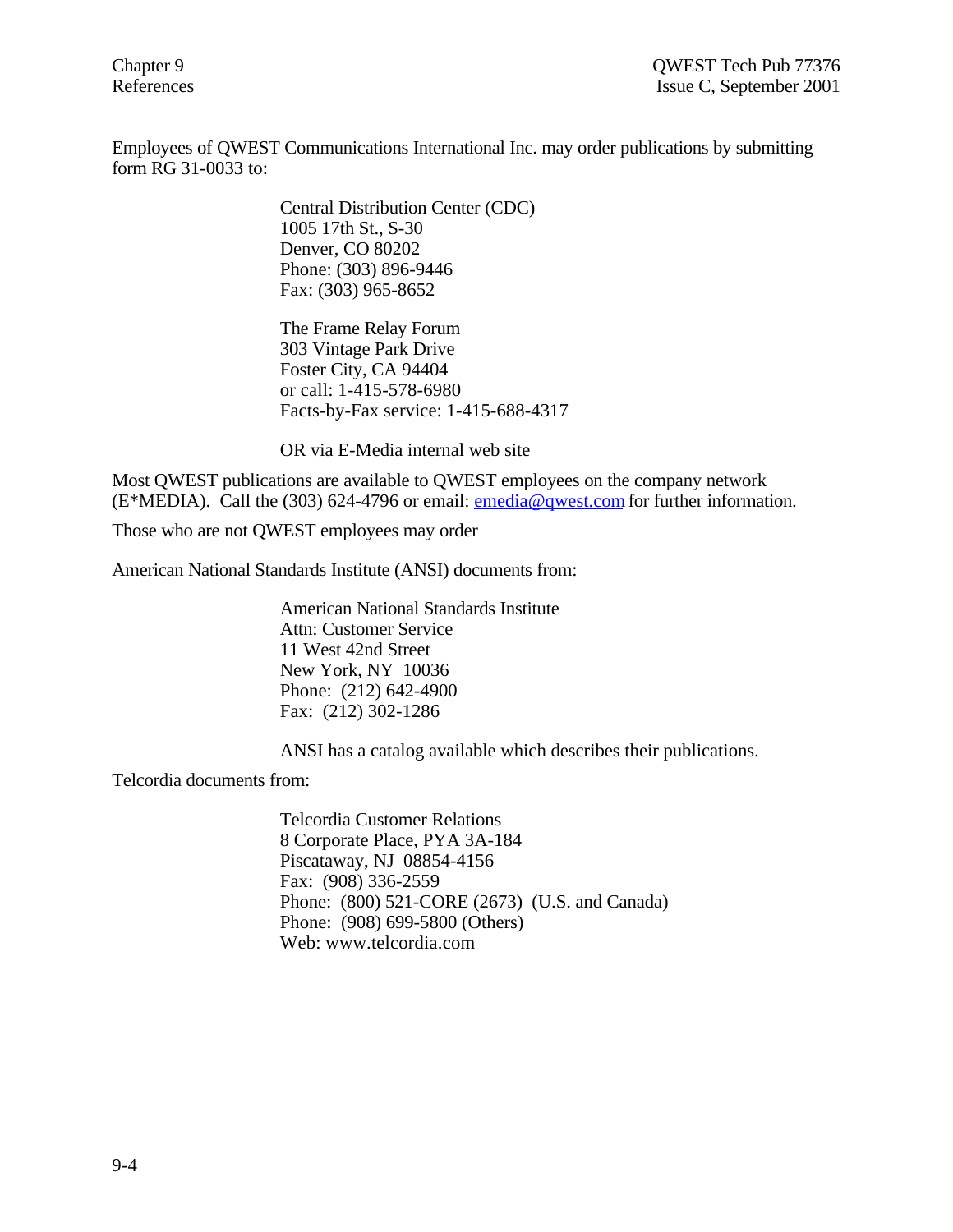QWEST Technical Publications from:

http://www/qwest.com/techpub

Internet Engineering Task Force (IETF) Documents from :

Request for Comment (RFC) documents can be accessed via the World Wide Web site at: http://ds.internic.net/ds/dspg1intdoc.html or send e-mail to: mailserv@ds.internic.net

International Organization For Standardization Documents from :

Omnicomm PPI / Phillips Business Information, Inc. P. O. Box 59665 1201 Seven Locks Rd., Suite 300 Potomac, MD 20854 Telephone: 1-800-OMNICOM 1-301-424-3338 Fax: 1-301-309-3847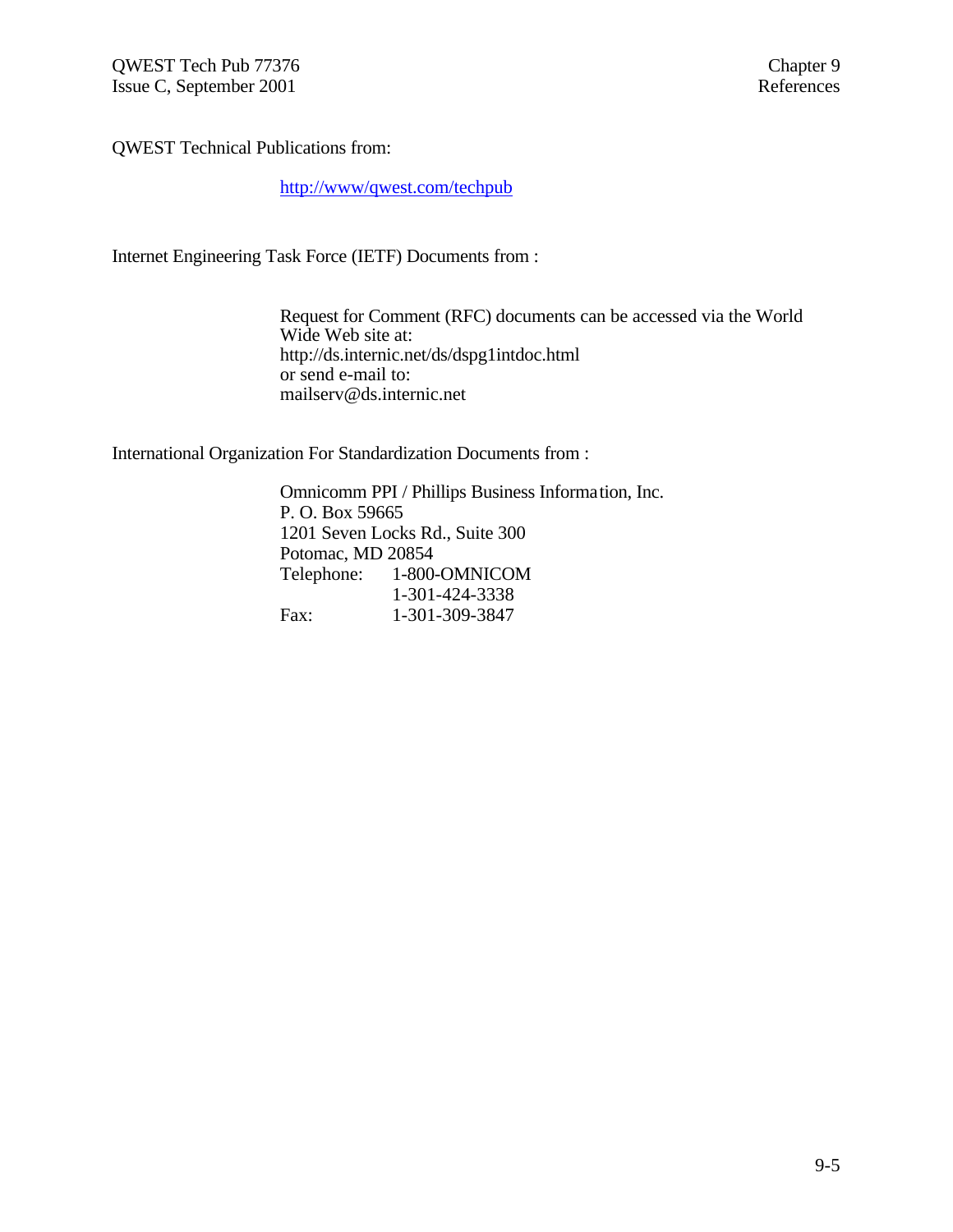# **CONTENTS**

|    | <b>Chapter and Section</b> | Page |
|----|----------------------------|------|
| A. |                            |      |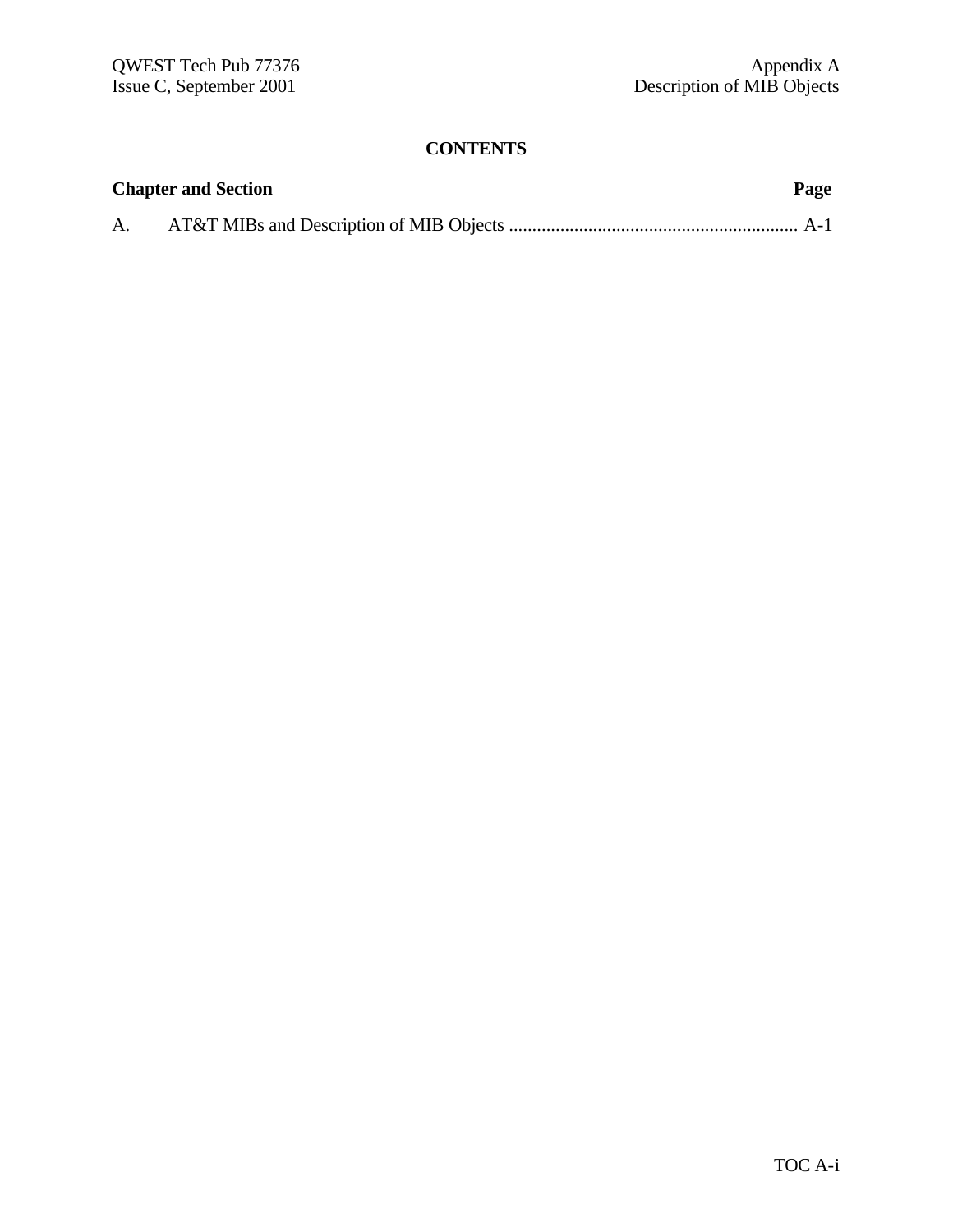# **A. AT&T MIBs and Description of MIB Objects**

The purpose of the appendix is to provide a brief description of all the individual MIB objects supported in the AT&T MIBs. The purpose of including this information is not to serve as a replacement of the actual MIB text files. Chapter 5, Section 5.6 describes the various methods for acquiring the actual MIB text files.

The appendix contains multiple tables which briefly describe the MIB objects contained within the actual AT&T MIBs. Each MIB object is logically organized into either a group object or a table object. In addition, each individual object has an assigned object descriptor (or object name) and an object identifier. The tables provided in this appendix depict the actual logical structure of the MIB objects within the respective AT&T MIBs.

Table A-1 below provides the list of the AT&T MIBs and the corresponding appendix table, which briefly describes the individual MIB objects. For further information regarding each individual MIB object, the description clause within the actual MIB text file provides a complete description of each individual MIB object.

| <b>Management Information Base Name</b> | <b>Managed Service</b><br><b>QWEST Service</b> | <b>Appendix Table Reference</b> |
|-----------------------------------------|------------------------------------------------|---------------------------------|
| AT&T CNM MIB                            | Frame Relay and SMDS                           | $A-2$                           |
| AT&T DS1 MIB                            | Frame Relay and SMDS                           | $A-3$                           |
| AT&T DS3 MIB                            | <b>SMDS</b>                                    | A-4                             |
| AT&T SIP MIB                            | <b>SMDS</b>                                    | $A-5$                           |
| AT&T SMDS MIB                           | <b>SMDS</b>                                    | A-6                             |
| AT&T Frame Relay MIB                    | Frame Relay                                    | A-7                             |
| AT&T Enhanced Frame Relay MIB           | Frame Relay                                    | A-8                             |

|  | Table A-1 Reference Table for Individual MIB Object Descriptions |  |  |  |  |  |
|--|------------------------------------------------------------------|--|--|--|--|--|
|--|------------------------------------------------------------------|--|--|--|--|--|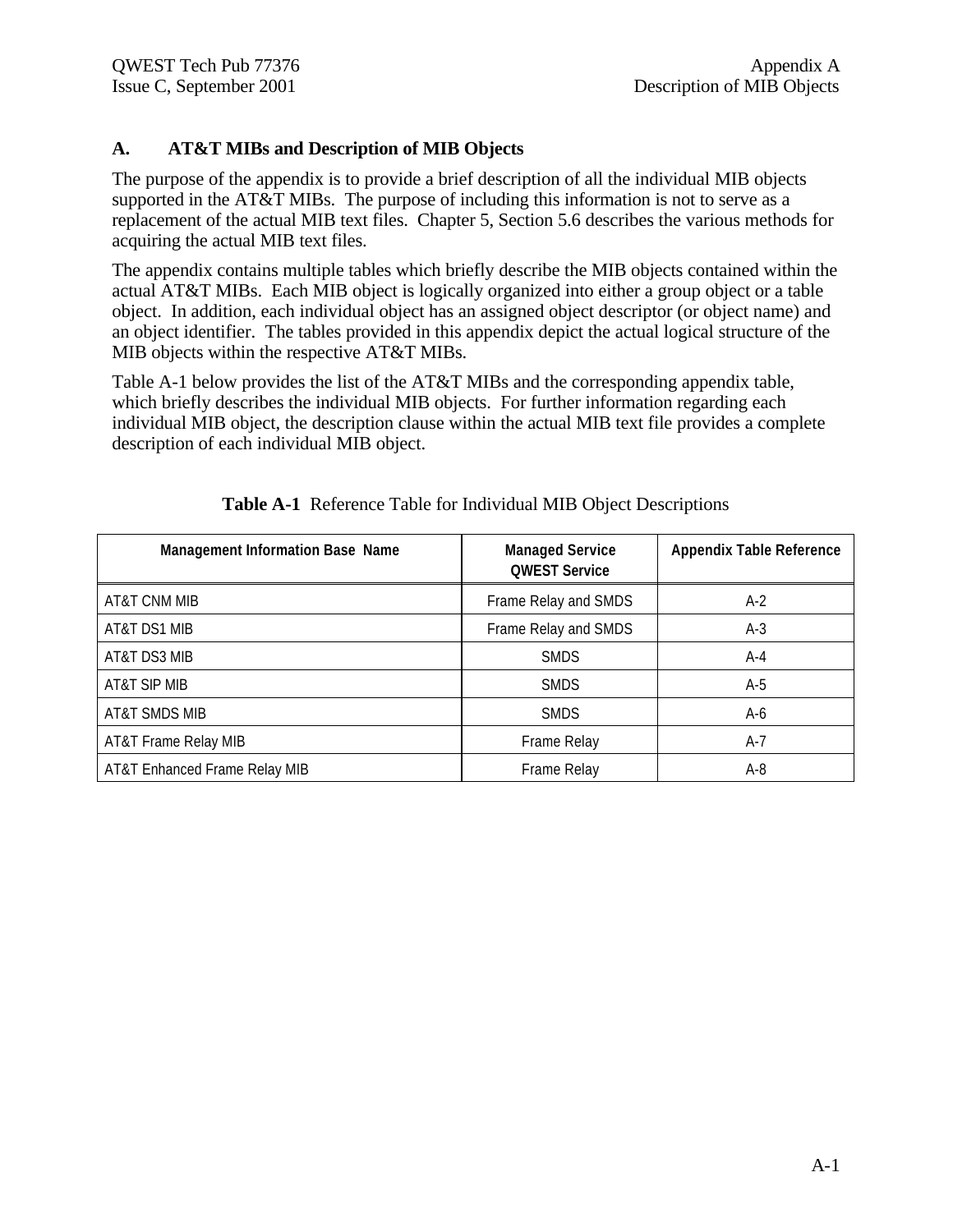| <b>MIB Name</b>                          | <b>Table Name</b>   | <b>Object Name</b>  | <b>Description</b>                                                                                                 |
|------------------------------------------|---------------------|---------------------|--------------------------------------------------------------------------------------------------------------------|
| <b>AT&amp;T CNM</b><br><b>System MIB</b> | <b>System Group</b> |                     | System group of objects (att-cnm-system) provide information relevant to the entire<br>system                      |
|                                          |                     | attCNMsysObjectID   | Vendor's authoritative identification                                                                              |
|                                          |                     | attCNMsysUpTime     | Time (in hundredths of a second) since the SNMP interface portion of the system was last re-<br>initialized        |
|                                          |                     | attCNMsysContact    | Contact person(s) or organization(s) for this system                                                               |
|                                          |                     | attCNMsysName       | Administratively assigned name for this system. By convention, this is the system's fully-qualified<br>domain name |
|                                          |                     | attCNMsysLocation   | Physical location of this system                                                                                   |
|                                          |                     | attCNMsysServices   | Indicates set of services offered by the managed network elements                                                  |
|                                          |                     | attCNMifNumber      | Total Number of interfaces supported                                                                               |
|                                          | attCNMifConfigTable |                     | List of entries containing general information for all interfaces managed by this                                  |
|                                          |                     |                     | system                                                                                                             |
|                                          |                     | attCNMifConfigEntry | General configuration information for a particular interface                                                       |
|                                          |                     | attCNMifConfigIndex | Attcnmifconfigindex                                                                                                |
|                                          |                     | attCNMifDescr       | Name of the service provider                                                                                       |
|                                          |                     | attCNMifType        | Type of interface being managed                                                                                    |
|                                          |                     | attCNMifMtu         | Size of the largest data pdu which can be sent/received on the interface                                           |
|                                          |                     | attCNMifSpeed       | Estimate of the interface's current nominal bandwidth in bits per second.                                          |
|                                          |                     | attCNMifContact     | Identifies the contact person(s) or organization(s) responsible for support of this interface.                     |
|                                          |                     | attCNMifLocation    | Identifies the physical location of the switching system that terminates this interface.                           |
|                                          |                     | attCNMifSubscriber  | Identifies the contact person(s) or organization(s) that have subscribed to this interface                         |
|                                          | attCNMifStatusTable |                     | List of entries containing status information for all interfaces managed by this system                            |
|                                          |                     | attCNMifStatusEntry | Entry containing status information of a particular interface                                                      |
|                                          |                     | attCNMifStatusIndex | Unique value for each interface                                                                                    |
|                                          |                     | attCNMifAdminStatus | Desired state of this interface                                                                                    |
|                                          |                     | attCNMifOperStatus  | Current operational state of this interface                                                                        |

# **Table A-2 AT&T CNM System MIB Object Description**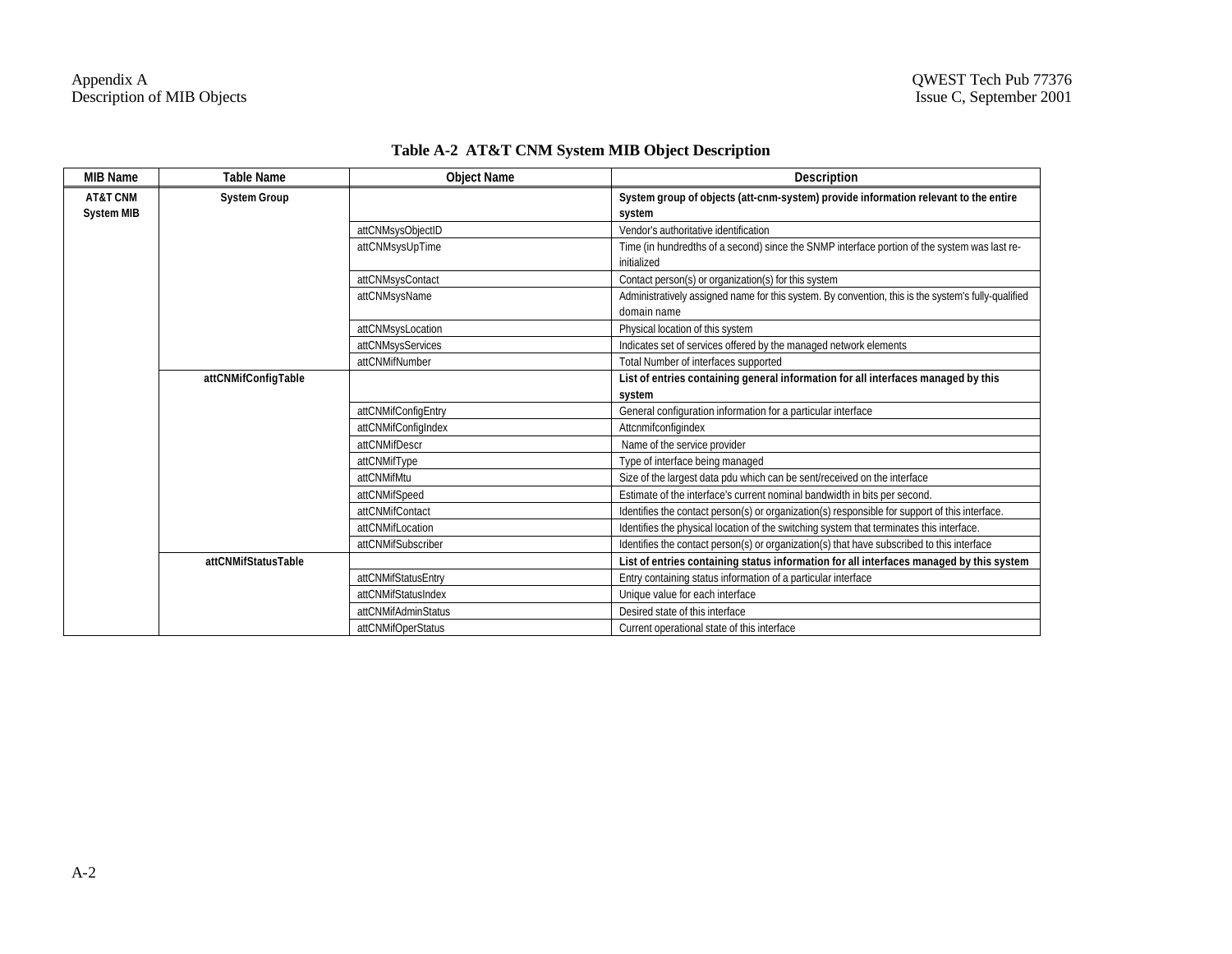| <b>MIB Name</b> | <b>Table Name</b>     | <b>Object Name</b>          | Description                                                          |
|-----------------|-----------------------|-----------------------------|----------------------------------------------------------------------|
| AT&T<br>DS1 MIB | attCNMds1ConfigTable  |                             | <b>Configuration Table for DS1 Interfaces</b>                        |
|                 |                       | attCNMds1ConfigEntry        | An entry in the Configuration Table                                  |
|                 |                       | attCNMds1ConfigIndex        | Interface Number                                                     |
|                 |                       | attCNMds1LineType           | DS1 Frame Format supported by this interface                         |
|                 |                       | attCNMds1ZeroCoding         | Zero code suppression/substitution used                              |
|                 |                       | attCNMds1ErrorsMaxintervals | Maximum number of intervals supported for DS1 errors                 |
|                 |                       | arrCNMds1ErrorsIntervalLen  | Time length of each interval for DS1 errors                          |
|                 | attCNMds1CStatusTable |                             | <b>Status for DS1 Interfaces</b>                                     |
|                 |                       | attCNMds1CStatusEntry       | An entry in the Status Table                                         |
|                 |                       | attCNMds1CStatusIndex       | Interface Number                                                     |
|                 |                       | attCNMds1LineState          | Most outstanding severe alarm condition on this interface            |
|                 | attCNMds1ErrorsTable  |                             | <b>Errors Table for DS1 Interfaces</b>                               |
|                 |                       | attCNMds1ErrorsEntry        | An entry in the Errors Table                                         |
|                 |                       | attCNMds1ErrorsIndex        | Interface Index                                                      |
|                 |                       | attCNMds1ErrorsInterval     | Measurement interval number for which measurement is provided        |
|                 |                       | attCNMds1ErrorsTimeStamp    | Time stamp (TimeTicks) corresponding to end of specified interval    |
|                 |                       | attCNMds1ErrorsLocalTime    | Time stamp (ASCII string) corresponding to end of specified interval |
|                 |                       | attCNMds1LCVs               | Line Code Violations                                                 |
|                 |                       | attCNMds1LESs               | Line Errored Seconds                                                 |
|                 |                       | attCNMds1LSESs              | Line Serverely Errored Seconds                                       |
|                 |                       | attCNMds1CVs                | Code Violations                                                      |
|                 |                       | attCNMds1ESs                | <b>Errored Seconds</b>                                               |
|                 |                       | attCNMds1SESs               | Severely Errored Seconds                                             |
|                 |                       | attCNMds1SEFSs              | Severely Errored Framing Seconds                                     |
|                 |                       | attCNMds1UASs               | <b>Unavailable Errored Seconds</b>                                   |

# Table A - 3 **AT&T DS1 MIB Object Description**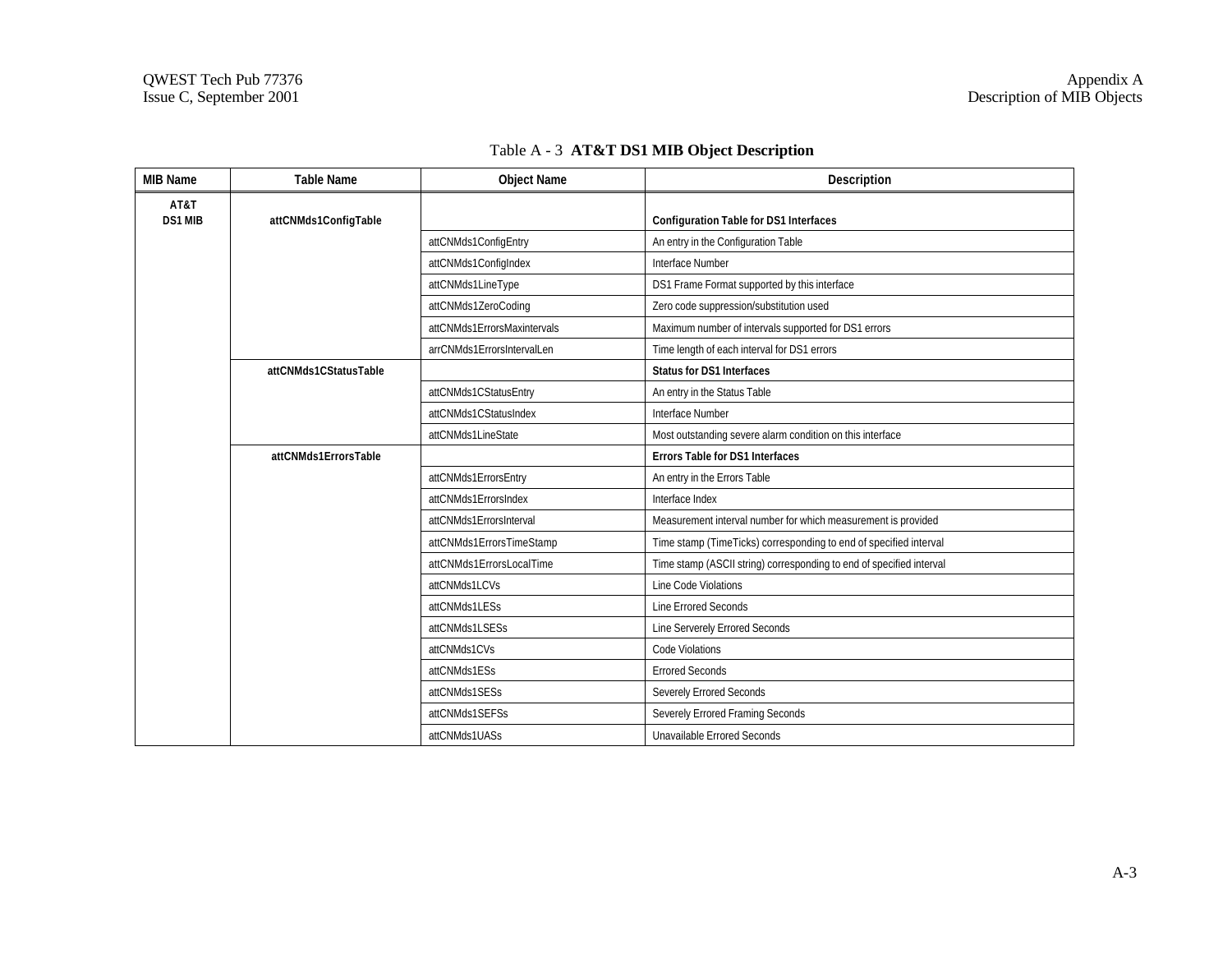| <b>MIB Name</b> | <b>Table Name</b>    | <b>Object Name</b>          | Description                                                          |
|-----------------|----------------------|-----------------------------|----------------------------------------------------------------------|
| AT&T<br>DS3MIB  | attCNMds3ConfigTable |                             | <b>Configuration Table for DS3 Interfaces</b>                        |
|                 |                      | attCNMds3ConfigEntry        | An entry in the configuration table                                  |
|                 |                      | attCNMds3ConfigIndex        | Interface Number                                                     |
|                 |                      | attCNMds3LineType           | DS3 C-bit application supported by this interface                    |
|                 |                      | attCNMds3ZeroCoding         | Zero code suppression/substitution used                              |
|                 |                      | attCNMds3ErrorsMaxIntervals | Maximum number of intervals supported for DS3 errors                 |
|                 |                      | attCNMds3ErrorsIntervalLen  | Time-length of each interval for DS3 errors                          |
|                 | attCNMds3StatusTable |                             | <b>Status Table for DS3 Interfaces</b>                               |
|                 |                      | attCNMds3StatusEntry        | An entry in the Status Table                                         |
|                 |                      | attCNMds3StatusIndex        | Interface Number                                                     |
|                 |                      | attCNMds3AlarmStatus        | Most outstanding severe alarm condition on this interface            |
|                 | attCNMds3ErrorsTable |                             | <b>Errors Table for DS3 Interfaces</b>                               |
|                 |                      | attCNMds3ErrorsEntry        | An entry in the Errors Table                                         |
|                 |                      | attCNMds3ErrorsIndex        | Interface Index                                                      |
|                 |                      | attCNMds3ErrorsInterval     | Measurement interval number for which measurement is provided        |
|                 |                      | attCNMds3ErrorsTimeStamp    | Time stamp (TimeTicks) corresponding to end of specified interval    |
|                 |                      | attCNMds3ErrorsLocalTime    | Time stamp (ASCII string) corresponding to end of specified interval |
|                 |                      | attCNMds3LCVs               | Line Code Violations                                                 |
|                 |                      | attCNMds3LESs               | Line Errored Seconds                                                 |
|                 |                      | attCNMds3LSESs              | Line Severely Errored Seconds                                        |
|                 |                      | attCNMds3CVs                | Code Violations                                                      |
|                 |                      | attCNMds3ESs                | <b>Errored Seconds</b>                                               |
|                 |                      | attCNMds3SESs               | Severely Errored Seconds                                             |
|                 |                      | attCNMds3SEFSs              | Severely Errored Framing Seconds                                     |
|                 |                      | attCNMds3UASs               | Unavailable Seconds                                                  |

# Table A - 4 **AT&T DS3 MIB Object Description**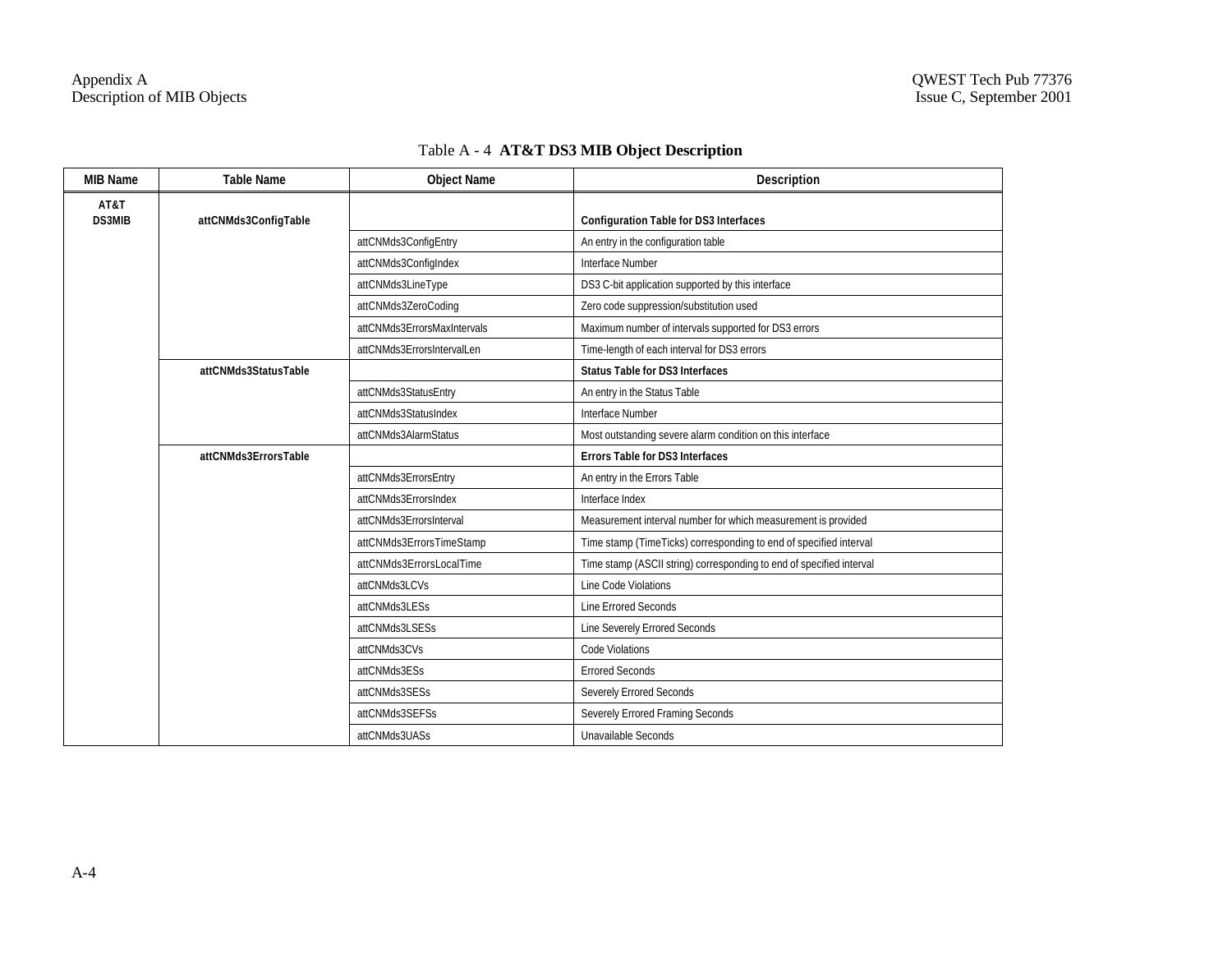| <b>MIB Name</b>        | <b>Table Name</b>        | <b>Object Name</b>           | <b>Description</b>                                                         |
|------------------------|--------------------------|------------------------------|----------------------------------------------------------------------------|
| AT&T SIP<br><b>MIB</b> | attCNMsipConfigTable     |                              | <b>Configuration Table for SIP Interfaces</b>                              |
|                        |                          | attCNMsipConfigEntry         | An entry in the Configuration Table                                        |
|                        |                          | attCNMsipConfigIndex         | Interface Number                                                           |
|                        |                          | attCNMsipMeasMaxIntervals    | Maximum number of intervals supported for the SIP measurements             |
|                        |                          | attCNMsipMeasIntervalLen     | Time-length of each interval for SIP Measurements                          |
|                        | attCNMsipMeasTable       |                              | <b>Measurement Table for SIP Interfaces</b>                                |
|                        |                          | attCNMsipMeasEntry           | An entry in the Measurement Table                                          |
|                        |                          | attCNMsipMeasIndex           | Interface Number                                                           |
|                        |                          | attCNMsipMeasInterval        | Measurement interval number for which measurement is provided              |
|                        |                          | attCNMsipMeasTimeStamp       | Time stamp (TimeTicks) for the end of specified interval                   |
|                        |                          | attCNMsipMeasLocalTime       | Time Stamp (ASCII string) for the end of specified interval                |
|                        |                          | attCNMsipReceivedL3PDUs      | Number of individual and group addressed L3 PDUs received                  |
|                        |                          | attCNMsipSentL3PDUs          | Number of individual and group addressed L3 PDUs sent                      |
|                        |                          | attCNMsipReceivedGroupL3PDUs | Number of group addressed L3 PDUs received                                 |
|                        |                          | attCNMsipSentGroupL3PDUs     | Number of group addressed L3 PDUs sent                                     |
|                        |                          | attCNMsipReceivedL2PDUs      | Number of L2 PDUs received                                                 |
|                        |                          | attCNMsipSentL2PDUs          | Number of L2 PDUs sent                                                     |
|                        | attCNMsipL3ErrorLogTable |                              | Table of Log of latest occurrence of protocol errors for SIP               |
|                        |                          | attCNMsipL3ErrorLogEntry     | An entry in the Errors log table                                           |
|                        |                          | attCNMsipL3ErrorLogIndex     | Interface number                                                           |
|                        |                          | attCNMsipL3ErrorType         | Type of error                                                              |
|                        |                          | attCNMsipL3ErrorSA           | SMDS source address in the rejected L3 PDU                                 |
|                        |                          | attCNMsipL3ErrorDA           | SMDS destination address in the rejected L3 PDU                            |
|                        |                          | attCNMsipL3ErrorTimeStamp    | Time stamp (TimeTicks) for the latest occurrence of the specified error    |
|                        |                          | attCNMsipL3ErrorLocalTime    | Time stamp (ASCII string) for the latest occurrence of the specified error |

# Table A-5 **AT&T SIP MIB Object Description**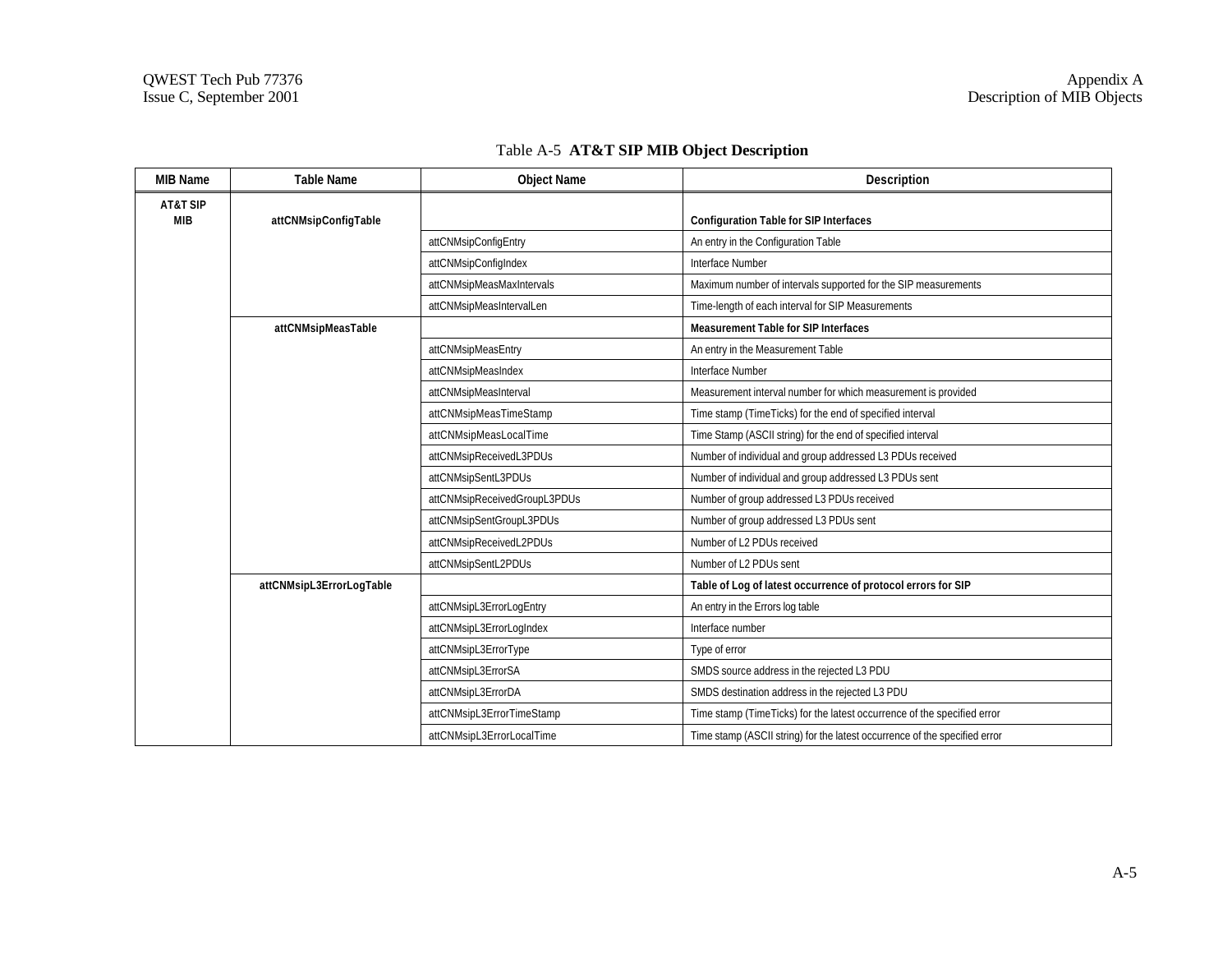#### **Table A-6 AT&T SMDS MIB Object Description (Page 1 of 3)**

| <b>MIB Name</b>         | <b>Table Name</b>       | <b>Object Name</b>                | Description                                                                                                   |
|-------------------------|-------------------------|-----------------------------------|---------------------------------------------------------------------------------------------------------------|
| AT&T<br><b>SMDS MIB</b> | attCNMsmdsConfigTable   |                                   | <b>Configuration Table for SMDS Interfaces</b>                                                                |
|                         |                         | attCNMsmdsConfigEntry             | An entry in the SMDS table                                                                                    |
|                         |                         | attCNMsmdsConfigIndex             | <b>SMDS Interface Table</b>                                                                                   |
|                         |                         | attCNMsmdsAccessClass             | Currently subscribed to Access Class                                                                          |
|                         |                         | attCNMsmdsMCDUsIn                 | Max. no. of SMDS data units that may be transferred concurrently from CPE to network                          |
|                         |                         | attCNMsmdsMCDUsOut                | Max. no. of SMDS data units that may be transferred concurrently from network to CPE                          |
|                         |                         | attCNMsmdsIndivScreenMode         | Allowed/disallowed flag for the individual address screening table                                            |
|                         |                         | attCNMsmdsGroupScreenMode         | Allowed/disallowed flag for the group address screening table                                                 |
|                         |                         | attCNMsmdsAddrIndexDescr          | Describes how SMDS addresses are reformatted to OIDs                                                          |
|                         |                         | attCNMsmdsDisagreeMaxIntervals    | Maximum number of intervals supported for SMDS disagreements                                                  |
|                         |                         | attCNMsmdsDisagreeIntervalLen     | Time-length of each interval for SMDS disagreements                                                           |
|                         | attCNMsmdsAddrTable     |                                   | Table of SMDS addresses for an SNI                                                                            |
|                         |                         | attCNMsmdsAddrEntry               | Entry containing SNI identifier and an SMDS address for that SNI                                              |
|                         |                         | attCNMsmdsAddrCountryIndex        | Country Code of SMDS address                                                                                  |
|                         |                         | attCNMsmdsAddrAreaIndex           | Area Code of SMDS address                                                                                     |
|                         |                         | attCNMsmdsAddrSubscriberIndex     | Subscriber number of the SMDS address                                                                         |
|                         |                         | attCNMsmdsAddressOnSNI            | One of the SMDS addresses assigned to this interface                                                          |
|                         |                         | attCNMsmdsInterfaceIndex          | Interface number                                                                                              |
|                         | attCNMsmdsIndivScrTable |                                   | List of entries containing SMDS addresses and SNI identifiers that form individual<br>address screening table |
|                         |                         | attCNMsmdsIndivScrEntry           | An entry in the individual address screening table                                                            |
|                         |                         | attCNMsmdsIndivScrIndex           | Interface index                                                                                               |
|                         |                         | attCNMsmdsIndivScrCountryIndex    | Country code of the SMDS address                                                                              |
|                         |                         | attCNMsmdsIndivScrAreaIndex       | Area code of the SMDS address                                                                                 |
|                         |                         | attCNMsmdsIndivScrSubscriberIndex | Subscriber number of the SMDS address                                                                         |
|                         |                         | attCNMsmdsIndivScreeningAddress   | SMDS address that is a member of an SNI's individual address screening table                                  |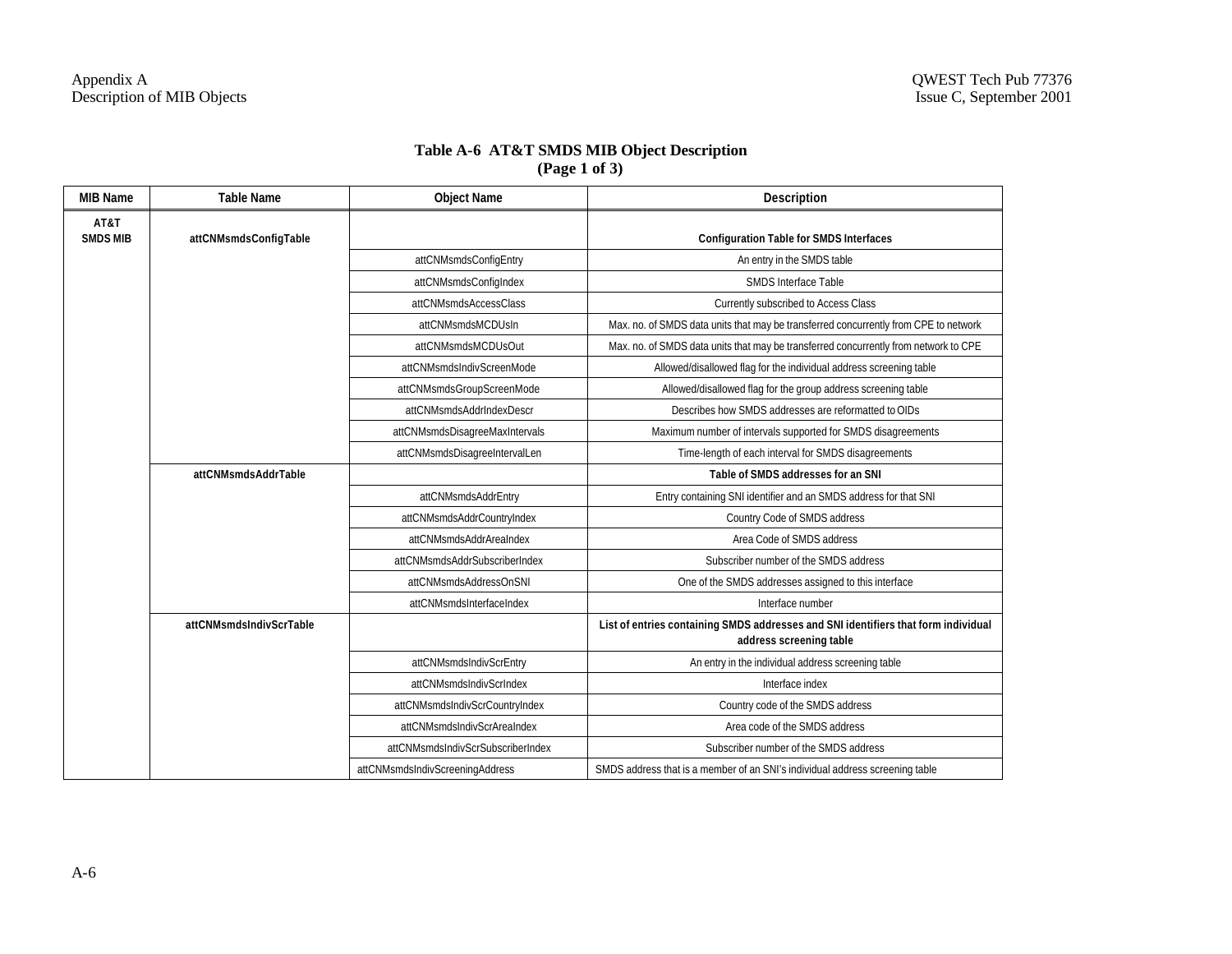### **Table A-6 AT&T SMDS MIB Object Description (Page 2 of 3)**

| <b>MIB Name</b>                        | <b>Table Name</b>       | <b>Object Name</b>                    | Description                                                                                                  |
|----------------------------------------|-------------------------|---------------------------------------|--------------------------------------------------------------------------------------------------------------|
| AT&T<br><b>SMDS MIB</b><br>(continued) | attCNMsmdsGroupScrTable |                                       | List of entries containing SMDS addresses and SNI identifiers that form the group<br>address screening table |
|                                        |                         | attCNMsmdsGrpScrEntry                 | An entry containing an SMDS address to the group screening table for an SNI                                  |
|                                        |                         | attCNMsmdsGrpScrIndex                 | Interface number                                                                                             |
|                                        |                         | attCNMsmdsGrpScrCountryIndex          | Country code of the SMDS address                                                                             |
|                                        |                         | attCNMsmdsGrpScrIndexAreaIndex        | Area code of the SMDS address                                                                                |
|                                        |                         | attCNMsmdsGrpScrIndexSubscriberIndex  | Subscriber number of the SMDS address                                                                        |
|                                        |                         | attCNMsmdsGrpScreenAddress            | SMDS address that is a member of an SNI's group address screening table                                      |
|                                        | attCNMsmdsMemGrpTable   |                                       | A list of entries that identify the group addresses that have a particular individual<br>address as a member |
|                                        |                         | attCNMsmdsMemGrpEntry                 | Group address entry that has a particular individual address as its member                                   |
|                                        |                         | attCNMsmdsMemGrpMemberCountryIndex    | Country Code of index                                                                                        |
|                                        |                         | attCNMsmdsMemGrpMemberAreaIndex       | Area Code of Index                                                                                           |
|                                        |                         | attCNMsmdsMemGrpMemberSubscriberIndex | Subscriber number of the SMDS member address                                                                 |
|                                        |                         | attCNMsmdsMemGrpGroupCountryIndex     | Country Code of index                                                                                        |
|                                        |                         | attCNMsmdsMemGrpGroupAreaIndex        | Area Code of index                                                                                           |
|                                        |                         | attCNMsmdsMemGrpGroupSubscriberIndex  | Subscriber number of the SMDS Group Address                                                                  |
|                                        |                         | attCNMsmdsMemAddress                  | Individual address that is a member of a group                                                               |
|                                        |                         | attCNMsmdsAssociatedGroup             | Group address that identifies a group                                                                        |
|                                        | attCNMsmdsGrpMemTable   |                                       | Group address table                                                                                          |
|                                        |                         | attCNMsmdsGrpMemEntry                 | Individual address that belongs to a particular group                                                        |
|                                        |                         | attCNMsmdsGrpMemGroupCountryIndex     | Country Code of the SMDS Group Address                                                                       |
|                                        |                         | attCNMsmdsGrpMemGroupAreaIndex        | Area Code of the SMDS Group Address                                                                          |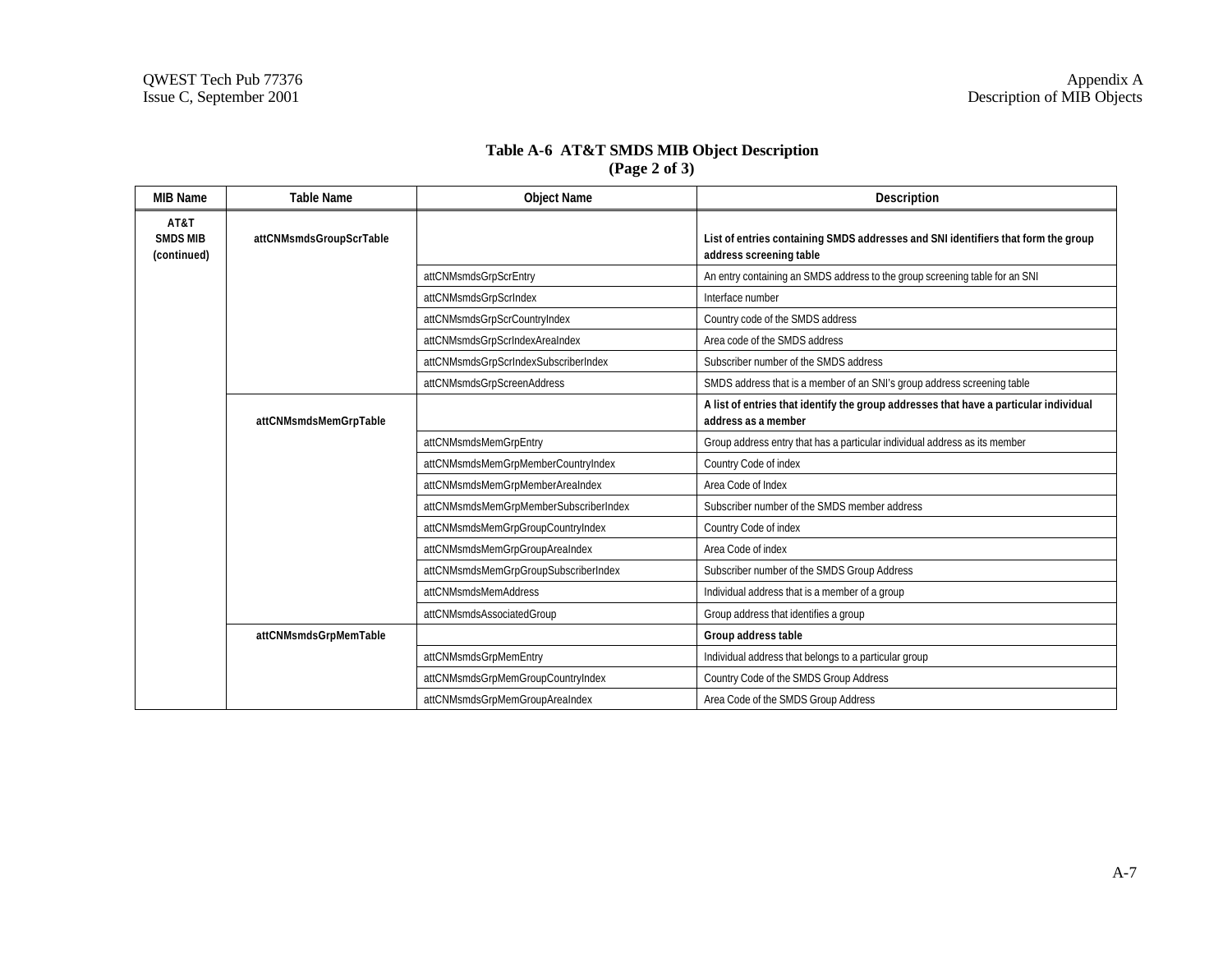## **Table A-6 AT&T SMDS MIB Object Description (Page 3 of 3)**

| <b>MIB Name</b>         | <b>Table Name</b>       | <b>Object Name</b>                        | <b>Description</b>                                                                                                        |
|-------------------------|-------------------------|-------------------------------------------|---------------------------------------------------------------------------------------------------------------------------|
| AT&T<br><b>SMDS MIB</b> | attCNMsmdsGrpMemTable   |                                           |                                                                                                                           |
| (continued)             | (continued)             | attCNMsmdsGrpMemGroupSubscriberIndex      | Subscriber number of the SMDS Group Address                                                                               |
|                         |                         | attCNMsmdsGrpMemMemberCountryIndex        | Country Code of the SMDS Group Address                                                                                    |
|                         |                         | attCNMsmdsGrpMemMemberAreaIndex           | Area Code of the SMDS member Address                                                                                      |
|                         |                         | attCNMsmdsGrpMemMemberSubscriberIndex     | Subscriber number of the SMDS Member Address                                                                              |
|                         |                         | attCNMsmdsGroupAddress                    | SMDS Group address                                                                                                        |
|                         |                         | attCNMsmdsGroupMember                     | SMDS Individual address that is a member of a particular group                                                            |
|                         | attCNMsmdsDisagreeTable |                                           | Entries containing SMDS disagreement counts for a specified period interval for an<br>SNI                                 |
|                         |                         | attCNMsmdsDisagreeEntry                   | Entry containing SMDS disagreement counts, maintained for a specified period interval for an<br>SNI                       |
|                         |                         | attCNMsmdsDisagreeIndex                   | Interface index                                                                                                           |
|                         |                         | attCNMsmdsDisagreeInterval                | Measurement interval for which measurement is provided                                                                    |
|                         |                         | attCNMsmdsDisagreeTimeStamp               | Time stamp (TimeTicks) corresponding to end of the specified measurement interval                                         |
|                         |                         | attCNMsmdsDisagreeLocalTime               | Time stamp (ASCII string) corresponding to end of the specified measurement interval                                      |
|                         |                         | attCNMsmdsAccessClassExceededCounts       | Number of L3 PDUs discarded due to Access Class esceeded                                                                  |
|                         |                         | attCNMsmdsMCDUsExceededAtIngressCounts    | Number of L3 PDUs discarded due to the MCDU exceeded from CPE to network                                                  |
|                         |                         | attCNMsmdsMCDUsExceededAtEgressCounts     | Number of L3 PDUs discarded due to the MCDU exceeded from network to CPE                                                  |
|                         |                         | attCNMsmdsSAScreenViolations              | Number of L3 PDUs discarded because it violated the address screen based on source<br>address screening for this SNI      |
|                         |                         | attCNMsmdsDAScreenViolations              | Number of L3 PDUs discarded because it violated the address screen based on destination<br>address screening for this SNI |
|                         |                         | attCNMsmdsUnassignedSAs                   | Number of L3 PDUs discarded bacause source address was not assigned to this SNI                                           |
|                         |                         | attCNMsmdsDestinationSNIUnavailableCounts | Number of L3 PDUs discarded because destination SNI was not available                                                     |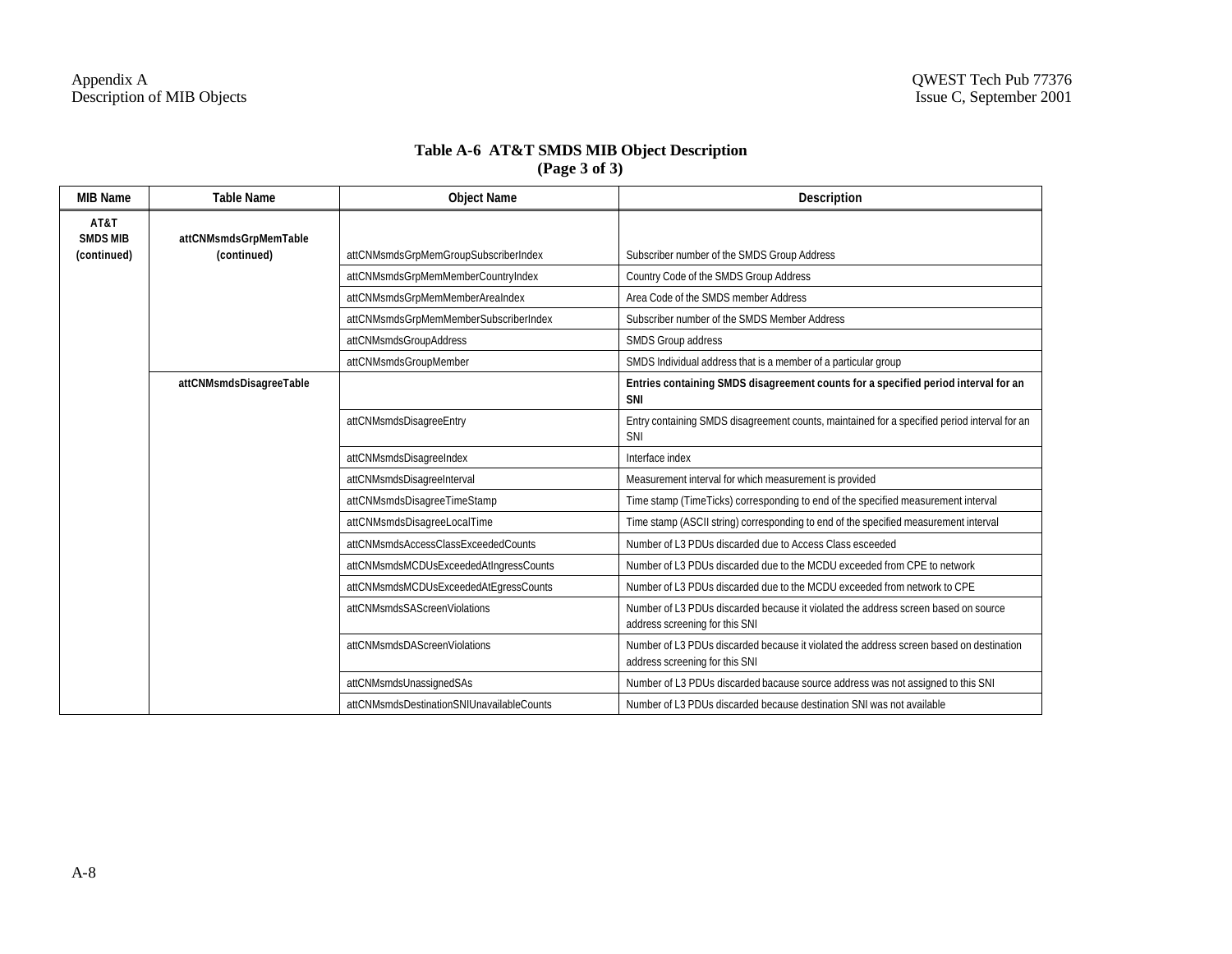| Table A-7 AT&T Frame Relay MIB Object Description |
|---------------------------------------------------|
| $\left(Page\ 1 of\ 3\right)$                      |

| <b>MIB Name</b>                        | <b>Table Name</b>          | <b>Object Name</b>          | <b>Description</b>                                                                                  |
|----------------------------------------|----------------------------|-----------------------------|-----------------------------------------------------------------------------------------------------|
| AT&T<br><b>SMDS MIB</b><br>(continued) | attCNMsmdsDisagreeLogTable |                             | Table of log of latest occurrences of SMDS disagreements encountered by an SNI                      |
|                                        |                            | attCNMsmdsDisagreeLogEntry  | An entry identifying the latest occurrence of a specific SMDS disagreement encountered by an<br>SNI |
|                                        |                            | attCNMsmdsDisagreeLogIndex  | Interface index                                                                                     |
|                                        |                            | attCNMsmdsDisagreeType      | Type of disagreement                                                                                |
|                                        |                            | attCNMsmdsDisagreeSA        | SMDS source address in the rejected L3 PDU                                                          |
|                                        |                            | attCNMsmdsDisagreeDA        | SMDS destination address in the rejected L3 PDU                                                     |
|                                        |                            | attCNMsmdsDisagreeTimeStamp | Time stamp (TimeTicks) for latest occurrence of the specified disagreement                          |
|                                        |                            | attCNMsmdsDisagreeLocalTime | Time stamp (ASCII string) for latest occurrence of the specified disagreement                       |
| AT&T<br><b>Frame Relay</b><br>MIB      | attCNMfrConfigTable        |                             | Configuration information for all Frame Relay interfaces managed by this system                     |
|                                        |                            | attCNMfrConfigEntry         | Configuration information for a particular Frame Relay interface                                    |
|                                        |                            | attCNMfrConfigIndex         | Unique value for each Frame Relay interface                                                         |
|                                        |                            | attCNMfrMeasMaxIntervals    | Identifies the maximum number of measurement intervals                                              |
|                                        |                            | attCNMfrMeasIntervalLen     | Time-length of each interval for port-level measurements                                            |
|                                        |                            | attCNMfrPVCMeasMaxIntervals | Maximum number of measurement intervals                                                             |
|                                        |                            | attCNMfrPVCMeasIntervalLen  | Number of seconds that make up one complete measurement interval                                    |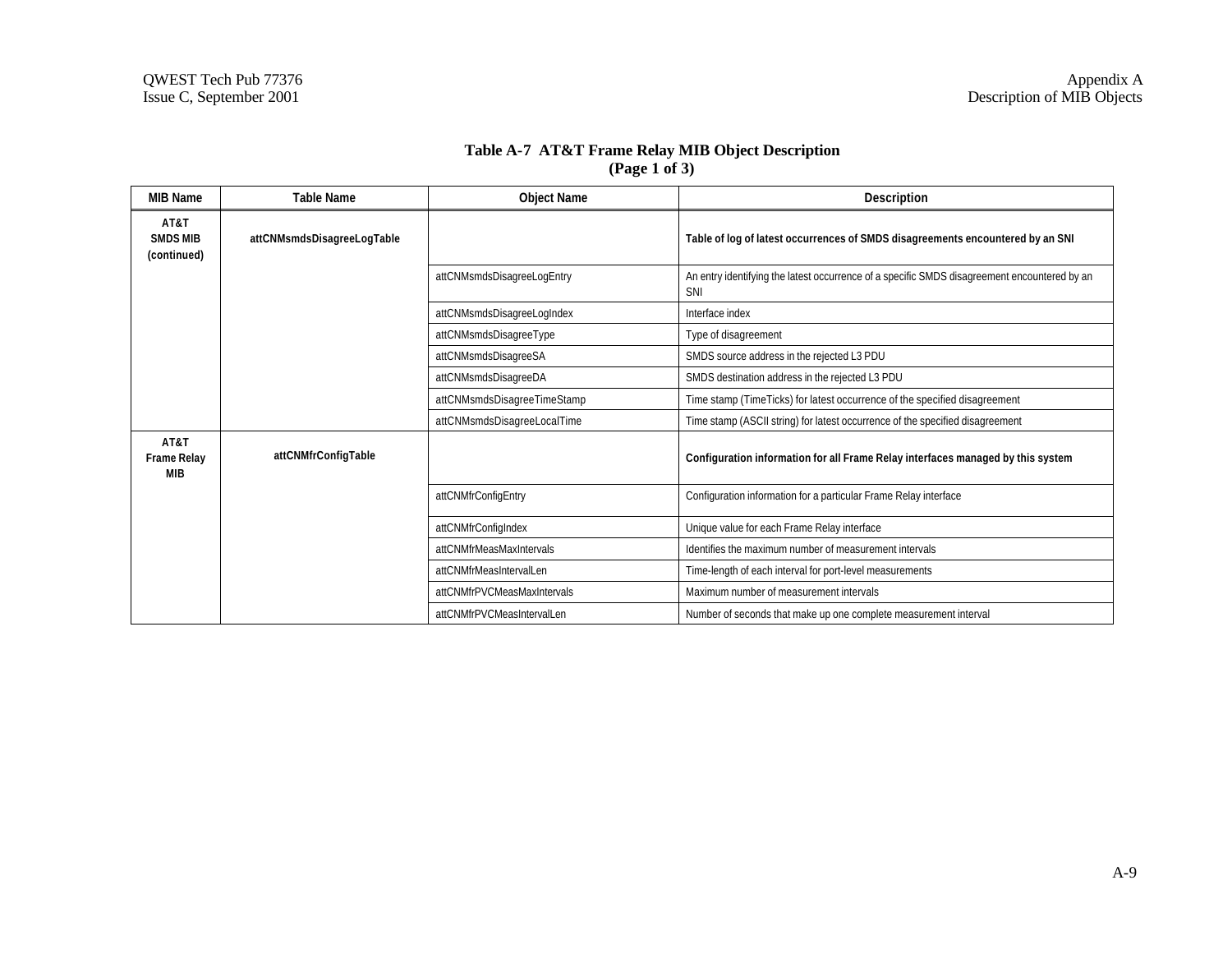| Table A-7 AT&T Frame Relay MIB Object Description |
|---------------------------------------------------|
| $\left(\text{Page } 2 \text{ of } 3\right)$       |

| <b>MIB Name</b>                               | <b>Table Name</b> | <b>Object Name</b>       | <b>Description</b>                                                                                                                                            |
|-----------------------------------------------|-------------------|--------------------------|---------------------------------------------------------------------------------------------------------------------------------------------------------------|
| AT&T<br><b>Frame Relay MIB</b><br>(continued) | attCNMfrMeasTable |                          | List of entries containing measurement counts, maintained during the specified<br>measurement interval, for all Frame Relay interfaces managed by this system |
|                                               |                   | attCNMfrMeasEntry        | Measurement counts, maintained during the specified measurement interval                                                                                      |
|                                               |                   | attCNMfrMeasIndex        | Unique value for each Frame Relay interface                                                                                                                   |
|                                               |                   | attCNMfrMeasInterval     | Measurement interval number for which measurement is provided                                                                                                 |
|                                               |                   | attCNMfrMeasTimeStamp    | Tme stamp corresponding to the end of the specified measurement interval                                                                                      |
|                                               |                   | attCNMfrMeasLocalTime    | Time stamp corresponding to the end of the specified measurement interval                                                                                     |
|                                               |                   | attCNMfrReceivedOctets   | Number of bytes received by this Frame Relay interface during the specified measurement<br>interval                                                           |
|                                               |                   | attCNMfrSentOctets       | Number of bytes sent by this Frame Relay interface during the specified measurement interval                                                                  |
|                                               |                   | attCNMfrReceivedFrames   | Number of frames received by this Frame Relay interface during the specified measurement<br>interval                                                          |
|                                               |                   | attCNMfrSentFrames       | Number of frames received by this Frame Relay interface during the specified measurement<br>interval                                                          |
|                                               |                   | attCNMfrBadFrames        | Number of frames received by this interface that are faulty                                                                                                   |
|                                               |                   | attCNMfrReceiverOverruns | Number of receiver overruns occurred at this interface during the specified measurement<br>interval                                                           |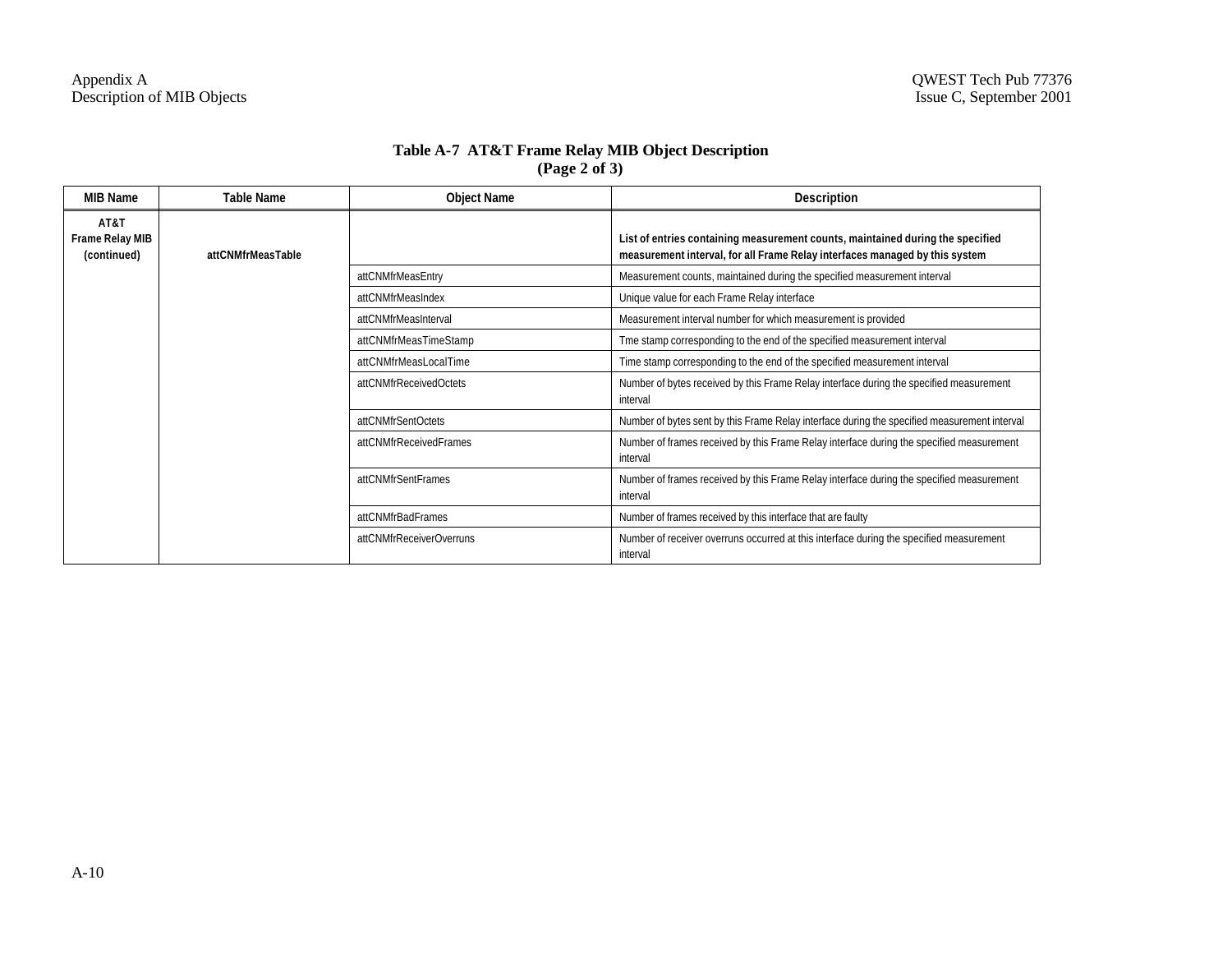| Table A-7 AT&T Frame Relay MIB Object Description |  |
|---------------------------------------------------|--|
| $\left(\text{Page } 3 \text{ of } 3\right)$       |  |

| <b>MIB Name</b>                                  | <b>Table Name</b>      | <b>Object Name</b>          | <b>Description</b>                                                                                                                                                                               |
|--------------------------------------------------|------------------------|-----------------------------|--------------------------------------------------------------------------------------------------------------------------------------------------------------------------------------------------|
| AT&T<br><b>Frame Relay</b><br>MIB<br>(continued) | attCNMfrPVCMeasTable   |                             | PVC-level measurement counts, maintained during the specified measurement<br>interval, for all the Frame Relay interfaces managed by this system.                                                |
|                                                  |                        | attCNMfrPVCMeasEntry        | Entry containing measurement counts, maintained during the specified measurement interval                                                                                                        |
|                                                  |                        | attCNMfrPVCMeasIfIndex      | Unique value for each Frame Relay interface.                                                                                                                                                     |
|                                                  |                        | attCNMfrPVCMeasInterval     | DLCI number on a Frame Relay interface that identifies a unique Data Link Connection.                                                                                                            |
|                                                  |                        | attCNMfrPVCMeasTimeStamp    | Time stamp corresponding to the end of the specified measurement interval                                                                                                                        |
|                                                  |                        | attCNMfrPVCMeasLocalTime    | Time stamp corresponding to the end of the specified measurement interval                                                                                                                        |
|                                                  |                        | attCNMfrCongestionAtIngress | Number of times frames sent by this pvc had to be discarded at ingress because buffers were<br>unavailable or congestion control was being enforced during the specified measurement<br>interval |
|                                                  |                        | attCNMfrCongestionAtEgress  | Number of times frames sent by this pvc had to be discarded at egress because buffers were<br>unavailable or congestion control was being enforced during the specified measurement<br>interval  |
|                                                  | attCNMfrPVCStatusTable |                             | Status Table for Frame Relay PVCs                                                                                                                                                                |
|                                                  |                        | attCNMfrPVCStatusEntry      | Entry containing status information about a particular data link connection on a specific frame<br>relay interface                                                                               |
|                                                  |                        | attCNMfrPVCStatusIfIndex    | Unique value for each frame relay interface                                                                                                                                                      |
|                                                  |                        | attCNMfrPVCStatusIndex      | DLCI number on a frame relay interface that identifies a unique data link connection                                                                                                             |
|                                                  |                        | attCNMfrPVCAdminStatus      | The desired state of this data link connection                                                                                                                                                   |
|                                                  |                        | attCNMfrPVCOperStatus       | The desired state of this data link connection                                                                                                                                                   |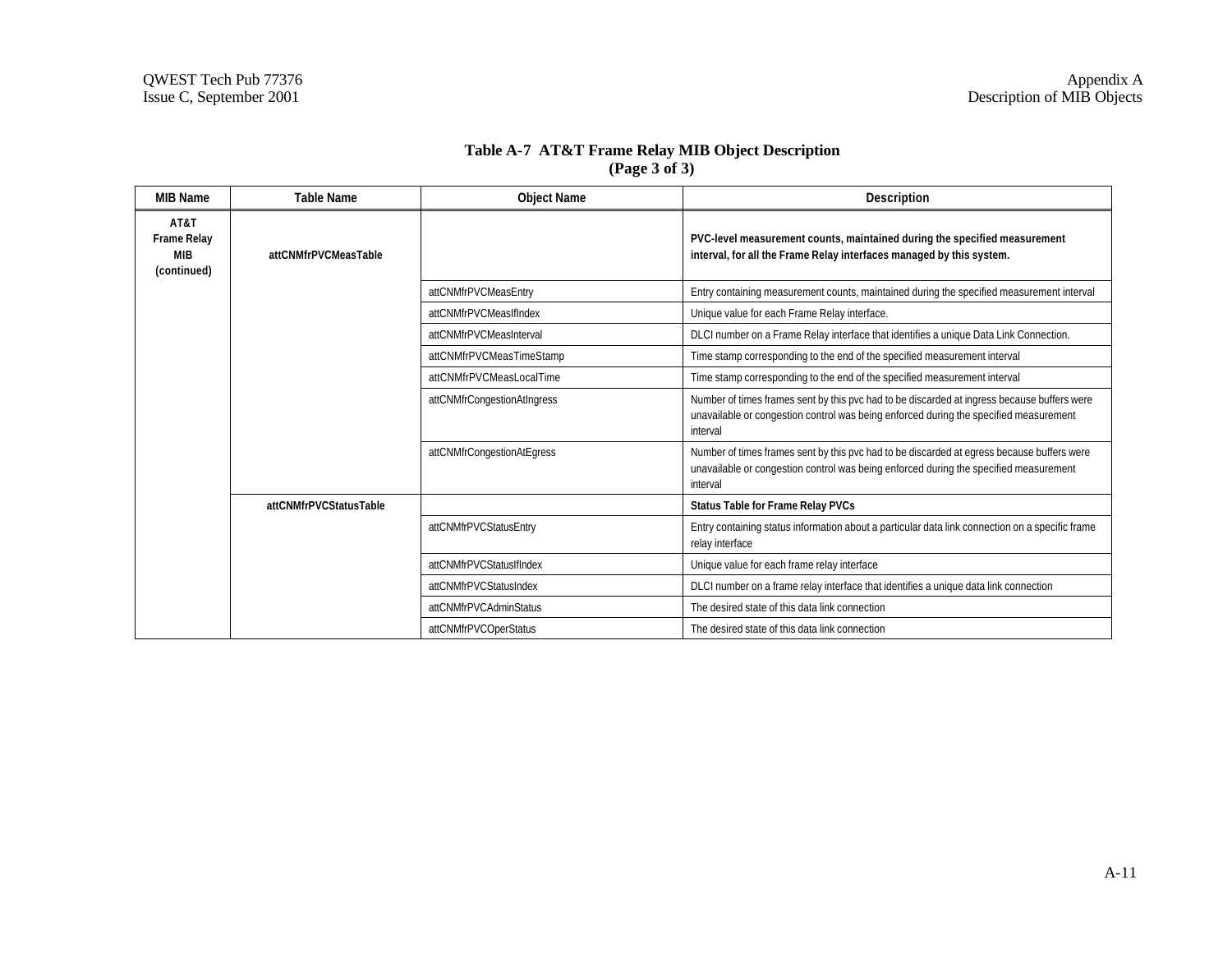## **Table A-8 AT&T Enhanced Frame Relay MIB Object Description (Page 1 of 4)**

| <b>MIB Name</b>                       | <b>Table Name</b>    | <b>Object Name</b>        | Description                                                                                                          |
|---------------------------------------|----------------------|---------------------------|----------------------------------------------------------------------------------------------------------------------|
| <b>Enhanced Frame</b><br>Relay<br>MIB | attCNMefrConfigTable |                           | List Of Entries Containing Configuration Information For All Frame Relay Interfaces<br><b>Managed By This System</b> |
|                                       |                      | attCNMefrConfigEntry      | Entry containing configuration information for a particular frame relay interface                                    |
|                                       |                      | attCNMefrConfigIndex      | Unique value for each frame relay interface                                                                          |
|                                       |                      | attCNMefrMgmtType         | Identifies the pvc management scheme being used to manage this frame relay interface                                 |
|                                       |                      | attCNMefrPollDirection    | Specifies the role the frame relay interface performs in a bi-directional pvc management<br>scheme                   |
|                                       |                      | attCNMefrFullStatusPoll   | Maximum number of status enquiry intervals that pass before issuance of a full status enquiry<br>message             |
|                                       |                      | attCNMefrErrorThreshold   | Maximum number of errored events that can occur before declaring the frame relay interface<br>down. (n392)           |
|                                       |                      | attCNMefrMonitoredEvents  | Counter is referred to as n393 in the ansi standard                                                                  |
|                                       |                      | attCNMefrIntegrityTimer   | Timer is referred to as t391 in the ansi standard                                                                    |
|                                       |                      | attCNMefrPollVerifyTimer  | Timer is referred to as t392 in the ansi Standard                                                                    |
|                                       |                      | attCNMefrLMIFlowControl   | Indicates whether this frame relay interface uses xon/xoff as a means of congestion avoidance                        |
|                                       |                      | attCNMefrSupportedPVCs    | Number of dlcis currently supported on this frame relay interface                                                    |
|                                       |                      | attCNMefrMeasMaxIntervals | Identifies the maximum number of measurement intervals                                                               |
|                                       |                      | attCNMefrMeasIntervalLen  | Number of seconds that make up one complete measurement interval                                                     |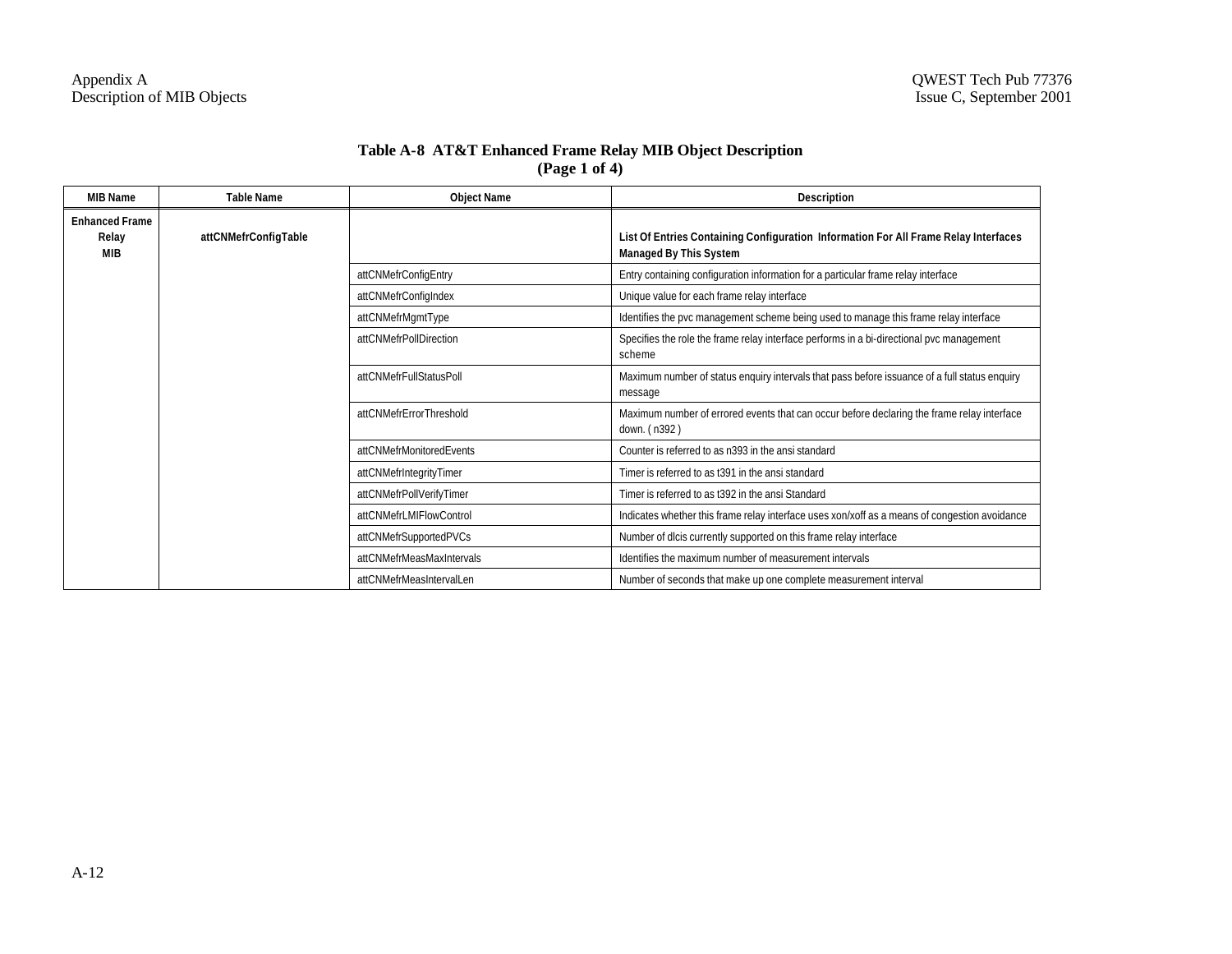| Table A-8 AT&T Enhanced Frame Relay MIB Object Description |
|------------------------------------------------------------|
| $\left( \text{Page } 2 \text{ of } 4 \right)$              |

| <b>MIB Name</b>                                      | <b>Table Name</b>  | <b>Object Name</b>        | <b>Description</b>                                                                                                                                            |
|------------------------------------------------------|--------------------|---------------------------|---------------------------------------------------------------------------------------------------------------------------------------------------------------|
| Enhanced<br><b>Frame Relay</b><br>MIB<br>(continued) | attCNMefrMeasTable |                           | List of entries containing measurement counts, maintained during the specified<br>measurement interval, for all frame relay interfaces managed by this system |
|                                                      |                    | attCNMefrMeasEntry        | An entry containing measurement counts                                                                                                                        |
|                                                      |                    | attCNMefrMeasIndex        | Unique value of a fr interface                                                                                                                                |
|                                                      |                    | attCNMefrMeasInterval     | Measurement interval number for which measurement is provided                                                                                                 |
|                                                      |                    | attCNMefrMeasTimeStamp    | Time stamp corresponding to the end of the specified measurement interval                                                                                     |
|                                                      |                    | attCNMefrMeasLocalTime    | Time stamp corresponding to the end of the specified measurement interval                                                                                     |
|                                                      |                    | attCNMefrReceivedOctets   | Counter associated with the number of bytes received by this frame relay interface                                                                            |
|                                                      |                    | attCNMefrSentOctets       | Counter associated with the number of bytes sent by this frame relay interface                                                                                |
|                                                      |                    | attCNMefrReceivedFrames   | Number of frames received by this frame relay interface                                                                                                       |
|                                                      |                    | attCNMefrSentFrames       | Frames sent by this frame relay interface during the specified measurement interval                                                                           |
|                                                      |                    | attCNMefrBadFrames        | Number of frames received by this frame relay interface that are faulty                                                                                       |
|                                                      |                    | attCNMefrReceiverOverruns | Number of receiver overruns                                                                                                                                   |
|                                                      |                    | attCNMefrIngressUtil      | Utilization level of the frame relay interface in the ingress direction                                                                                       |
|                                                      |                    | attCNMefrEgressUtil       | Utilization level of the frame relay interface in the egress direction                                                                                        |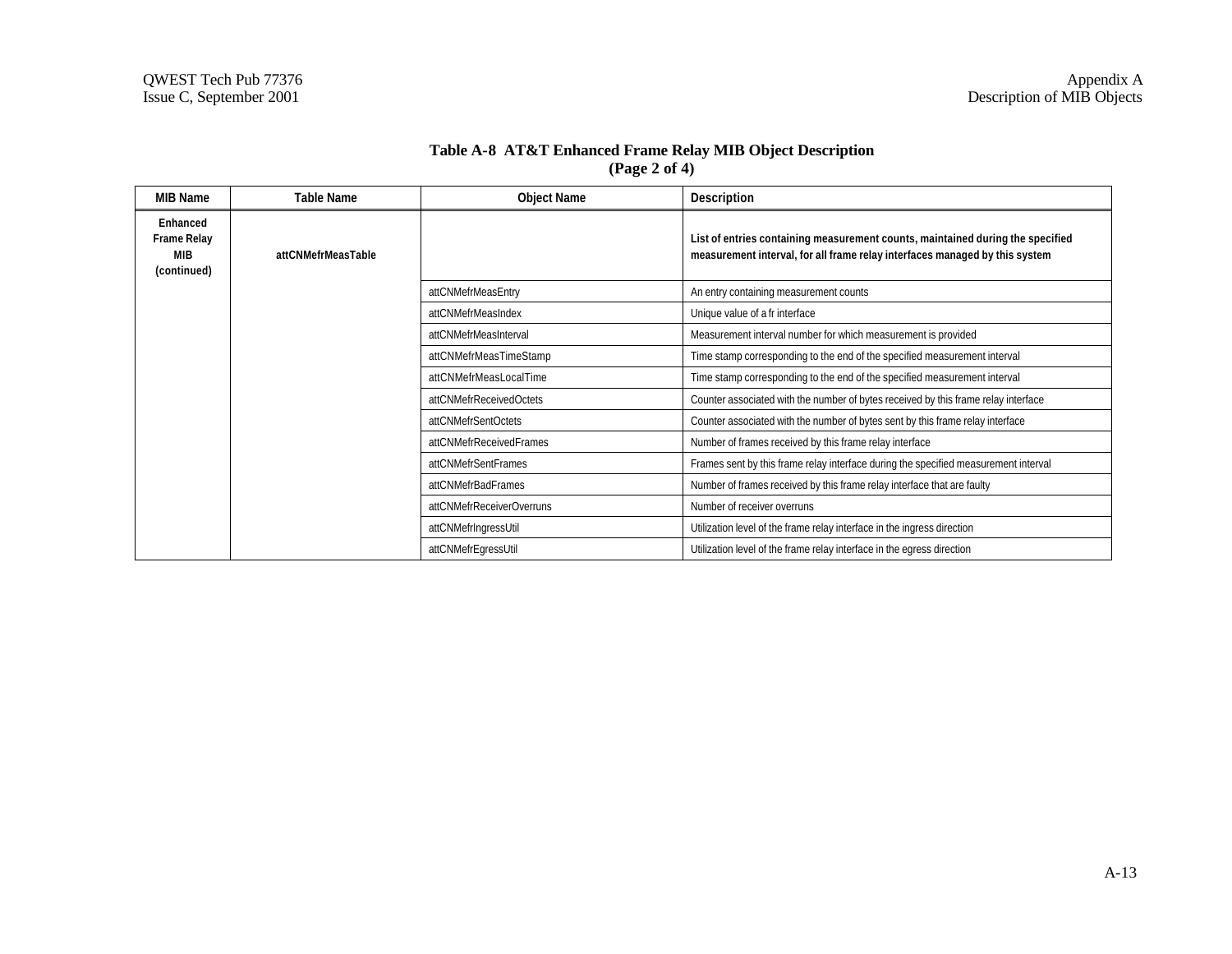## **Table A-8 AT&T Enhanced Frame Relay MIB Object Description (Page 3 of 4)**

| <b>MIB Name</b>                                             | <b>Table Name</b>       | <b>Object Name</b>            | <b>Description</b>                                                                                                                                                   |
|-------------------------------------------------------------|-------------------------|-------------------------------|----------------------------------------------------------------------------------------------------------------------------------------------------------------------|
| <b>Enhanced Frame</b><br>Relay<br><b>MIB</b><br>(continued) | attCNMefrPVCConfigTable |                               | List of entries containing configuration information for all fr interfaces managed by<br>this system                                                                 |
|                                                             |                         | attCNMefrPVCConfigEntry       | Entry containing configuration information for a particular frame relay interface                                                                                    |
|                                                             |                         | attCNMefrPVCConfigIfIndex     | Unique value for each frame relay interface                                                                                                                          |
|                                                             |                         | attCNMefrPVCConfigIndex       | DLCI number on a frame relay interface that identifies a unique data link connection                                                                                 |
|                                                             |                         | attCNMefrPVCServiceType       | DLCI number on a frame relay interface that identifies a unique data link connection                                                                                 |
|                                                             |                         | attCNMefrLocalCIR             | Committed information rate (cir) for data transmitted on this pvc from the local device through<br>the network                                                       |
|                                                             |                         | attCNMefrLocalCommittedBurst  | Committed burst (bc) for data transmitted on this pvc from the local device through the network                                                                      |
|                                                             |                         | attCNMefrLocalExcessBurst     | Excess burst (be) for data transmitted on this pvc from the local device through the network                                                                         |
|                                                             |                         | attCNMefrRemoteCIR            | Committed information rate (cir) for data transmitted on this pvc from the remote device, through<br>the network, to the local device via this frame relay interface |
|                                                             |                         | attCNMefrRemoteCommittedBurst | Committed burst (bc) for data transmitted on this pvc from the remote device, through the<br>network, to the local device via this frame relay interface             |
|                                                             |                         | attCNMefrRemoteExcessBurst    | Excess burst (be) for data transmitted on this pvc from the remote device, through the network,<br>to the local device                                               |
|                                                             |                         | attCNMefrMulticastGroup1      | Any messages addressed to this multicast dlci will be sent to this pvc and to other pvcs that<br>belong in this group                                                |
|                                                             |                         | attCNMefrMulticastGroup2      | Multicast (group) dlci that includes thisDlci as one of its members                                                                                                  |
|                                                             |                         | attCNMefrMulticastGroup3      | Multicast (group) dlci that includes this dlci as one of its members                                                                                                 |
|                                                             |                         | attCNMefrMulticastGroup4      | Multicast (group) dlci that includes thisDlci as one of its members                                                                                                  |
|                                                             |                         | attCNMefrPVCMeasMaxIntervals  | Maximum number of measurement intervals supported for the measurements                                                                                               |
|                                                             |                         | attCNMefrPVCMeasIntervalLen   | Measurement interval in seconds                                                                                                                                      |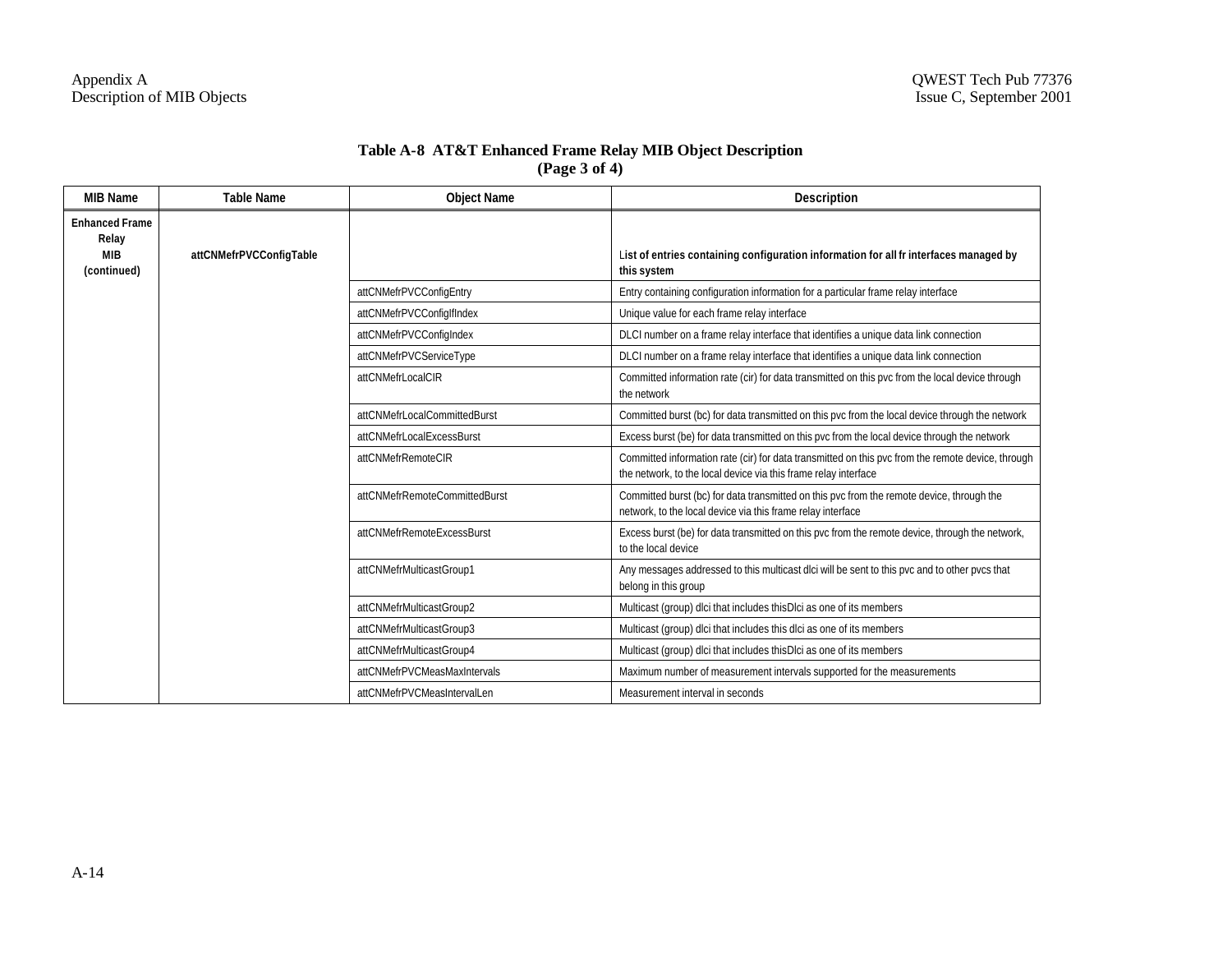| Table A-8 AT&T Enhanced Frame Relay MIB Object Description |
|------------------------------------------------------------|
| $(\text{Page } 4 \text{ of } 4)$                           |

| <b>MIB Name</b>                                             | <b>Table Name</b>       | <b>Object Name</b>                                                                                                 | Description                                                                                                                                                                    |
|-------------------------------------------------------------|-------------------------|--------------------------------------------------------------------------------------------------------------------|--------------------------------------------------------------------------------------------------------------------------------------------------------------------------------|
| <b>Enhanced Frame</b><br>Relay<br><b>MIB</b><br>(continued) | attCNMefrPVCMeasTable   |                                                                                                                    | List of entries containing pvc-level measurement counts, maintained during the<br>specified measurement interval, for all the frame relay interfaces managed by this<br>system |
|                                                             |                         | attCNMefrPVCMeasEntry                                                                                              | An entry containing measurement counts, maintained during the specified measurement<br>interval, for a particular pvc on a specific frame relay interface                      |
|                                                             |                         | attCNMefrPVCMeasIfIndex                                                                                            | Unique value for each frame relay interface                                                                                                                                    |
|                                                             |                         | attCNMefrPVCMeasIndex                                                                                              | DLCI number on a frame relay interface that identifies a unique data link connection                                                                                           |
|                                                             |                         | attCNMefrPVCMeasInterval                                                                                           | Measurement interval number for which measurement is provided                                                                                                                  |
|                                                             |                         | attCNMefrPVCMeasTimeStamp                                                                                          | Time stamp corresponding to the end of the specified measurement interval                                                                                                      |
|                                                             |                         | attCNMefrPVCMeasLocalTime                                                                                          | Time stamp corresponding to the end of the specified measurement interval                                                                                                      |
|                                                             |                         | attCNMefrPVCReceivedFrames                                                                                         | Number of frames received by this frame relay pvc                                                                                                                              |
|                                                             |                         | attCNMefrPVCSentFrames                                                                                             | Number of frames sent by this frame relay pvc                                                                                                                                  |
|                                                             |                         | attCNMefrDiscardEligibilityFrames                                                                                  | Number of ingress frames received by this pvc that exceed the committed burst size                                                                                             |
|                                                             |                         | attCNMefrBurstSizeExceeded                                                                                         | Number of frames that were discarded due to exceeding the sum of bc + be                                                                                                       |
|                                                             |                         | attCNMefrCongestionAtIngress                                                                                       | Number of times frames received by this pvc had to be discarded due to unavailable buffers or<br>congestion control was being enforced                                         |
|                                                             |                         | attCNMefrCongestionAtEgress                                                                                        | Number of times frames sent by this pvc had to be discarded due to unavailable buffers or<br>congestion control was being enforced                                             |
|                                                             | attCNMefrPVCStatusTable |                                                                                                                    | List of entries containing status information about dlcis on fr interfaces.                                                                                                    |
|                                                             | attCNMefrPVCStatusEntry | Entry containing status information about a particular data link connection on a specific frame<br>relay interface |                                                                                                                                                                                |
|                                                             |                         | attCNMefrPVCStatusIfIndex                                                                                          | Unique value for each frame relay interface                                                                                                                                    |
|                                                             |                         | attCNMefrPVCStatusIndex                                                                                            | DLCI number on a frame relay interface that identifies a unique data link connection                                                                                           |
|                                                             |                         | attCNMefrPVCAdminStatus                                                                                            | Desired state of this data link connection                                                                                                                                     |
|                                                             |                         | attCNMefrPVCOperStatus                                                                                             | Current operational state of this data link connection                                                                                                                         |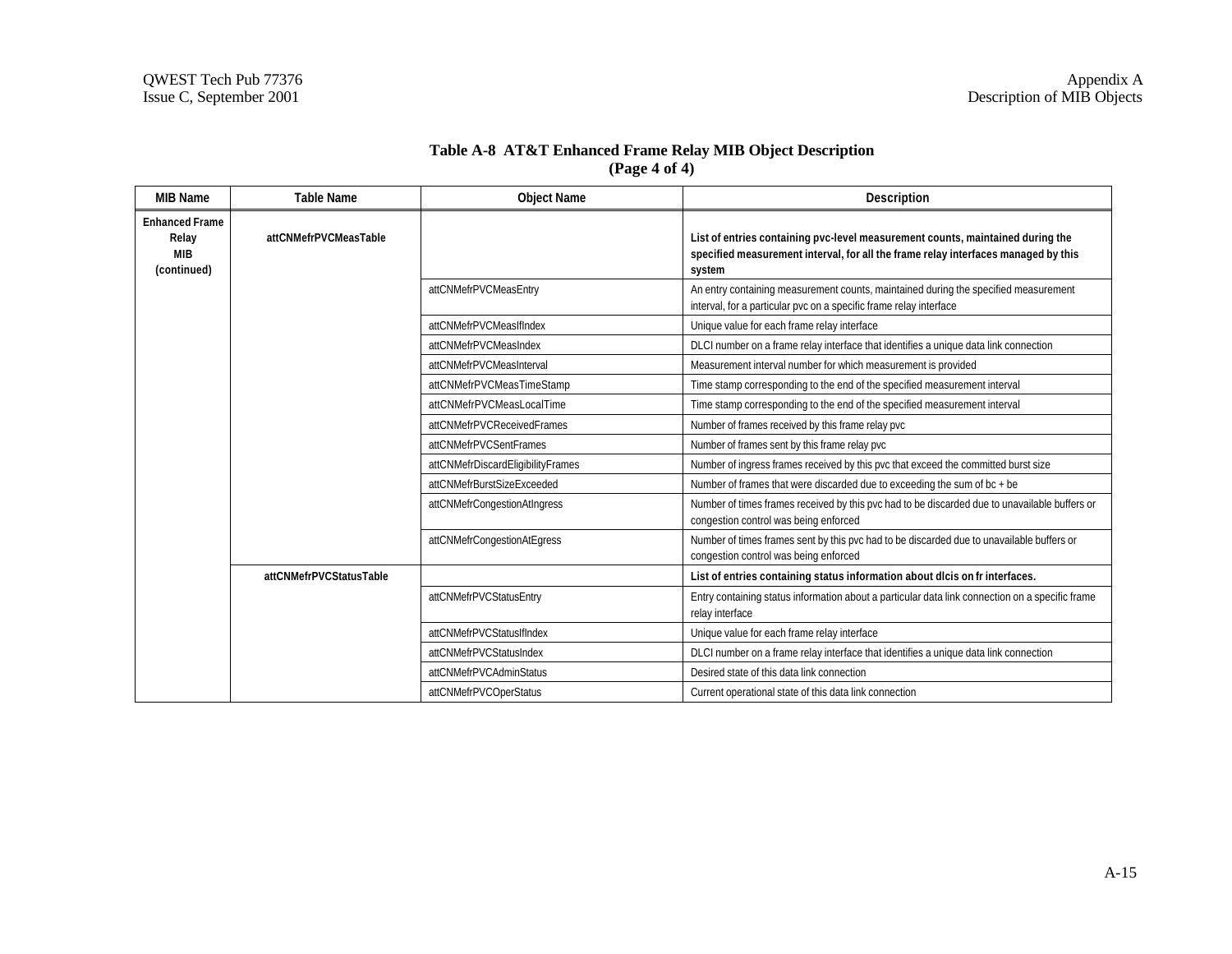# **CONTENTS**

|           | <b>Chapter and Section</b> | Page |
|-----------|----------------------------|------|
| <b>B.</b> |                            |      |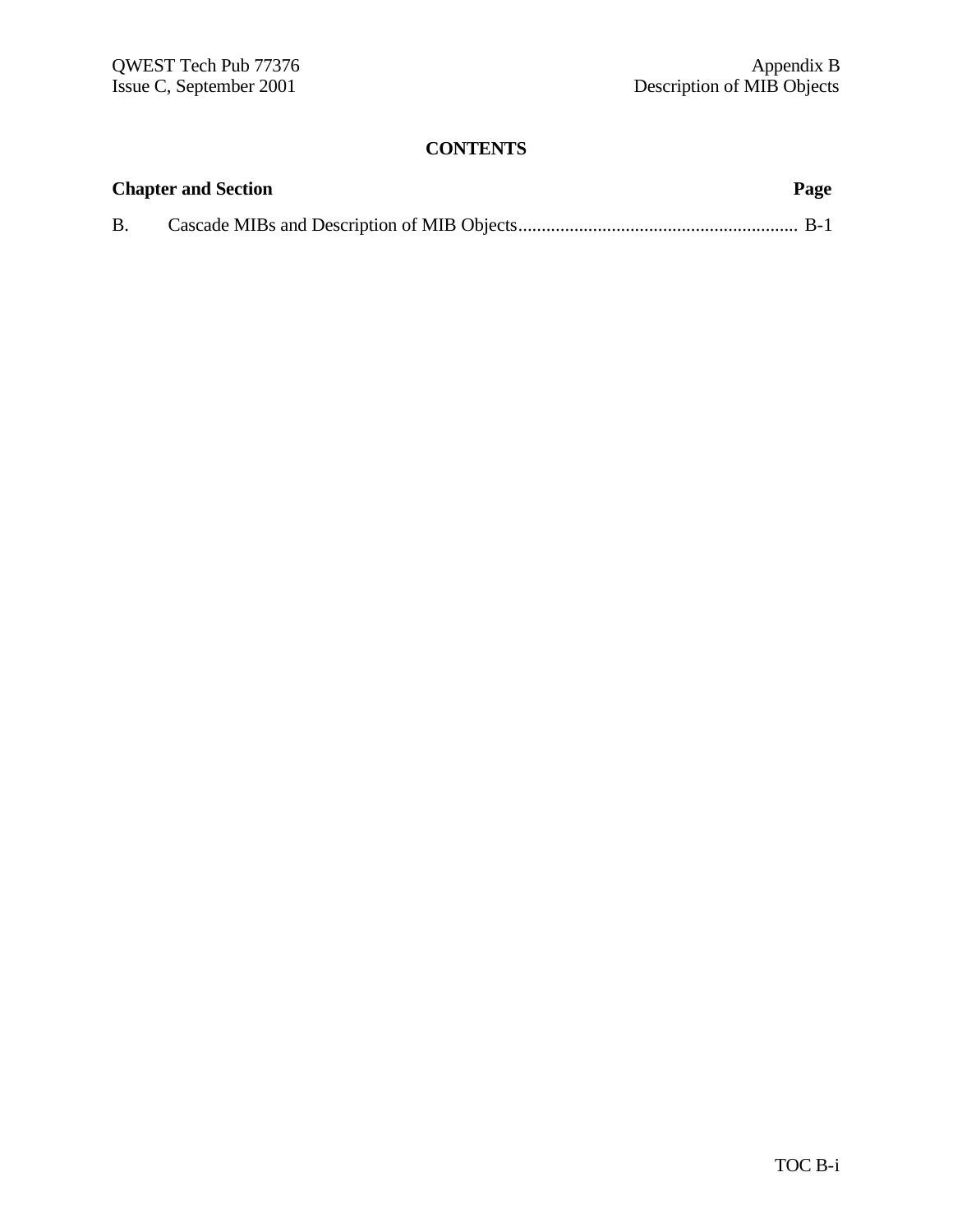## **B. Cascade MIBs and Description of MIB Objects**

The purpose of the appendix is to provide a brief description of all the individual MIB objects supported in the Cascade MIBs. The purpose of including this information is not to serve as a replacement of the actual MIB text files. Chapter 5, Section 5.6 describes the various methods for acquiring the actual MIB text files.

The appendix contains multiple tables, which briefly describe the MIB objects contained within the actual Cascade MIBs. Each MIB object is logically organized into either a group object or a table object. In addition, each individual object has an assigned object descriptor (or object name) and an object identifier. The tables provided in this appendix depict the actual logical structure of the MIB objects within the respective Cascade MIBs.

Table B-1 below provides the list of the Cascade MIBs and the corresponding appendix table which briefly describes the individual MIB objects. For further information regarding each individual MIB object, the description clause within the actual MIB text file provides a complete description of each individual MIB object.

| <b>Management Information Base Name</b> | <b>Managed Service</b><br><b>QWEST Service</b> | <b>Appendix Table Reference</b> |
|-----------------------------------------|------------------------------------------------|---------------------------------|
| <b>MIBII System</b>                     | Frame Relay                                    | $B-2$                           |
| <b>MIBII Interface</b>                  | Frame Relay                                    | B-3                             |
| <b>FrNetServMIB</b>                     | Frame Relay                                    | B-6                             |

**Table B-1** Reference Table for Individual MIB Object Descriptions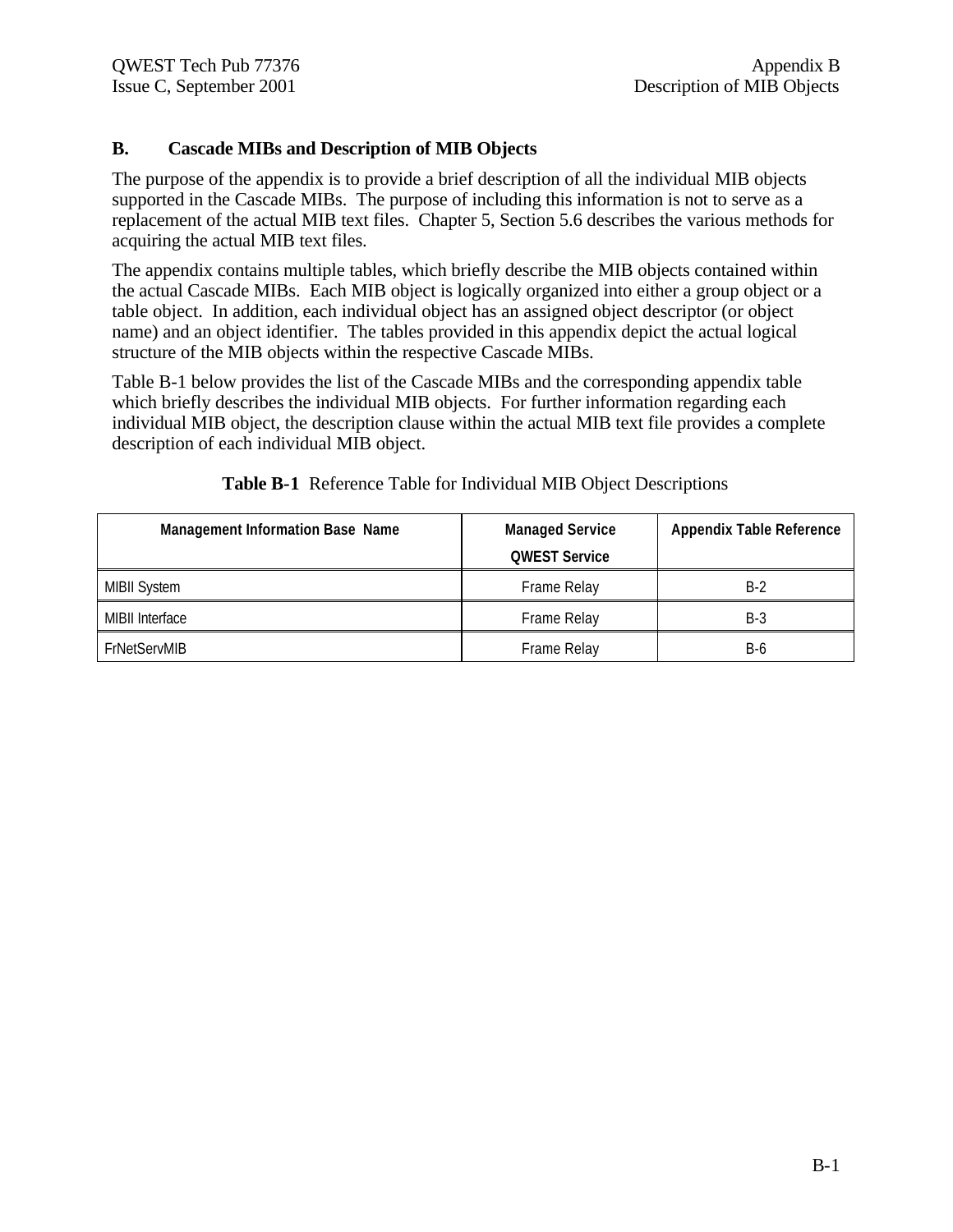# Table B-2 FR NetServMIB System Object Description

| MIB Name     | Table Name | <b>Object Name</b> | <b>Description</b>                                                      |
|--------------|------------|--------------------|-------------------------------------------------------------------------|
| MIBII System |            |                    | - Provides information about the CNM Gateway                            |
|              |            | sysDescr           | - US WEST CNM User Gateway                                              |
|              |            | sysObjectID        | - .iso.org.dod.internatprivate.enterprises                              |
|              |            | sysUpTime          | - time in hundreds of seconds since process was initialized restarted). |
|              |            | sysContact         | - QWEST (Phone 1.800.223.2209)                                          |
|              |            | sysName            | acmspug1 -                                                              |
|              |            | sysLocation        | - 200 S. 5th Street, Minneapolis, Minnesota                             |
|              |            | sysServices        | - 2 (indicates the set of services that this entity primarily offers)   |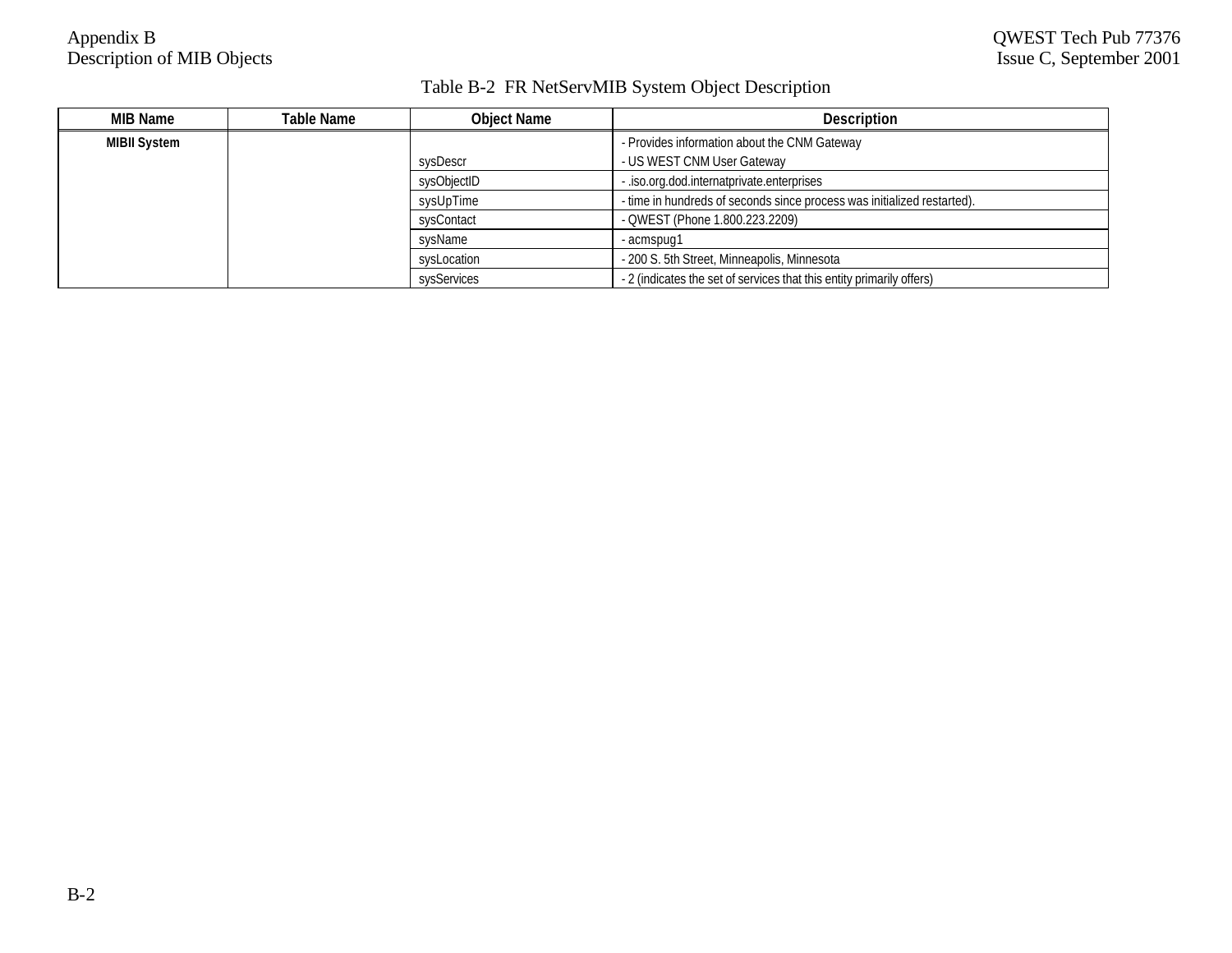# Table B-3 FR NetServMIB Interface Object Description

(Page 1 of 3)

| <b>MIB Name</b>         | <b>Table Name</b> | <b>Object Name</b>   | <b>Description</b>                                                                                         |
|-------------------------|-------------------|----------------------|------------------------------------------------------------------------------------------------------------|
| <b>MIBII Interfaces</b> | ifTable           |                      | - Provides Subscriber interface information                                                                |
|                         |                   | ifIndex              | - Unique value, greater than zero, for each interface.(1, 2, 3 etc.)                                       |
|                         |                   | ifDescr              | - String representing the physical port type (currently blank).                                            |
|                         |                   | ifType               | $-44$                                                                                                      |
|                         |                   | ifMtu                | $-8192$                                                                                                    |
|                         |                   | ifSpeed              | interface's current bandwidth in bits per second.                                                          |
|                         |                   | <i>ifPhysAddress</i> | - The interface's address at its protocol sub-layer. (always blank)                                        |
|                         |                   | <b>ifAdminStatus</b> | - The desired state of the interface. 1-up, 2-down, 3-test.                                                |
|                         |                   | <i>ifOperStatus</i>  | - The current operational state of the interface. 1-up, 2-down, 3-test, 4-unknown, 5-dormant               |
|                         |                   | ifLastChange         | - The value of sysUpTime at the time the interface entered its current operational state. If the current   |
|                         |                   |                      | state was entered prior to the last re-initialization of the local network management subsystem, then this |
|                         |                   |                      | object contains a zero value.                                                                              |
|                         |                   | ifInOctects          | - The total number of octets received on the interface.                                                    |
|                         |                   | ifInUcastPkts        | - The number of packets, delivered by this sub-layer to a higher (sub-)layer, which were not addressed to  |
|                         |                   |                      | a multicast or broadcast address at this sub-layer.                                                        |
|                         |                   | ifInNUcastPkts       | - The number of packets, delivered by this sub-layer to a higher (sub-)layer, which were addressed to a    |
|                         |                   |                      | multicast or broadcast address at this sub-layer.                                                          |
|                         |                   | ifInDiscards         | - The number of inbound packets which were chosen to be discarded even though no errors had been           |
|                         |                   |                      | detected to prevent their being deliverable to a higher-layer protocol. One possible reason for            |
|                         |                   |                      | discarding such a packet could be to free up buffer space.                                                 |
|                         |                   | ifInErrors           | - For packet-oriented interfaces, the number of inbound packets that contained errors preventing them      |
|                         |                   |                      | from being deliverable to a higher-layer protocol. For character-oriented or fixed-length interfaces, the  |
|                         |                   |                      | number of inbound transmission units that contained errors preventing them from being deliverable to a     |
|                         |                   |                      | higher-layer protocol.                                                                                     |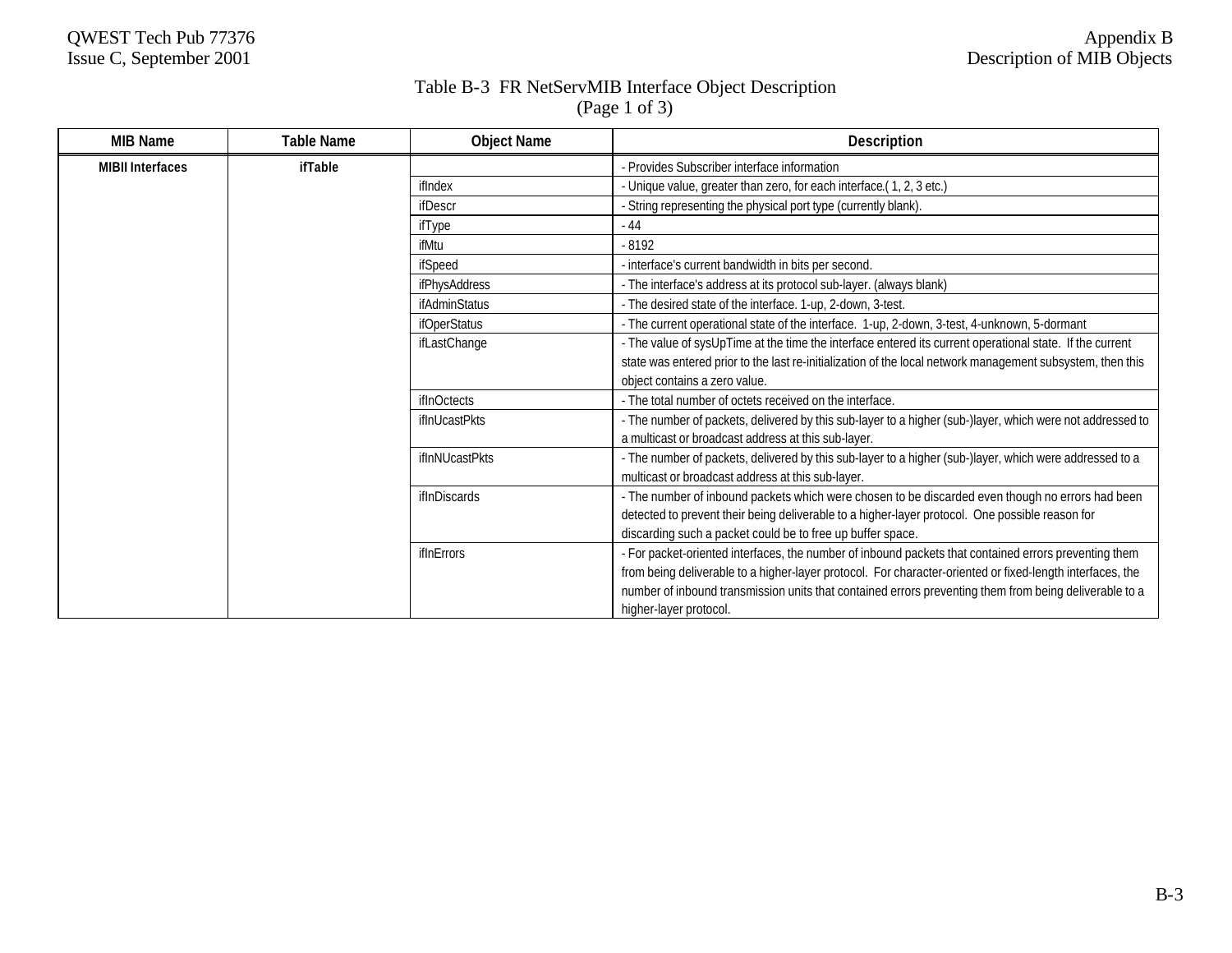# Table B-3 FR NetServMIB Interface Object Description

| (Page 2 of 3) |  |  |
|---------------|--|--|
|               |  |  |

| <b>MIB Name</b>                        | <b>Table Name</b>      | <b>Object Name</b>     | <b>Description</b>                                                                                                                                                                                                                                                    |
|----------------------------------------|------------------------|------------------------|-----------------------------------------------------------------------------------------------------------------------------------------------------------------------------------------------------------------------------------------------------------------------|
| <b>MIBII Interfaces</b><br>(continued) | ifTable<br>(continued) |                        |                                                                                                                                                                                                                                                                       |
|                                        |                        | ifInUnknownProtos -    | Always zero (0)                                                                                                                                                                                                                                                       |
|                                        |                        | <b>ifOutOctects</b>    | - The total number of octets transmitted out of the interface.                                                                                                                                                                                                        |
|                                        |                        | <i>ifOutUcastPkts</i>  | - The total number of packets that higher-level protocols requested be transmitted, and which<br>were not addressed to a multicast or broadcast address at this sub-layer, including those that<br>were discarded or not sent.                                        |
|                                        |                        | <b>ifOutNUcastPkts</b> | - The total number of packets that higher-level protocols requested be transmitted, and which<br>were not addressed to a multicast or broadcast address at this sub-layer, including those that<br>were discarded or not sent.                                        |
|                                        |                        | ifOutDiscards          | - The number of outbound packets which were chosen to be discarded even though no errors<br>had been detected to prevent their being transmitted. One possible reason for discarding<br>such a packet could be to free up buffer space.                               |
|                                        |                        | <b>ifOutErrors</b>     | - For packet-oriented interfaces, the number of outbound packets that could not be transmitted<br>because of errors. For character-oriented or fixed-length interfaces, the number of outbound<br>transmission units that could not be transmitted because of errors. |
|                                        |                        | ifOutOLen              | - The length of the output packet queue (in packets).                                                                                                                                                                                                                 |
|                                        |                        | <i>ifSpecific</i>      | $-0.11.4$                                                                                                                                                                                                                                                             |
| ifMIB                                  |                        |                        | - This is a SNMPv1 version of this SNMPV2 MIB                                                                                                                                                                                                                         |
|                                        | ifXTable               |                        | - This is the only ifMIB table supported. This table contains additional objects for the<br>interface table.                                                                                                                                                          |
|                                        |                        | ifName                 | - Always blank.                                                                                                                                                                                                                                                       |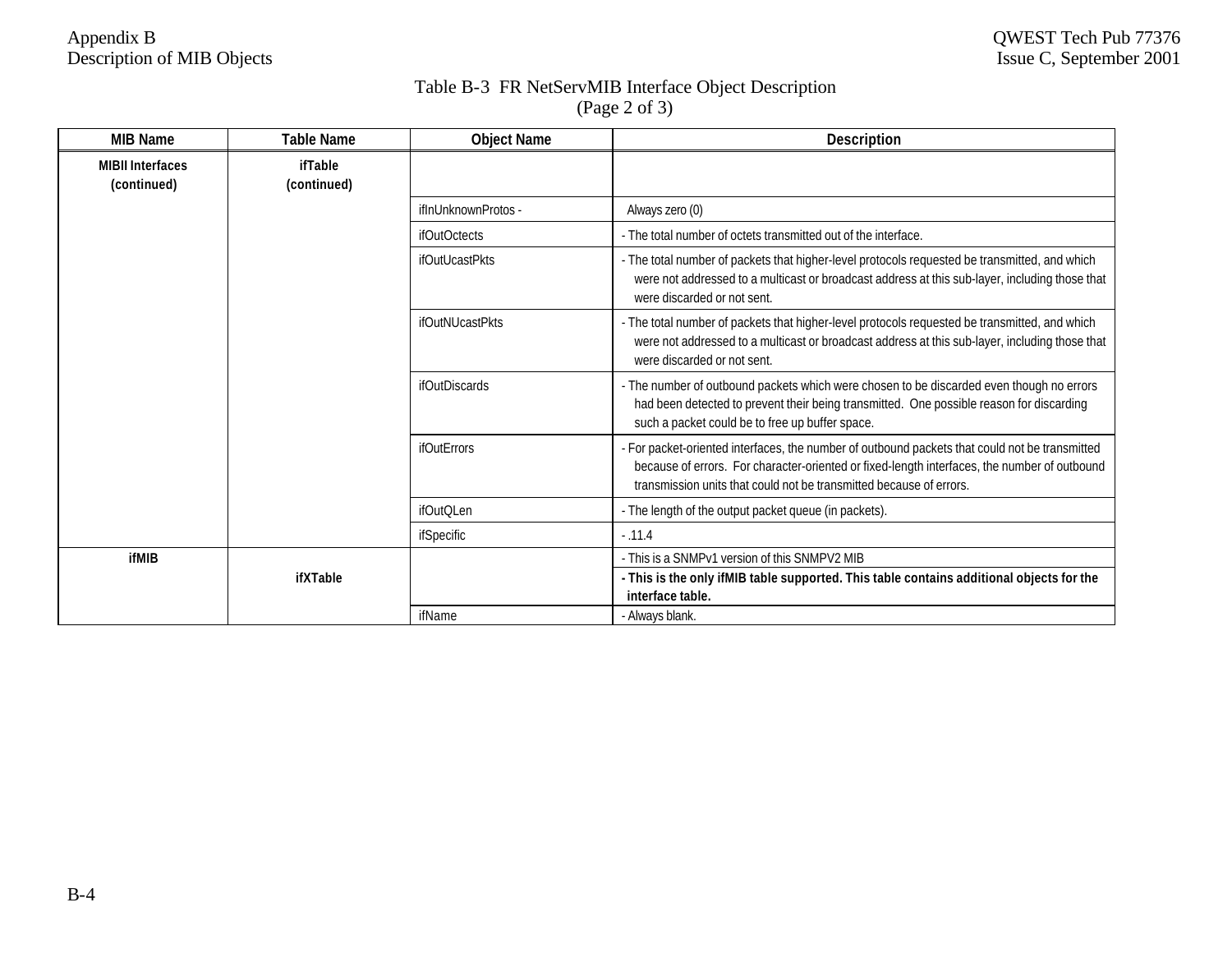# Table B-3 FR NetServMIB Interface Object Description

| <b>MIB Name</b>      | <b>Table Name</b>       | <b>Object Name</b>         | <b>Description</b>                                                                                                                                                                                                                                                                         |
|----------------------|-------------------------|----------------------------|--------------------------------------------------------------------------------------------------------------------------------------------------------------------------------------------------------------------------------------------------------------------------------------------|
| ifMIB<br>(continued) | ifXTable<br>(continued) | ifInMulticastPkts          | - The number of packets, delivered by this sub-layer to a higher (sub-)layer, which were<br>addressed to a multicast address at this sub-layer. For a MAC layer protocol, this includes<br>both Group and Functional addresses.                                                            |
|                      |                         | ifInBroadcastPkts          | - The number of packets, delivered by this sub-layer to a higher (sub-)layer, which were<br>addressed to a broadcast address at this sub-layer Always zero (0).                                                                                                                            |
|                      |                         | ifOutMulticastPkts         | - The total number of packets that higher-level protocols requested be transmitted, and which<br>were addressed to a multicast address at this sub-layer, including those that were discarded<br>or not sent. For a MAC layer protocol, this includes both Group and Functional addresses. |
|                      |                         | ifOutBroadcastPkts         | - The total number of packets that higher-level protocols requested be transmitted, and which<br>were addressed to a broadcast address at this sub-layer, including those that were<br>discarded or not sent. Always zero (0).                                                             |
|                      |                         | ifHCInOctets               | - The total number of octets received on the interface, including framing characters. This<br>object is a 64-bit version of if nOctets.                                                                                                                                                    |
|                      |                         | <b>ifHCInUcastPkts</b>     | - Always zero (0). Only for DS3 (not supported).                                                                                                                                                                                                                                           |
|                      |                         | ifHCInMulticastPkts        | - Always zero (0). Only for DS3 (not supported).                                                                                                                                                                                                                                           |
|                      |                         | <b>ifHCInBroadcastPkts</b> | - Always zero (0). Only for DS3 (not supported).                                                                                                                                                                                                                                           |
|                      |                         | <b>ifHCOutOctets</b>       | - Always zero (0). Only for DS3 (not supported).                                                                                                                                                                                                                                           |
|                      |                         | ifHCOutUcastPkts           | - Always zero (0). Only for DS3 (not supported).                                                                                                                                                                                                                                           |
|                      |                         | fHCOutMulticastPkts        | - Always zero (0). Only for DS3 (not supported).                                                                                                                                                                                                                                           |
|                      |                         | ifHCOutBroadcastPkts       | - Always zero (0). Only for DS3 (not supported).                                                                                                                                                                                                                                           |
|                      |                         | fLinkUpDownTrapEnable      | - Always true (1).                                                                                                                                                                                                                                                                         |
|                      |                         | ifHighSpeed                | - An estimate of the interface's current bandwidth in units of1,000,000 bits per second.                                                                                                                                                                                                   |
|                      |                         | ifPromiscuousMode          | - Always false (2).                                                                                                                                                                                                                                                                        |
|                      |                         | <i>ifConnectorPresent</i>  | - Always false (2).                                                                                                                                                                                                                                                                        |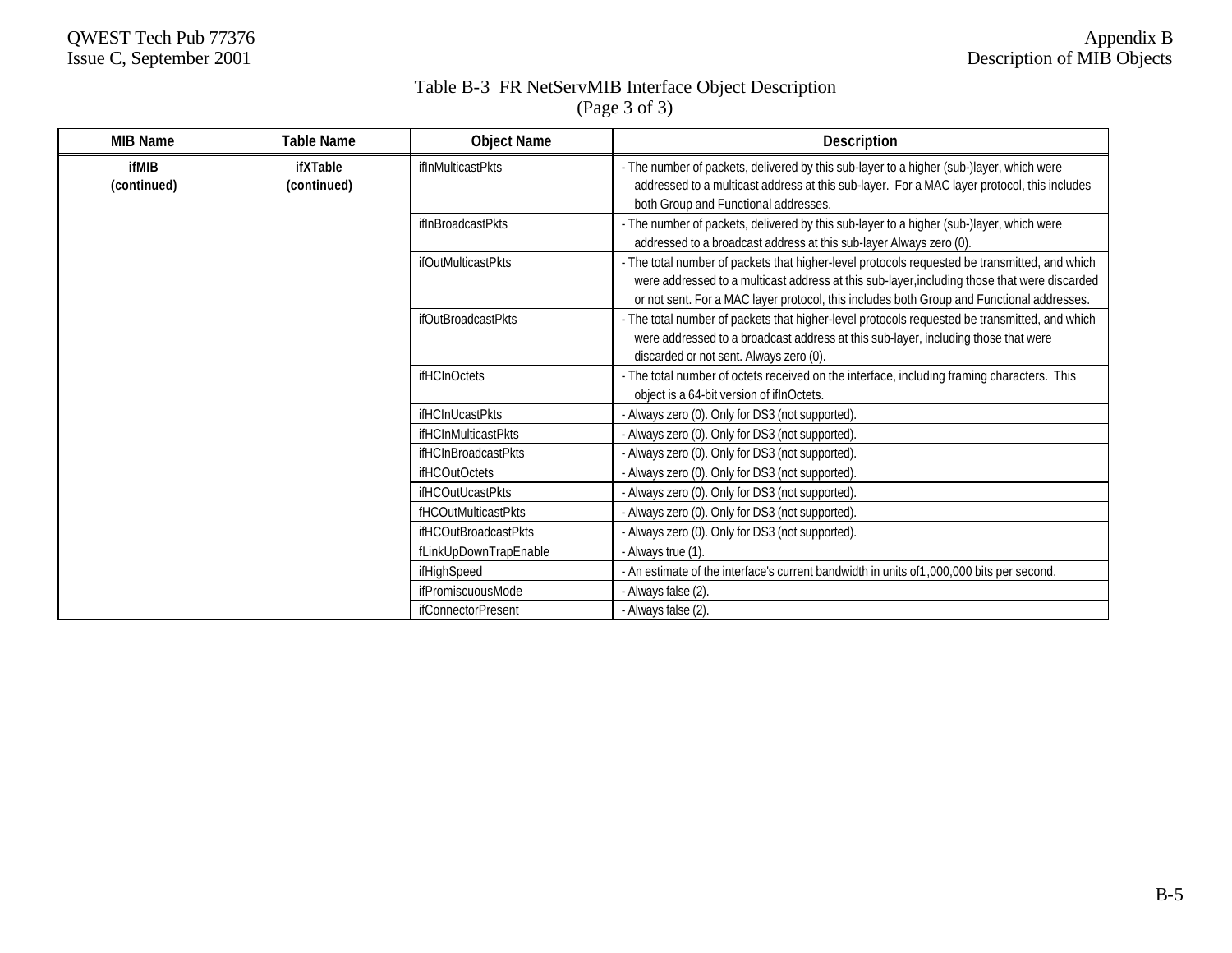#### Table B4 - FR NetServMIB Object Description (Page 1 of 10)

| <b>MIB Name</b>  | Table Name          | <b>Object Name</b>                                                                                                                                                                                                                        | <b>Description</b>                                                                                                                                                                                                                                                                                                                                                                                                                       |
|------------------|---------------------|-------------------------------------------------------------------------------------------------------------------------------------------------------------------------------------------------------------------------------------------|------------------------------------------------------------------------------------------------------------------------------------------------------------------------------------------------------------------------------------------------------------------------------------------------------------------------------------------------------------------------------------------------------------------------------------------|
| <b>FRNetServ</b> | frLportTable        |                                                                                                                                                                                                                                           | "The Frame Relay Logical Port Information table."                                                                                                                                                                                                                                                                                                                                                                                        |
|                  |                     | frLportEntry                                                                                                                                                                                                                              | "An entry in the Frame Relay Logical Port Information table."                                                                                                                                                                                                                                                                                                                                                                            |
|                  |                     | frLportNumPlan                                                                                                                                                                                                                            | "The value of this object identifies the network address numbering plan for this UNI/NNI<br>logical port. The network address is the object ifPhysAddress. The value none implies<br>that there is no ifPhysAddress. The SNMP proxy-agent will return an octet string of zero<br>length for ifPhysAddress. The value other means that an address has been assigned to<br>this interface, but the numbering plan is not enumerated here." |
|                  |                     | frLportContact                                                                                                                                                                                                                            | "The value of this object identifies the network contact for this UNI/NNI logical port."                                                                                                                                                                                                                                                                                                                                                 |
|                  |                     | frLportLocation                                                                                                                                                                                                                           | "The value of this object identifies the Frame Relay network location for this UNI/NNI logical<br>port."                                                                                                                                                                                                                                                                                                                                 |
|                  |                     | frLportType                                                                                                                                                                                                                               | "The value of this object identifies the type of network interface for this logical port."                                                                                                                                                                                                                                                                                                                                               |
|                  |                     | frLportAddrDLCILen                                                                                                                                                                                                                        | "The value of this object identifies the Q.922 Address field length and DLCI length for this<br>UNI/NNI logical port."                                                                                                                                                                                                                                                                                                                   |
|                  |                     | frLportVCSigProtocol                                                                                                                                                                                                                      | "The value of this object identifies the Local In-Channel Signaling Protocol that is used for<br>this frame relay UNI/NNI logical port."                                                                                                                                                                                                                                                                                                 |
|                  | frLportVCSigPointer | "The value of this object identifies the table that contains the Local In-Channel Signaling<br>Protocol parameters and errors for this UNI/NNI logical port. See the Frame Relay<br>Management VC Signaling Parameters and Errors Group." |                                                                                                                                                                                                                                                                                                                                                                                                                                          |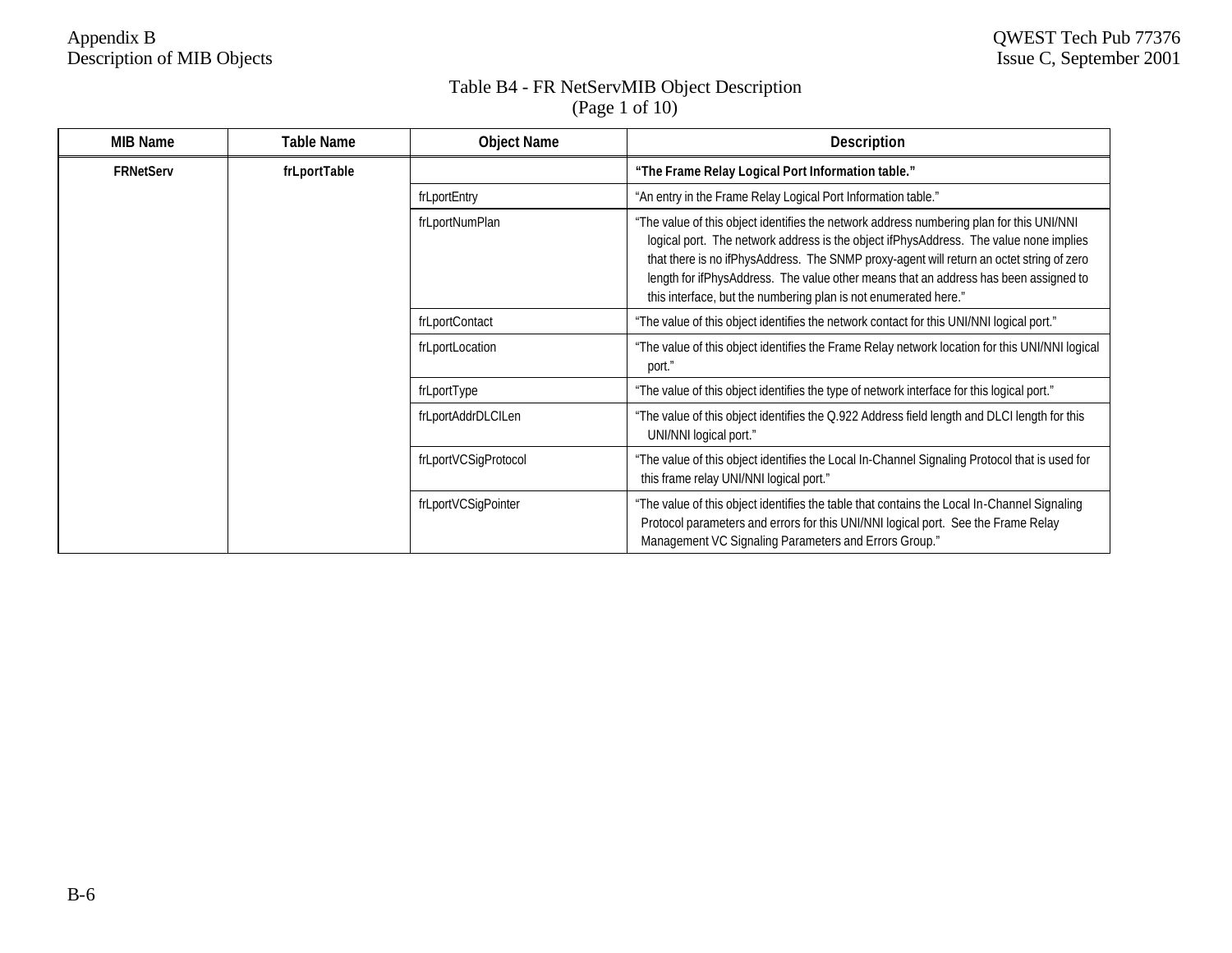### Table B4 - FR NetServMIB Object Description (Page 2 of 10)

| <b>MIB Name</b>   | Table Name      | <b>Object Name</b> | <b>Description</b>                                                                                                                                                                                                                                                                                        |
|-------------------|-----------------|--------------------|-----------------------------------------------------------------------------------------------------------------------------------------------------------------------------------------------------------------------------------------------------------------------------------------------------------|
| <b>FRNetServc</b> | frMgtVCSigTable |                    | "The Frame Relay Management VC Signaling Parameters and Errors table."                                                                                                                                                                                                                                    |
|                   |                 | frMgtVCSigEntry    | "An entry in the Frame Relay Management VC Signaling Parameters Errors table."                                                                                                                                                                                                                            |
|                   |                 | frMgtVCSigProced   | "The value of this object identifies the Local In-channel Signaling Procedure that is used for this<br>UNI/NNI logical port. The UNI/NNI logical port can be performing only user-to-network network-side<br>procedures or bi-directional procedures."                                                    |
|                   |                 | frMgtVCSigUserN391 | "The value of this object identifies the User-side N391 full status polling cycle value for this UNI/NNI<br>logical port. If the logical port is not performing user-side procedures then this value is equal to<br>noSuchName. This object applies to Q.933 Annex A and T1.617 Annex D."                 |
|                   |                 | frMgtVCSigUserN392 | "The value of this object identifies the User-side N392 error threshold value for this UNI/NNI logical<br>port. If the logical port is not performing user-side procedures, then this value is equal to<br>noSuchName. This object applies to Q.933 Annex A and T1.617 Annex D."                          |
|                   |                 | frMgtVCSigUserN393 | "The value of this object identifies the User-side N393 monitored events count value for this UNI/NNI<br>logical port. If the logical port is not performing use-side procedures, then this value is equal to<br>noSuchName. This object applies to Q.933 Annex A and T1.617 Annex D."                    |
|                   |                 | frMgtVCSigUserT391 | "The value of this object identifies the User-side T391 link integrity verification polling timer value for<br>this UNI/NNI logical port. If the logical port is not performing use-side procedures, then this value is<br>equal to noSuchName. This object applies to Q.933 Annex A and T1.617 Annex D." |
|                   |                 | frMgtVCSigNetT392  | "The value of this object identifies the Network-side N392 error threshold value (nN2 for LMI) for the<br>UNI/NNI logical port. If the logical port is not performing network-side procedures, then this value is<br>equal to noSuchName. This object applies to Q.933 Annex A, T1.617 Annex D and LMI."  |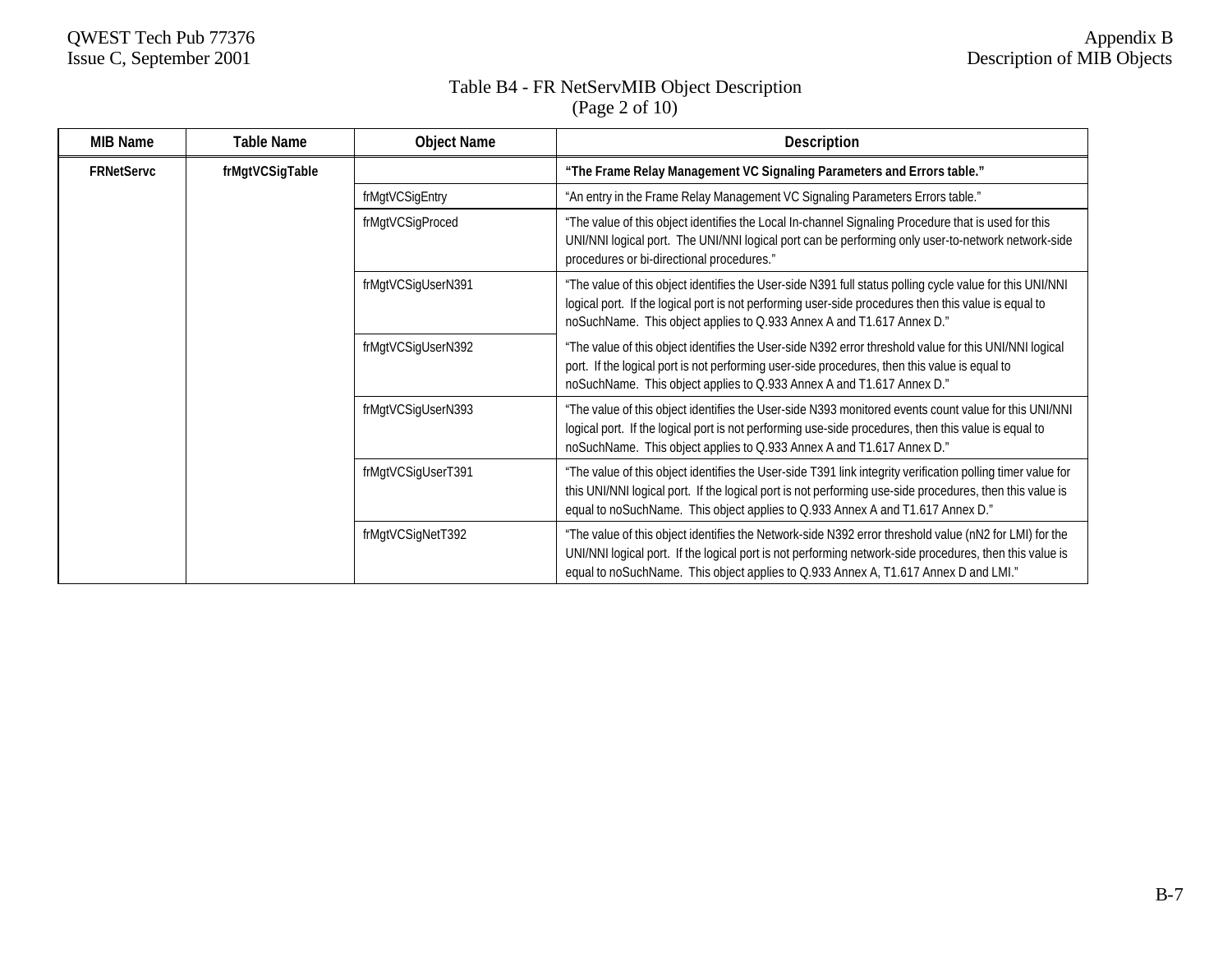### Table B4 - FR NetServMIB Object Description (Page 3 of 10)

| <b>MIB Name</b>                  | Table Name                     | <b>Object Name</b>          | <b>Description</b>                                                                                                                                                                                                                                                                                                                                 |
|----------------------------------|--------------------------------|-----------------------------|----------------------------------------------------------------------------------------------------------------------------------------------------------------------------------------------------------------------------------------------------------------------------------------------------------------------------------------------------|
| <b>FRNetServc</b><br>(continued) | frMgtVCSigTable<br>(continued) | frMgtVCSigNetN393           | "The value of this object identifies the Network-side N393 monitored events count value (nN3 for<br>LMI) for this UNI/NNI logical port. If the logical port is not performing network-side procedures, then<br>this value is equal to noSuchName. This object applies to Q.933 Annex A, T1.617 Annex D and<br>LMI."                                |
|                                  |                                | frMgtVCSigNetN392           | "The value of this object identifies the Network-side T392 polling verification timer value (nN3 for<br>LMI) for this UNI/NNI logical port. If the logical port is not performing network-side procedures, then<br>this value is equal to noSuchName. This object applies to Q.933 Annex A, T1.617 Annex D and<br>LMI."                            |
|                                  |                                | frMgtVCSigNetnN4            | "The value of this object identifies the Network-side nN4 maximum status inquires received value for<br>this UNI/NNI logical port. If the logical port is not performing network-side procedures, or is not<br>performing LMI procedures, then this value is equal to noSuchName. This object applies only to<br>LMI and always has a value of 5." |
|                                  |                                | frMgtVCSigetnT3             | "The value of this object identifies the Network-side nT3 timer (for nN4 status inquires<br>received) value for this UNI/NNI logical port. If the logical port is not performing network-<br>side procedures or is not performing LMI procedures, then this value is equal to<br>noSuchName. This object applies only to LMI."                     |
|                                  |                                | frMgtVCSigUserLinkRelErrors | "The number of user-side local in-channel signaling link reliability errors (i.e., non-receipt of<br>Status/Status Inquiry messages or invalid sequence numbers in a Link Integrity Verification<br>Information Element) for this port is not performing user-side then this value is equal to<br>noSuchName.                                      |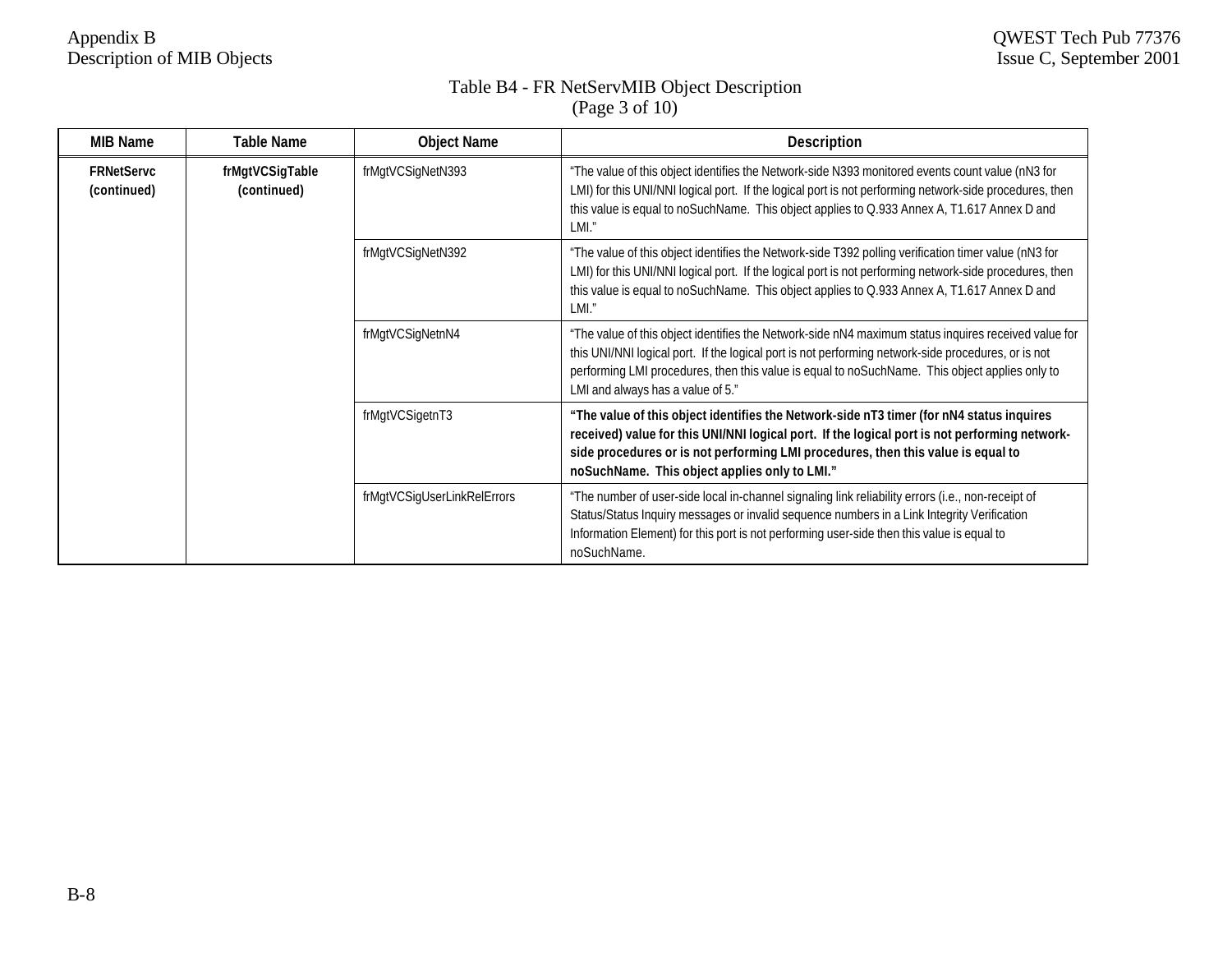#### Table B4 - FR NetServMIB Object Description (Page 4 of 10)

| <b>MIB Name</b>                  | <b>Table Name</b>              | <b>Object Name</b>         | <b>Description</b>                                                                                                                                                                                                                                                                                                                                                   |
|----------------------------------|--------------------------------|----------------------------|----------------------------------------------------------------------------------------------------------------------------------------------------------------------------------------------------------------------------------------------------------------------------------------------------------------------------------------------------------------------|
| <b>FRNetServc</b><br>(continued) | frMgtVCSigTable<br>(continued) | frMgtVCSigUserProtErrors   | "The number of user-side local in-channel signaling protocol errors (i.e., protocol discriminator,<br>message type, call reference, and mandatory information element errors) for this UNI/NNI logical<br>port. If the logical port is not performing user-side procedures, then this value is equal to<br>noSuchName."                                              |
|                                  |                                | frMgtVCSigUserChanInactive | The number of times the user-side channel was declared inactive (i.e., N392 errors in N393<br>events) for this UNI/NNI logical port. If the logical port is not performing user-side procedures, then<br>this value is equal to noSuchName.                                                                                                                          |
|                                  |                                | frMgtVCSigNetLinkRelErrors | The number of network-side local in-channel signaling link reliability errors (i.e., non-receipt of<br>Status/Status Inquiry messages or invalid sequence numbers in a Link Integrity Verification<br>Information Element) for this UNI/NNI logical port. If the logical port is not performing Network-side<br>procedures, then this value is equal to noSuchName." |
|                                  |                                | frMgtVCSigNetProtErrors    | "The number of network-side local in-channel signaling protocol errors (i.e., protocol<br>discriminator, message type, call reference, and mandatory information element errors) for this<br>UNI/NNI logical port. If the logical port is not performing network-side procedures, then this value<br>is equal to noSuchName."                                        |
|                                  |                                | frMgtVCSignetChanInactive  | "The number of times the network-side channel was declared inactive (i.e., N392 errors in N393<br>events) for this UNI/NNI logical port. If the logical port is not performing network-side procedures,<br>then this value is equal to noSuchName."                                                                                                                  |
|                                  | frPVCEndptTable                |                            | "The Frame Relay PVC End-Point table. This table is used to model a PVC end-point. This table<br>contains the traffic parameters and statistics for a PVC end-point."                                                                                                                                                                                                |
|                                  |                                | frPVCEndptEntry            | "An entry in the Frame Relay PVC End-Point table."                                                                                                                                                                                                                                                                                                                   |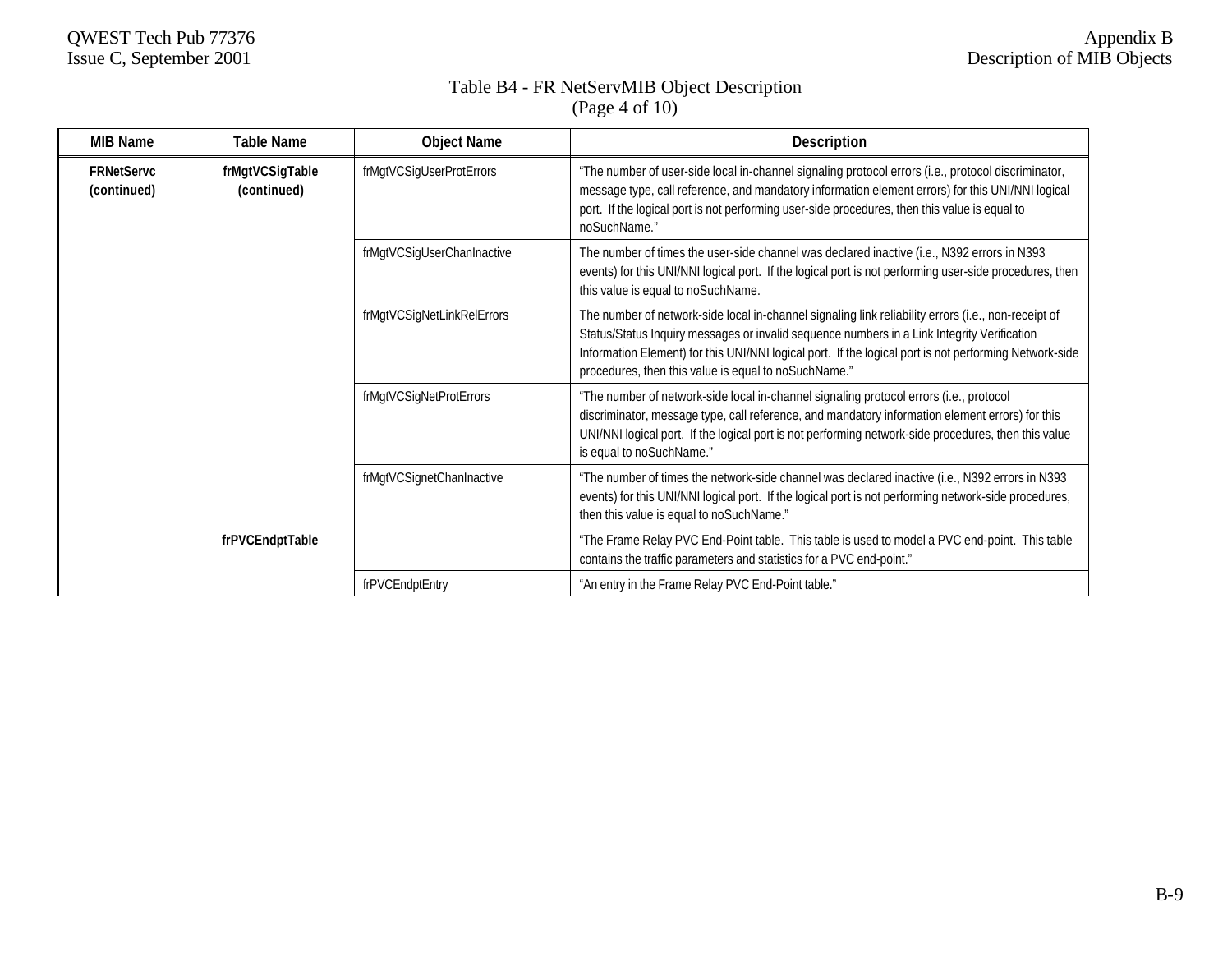### Table B4 - FR NetServMIB Object Description (Page 5 of 10)

| <b>MIB Name</b>                  | Table Name                     | <b>Object Name</b>        | <b>Description</b>                                                                                                                                                                                                                                                                                                            |
|----------------------------------|--------------------------------|---------------------------|-------------------------------------------------------------------------------------------------------------------------------------------------------------------------------------------------------------------------------------------------------------------------------------------------------------------------------|
| <b>FRNetServc</b><br>(continued) | frMgtVCSigTable<br>(continued) | frPVCEndptDLCIIndex       | "The value of this object is equal to the DLCI value for this PVC end-point."                                                                                                                                                                                                                                                 |
|                                  |                                | frPVCEndptInMaxFrameSize  | "The value of this object is the size in octets of the largest frame relay information field for this PVC<br>end-point in the ingress direction (into the frame relay network). The value of<br>frPVCEndptInMaxFrameSize must be less than or equal to the corresponding ifMtu for this Frame<br>Relay UNI/NNI logical port." |
|                                  |                                | frPVCEndptInBc            | "The value of this object is equal to the committed burst size (Bc) parameter (measured in bits) for<br>this PVC end-point in the ingress direction (into the frame relay network)."                                                                                                                                          |
|                                  |                                | frPVCEndptInBe            | "The value of this object is equal to the excess burst size (Be) parameter (measured in bits) for this<br>PVC end-point in the ingress direction (into the frame relay network)."                                                                                                                                             |
|                                  |                                | frPVCEndptInCIR           | "The value of this object is equal to the committed information rate (CIR) parameter (measured in<br>bits per second) for the PVC end-point in the ingress direction (into the frame relay network)."                                                                                                                         |
|                                  |                                | frPVCEndptOutMaxFrameSize | "The value of this object is the size octets of the largest frame relay information field for this PVC<br>end-point in the egress direction (out of the frame relay network). The value of<br>frPVCEndptOutMaxFrameSize must be less than or equal to the corresponding ifMtu for this<br>Frame Relay UNI/NNI logical port."  |
|                                  |                                | frPVCEndptOutBc           | "The value of this object is equal to the committed burst size (Bc) parameter (measured in bits) for<br>this PVC end-point in the egress direction (out of the frame relay network)."                                                                                                                                         |
|                                  |                                | frPVCEndptOutBe           | "The value of this object is equal to the excess burst size (Be) parameter (measured in bits) for this<br>PVC end-point in the egress direction (out of the frame relay network)."                                                                                                                                            |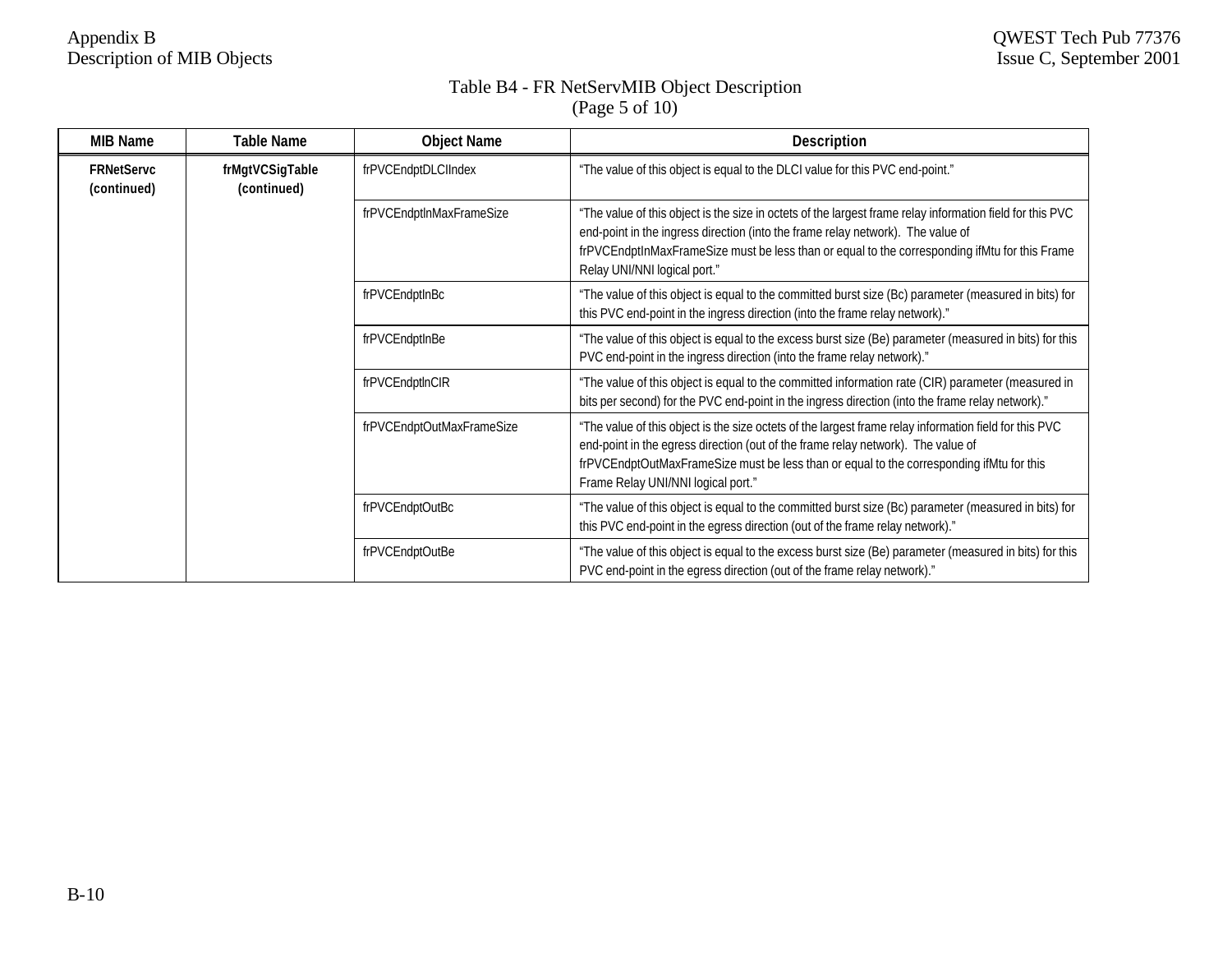## Table B4 - FR NetServMIB Object Description (Page 6 of 10)

| <b>MIB Name</b>                 | <b>Table Name</b>              | <b>Object Name</b>          | <b>Description</b>                                                                                                                                                                                                                                                                                                                                                                                                                                                                                                                                                                                                                                                                                                                                                                                                                                                                                                          |
|---------------------------------|--------------------------------|-----------------------------|-----------------------------------------------------------------------------------------------------------------------------------------------------------------------------------------------------------------------------------------------------------------------------------------------------------------------------------------------------------------------------------------------------------------------------------------------------------------------------------------------------------------------------------------------------------------------------------------------------------------------------------------------------------------------------------------------------------------------------------------------------------------------------------------------------------------------------------------------------------------------------------------------------------------------------|
| <b>FRNetServ</b><br>(continued) | frPVCEndptTable<br>(continued) | frPVCEndptOutCIR            | "The value of this object is equal to the committed information rate (CIR) parameter (measured in bits per<br>second) for this PVC end-point in the egress direction (out of the frame relay network)."                                                                                                                                                                                                                                                                                                                                                                                                                                                                                                                                                                                                                                                                                                                     |
|                                 |                                | frPVCEndptOutBe             | "The value of this object is equal to the excess burst size (Be) parameter (measured in bits) for this PVC end-<br>point in the egress direction (out of the frame relay network)."                                                                                                                                                                                                                                                                                                                                                                                                                                                                                                                                                                                                                                                                                                                                         |
|                                 |                                | frPVCEndptConnectIdentifier | "This object is used to associate PVC end-points as being part of one PVC segment connection. This value<br>of this object is equal to the value of frPVCConnectIndex, which is used as one of the indices into the<br>frPVCConnectTable. The value of this object is provided by the agent, after the associated entries in the<br>frPVCConnectTable have been created."                                                                                                                                                                                                                                                                                                                                                                                                                                                                                                                                                   |
|                                 |                                | frPVCEndptRowStatus         | "This object is used to create new rows in this table, modify existing rows, and to delete existing rows. To<br>create a new PVC, the entries for the PVC segment end-points in the frPVCEndptTable must first be created.<br>Next, the frPVCConnectTable is used to associate the Frame Relay PVC segment end-points. In order for<br>the manage to have the necessary error diagnostics, the frPVCEndptRowStatus object must initially be set to<br>'createAndWait'. While the frPVCEndptRowStatus object is in the 'createAndWait' state, the manager can set<br>each columnar object and get the necessary error diagnostics. The frPVCEndptRowStatus object may not<br>be set to 'active' unless the following columnar objects exist in this row:<br>frPVCEndptInMaxFrameSize, frPVCEndptInBc, frPVCEndptInBe, frPVCEndptInCIR,<br>frPVCEndptOutMaxFrameSize, frPVCEndptOutBc, frPVCEndptOutBe, and frPVCEndptOutCIR. |
|                                 |                                | frPVCEndptRcvdSigStatus     | "The value of this object identifies the PVC status received via the local in-channel signaling procedures for<br>this PVC end-point. This object is only pertinent for interfaces that perform the bi-directional procedures.<br>For user-to-network network side procedures, the value of this object should be none."                                                                                                                                                                                                                                                                                                                                                                                                                                                                                                                                                                                                    |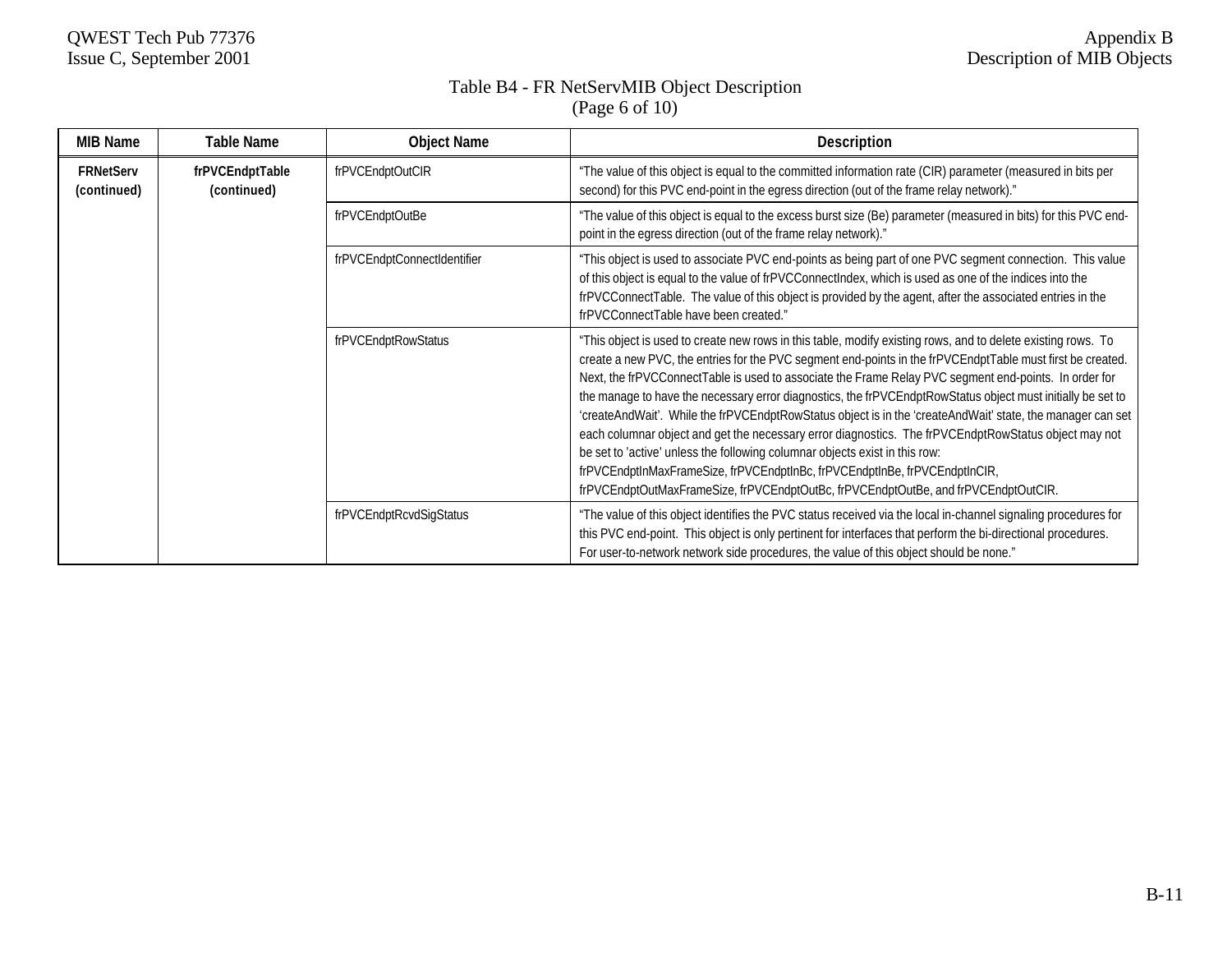#### Table B4 - FR NetServMIB Object Description (Page 7 of 10)

| <b>MIB Name</b>                 | Table Name                     | <b>Object Name</b>        | <b>Description</b>                                                                                                                                                                                                                                                                                                                                                                                                                                                                                                                                                                                                                             |
|---------------------------------|--------------------------------|---------------------------|------------------------------------------------------------------------------------------------------------------------------------------------------------------------------------------------------------------------------------------------------------------------------------------------------------------------------------------------------------------------------------------------------------------------------------------------------------------------------------------------------------------------------------------------------------------------------------------------------------------------------------------------|
| <b>FRNetServ</b><br>(continued) | frPVCEndptTable<br>(continued) | frPVCEndptInDEFrames      | "The number of frames received by the network (ingress) with the DE bit set to (1) for this PVC end-point."                                                                                                                                                                                                                                                                                                                                                                                                                                                                                                                                    |
|                                 |                                | frPVCEndptInFrames        | 'The number of frames received by the network (ingress) for this PVC end-point. This includes any frames<br>discarded by the network due to submitting more than Bc + Be data or due to any network congestion<br>recovery procedures."                                                                                                                                                                                                                                                                                                                                                                                                        |
|                                 |                                | frPVCEndptOutFrames       | "The number of frames sent by the network (egress) regardless of whether they are Bc or Be frames for this<br>PVC end-point."                                                                                                                                                                                                                                                                                                                                                                                                                                                                                                                  |
|                                 |                                | frPVCEndptInExcessFrames  | "The number of frames received by the network (ingress) for this PVC end-point which were treated as<br>excess traffic. Frames which are sent to the network with DE set to zero are treated as excess when more<br>than Bc bits are submitted to the network during the Committed Information Rate Measurement Interval (Tc).<br>Excess traffic may or may not be discarded at the ingress if more than Bc + Be bits are submitted to the<br>network during Tc. Traffic discarded at the ingress is not recorded in frPVCEndptInExcessFrames. Frames<br>which are sent to the network with DE set to one are also treated as excess traffic." |
|                                 |                                | frPVCEndptOutExcessFrames | "The number of frames sent by the network (egress) for this PVC end-point which were treated as excess<br>traffic. (The DE bit may be set to one.)"                                                                                                                                                                                                                                                                                                                                                                                                                                                                                            |
|                                 |                                | frPVCEndptInDiscards      | "The number of frames received by the network (ingress) that were discarded due to traffic enforcement for<br>this PVC end-point."                                                                                                                                                                                                                                                                                                                                                                                                                                                                                                             |
|                                 |                                | frPVCEndptInOctets        | "The number of octets received by the network (ingress) for this PVC end-point. This counter should only<br>count octets from the beginning of the frame relay header field to the end of user data. If the network<br>supporting Frame Relay can not count octets, then this count should be an approximation."                                                                                                                                                                                                                                                                                                                               |
|                                 |                                | frPVCEndptOutOctets       | "The number of octets sent by the network (egress) for this PVC end-point. This counter should only count<br>octets from the beginning of the frame relay header field to the end user data. If the network supporting<br>Frame Relay can not count octets, then this count should be an approximation."                                                                                                                                                                                                                                                                                                                                       |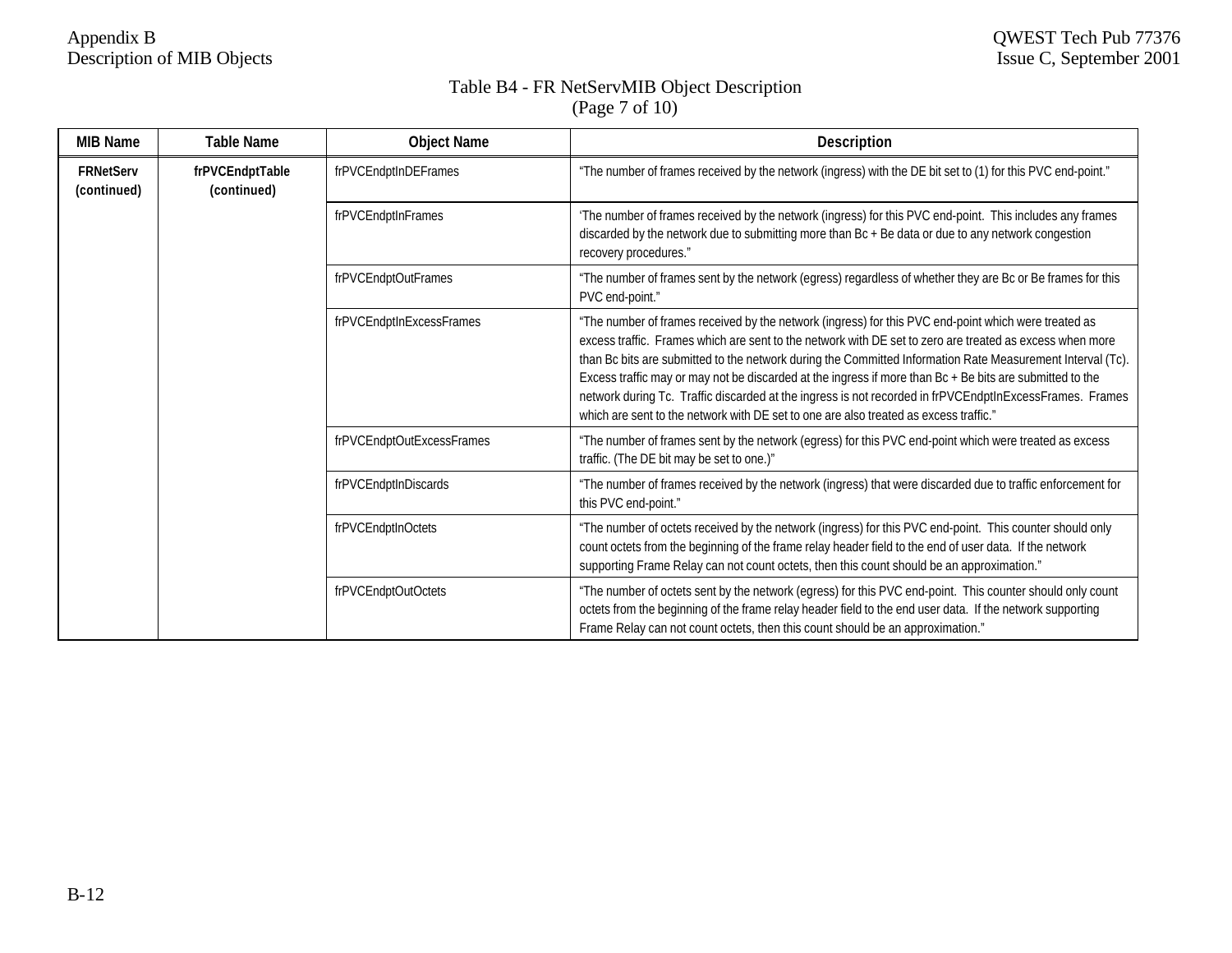## **Table B4 - FR NetServMIB Object Description (Page 8 of 10)**

| <b>MIB Name</b>                 | <b>Table Name</b> | <b>Object Name</b>        | <b>Description</b>                                                                                                                                                                                                                                                                                                                                                                                                                                                                                                                                                                                                                                                                                                                                                                                                                                                            |
|---------------------------------|-------------------|---------------------------|-------------------------------------------------------------------------------------------------------------------------------------------------------------------------------------------------------------------------------------------------------------------------------------------------------------------------------------------------------------------------------------------------------------------------------------------------------------------------------------------------------------------------------------------------------------------------------------------------------------------------------------------------------------------------------------------------------------------------------------------------------------------------------------------------------------------------------------------------------------------------------|
| <b>FRNetServ</b><br>(continued) | frPVCConnectTable |                           | "The Frame Relay PVC Connect table. A bi-directional PVC segment is modeled as one entry in this<br>table."                                                                                                                                                                                                                                                                                                                                                                                                                                                                                                                                                                                                                                                                                                                                                                   |
|                                 |                   | frPVCConnectEntry         | "An entry in the Frame Relay PVC Connect table. This entry is used to model a PVC segment in two directions."                                                                                                                                                                                                                                                                                                                                                                                                                                                                                                                                                                                                                                                                                                                                                                 |
|                                 |                   | frPVCConnectIndex         | "The value of this object is equal to the frPVCConnectIndexValue obtained to uniquely identify this PVC segment<br>connection."                                                                                                                                                                                                                                                                                                                                                                                                                                                                                                                                                                                                                                                                                                                                               |
|                                 |                   | frPVCConnectLowIfIndex    | "The value of this object is equal to MIB II's ifIndex value of the UNI/NNI logical port for this PVC segment. The term<br>low implies that this PVC segment end-point has the numerically lower if ndex value than the connected/associated<br>PVC segment end-point. If the value is equal to zero, then this logical port is not a Frame Relay UNI/NNI logical port."                                                                                                                                                                                                                                                                                                                                                                                                                                                                                                      |
|                                 |                   | frPVCConnectLowDLCIIndex  | "The value of this object is equal to the DLCI value for this end-point of the PVC segment. If the value is equal to zero,<br>then this end-point of the PVC segment is not a Frame Relay connection."                                                                                                                                                                                                                                                                                                                                                                                                                                                                                                                                                                                                                                                                        |
|                                 |                   | frPVCConnectHighlfIndex   | "The value of this object is equal to MIB II's ifIndex for the UNI/NNI logical port for this PVC segment. The term high<br>implies that this PVC segment end-point has the numerically higher ifIndex value than the connected/associated<br>PVC segment end-point."                                                                                                                                                                                                                                                                                                                                                                                                                                                                                                                                                                                                          |
|                                 |                   | frPVCConnectHighDLCIIndex | "The value of this object is equal to the egress DLCI value for this end-point of the PVC segment."                                                                                                                                                                                                                                                                                                                                                                                                                                                                                                                                                                                                                                                                                                                                                                           |
|                                 |                   | frPVCConnectAdminStatus   | "The value of this object identifies the desired administrative status of the bi-directional PVC segment. The active<br>state means the PVC segment is currently operational; the inactive state means the PVC segment is currently not<br>operational; the testing state means the PVC segment is currently undergoing a test. This state is set by an<br>administrative entity. This value affects the PVC status indicated across the ingress NNI/UNI of both end-points of the<br>bi-directional PVC segment. When a PVC segment connection is created using this table, this object is initially set to<br>'inactive'. After the frPVCConnectRowStatus object is set to 'active' (and the frPVCEndptTable have their<br>frPVCEndptRowStatus object set to 'active'), the frPVCConnectAdminStatus object may be set to 'active' to turn on<br>the PVC segment connection. |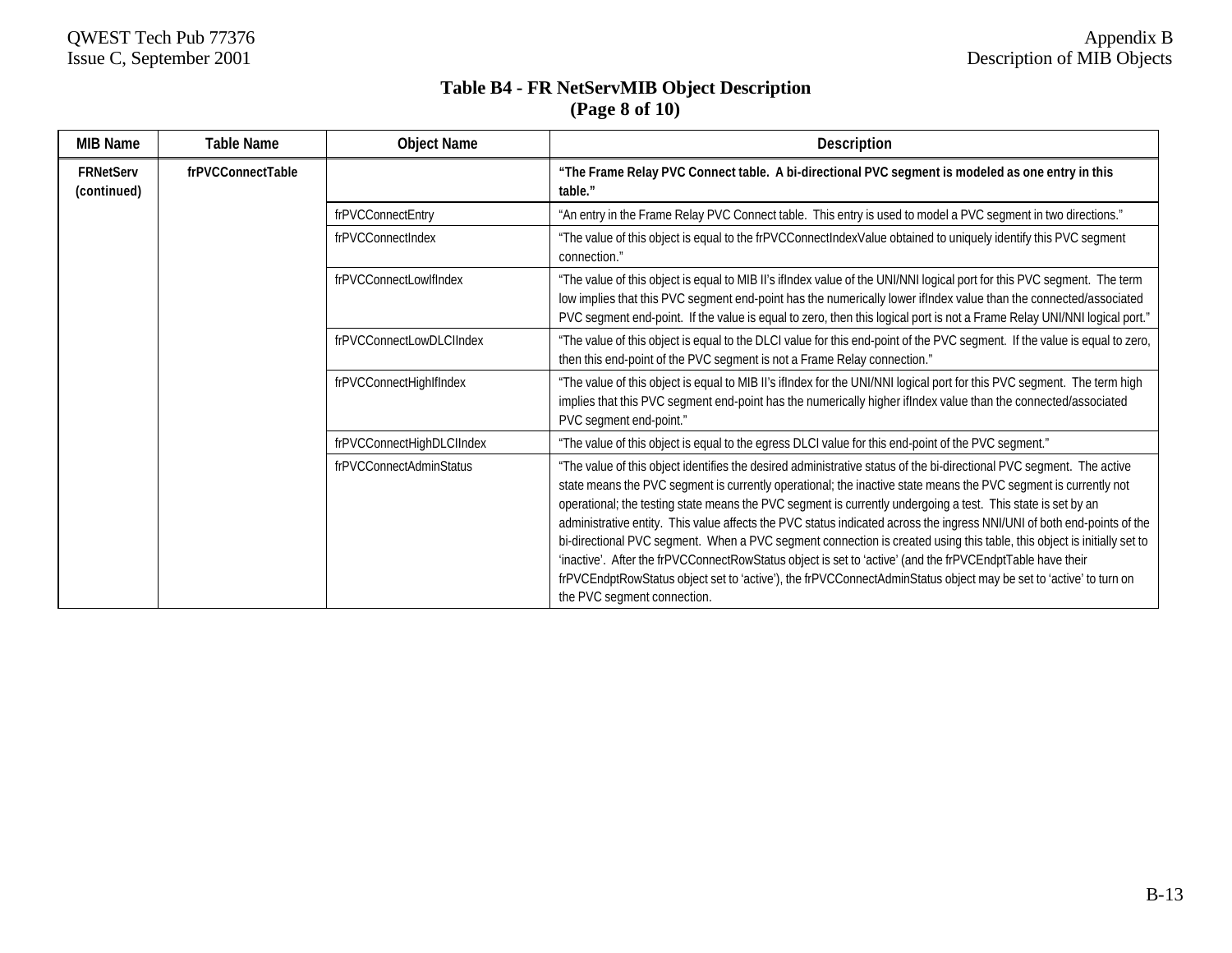## **Table B4 - FR NetServMIB Object Description (Page 9 of 10)**

| <b>MIB Name</b>                 | Table Name                       | <b>Object Name</b>        | <b>Description</b>                                                                                                                                                                                                                                                                                                                                                                                                                                                                                                               |
|---------------------------------|----------------------------------|---------------------------|----------------------------------------------------------------------------------------------------------------------------------------------------------------------------------------------------------------------------------------------------------------------------------------------------------------------------------------------------------------------------------------------------------------------------------------------------------------------------------------------------------------------------------|
| <b>FRNetServ</b><br>(continued) | frPVCConnectTable<br>(continued) | frPVCConnectL2hOperStatus | "The value of this object identifies the current operational status of the PVC segment connection in one<br>direction; (i.e., in the low to high direction). The active state means it is currently operational; the inactive<br>state means it is currently not operational; the testing state means it is currently undergoing a test; the<br>unknown state means the status of it currently can not be determined. This value affects the PVC status<br>indicated across the ingress NNI/UNI (low side) of the PVC segment."  |
|                                 |                                  | frPVCConnectH21OperStatus | "The value of this object identifies the current operational status of the PVC segment connection in one<br>direction; (i.e., in the high to low direction). The active state means it is currently operational; the inactive<br>state means it is currently not operational; the testing state means it is currently undergoing a test; the<br>unknown state means the status of it currently can not be determined. This value affects the PVC status<br>indicated across the ingress NNI/UNI (high side) of the PVC segment." |
|                                 |                                  | frPVCConnectL2hLastChange | "The value of MIB II's sysUpTime object at the time this PVC segment entered its current operational state in<br>the low to high direction. If the current state was entered prior to the last re-initialization of the proxy-agent<br>then this object contains a zero value.                                                                                                                                                                                                                                                   |
|                                 |                                  | frPVCConnectH21LastChange | "The value of MIB II's sysUpTime object at the time this PVC segment entered its current operational state in<br>the high to low direction. If the current state was entered prior to the last re-initialization of the proxy-agent,<br>then this object contains a zero value."                                                                                                                                                                                                                                                 |